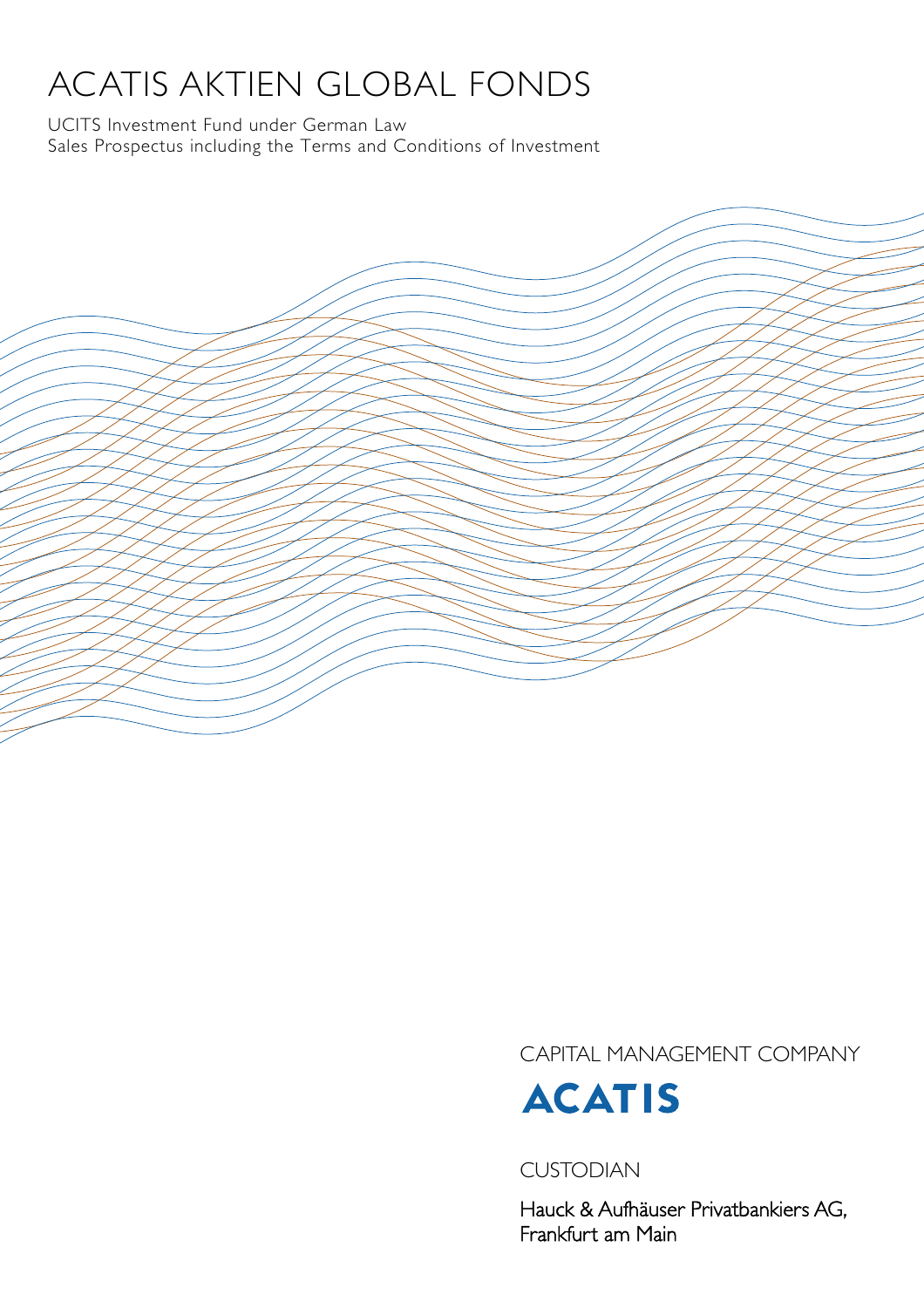**Units in the investment fund ACATIS AKTIEN GLOBAL FONDS may be purchased and sold on the basis of the currently applicable Sales Prospectus, the Key Investor Information Document (KIID) and the applicable General Terms and Conditions of Investment in conjunction with the Special Terms and Conditions of Investment. The General Terms and Conditions of Investment and the Special Terms and Conditions of Investment can be found in Parts F and G after this Sales Prospectus.** 

**Upon request, the Sales Prospectus shall be provided free of charge to any party interested in acquiring a unit in the investment fund ACATIS AKTIEN GLOBAL FONDS, together with the most recently published annual report, as well as any semi-annual report published thereafter. In addition, the KIID shall be made available free of charge and in good time prior to contract signature.**

**Information or statements deviating from the Sales Prospectus may not be provided. Any purchase or sale of units based on information or statements not contained in this Sales Prospectus shall be undertaken at the exclusive risk of the purchaser. This Sales Prospectus is supplemented by the most recent annual report and any semi-annual report published thereafter.** 

### **INVESTMENT RESTRICTIONS FOR U.S. PERSONS**

**ACATIS Investment Kapitalverwaltungsgesellschaft mbH and/or ACATIS AKTIEN GLOBAL FONDS have not been and will not be registered pursuant to the latest version of the U.S. Investment Company Act of 1940. The units of the investment fund have not been and will not be registered under the U.S. Securities Act of 1933 or under securities legislation of any federal state in the United States of America (USA). Units in ACATIS AKTIEN GLOBAL FONDS may not be offered or sold within the USA or to a U.S. person or on their behalf. Parties interested in acquiring units must, where appropriate, demonstrate that they are not U.S. persons, and that they are neither acquiring units on behalf of U.S. persons nor intending to transfer them to U.S. persons. U.S. persons are those who are U.S. nationals or who are established and/or subject to taxation in the USA. U.S. persons may also be partnerships or corporations established in accordance with the laws of the USA or a federal state, territory or dependency thereof.**

### **IMPORTANT LEGAL IMPLICATIONS OF THE CONTRACTUAL RELATION-SHIP**

By acquiring units, investors become co-owners of the assets held by the investment fund, in proportion to the number of their units. They do not have the assets at their disposal. There are no voting rights associated with the units.

All publications and promotional material must be drafted in German or provided with a German translation. Furthermore, ACATIS Investment Kapitalverwaltungsgesellschaft mbH shall communicate with its investors entirely in German.

The legal relationship between ACATIS Investment Kapitalverwaltungsgesellschaft mbH and the investor as well as the pre-contractual relationships are based on German law. The head office of ACA-TIS Investment Kapitalverwaltungsgesellschaft mbH is the jurisdiction for complaints of the investor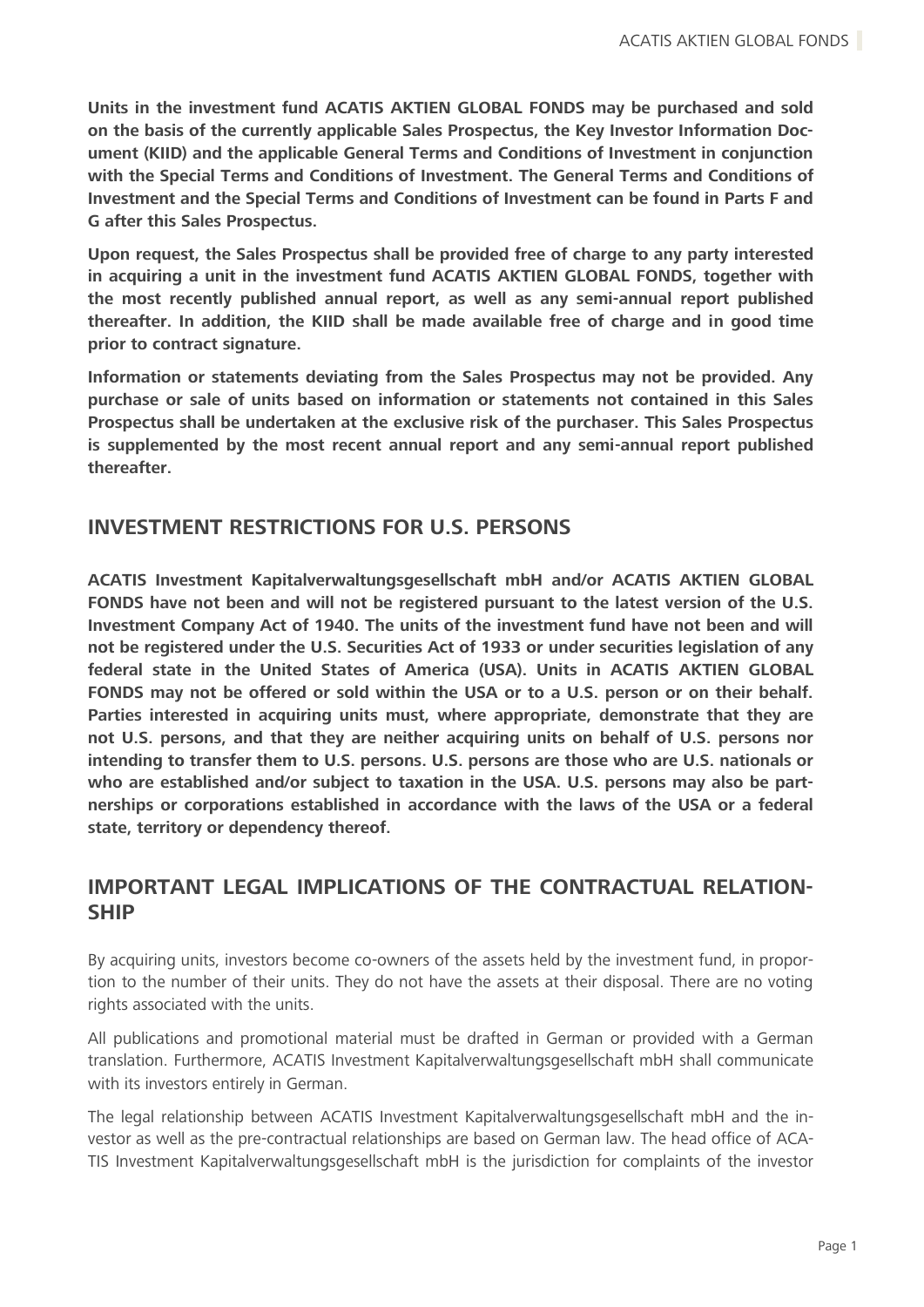against ACATIS Investment Kapitalverwaltungsgesellschaft mbH resulting from the contractual relationship. Investors who are consumers (see the following definition) and live in another EU country can also file a suit before a competent court at their domicile. The enforcement of court judgements is based on the Code of Civil Procedure, the Act on Forced Sale and Sequestration or the Insolvency Code. As ACATIS Investment Kapitalverwaltungsgesellschaft mbH is subject to domestic law, domestic judgements must not be recognised before they are enforced.

In order to enforce their rights, investors may take legal action before the ordinary courts or try an alternative dispute resolution procedure if there is one.

ACATIS Investment Kapitalverwaltungsgesellschaft mbH is obligated to take part in dispute resolution proceedings before a consumer arbitration board.

In the event of disputes, consumers can call the "Ombudsman for Investment Funds" of the BVI Bundesverband Investment und Asset Management e. V. as the responsible consumer arbitration body. ACATIS Investment Kapitalverwaltungsgesellschaft mbH will take part in dispute resolution proceedings before this arbitration board.

The contact details of the "ombudsman for investment funds" are:

Office of the BVI ombudsman Bundesverband Investment und Asset Management e.V. Unter den Linden 42 10117 Berlin Tel.: (030) 6449046 - 0 Fax: (030) 6449046 - 29 E-mail: info@ombudsstelle-investmentfonds.de www.ombudsstelle-investmentfonds.de

Consumers are natural persons who invest in the investment fund for a purpose that may neither be attributed to its commercial nor its independent professional activities and who therefore do business for private purposes.

If there are disputes in relation to purchase agreements or service agreements that have occurred electronically, consumers may also employ the online dispute resolution platform of the EU (www.ec.europa.eu/consumers/odr). The platform is not a dispute resolution authority itself, but it merely helps the parties to make contact with a competent national arbitration body.

The right to seek redress in court shall remain unaffected by a dispute resolution procedure.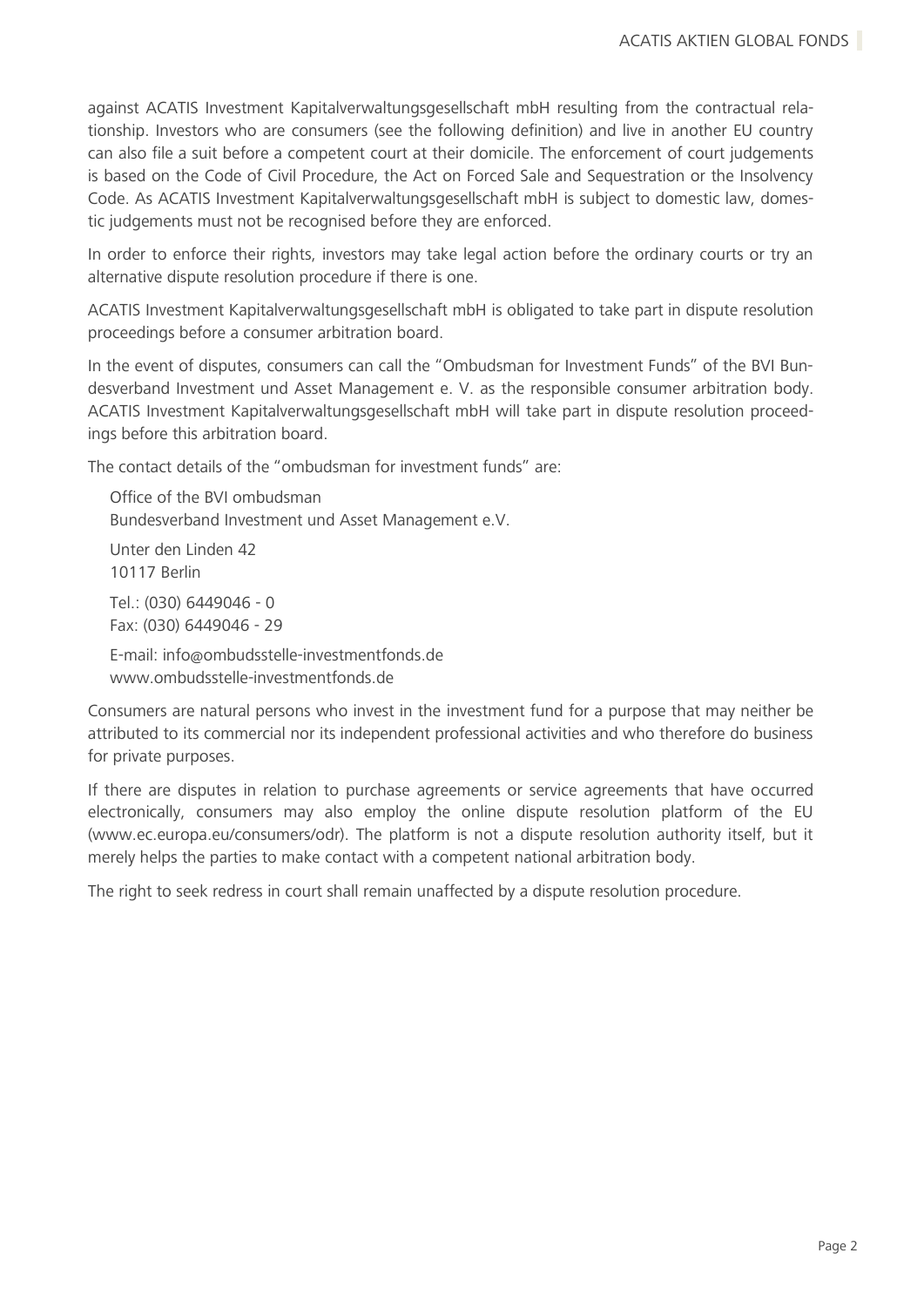Securities ID No./ISIN:

| 978174 / DE0009781740 |
|-----------------------|
| AOHF4S / DE000AOHF4S5 |
| A0YBNM / DE000A0YBNM4 |
| A1C7DK / DE000A1C7DK9 |
|                       |

Launch date:

| Unit class A         | 21 May 1997      |
|----------------------|------------------|
| Unit class B (Inst.) | 2 January 2006   |
| Unit class C (Inst.) | 20 October 2009  |
| Unit class D (CHF)   | 29 December 2010 |
|                      |                  |

As at: **10/03/2021**

### **Note:**

**The Sales Prospectus will be updated if there are any significant changes.**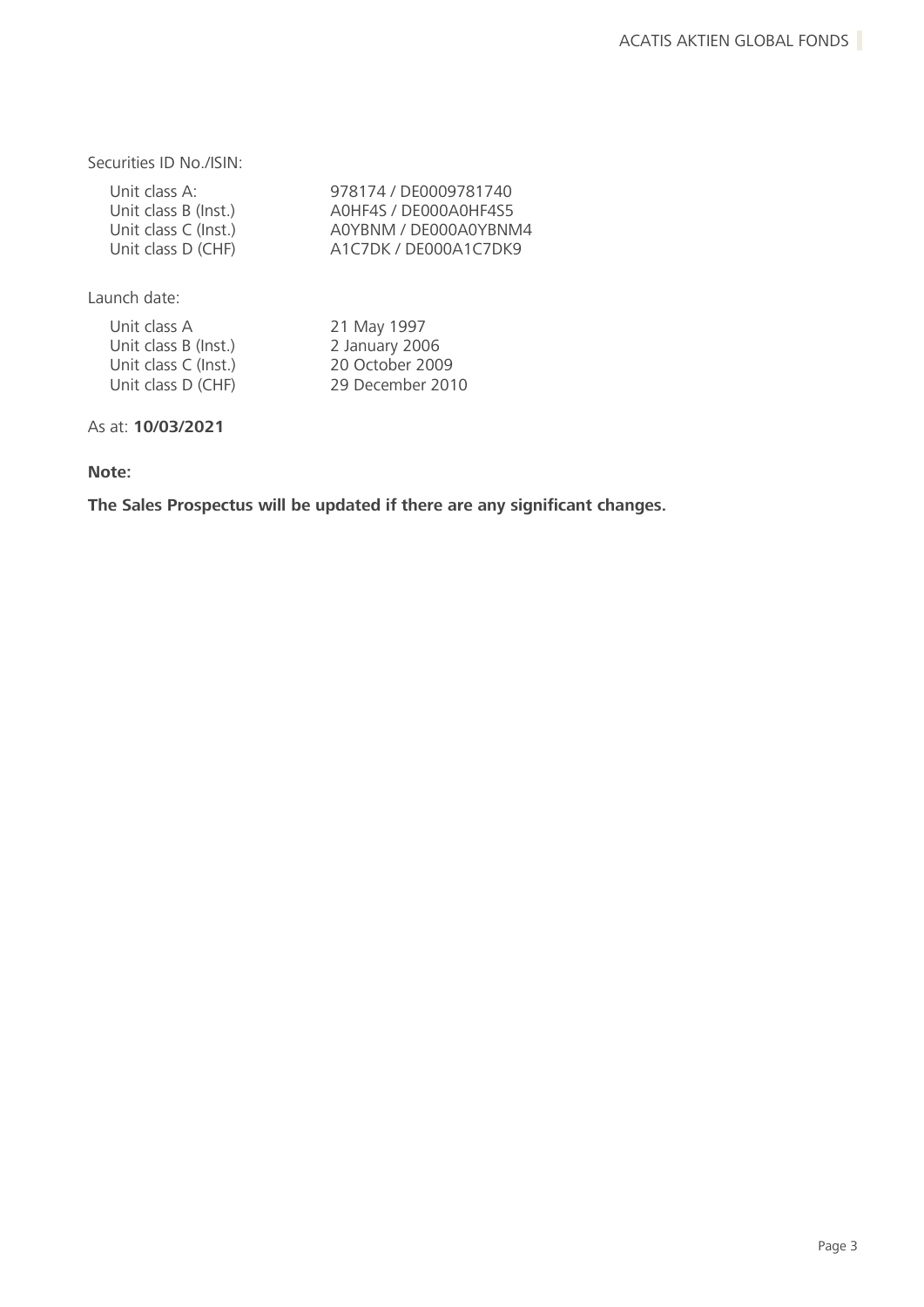# **Contents**

| А.        | Brief summary of the partners of ACATIS AKTIEN GLOBAL FONDS                                                                       | $\overline{7}$ |
|-----------|-----------------------------------------------------------------------------------------------------------------------------------|----------------|
| 1.        | Capital management company and distributor                                                                                        | 7              |
| 2.        | Custodian                                                                                                                         | 7              |
| 3.        | Asset Management company                                                                                                          | 8              |
| 4.        | Auditor                                                                                                                           | 8              |
|           |                                                                                                                                   |                |
| <b>B.</b> | <b>General provisions</b>                                                                                                         | 10             |
| 1.        | The investment fund (the Fund)                                                                                                    | 10             |
| 2.        | Sales documentation and disclosure of information                                                                                 | 10             |
| 3.        | Terms and Conditions of Investment and amendments thereto                                                                         | 10             |
| 4.        | Management Company                                                                                                                | 11             |
| 5.        | Custodian                                                                                                                         | 11             |
| 6.        | Asset Management company                                                                                                          | 13             |
| 7.        | Risk information                                                                                                                  | 14             |
|           | Fund investment risks                                                                                                             | 14             |
|           | Risks of negative Fund performance (market risk)                                                                                  | 17             |
|           | Risks of the Fund's limited or increased liquidity in relation to multiple subscriptions or<br>redemptions (liquidity risk)       | 21             |
|           | Counterparty risk including loan and receivables risk                                                                             | 22             |
|           | Operational and other risks for the Fund                                                                                          | 22             |
| 8.        | Explanation of the Fund's risk profile                                                                                            | 24             |
| 9.        | Increased volatility                                                                                                              | 24             |
| 10.       | Profile of the typical investor                                                                                                   | 24             |
| 11.       | Investment objective, investment principles and investment policy                                                                 | 25             |
|           | Investment objective                                                                                                              | 25             |
|           | Investment principles and investment policy                                                                                       | 25             |
| 12.       | Investment instruments in detail                                                                                                  | 27             |
|           | Transferable securities                                                                                                           | 27             |
|           | Money market instruments                                                                                                          | 28             |
|           | Bank deposits                                                                                                                     | 31             |
|           | Investment limits for transferable securities and money market instruments, including the<br>use of derivatives and bank deposits | 31             |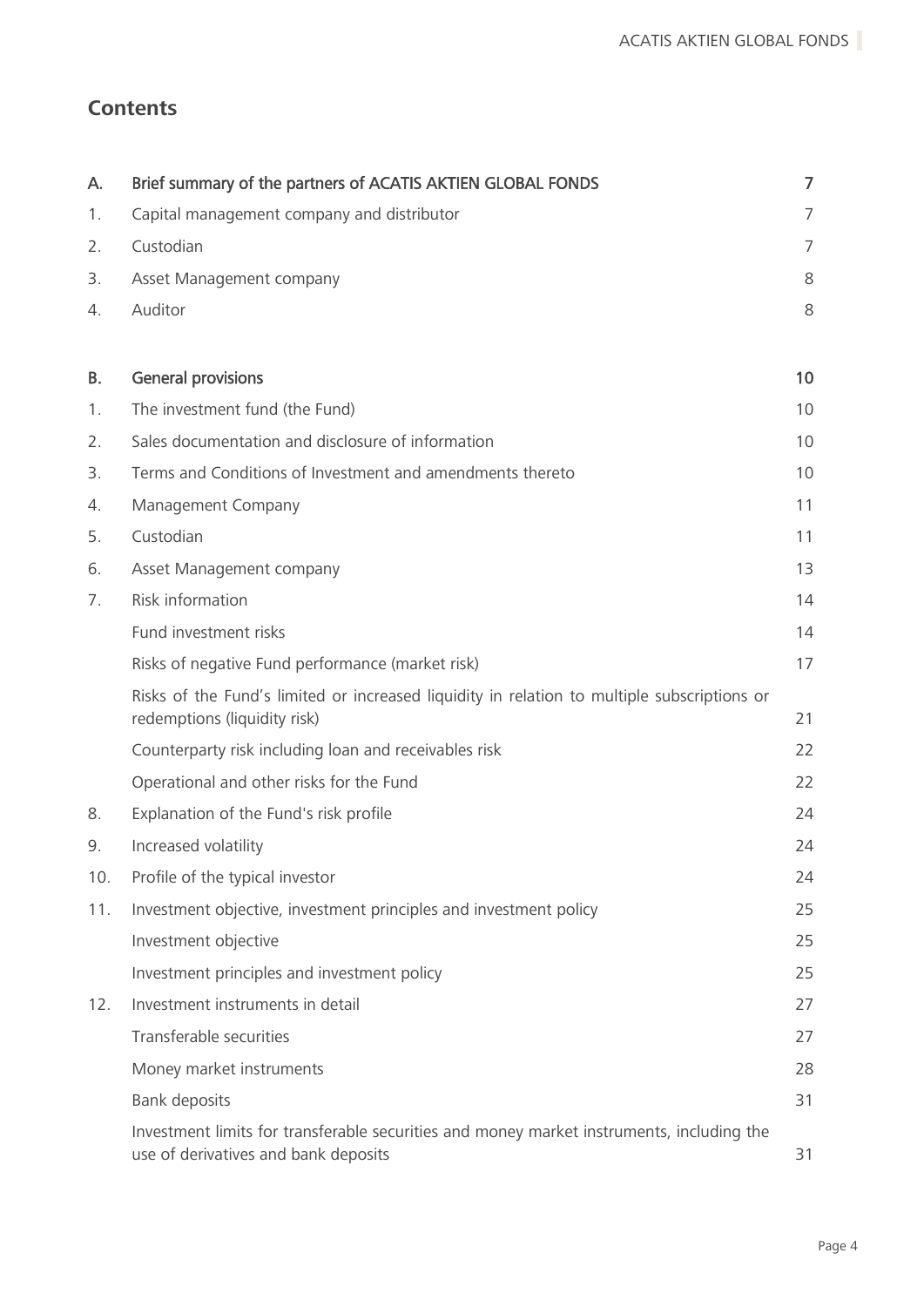|     | Other investment instruments and their investment limits                   | 32 |
|-----|----------------------------------------------------------------------------|----|
|     | Investment limits due to taxation                                          | 34 |
|     | Investment units                                                           | 34 |
|     | Derivatives                                                                | 35 |
|     | Futures contracts                                                          | 36 |
|     | Option contracts                                                           | 36 |
|     | Swaps                                                                      | 36 |
|     | Swaptions                                                                  | 37 |
|     | Credit default swaps                                                       | 37 |
|     | Total return swaps                                                         | 37 |
|     | Securitised financial instruments                                          | 37 |
|     | OTC derivative transactions                                                | 37 |
|     | Currency-hedged unit classes                                               | 38 |
|     | Collateral strategy                                                        | 38 |
|     | Borrowing                                                                  | 39 |
|     | Leverage                                                                   | 39 |
|     | Exception: Investments made in the absence of the Asset Management Company | 40 |
| 13. | Valuation                                                                  | 40 |
|     | General rules for the valuation of assets                                  | 40 |
|     | Specific rules for the valuation of individual assets                      | 40 |
| 14. | Performance                                                                | 42 |
| 15. | Sub-investment funds                                                       | 45 |
| 16. | Units                                                                      | 45 |
|     | Issue and redemption of units                                              | 46 |
|     | Suspension of unit redemption                                              | 46 |
|     | Liquidity management                                                       | 47 |
|     | Stock exchanges and markets                                                | 48 |
|     | Fair treatment of investors and unit classes                               | 49 |
|     | Issue and redemption prices                                                | 50 |
|     | Publication of the issue and redemption prices                             | 51 |
| 17. | Costs                                                                      | 51 |
|     | Costs relating to the issue and redemption of units                        | 51 |
|     | Management fees and other costs                                            | 51 |
| 18. | Remuneration policy                                                        | 57 |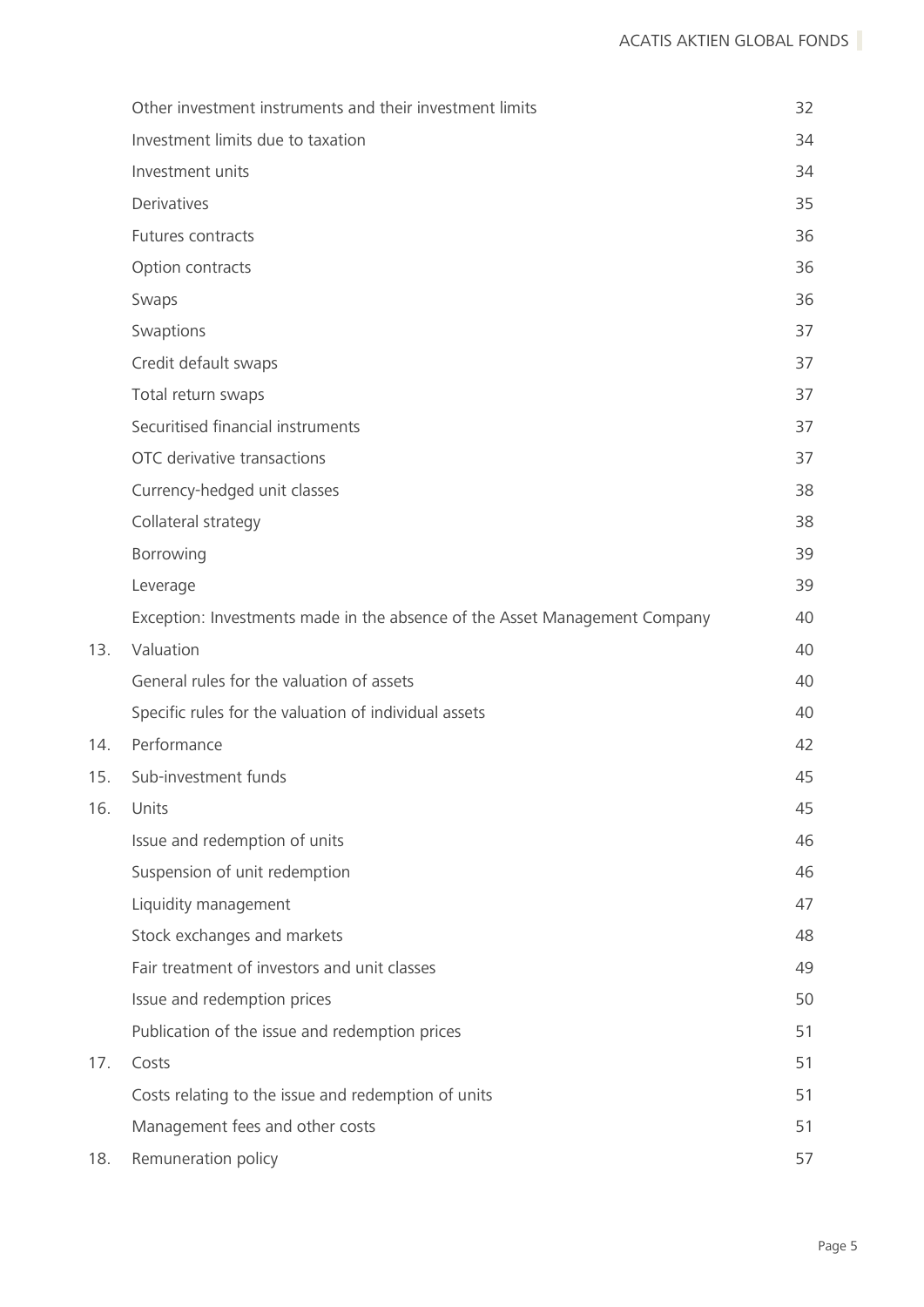| 19. | Calculation and use of income; financial year                          | 57 |
|-----|------------------------------------------------------------------------|----|
|     | Income equalisation procedure                                          | 57 |
|     | Use of income                                                          | 58 |
|     | Financial year                                                         | 58 |
| 20. | Liquidation, transfer and merger of the Fund                           | 58 |
| 21. | Brief information on tax regulations                                   | 60 |
|     | Units held as personal assets (residents for tax purposes)             | 62 |
|     | Units held as operating assets (residents for tax purposes)            | 64 |
| 22. | Outsourcing                                                            | 70 |
| 23. | Conflicts of interest                                                  | 71 |
| 24. | Annual/semi-annual reports, auditor, service providers                 | 73 |
| 25. | Payments to unit-holders; circulation of reports and other information | 74 |
| 26. | Other investment funds managed by the Company                          | 74 |
|     |                                                                        |    |
| C.  | Overview of the unit classes                                           | 75 |
|     |                                                                        |    |
| D.  | List of sub-custodians                                                 | 77 |
|     |                                                                        |    |
| Е.  | Purchaser's right of revocation                                        | 81 |
|     |                                                                        |    |
| F.  | <b>General Terms and Conditions of Investment</b>                      | 82 |
|     |                                                                        |    |
| G.  | <b>Special Terms and Conditions of Investment</b>                      | 94 |
|     |                                                                        |    |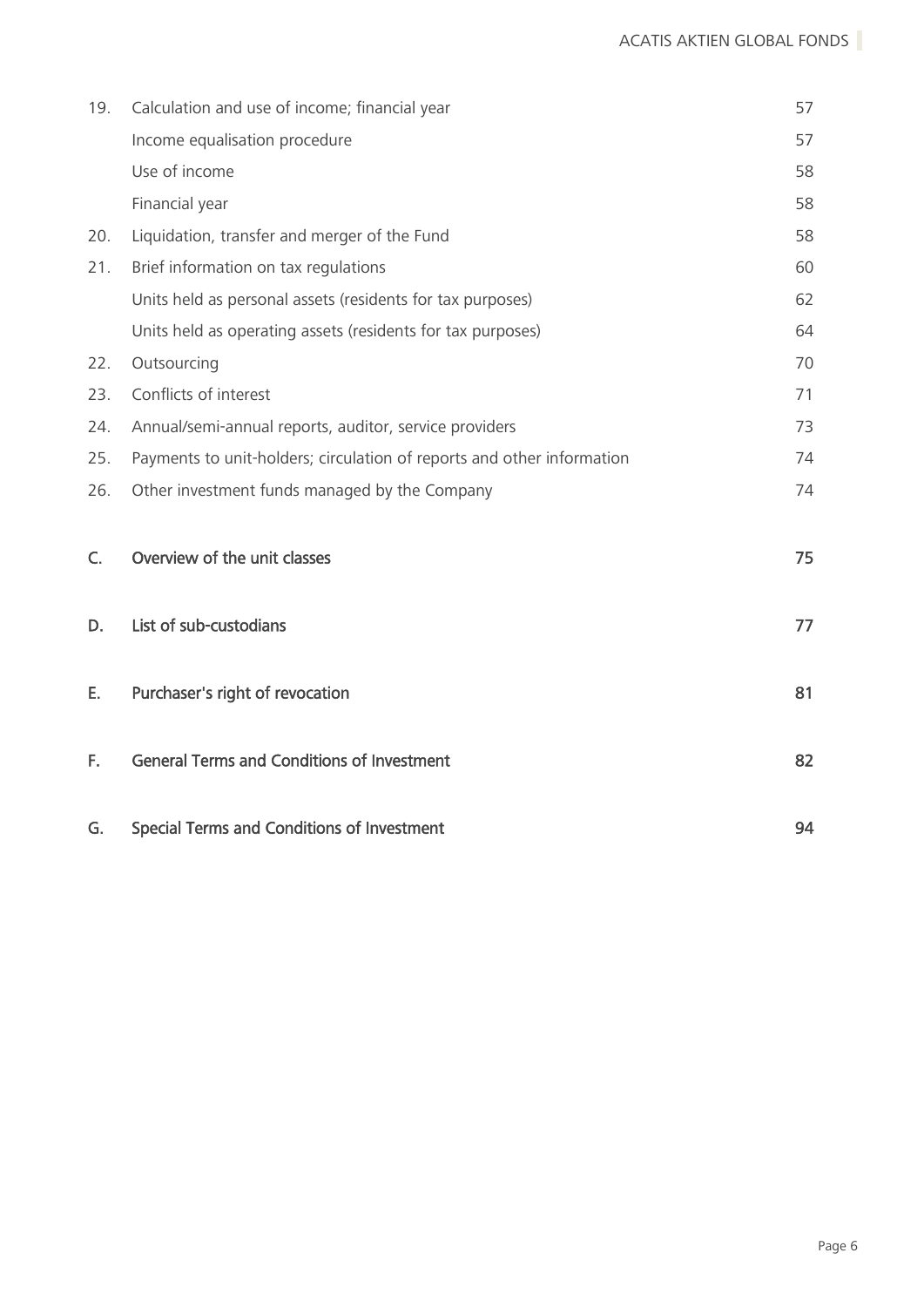# <span id="page-7-0"></span>**A. Brief summary of the partners of ACATIS AKTIEN GLOBAL FONDS**

# <span id="page-7-1"></span>**1. Capital management company and distributor**

| <b>Name</b>                    | ACATIS Investment Kapitalverwaltungsgesellschaft mbH                                                                                                                                                                                                                                        |
|--------------------------------|---------------------------------------------------------------------------------------------------------------------------------------------------------------------------------------------------------------------------------------------------------------------------------------------|
| Street address                 | mainBuilding<br>Taunusanlage 18<br>60325 Frankfurt am Main                                                                                                                                                                                                                                  |
| Internet                       | www.acatis.de                                                                                                                                                                                                                                                                               |
| Foundation                     | 1994                                                                                                                                                                                                                                                                                        |
| Legal form                     | Limited liability company (GmbH)                                                                                                                                                                                                                                                            |
| <b>Trade Register</b>          | Frankfurt/Main (HRB 38666)                                                                                                                                                                                                                                                                  |
| Subscribed and paid-up capital | EUR 100,000.00 (as at: November 2020)                                                                                                                                                                                                                                                       |
| Equity capital                 | EUR 19,375,405.00 (as at: November 2020)                                                                                                                                                                                                                                                    |
| <b>Managing Directors</b>      | Dr. Claudia Giani-Leber<br>Dr. Hendrik Leber<br><b>Thomas Bosch</b>                                                                                                                                                                                                                         |
| <b>Supervisory Board</b>       | Dr. Annette Kersch, Vorsitzende<br>Self-employed business consultant, Frankfurt am Main<br>Dr. Johannes Fritz<br>Self-employed business consultant, Bad Soden am Taunus<br>Prof. Dr. Stefan Reinhart<br>Lawyer, Frankfurt am Main<br>Evi Vogl<br>Self-employed business consultant, München |

# <span id="page-7-2"></span>**2. Custodian**

| <b>Name</b>    | Hauck & Aufhäuser Privatbankiers AG          |
|----------------|----------------------------------------------|
| Street address | Kaiserstraße 24<br>60311 Frankfurt am Main   |
| Postal address | Postfach 10 10 40<br>60010 Frankfurt am Main |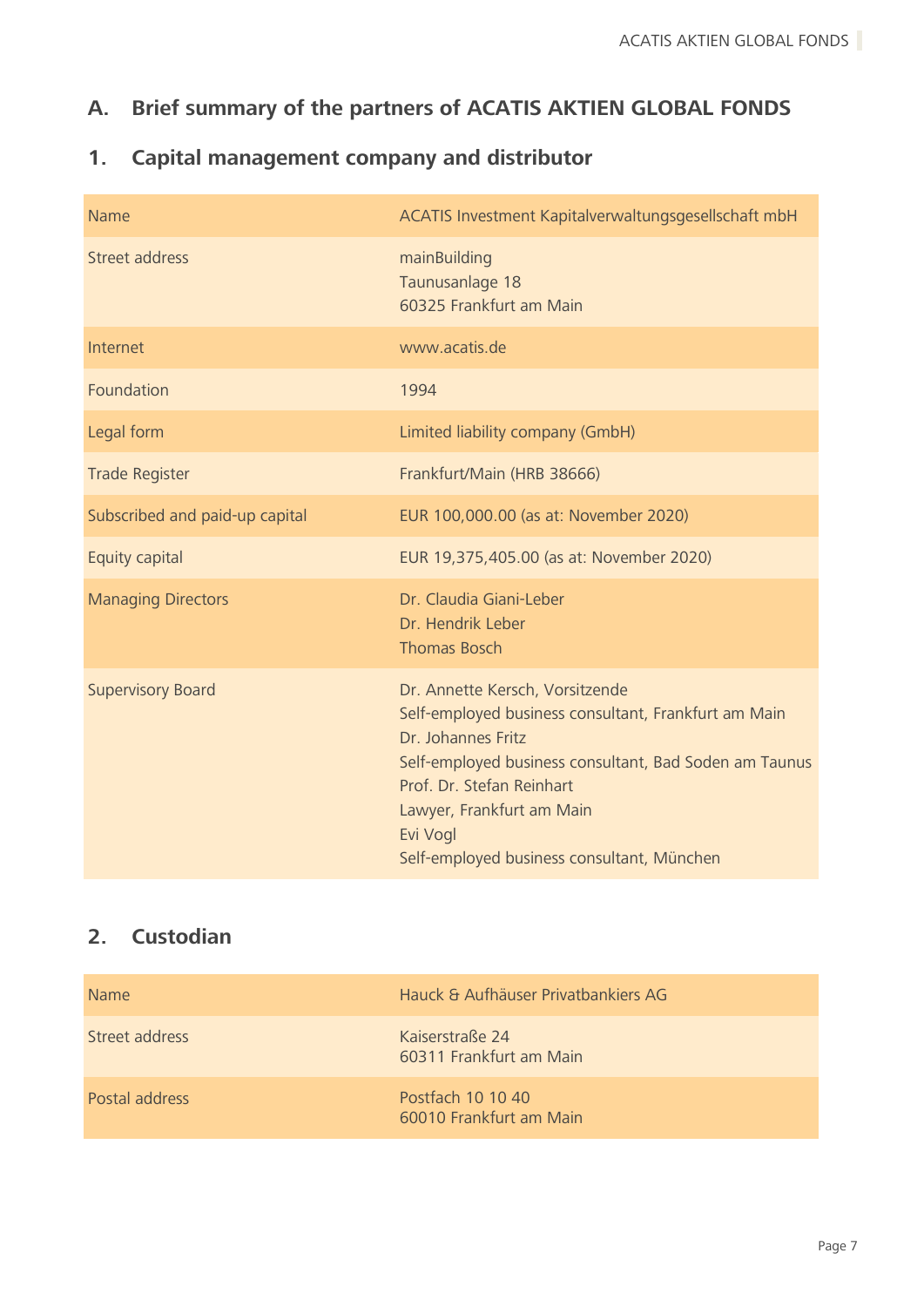| Telephone                         | $+49(0)692161 - 0$                                                       |
|-----------------------------------|--------------------------------------------------------------------------|
| Fax                               | +49 (0) 69 21 61 - 1340                                                  |
| Legal form                        | Aktiengesellschaft [Public Company]                                      |
| <b>Trade Register</b>             | Frankfurt am Main (HRB 108617)                                           |
| Liable capital                    | EUR 251,528,081.00 (as at: 31 December 2019)                             |
| <b>Executive Board</b>            | Michael Bentlage (Chairman)<br>Dr. Holger Sepp<br><b>Robert Sprogies</b> |
| Chairman of the Supervisory Board | <b>Wolfgang Deml</b>                                                     |

# <span id="page-8-0"></span>**3. Asset Management company**

| <b>Name</b>    | Universal-Investment-Luxembourg S.A. acting via the<br>Frankfurt am Main Branch                                            |
|----------------|----------------------------------------------------------------------------------------------------------------------------|
| Postal address | Universal-Investment-Luxembourg S.A.<br>Niederlassung Frankfurt am Main<br>Theodor-Heuss-Allee 70, 60486 Frankfurt am Main |
| Telephone      | $+49(0)6971043 - 0$                                                                                                        |
| Fax            | $+49(0)$ 69 7 10 43 - 700                                                                                                  |
| Website        | www.universal-investment.com                                                                                               |

## <span id="page-8-1"></span>**4. Auditor**

KPMG AG Wirtschaftsprüfungsgesellschaft The Squaire Am Flughafen 60549 Frankfurt am Main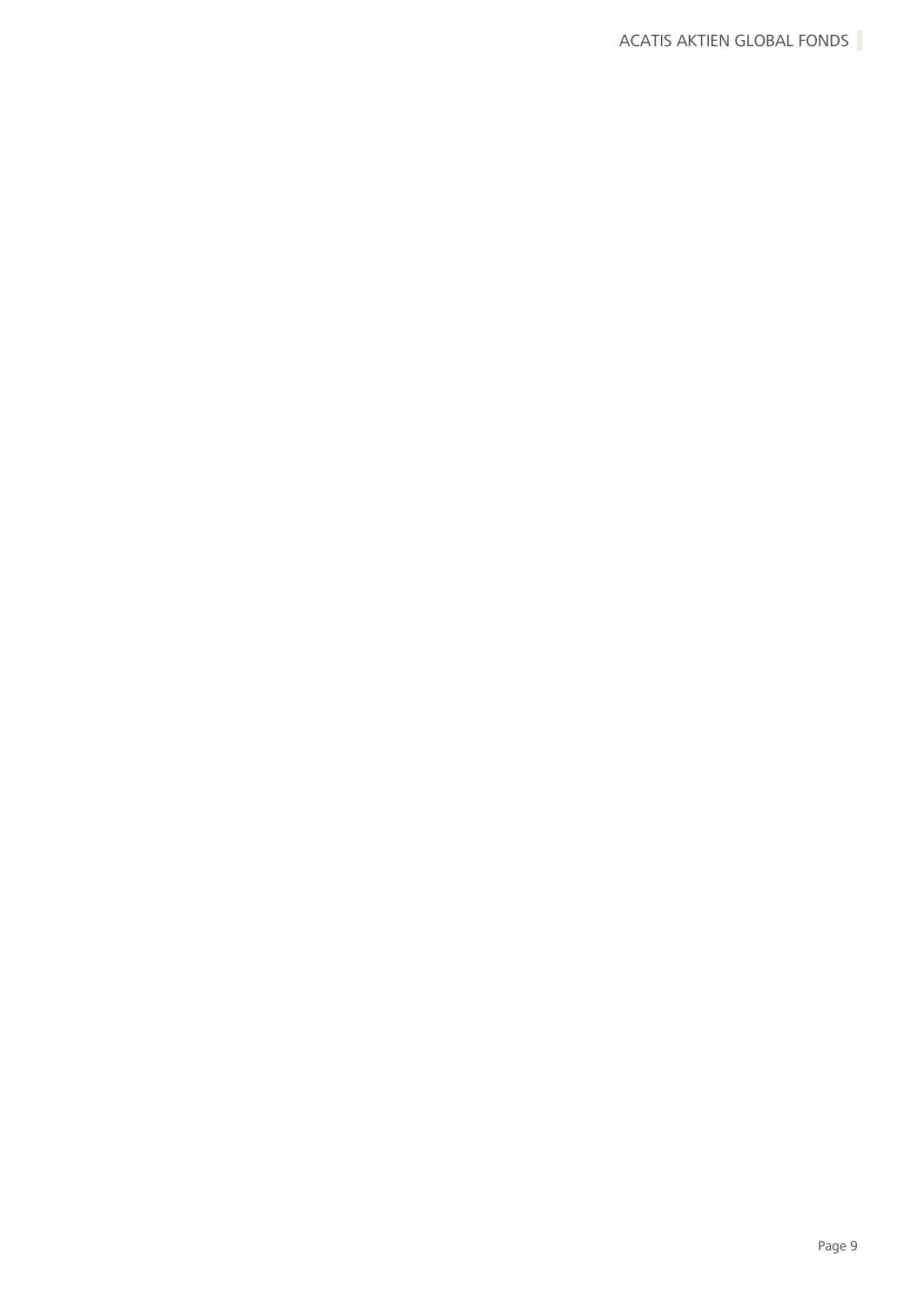### <span id="page-10-0"></span>**B. General provisions**

### <span id="page-10-1"></span>**1. The investment fund (the Fund)**

The investment fund ACATIS AKTIEN GLOBAL FONDS (referred to hereinafter as the "Fund") is an undertaking for collective investment which collects capital from a number of investors in order to invest it pursuant to a stipulated investment strategy for the benefit of these investors (referred to hereinafter as the "investment fund"). The Fund is an investment fund within the meaning of Directive 2009/65/EC of the European Parliament and of the Council of 13 July 2009 on the coordination of laws, regulations and administrative provisions relating to undertakings for collective investment in transferable securities (hereinafter referred to as "UCITS") within the meaning of the KAGB. It is managed by the capital management company ACATIS Investment Kapitalverwaltungsgesellschaft (hereinafter referred to as the "Company"). The Fund was launched on 21 May1997 for an indefinite period.

The Company invests the capital deposited with it in its own name and for the joint account of investors, but separately from its own assets in the form of an investment fund. Said capital is invested pursuant to the principle of risk diversification in assets permitted under the KAGB. The purpose of the Fund is limited to investing in accordance with a specified investment strategy within the framework of collective asset management, using the funds deposited with it; the UCITS investment fund does not have an operating function or active business management of the assets held. The assets in which the Company may invest investors' funds, and the rules it must follow in doing so, are stated in the KAGB and its associated regulations as well as the Investment Tax Act (hereinafter referred to as "InvStG") and the Terms and Conditions of Investment that govern the legal relationship between the investors and the Company. The Terms and Conditions of Investment include a general and a special part (the "General Terms and Conditions of Investment" and the "Special Terms and Conditions of Investment"). Prior to their application, terms and conditions of investment for a public investment fund must be approved by the Federal Financial Supervisory Authority (referred to hereinafter as "BaFin"). The Fund does not form part of the Company's insolvency assets.

### <span id="page-10-2"></span>**2. Sales documentation and disclosure of information**

The Sales Prospectus, the KIID, the Terms and Conditions of Investment and the current annual and semi-annual reports may be obtained free of charge from the Company, the Custodian, the Distributor and on the Company's website (https://www.acatis.de).

Additional information regarding the investment limits of the risk management policy for this Fund, the risk management methods and the most recent developments regarding risks and returns for the most important asset classes may be obtained from the Company in electronic or written form.

### <span id="page-10-3"></span>**3. Terms and Conditions of Investment and amendments thereto**

The Terms and Conditions of Investment can be found after this Sales Prospectus in this document. The Terms and Conditions of Investment may be amended by the Company. Amendments to the Terms and Conditions of Investment must be approved by BaFin. Amendments to the Fund's investment principles must also be approved by the Company's Supervisory Board. Amendments to the Fund's current investment principles are permitted only on the condition that the Company offers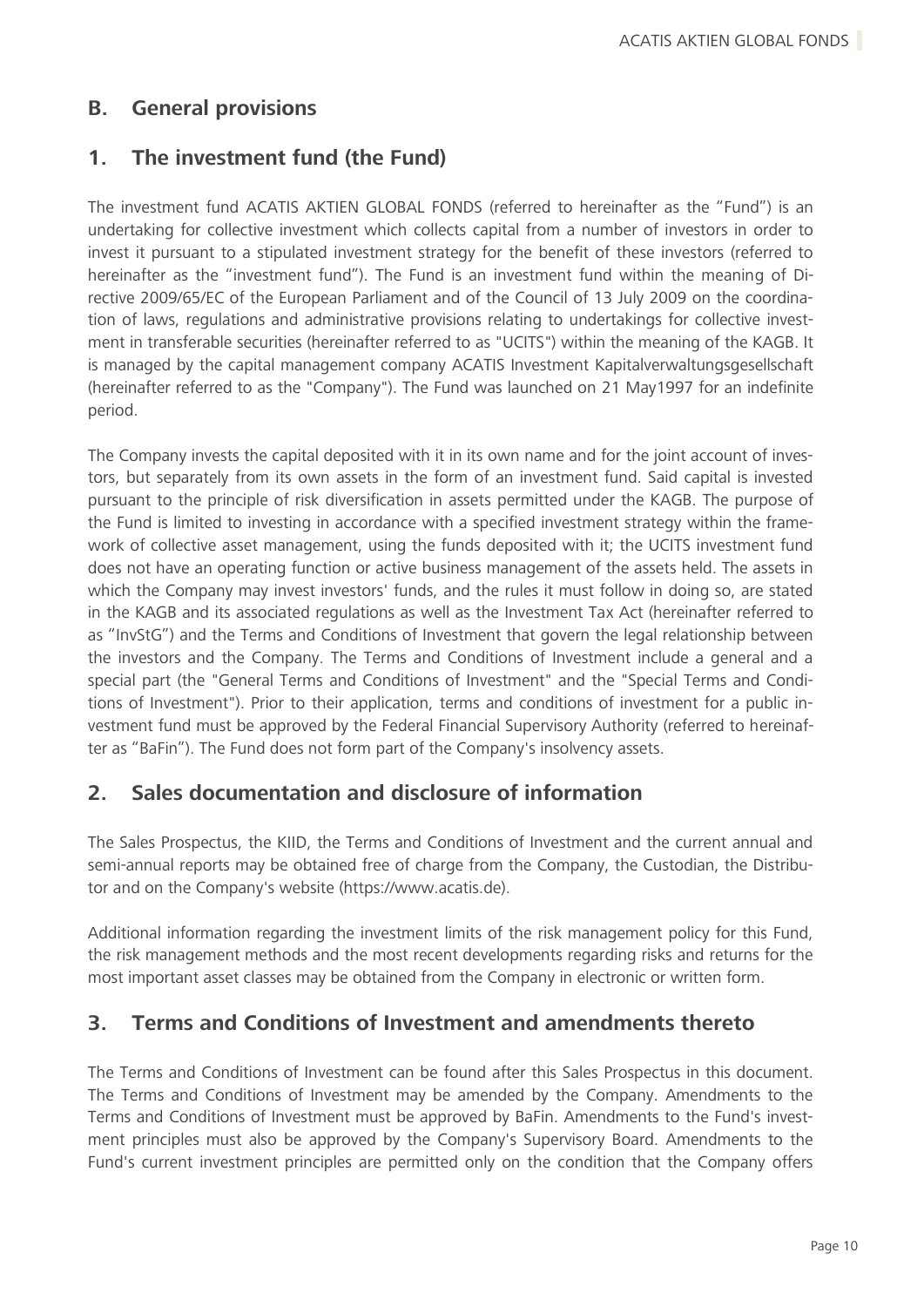investors either the redemption of their units at no other cost before the changes enter into force, or the exchange of their units free of charge for units of other investment funds with comparable investment principles, provided that the Company or one of its group companies manages such funds.

The proposed amendments shall be published in the German Federal Gazette [Bundesanzeiger] and on the Company's website (https://www.acatis.de). If the amendments relate to fees and expenses which may be withdrawn from the Fund, the investment principles of the Fund or essential investor rights, the investors will also be informed of their depositary institutions by a medium on which information can be stored, viewed and passed on without any changes, e.g. in paper or electronic form (so-called "permanent data medium"), for a duration that is appropriate for providing the information. This information will include the key content of the planned amendments, the reasons for their implementation, the rights of investors in connection therewith and an indication of where and how further information can be obtained.

The amendments shall become effective no sooner than the day following their publication. Amendments to regulations applicable to fees and the reimbursement of expenses shall become effective no sooner than three months following their publication, unless an earlier date is determined with BaFin approval. Amendments to the Fund's current investment principles shall also become effective no sooner than three months following their publication.

### <span id="page-11-0"></span>**4. Management Company**

#### **Name, legal form and registered office**

The Fund is managed by the capital management company ACATIS Investment Kapitalverwaltungsgesellschaft mbH, founded on 13 June 1994and with its registered office in Frankfurt/Main, Germany. It is a joint venture of German banks and bankers.

ACATIS Investment Kapitalverwaltungsgesellschaft mbH is a capital management company within the meaning of the KAGB in the legal form of a limited liability company (GmbH).

The Company has been authorised to manage securities investment funds since 2017. The Company possessed prior authorisation to operate as a financial services institute as per the German Banking Act ("Kreditwesengesetz"). The Company is authorised to manage investment assets as per the UCITS Directive based on the German Investment Code ("Kapitalanlagegesetzbuch"), in force since 21 July 2013. The Company is authorised to act as a UCITS capital management company.

#### **Management Board and Supervisory Board**

More detailed information regarding the Management Board, the composition of the Supervisory Board, the subscribed and paid-up capital, and equity capital can be found in Section A "1. Capital management company" of this Sales Prospectus.

### <span id="page-11-1"></span>**5. Custodian**

The KAGB provides for a separation between the management and custody of investment funds. The Custodian holds the assets in blocked security deposits and/or blocked accounts. In the case of assets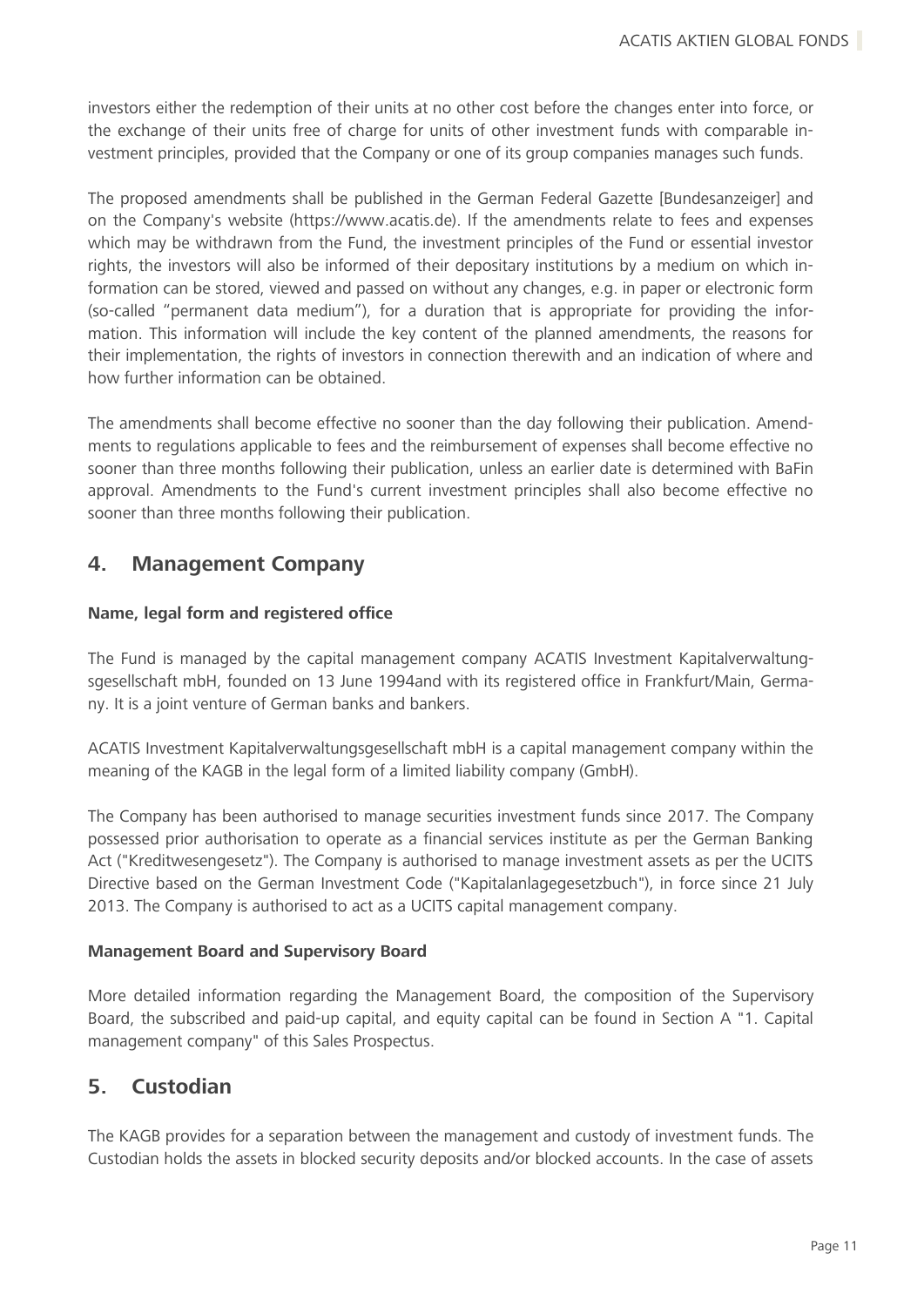that cannot be held in custody, the Custodian assesses whether the Company has acquired ownership of these assets. It monitors whether the Company disposes of the assets in accordance with the provisions of the KAGB and the Terms and Conditions of Investment. The investment in bank deposits with another credit institution and disposals of these bank deposits are only permitted with the approval of the Custodian. The Custodian must grant its approval if the investment/disposal is in accordance with the Terms and Conditions of Investment and the provisions of the KAGB.

The Custodian also has the following specific duties:

- Issue and redeem Fund units,
- Ensure that the provisions of the KAGB and the Terms and Conditions of Investment of the Fund are observed when issuing and redeeming units and calculating the unit value,
- Ensure that is receives for safekeeping, within the customary time periods, the consideration for transactions undertaken for the collective account of investors,
- Ensure that the Fund's income is used in accordance with the provisions of KAGB and the Terms and Conditions of Investment,
- Monitor credit borrowing by the Company on behalf of the Fund and, where appropriate, approve credit borrowing.

#### **Company, legal form and registered office of the Custodian**

The Company has appointed Hauck & Aufhäuser Privatbankiers AG, with its registered office in Frankfurt am Main, as the Custodian. It is a credit institution under German law. Hauck & Aufhäuser Privatbankiers AG is a universal bank which focuses on the securities business.

#### **Sub-custodian**

The Custodian has delegated the following custodian tasks to another company (Sub-custodian):

• The safekeeping of assets held on behalf of the Fund may be carried out by the sub-custodians specified in Section D of this Sales Prospectus.

The following conflicts of interest may arise from this transfer:

• The Custodian has not made the Company aware of any conflicts of interest that may arise as a result of this.

The Company has received the above information from the Custodian. The Company has checked this information for plausibility. However, it has to rely on the information provided by the Custodian, and cannot verify the accuracy and completeness thereof in detail. The sub-custodians listed in Part D may change at any time. In principle, not all of these sub-custodians are used for the Fund.

#### **Liability of the Custodian**

As a rule, the Custodian is responsible for all assets placed either in its custody or, with its consent, in the custody of a third party. If such an asset is lost, the Custodian shall be liable vis-à-vis the Fund and its investors, unless this loss is attributable to events outside the Custodian's control. For damag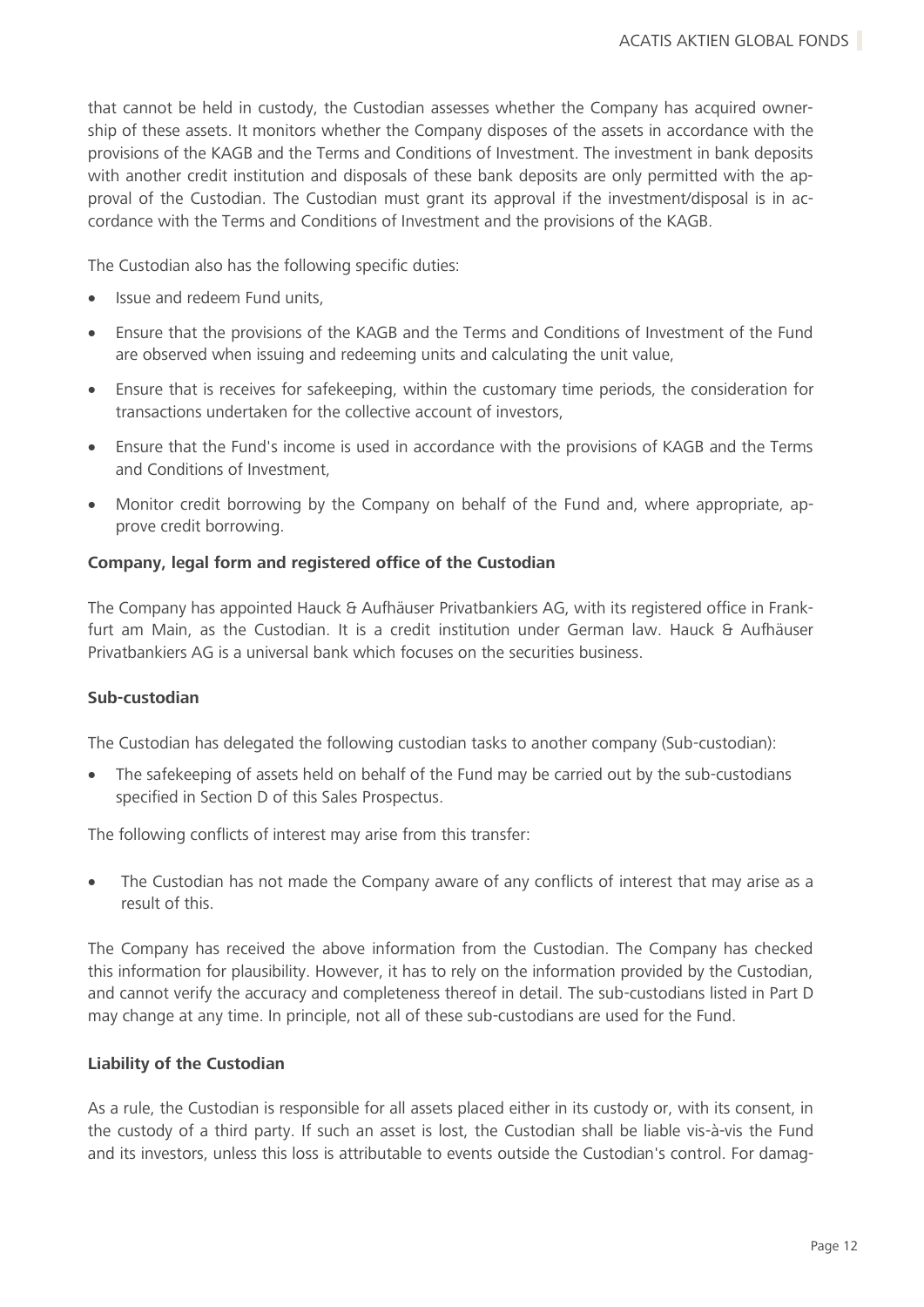es other than the loss of an asset, the Custodian shall (in principle) only be liable if it has failed to fulfil its obligations under the provisions of the KAGB through negligence, as a minimum.

#### **Additional information**

On request, the Company will provide investors with the most up-to-date information on the Custodian and its duties, the sub-custodians and on any possible conflicts of interest in relation to the activities carried out by the Custodian or sub-custodians.

### <span id="page-13-0"></span>**6. Asset Management company**

The Company calls upon the services of an asset management company to implement its investment strategy and has outsourced the portfolio management to Universal-Investment-Luxembourg S.A., acting via the Frankfurt am Main Branch (the "Asset Management Company"). The Asset Management Company has the legal form of a 'société anonyme' under Luxembourg law and, since 17 March 2000, has been an authorised Luxembourg management company in accordance with Chapter 15 of the Luxembourg Law of 17 December 2010, which is subject to the supervision of the Commission de Surveillance du Secteur Financier ("CSSF"). The Asset Management Company acts via a non-independent branch, Universal-Investment-Luxembourg S.A., Frankfurt am Main branch, which is subject to the supervision of the CSSF as well as the limited supervision of BaFin. The business objective of the Asset Management Company is primarily to launch and manage investment funds and to manage the portfolios of other investment funds. The Asset Management Company is a 100% subsidiary of Universal-Investment-Gesellschaft mbH. Details regarding the Asset Management Company can be found in the overview in Part A of this Sales Prospectus.

The Asset Management Company shall (at its sole discretion) make all investment decisions for the Fund, without obtaining prior instructions or information from the Company. Its fund management obligations include, where necessary: purchasing and selling assets; acquiring and offsetting derivative positions as part of the currency hedging of assets held in a foreign currency; borrowing in order to finance margin requirements for currency futures contracts for the purposes of currency hedging and securing such credit/credit lines through Fund assets; managing liquid funds; and implementing capital measures. The Asset Management Company shall be liable vis-à-vis the Company for the fulfilment of these obligations. However, the Company's prudential obligations, as well as its civil liability vis-à-vis investors of the Fund, remain unaffected by this outsourcing process. This process does not establish legal relations between the Asset Management Company and the investors of the Fund. The Asset Management Company acts on behalf of the Fund on the basis of a contract entered into with the Company regarding the outsourcing of portfolio management activities. The Asset Management Company may terminate the contract at any time by giving one month's notice. The Company also has ordinary and extraordinary termination rights.

If the Asset Management Company is no longer available to manage the Fund's portfolio, the Company shall, unless another outsourcing company that can ensure a continuation of the investment strategy present itself, terminate management of the Fund subject to a statutory notice period of six months. As a result, the Fund may be settled after this period and the proceeds paid out to investors (for this process, see Section 21 "Liquidation, transfer and merger of the Fund"). The Company shall not continue to pursue the investment policy described in Section 12 "Investment objective, investment principles and investment policy" until the end of the notice period. Instead, it shall invest the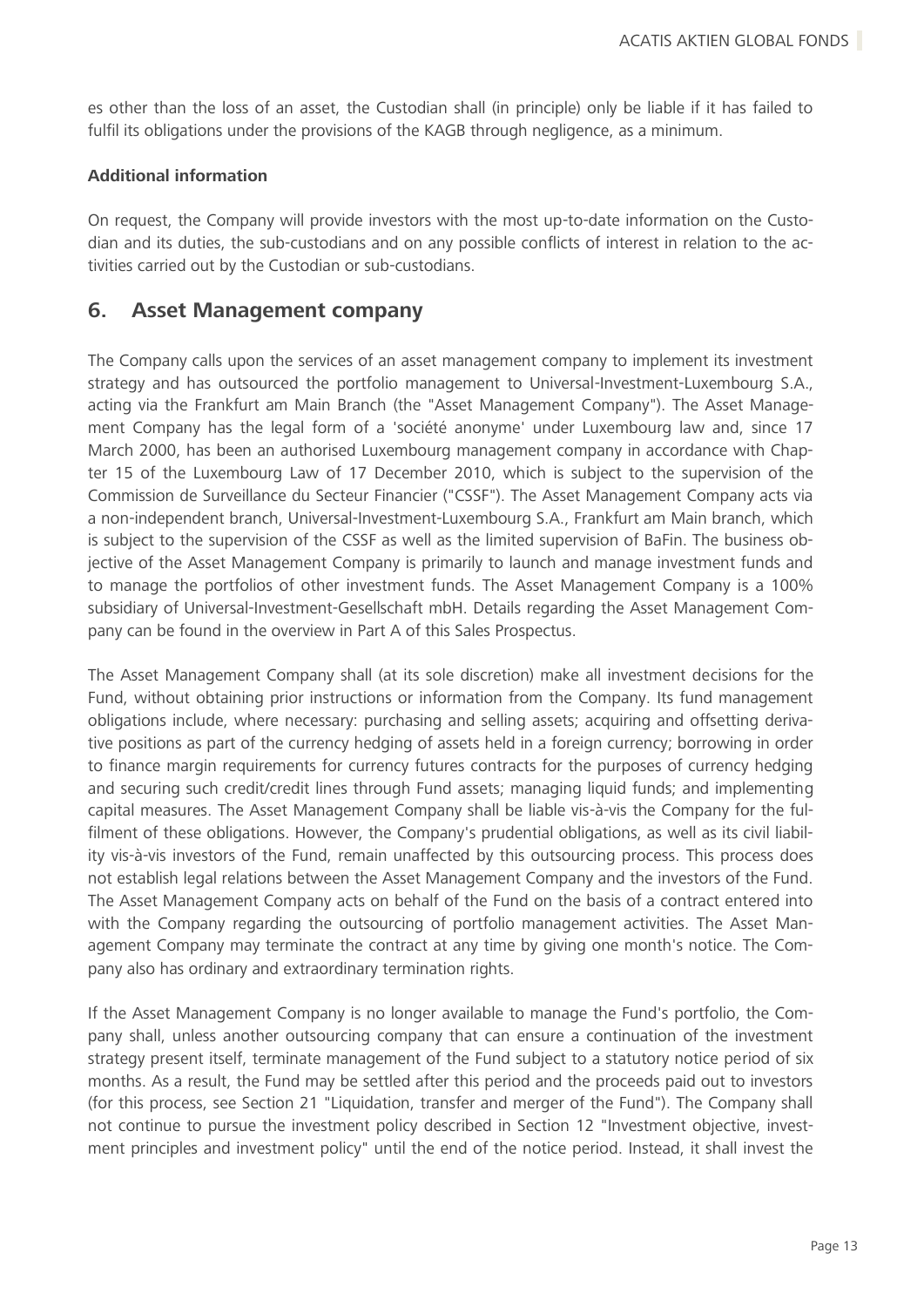Fund's assets exclusively – provided this is permitted by the investment guidelines – in bank deposits and money market instruments.

### <span id="page-14-0"></span>**7. Risk information**

**Before deciding to purchase Fund units, investors should carefully read the following risk information as well as the other information in this Sales Prospectus, and take this into account when making an investment decision. The occurrence of one or more of these risks may, individually or together with other circumstances, have an adverse effect on the Fund or the assets held therein, and thereby also negatively affect the unit value.**

**If the investor sells Fund units at a time when the prices of assets in the Fund are lower than when they were acquired, he will not get back the capital he has invested in the Fund, either in whole or in part. The investor may lose the capital invested in the Fund, either in part or in full in individual cases. Capital growth cannot be guaranteed. The investor's risk is limited to the amount invested. Investors are not obliged to provide any funding in addition to the capital invested.**

**In addition to the risks and uncertainties described below or elsewhere in the Sales Prospectus, the Fund's performance may also be affected by various other risks and uncertainties that are currently unknown. The order in which the risks are listed below reflects neither the likelihood nor the magnitude or significance of the occurrence of each individual risk.**

### <span id="page-14-1"></span>**Fund investment risks**

The risks typically associated with investing in a UCITS are described below. These risks may have an adverse effect on the unit value, the capital invested by the investor or the investor's envisaged holding period of investment in the Fund.

#### **Fluctuation in the Fund's unit value**

The Fund's unit value is calculated by dividing the Fund's value by the number of units in circulation. The Fund's value is the sum of the market values of all the Fund's assets, less the sum of the market values of all the Fund's liabilities. The Fund's unit value therefore depends on the value of the assets held in the Fund and the amount of the Fund's liabilities. If the value of these assets falls, or the value of the liabilities increases, the Fund's unit value shall fall.

#### **Impact of tax-related issues on individual performance**

The tax treatment of investment income depends on the respective investor's individual circumstances and may be subject to change in the future. For specific questions, particularly regarding individual tax situations, investors should contact their personal tax advisers.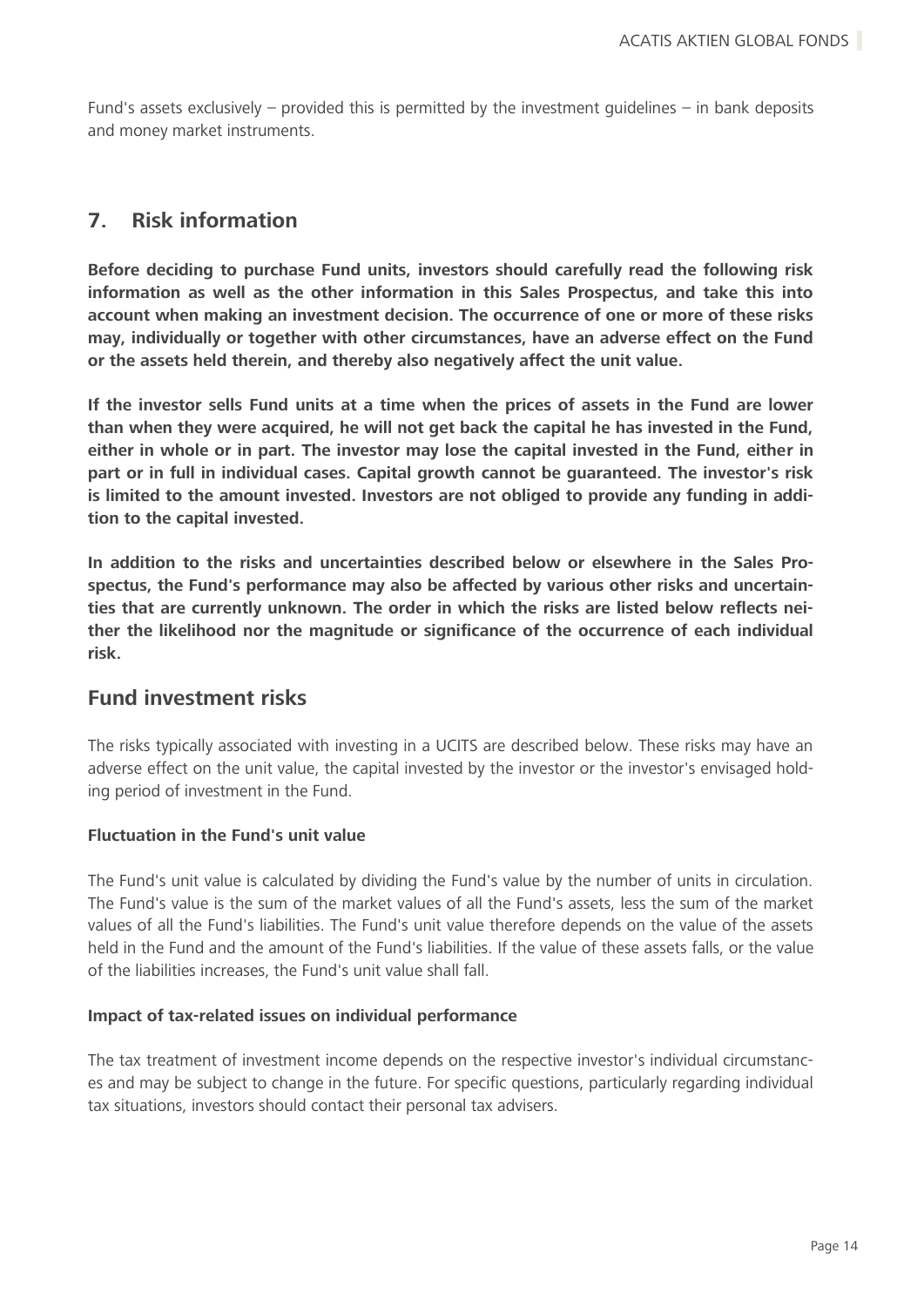#### **Taxation risks due to hedging transactions on behalf of key investors**

The possibility cannot be ruled out that capital gains tax on German dividends and on income from domestic equity-equivalent profit participation rights which the investor acquires on underlying investments will not be able to be either fully or partially offset/reimbursed. The capital gains tax is fully offset/reimbursed if (i) the investor holds German equities and German equity-equivalent profit participation rights for 45 days continuously during a period of 45 days prior to and after the due date of the capital gains (a total of 91 days), and (ii) if during these 45 days he continuously bears at least 70% of the risk of these holdings or participation rights falling in value (i.e. "45-day rule"). In addition, for the purposes of offsetting capital gains tax there must not be any obligation to pay the capital gains to another person, whether directly or indirectly (e.g. by means of swaps, securities lending transactions or repurchase transactions). Therefore, rate-hedging transactions or forward transactions which directly or indirectly hedge against risks associated with German equities or German equityequivalent profit participation rights may be detrimental. Rate-hedging transactions via value and price indices are deemed to be indirect hedging in this context. If the fund is deemed to be an entity which is closely associated with the investor and if it undertakes hedging transactions, this may lead to those transactions being attributed to the investor with the result that the investor therefore does not comply with the 45-day rule.

If capital gains tax is not withheld on corresponding income earned by the investor on underlying investments, hedging transactions by the Fund may lead to such income being attributed to the investor and to the investor having to pay the capital gains tax to the tax office.

#### **Amendment(s) to the investment policy or Terms and Conditions of Investment**

The Company may amend the Terms and Conditions of Investment subject to BaFin approval. Any such amendment may also affect the rights of investors. The Company may, for example through an amendment to the Terms and Conditions of Investment, amend the Fund's investment policy or increase the costs charged to the Fund. The Company may also change the investment policy within the statutory and contractually permissible range of investments without changing the Terms and Conditions of Investment and their approval by BaFin. This may result in the risk associated with the Fund changing.

#### **Suspension of unit redemption**

The Company may temporarily suspend the redemption of units in the event of extraordinary circumstances which appear to make such suspension necessary in the interests of the investors. Exceptional circumstances in this sense may include economic or political crises, unusually large volumes of redemption requests, the closure of stock exchanges or markets, trade restrictions or other factors that affect the calculation of the unit value. Moreover, BaFin may instruct the Company to suspend the redemption of units if this is deemed necessary in the interests of the investors or the public. During such periods, investors are not permitted to redeem their units. Even during periods when the redemption of units is suspended, the unit value may fall, for example, if the Company is forced to sell assets at less than their market value during this time. The unit value after the resumption of unit redemption may be lower than before the suspension. The suspension of unit redemption may be immediately followed by the liquidation of the Fund, without the resumption of unit redemption, for example, if the Company terminates the management of the Fund in order for it to be liquidated. Investors may then be subject to the risks of not being able to achieve their planned holding period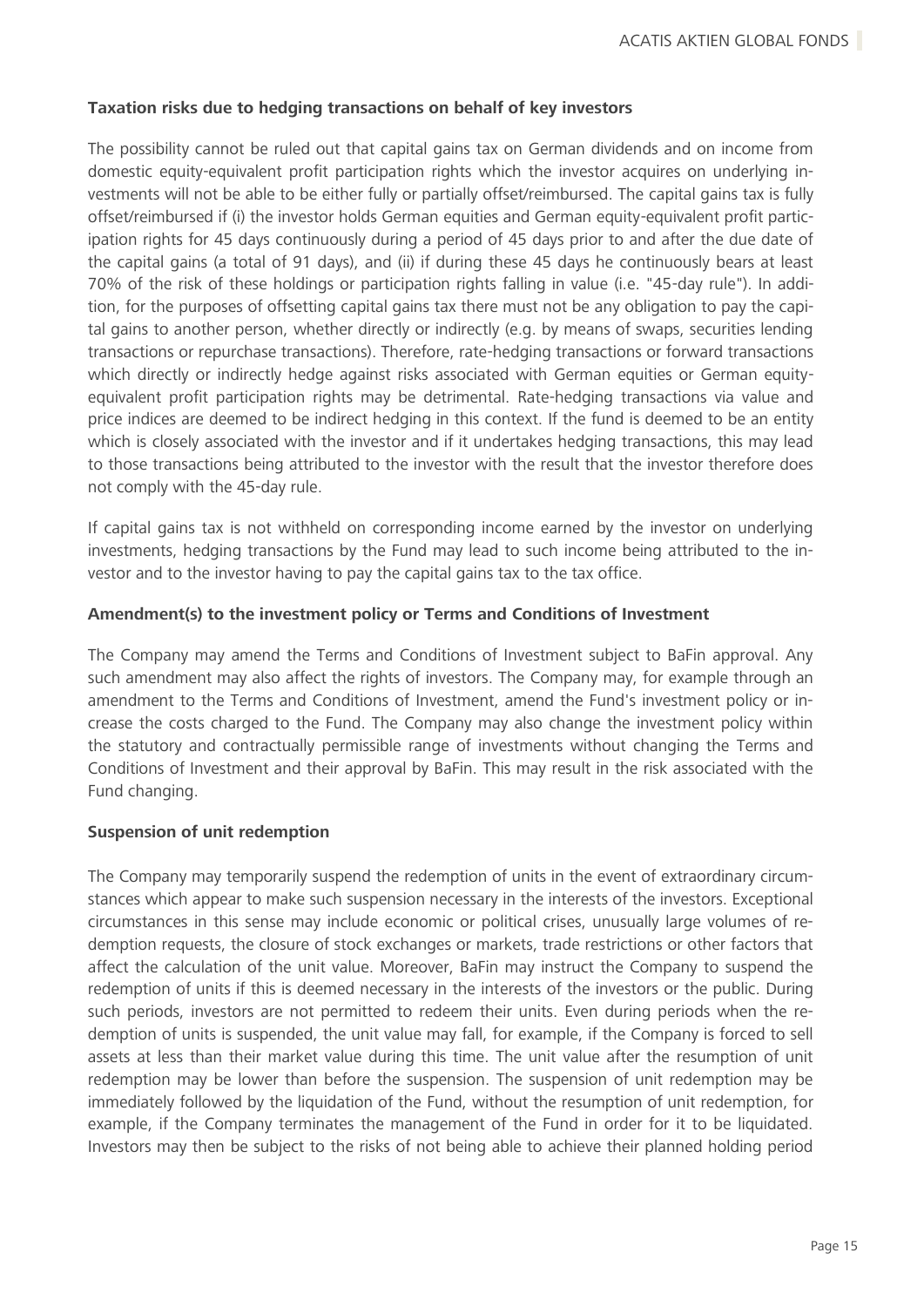and not having access to substantial portions of the invested capital for an indefinite period or losing the invested capital entirely.

#### **Liquidation of the Fund**

The Company is entitled to cease managing the Fund. The Company may liquidate the Fund in its entirety once management has been discontinued. After a six-month notice period, the right of disposal over the Fund will pass to the Custodian. This means that the investors incur the risk of being unable to complete their planned holding period. Upon transfer of the Fund to the Custodian, the Fund may become subject to taxes other than German income tax. If the Fund units are removed from the investor's securities account after the liquidation procedure has come to an end, the investor may become subject to income tax.

#### **Transfer of all the Fund's assets to another open public investment fund (merger)**

The Company may transfer all of the Fund's assets to another UCITS. In this case, investors may either (i) redeem their units, (ii) or retain them, meaning they become investors in the absorbing UCITS, or (iii) exchange them for units in an open-ended public investment fund with comparable investment principles, provided that the Company (or a company associated therewith) manages such a fund with comparable investment principles. This also applies if the Company transfers all of the assets of another open public investment fund to the Fund. Investors must therefore make a new investment decision prior to any such transfer. Redeeming units may give rise to income taxes. Upon exchanging units for units in a fund with comparable investment principles, the investor may be subject to taxes, for example, if the value of the units obtained exceeds the value of the old ones at the time of acquisition.

#### **Transfer of the Fund to another capital management company**

The Company may transfer the management of the Fund to another capital management company. This shall not affect the Fund or the position of the investors. However investors must decide whether they consider the new capital management company to be as suitable as the previous capital management company. If they do not wish to remain invested in the Fund under new management, they must redeem their units. This may give rise to income taxes.

#### **Profitability and fulfilment of the investor's investment objectives**

It cannot be guaranteed that investors will achieve their desired investment objectives. The Fund's unit value may fall and lead to losses for the investor. No guarantees are given by the Company or third parties as to any particular minimum payment commitment upon redemption or any particular investment performance of the Fund. Investors may get back an amount lower than the one originally invested. In addition, any issuing surcharge paid upon the acquisition of units may reduce or even wholly offset the performance of an investment, particularly in the case of short investment periods.

#### **Inclusion of sustainability risks in the investment process**

As part of the investment process, the relevant financial risks are included in the investment decision and assessed on an ongoing basis. In doing so, relevant sustainability risks within the meaning of Regulation (EU) 2019/2088 of the European Parliament and of the Council of November 27, 2019, on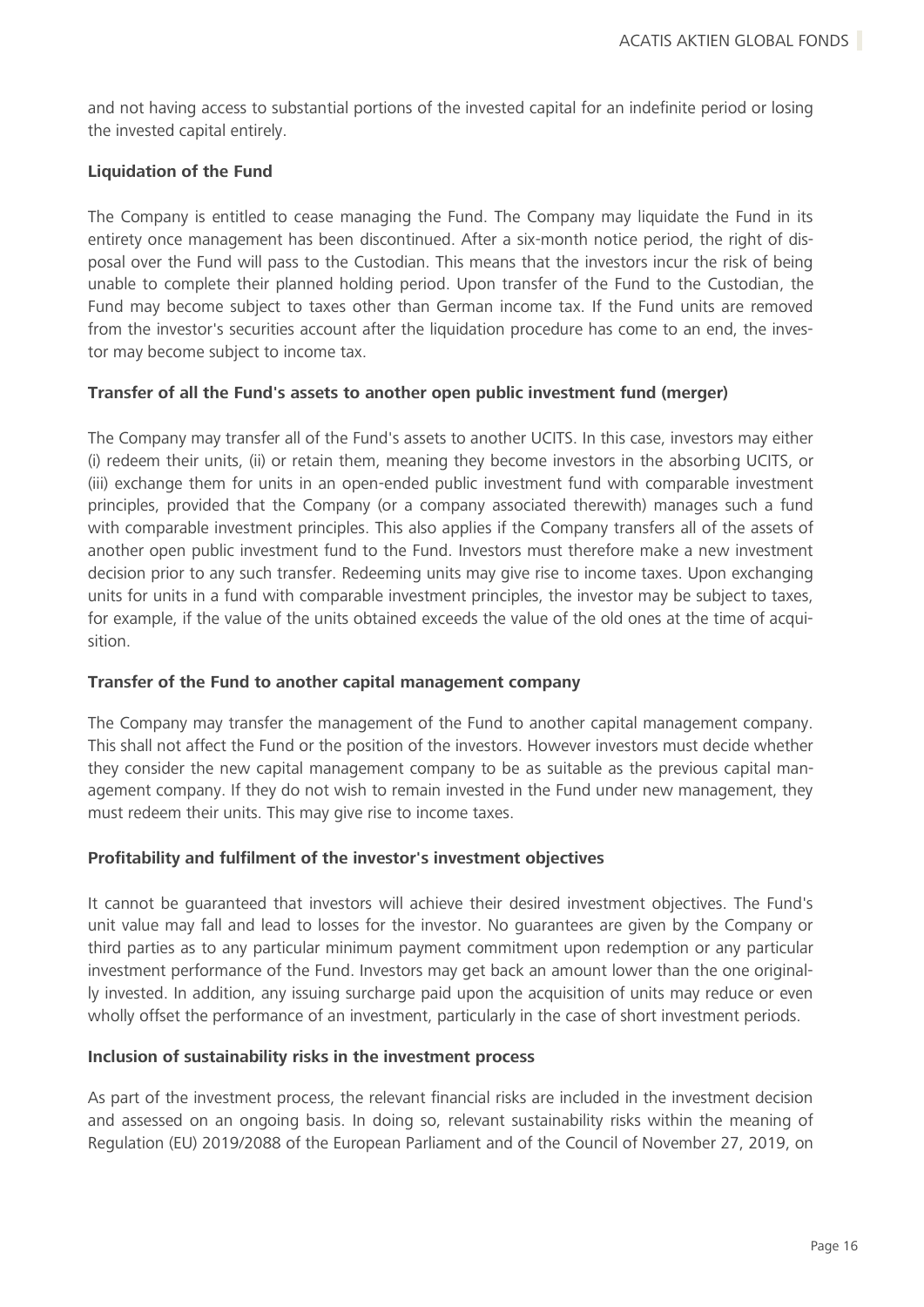sustainability-related disclosure requirements in the financial services sector ("Disclosure Regulation"), which may have a material negative impact on the return on an investment, are also taken into account.

Sustainability risk means an environmental, social or governance event or condition that, if it occurs, could cause an actual or a potential material negative impact on the value of the investment. Sustainability risks can therefore lead to a significant decline in the financial profile, liquidity, profitability or reputation of the underlying investment. If sustainability risks are not already taken into account in the valuation process of the investments, they can have a material negative impact on the expected / estimated market price and/ or the liquidity of the investment and thus on the return of the fund. Sustainability risks can have a significant impact on all known risk types and can contribute as a factor to the materiality of these risk types.

As part of the selection of assets for the investment fund, the influence of the risk indicators, including sustainability risks, are assessed in addition to the investment objectives and strategies.

The assessment of risk quantification includes aspects of sustainability risks and relates them to other factors (in particular price and expected return) in the investment decision.

In general, risks (including sustainability risks) are already taken into account in the investment evaluation process (price indication) based on the potential material impact of risks on the return of the investment assets. Nevertheless, depending on the asset and due to external factors, negative effects on the return of the investment fund may occur.

### <span id="page-17-0"></span>**Risks of negative Fund performance (market risk)**

The risks that are associated with investments in individual assets by the Fund are shown below. These risks may affect the performance of the Fund or the assets held therein and thereby have an adverse effect on the unit value and the investor's capital invested.

#### **Risks of changes in value**

The assets in which the Company invests on behalf of the Fund are subject to risks. Losses may thus occur if the market value of the assets decreases in comparison to the cost price, or if spot and futures prices evolve differently.

#### **Capital market risk**

The price or market performance of financial products depends, in particular, on that of the capital markets, which in turn is influenced by the general state of the global economy, as well as the economic and political conditions in individual countries. General price performance, particularly on stock markets, can also be affected by irrational factors such as sentiment, opinions and rumours. Fluctuations in market prices and values may also be caused by changes in interest rates, exchange rates or issuer credit ratings.

#### **Risk of changes in the share price**

Experience shows that shares are subject to strong price fluctuations and thus also to the risk of price drops. These price fluctuations are particularly affected by the development of profits of issuing com-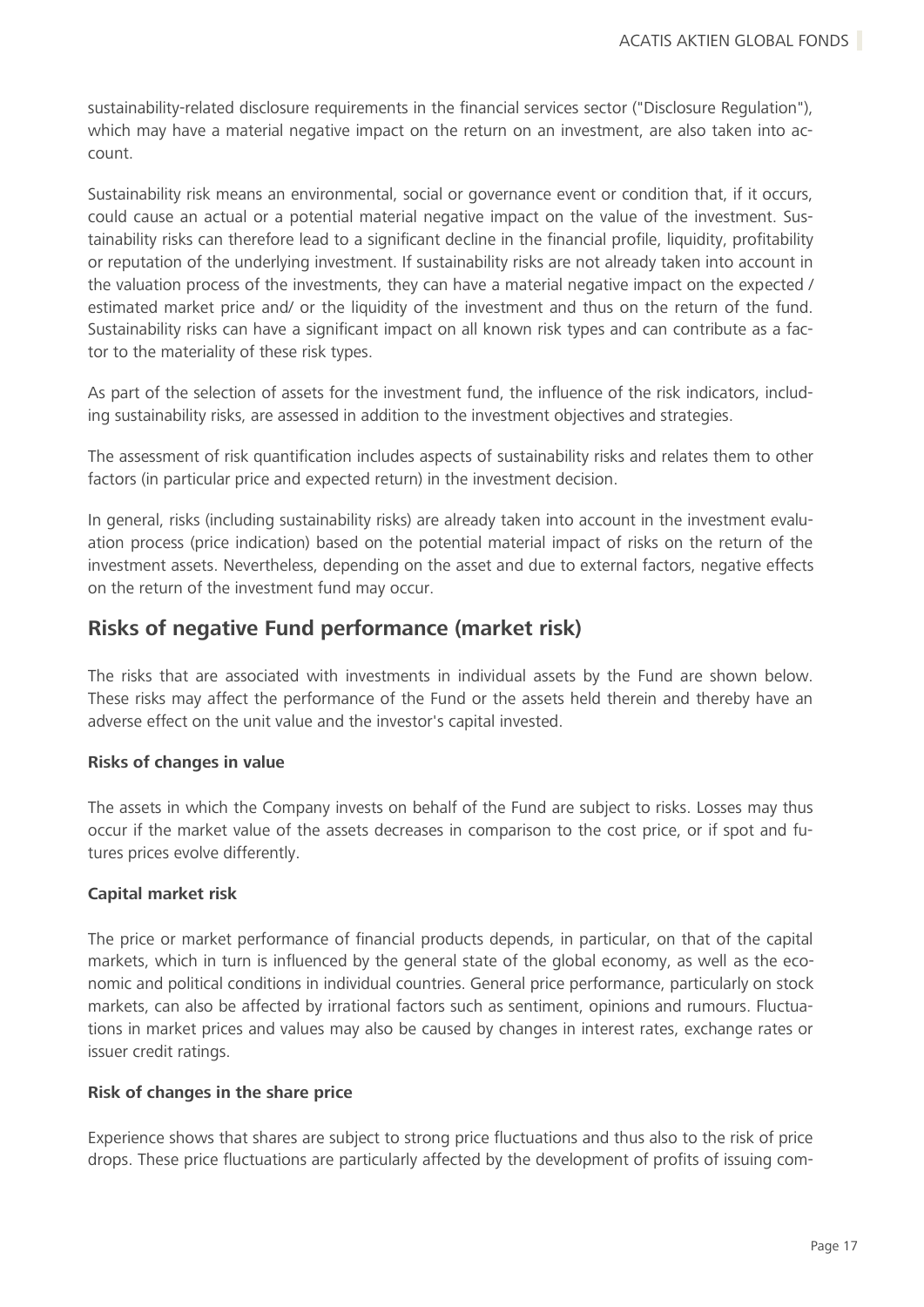panies and developments within the industry, as well as overall macroeconomic developments. Market confidence in the company concerned may also affect price performance. This particularly applies to companies whose shares have only recently been admitted to a stock exchange or another organised market, where even minor changes in forecasts can trigger dramatic price movements. If for a particular share, the percentage of freely tradable shares held by a large number of shareholders (free float) is low, then even minor buy or sell orders for this share may have a substantial impact on the market price and lead to larger price fluctuations.

#### **Interest rate risk**

When investing in fixed-income transferable securities, there is the possibility that the market interest rate at the time a transferable security is issued might change. If the market interest rate increases compared to the interest at the time of issue, fixed-income transferable securities will generally decrease in value. In contrast, if the market interest rate falls, the price of fixed-income transferable securities will increase. These changes mean that the current yield of fixed-income transferable securities roughly corresponds to the current market interest rate. However, such fluctuations may vary significantly, depending on the (residual) maturity of fixed-income transferable securities. On the one hand, fixed-income transferable securities with shorter maturities bear lower price risks than those with longer maturities. On the other hand, fixed-income transferable securities with shorter maturities generally have smaller yields than those with longer maturities. Money market instruments tend to bear lower price risks due to their short maturity of no more than 397 days. In addition, the interest rates of different, interest-related financial instruments denominated in the same currency and with a similar residual maturity, may perform differently.

#### **Risk of negative interest on deposits**

The Company invests the Fund's cash with the Custodian or other banks on behalf of the Fund. For these bank deposits an interest rate is partly agreed that corresponds to the European Interbank Offered Rate (Euribor) less a specific margin. If the Euribor falls below the agreed margin, this will lead to negative interest rates on the corresponding account. Depending on the European Central Bank's interest-rate policy, both medium and long-term bank deposits may have a negative interest rate.

#### **Risk of changes in the price of convertible bonds and bonds with warrants**

Convertible bonds and bonds with warrants securitise the right to exchange bonds for shares or acquire shares. The performance of the value of convertible bonds or bonds with warrants therefore depends on the price development of the underlying shares. The risks associated with the performance of the underlying shares may therefore also affect the performance of the convertible bond or bond with warrants. Bonds with warrants that give the issuer the right to provide the investor with a number of shares determined in advance (reverse convertibles), instead of repaying a nominal amount, are dependent to an even greater extent on the relevant share price.

#### **Risks associated with derivative transactions**

The Company may enter into derivative transactions for the Fund. The purchase and sale of options, as well as the conclusion of futures contracts or swaps, entail the following risks:

• Losses may occur from using derivatives that cannot be predicted and may even exceed the amounts invested for the derivative transaction.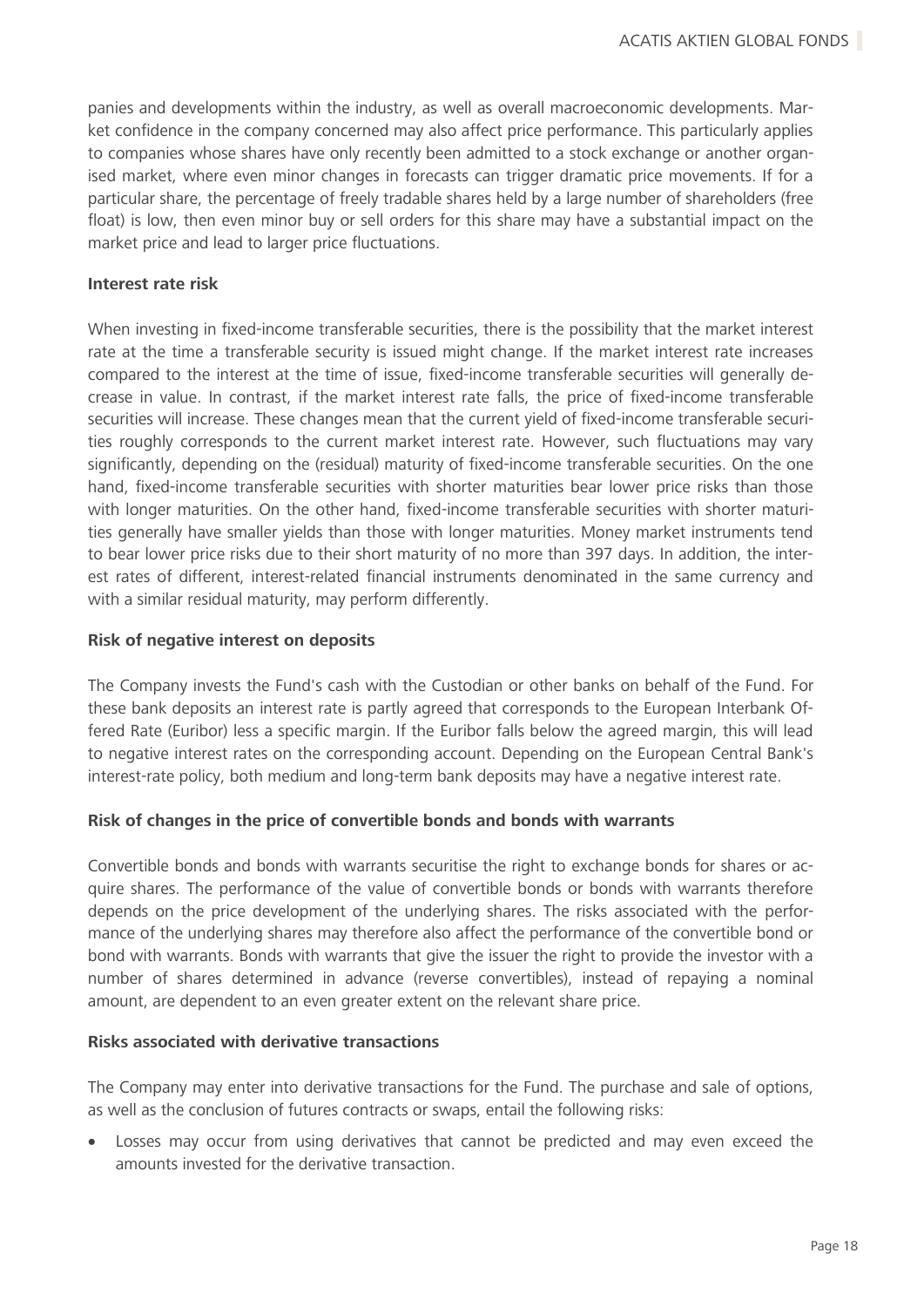- Changes in the value of the underlying instrument can diminish the value of an option right or futures contract. If the value decreases and the derivative becomes worthless as a result, the Company may be forced to let the purchased rights expire. The Fund can also suffer losses due to changes in the value of the assets underlying a swap.
- The leverage effect of options may have a greater impact on the value of the Fund's assets than would be the case if the underlying instruments were acquired directly. It may not be possible to determine the risk of loss when concluding the transaction.
- There may be no liquid secondary market for a particular instrument at a given time. A position in derivatives may then, under certain circumstances, be impossible to be neutralised (closed) profitably.
- The purchase of options carries the risk that the option may not be exercised because the prices of the underlying instruments do not progress as expected; as a result, the option premium paid by the Fund is forfeited. The sale of options carries the risk that the Fund will be required to purchase assets at a higher market price than the current one or to deliver them at a lower market price than the current one. In that case, the Fund would suffer a loss amounting to the price difference less the option premium received.
- Futures contracts are associated with the risk that the Company will be required, on behalf of the Fund, to bear the difference between the price upon conclusion and the market price upon maturity or closing out of the transaction. The Fund would therefore incur losses. The risk of loss cannot be determined when concluding the futures contract.
- A necessary conclusion of an offsetting transaction (close-out) is associated with costs.
- Forecasts made by the Company on the future performance of underlying instruments, interest rates, prices and foreign exchange markets may subsequently prove to be incorrect.
- Assets underlying the derivatives may not be purchased or sold at a favourable time or have to be purchased or sold at an unfavourable time.

With over-the-counter (OTC) transactions, the following risks may occur:

- There may be no organised market, meaning that the Company may find it difficult or impossible to sell financial instruments purchased on the OTC market on behalf of the Fund.
- As a result of the individual agreement, the conclusion of an offsetting transaction (close-out) may be difficult, not possible or associated with significant costs.

#### **Risks associated with receiving collateral**

The Company receives collateral for derivative transactions. Derivatives may increase in value. The collateral provided would no longer be sufficient to cover the full delivery and return claims of the Company vis-à-vis the counterparty.

The Company may invest cash collateral in blocked accounts, high-quality government bonds, or money market funds with a short maturity structure. However, the credit institution where the bank deposits are held may default. Government bonds or money market funds may decrease in value. At the end of the transaction, the full amount of the invested collateral may no longer be available, even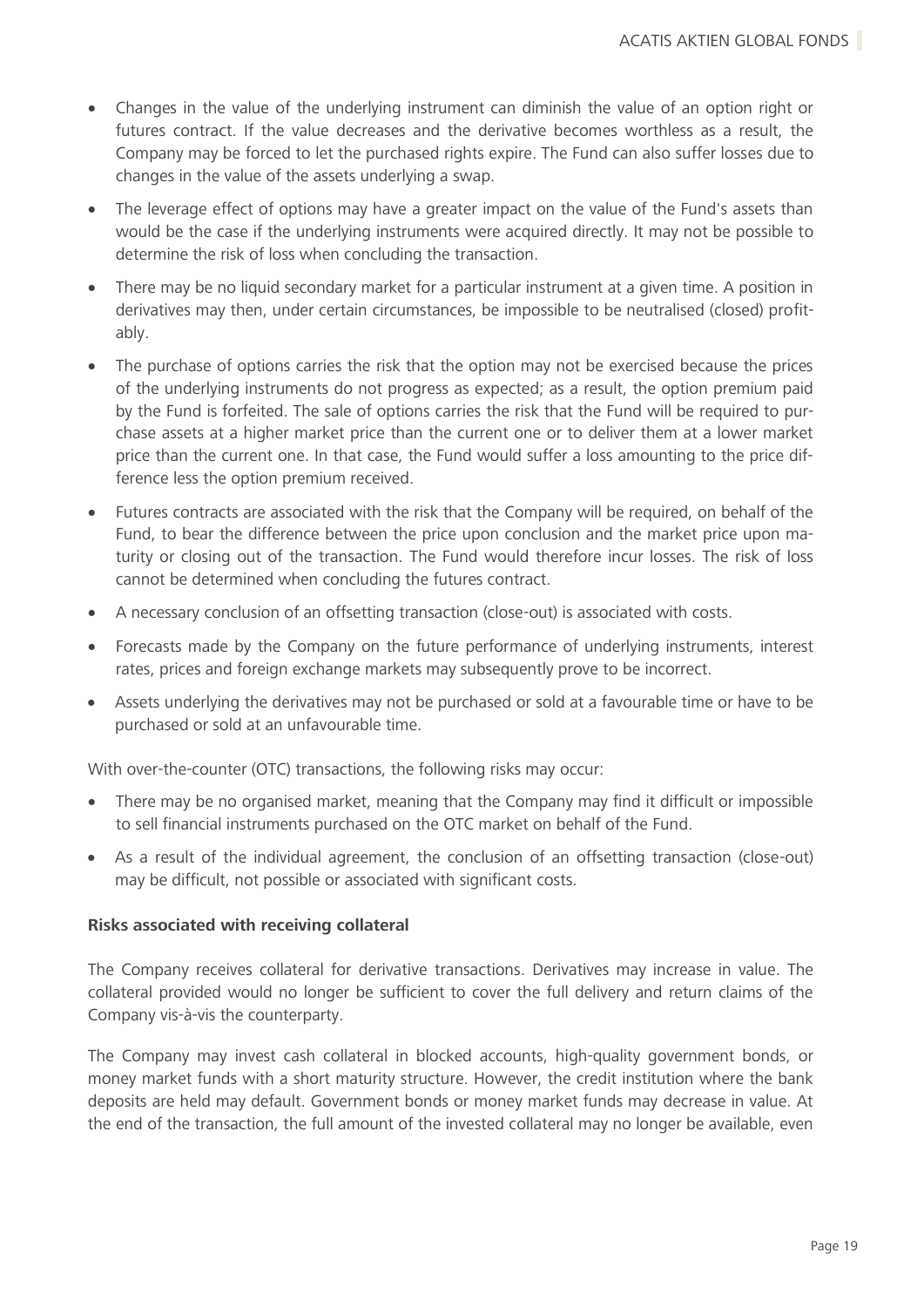though the original amount must be returned by the Company on behalf of the Fund. The Fund would then have to bear the losses incurred from the collateral.

#### **Risk associated with securitisation positions without a deductible**

The Fund may only purchase transferable securities that securitise loans (loan securitisation positions) and were issued after 1 January 2011 if the debtor retains at least 5% of the volume of the securitisation as a deductible and complies with other requirements. The Company is therefore obliged to take remedial measures in the interest of the investors if there are securitisations in the Fund's assets that do not comply with these EU standards. Under these remedial measures, the Company may be forced to sell such securitisation positions. As a result of the legal regulations for banks, fund companies and insurance companies, there is the risk that the Company will not be able to sell the securitisation positions, or will only be able to do so at significant price discounts or after an extensive delay. This may result in losses for the Fund.

#### **Inflation risk**

Inflation carries a devaluation risk for all assets. This also applies to assets held in the Fund. The inflation rate may be higher than the capital growth of the Fund.

#### **Currency risk**

The Fund's assets may be invested in currencies other than that of the Fund. The Fund shall receive the income, repayments and proceeds from such investments in the relevant currency. If the value of this currency falls in relation to the Fund currency, the value of such investments, and thereby that of the Fund, shall also fall.

#### **Concentration risk**

If the investment is concentrated in certain assets or markets, this means that the Fund is heavily dependent on the performance of these assets or markets.

#### **Risks associated with investing in investment units**

The risks for investment funds whose units are acquired for the Fund ("target funds") are closely linked to the risks associated with the assets held in these target funds and/or the investment strategies pursued by said target funds. Since the managers of the individual target funds act independently of each other, it is possible for several target funds to act according to the same or opposing investment strategies. This may result in existing risks being built up and possible opportunities cancelling each other out. The Company is not normally in a position to control the management of target funds. Their investment decisions do not necessarily have to conform to the assumptions or expectations of the Company. Often, the Company may not be completely up-to-date as to the current composition of the target funds. Should this composition not meet the Company's assumptions or expectations, it may, where applicable, only be able to react with considerable delay by returning target fund units.

Open-ended investment funds, whose units are acquired for the Fund, may also temporarily suspend the redemption of units. The Company would then be prevented from disposing of the units in the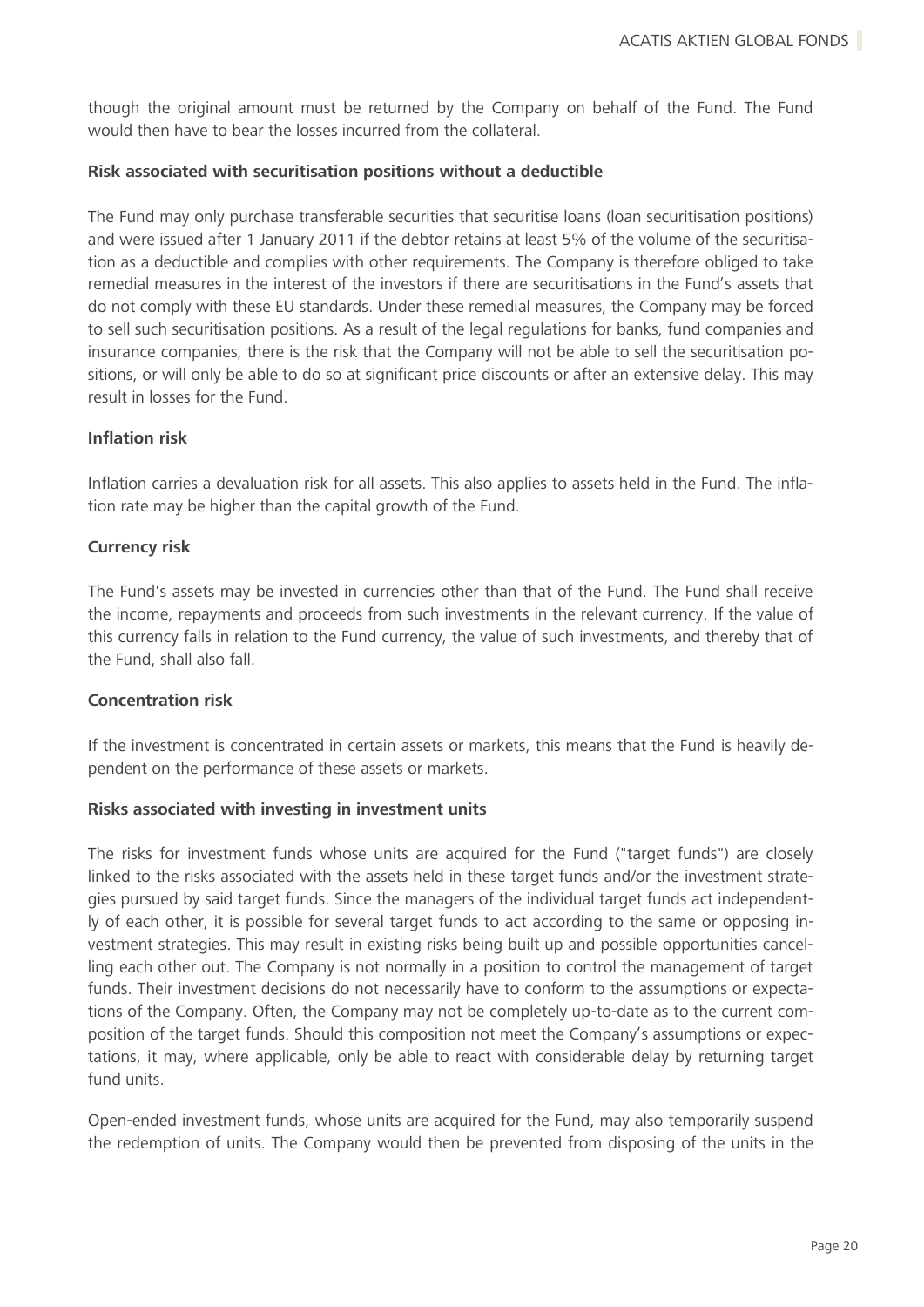target fund by returning them to the Management Company or Custodian of the target fund against payment of the redemption price.

#### **Risks resulting from the investment spectrum**

In observance of the investment principles and restrictions laid down by law and the Terms and Conditions of Investment, which provide for a broad framework for the Fund, the actual investment policy can also be geared towards acquiring assets by, for example, focusing on only a few sectors, markets or regions/countries. This concentration on a few specific investment sectors may entail risks (e.g. narrow markets, high volatility within certain economic cycles). The annual report provides information as to the content of the investment policy over the relevant reporting period.

### <span id="page-21-0"></span>**Risks of the Fund's limited or increased liquidity in relation to multiple subscriptions or redemptions (liquidity risk)**

The risks that may have a negative impact on the Fund's liquidity are shown below. This may lead to the Fund not being able to meet its payment obligations temporarily or permanently and to the Company not being able to meet the redemption requests of investors temporarily or permanently. Investors may not be able to hold their investment for the length of time envisaged and the invested capital or parts thereof may not be available to the investors for an indefinite period. The materialisation of liquidity risks may also cause a decrease in the value of the Fund's assets and thereby a decrease in the unit value, for example, if the Company were forced to sell assets on behalf of the Fund, at less than their market value, to the extent legally permitted. If the Company is unable to meet the redemption requests of the investors, this may also result in the suspension of the redemption and, in extreme cases, in the subsequent liquidation of the Fund.

#### **Risk associated with investing in assets**

Assets that are neither admitted to a stock exchange nor admitted to an organised market nor included in this market may also be acquired for the Fund. These assets may only be sold on at significant price discounts, with a time delay or not at all. Even assets admitted to a stock exchange may, depending on the market situation, volume, time frame and planned costs, be sold only at high price discounts or not sold at all. Although it is only possible to acquire assets for the Fund that can, in principle, be liquidated at any time, it cannot be ruled out that they can only be sold temporarily or permanently whilst realising losses.

#### **Risk from borrowing**

The Company may take out loans on behalf of the Fund. Variable-interest loans may have a negative impact on the Fund's assets in the event of rising interest rates. If the Company has to pay back a loan and may not offset it with follow-up financing or the liquidity of the Fund, it may be forced to sell assets prematurely or at worse conditions than planned.

#### **Risks associated with increased volumes of redemptions or subscriptions**

Investor buying and selling orders add liquidity to or remove it from the Fund's assets. These inflows and outflows may result in a net inflow or outflow from the Fund's liquid assets after netting, which may cause the fund manager to buy or sell assets, resulting in transaction costs. This applies in par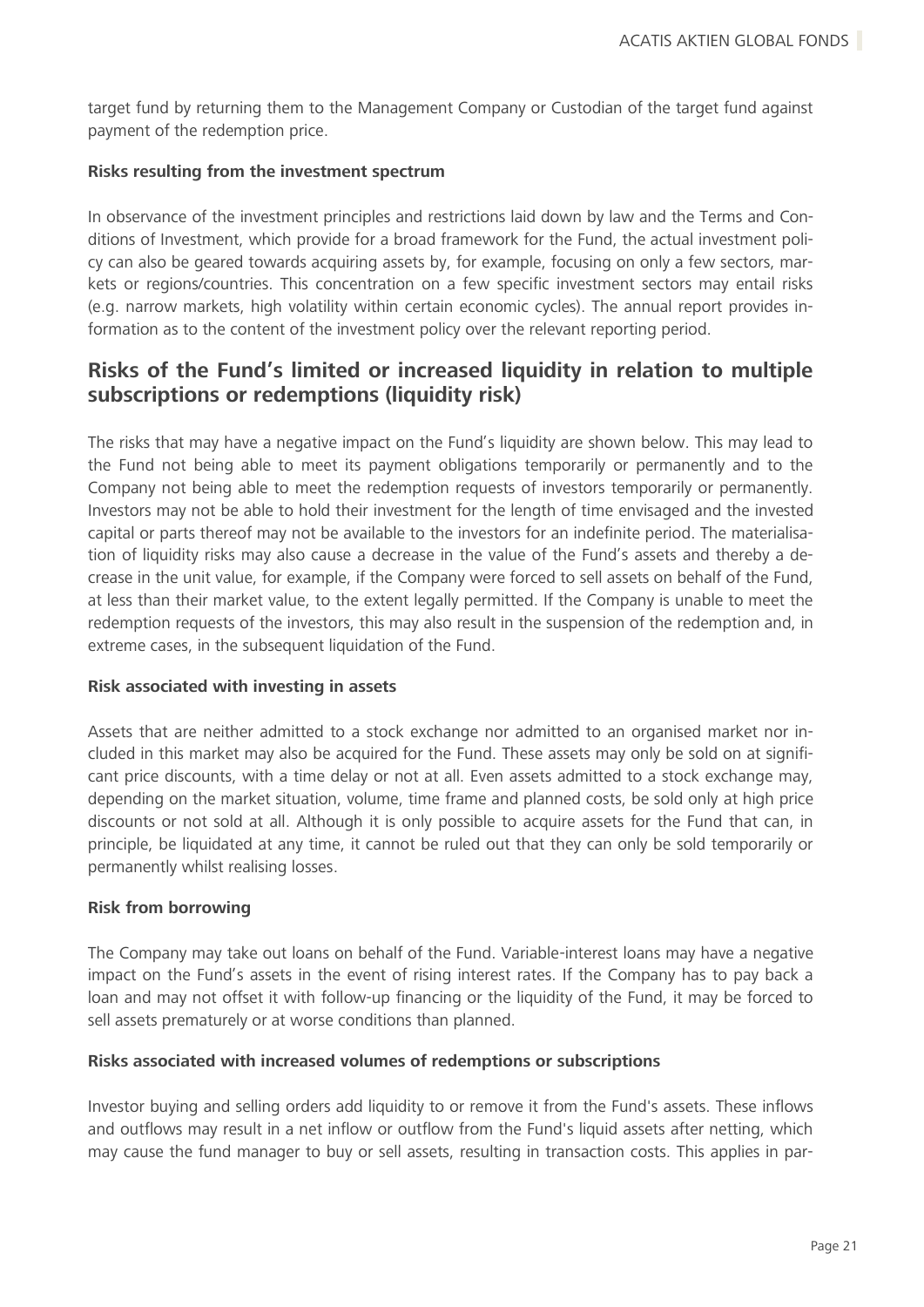ticular if the inflows and outflows exceed or do not reach the limit set for the Fund by the Company. The resulting transaction costs are charged to the Fund's assets and may adversely affect the Fund's performance. For inflows, increased Fund liquidity may adversely affect the Fund's performance if the Company cannot invest the funds under appropriate conditions.

### <span id="page-22-0"></span>**Counterparty risk including loan and receivables risk**

The risks which may result for the Fund from a business relationship with another party (so-called counterparty) are shown below. There is the risk that the counterparty may no longer be able to meet its agreed obligations. This may have an adverse impact on the Fund's performance, and thereby on the unit value and the capital invested by the investor.

#### **Risk of counterparty default/counterparty risks (not including central counterparties)**

The default of an issuer (referred to hereinafter as the "issuer") or a contracting partner (referred to hereinafter as the "counterparty") against whom the Fund has claims may result in losses for the Fund. Issuer risk refers to the impact of particular developments concerning a given issuer that, in addition to the influence exerted by general trends in capital markets, affect the price of a transferable security. Even when the utmost care is exercised in selecting the transferable securities, it cannot be ruled out that losses may be incurred due to the financial collapse of issuers. The party of a contract entered into on behalf of the Fund may default, either in whole or in part (counterparty risk). This applies to all contracts entered into on behalf of the Fund.

#### **Risk associated with central counterparties**

A central counterparty (CCP) acts as an intermediary on behalf of the Fund in certain transactions, particularly for derivative financial instruments. In this case, he acts as the buyer vis-à-vis the seller and vice versa. A CCP hedges itself against the risk that its business partners are unable to provide the agreed services with a range of protective mechanisms which enable it to offset losses from transactions it enters into at all times (e.g. with collateral). Despite such protective mechanisms, it is still possible for a CCP to become insolvent and to default, which could also affect claims of the Company on behalf of the Fund. Losses may occur for the Fund as a result.

### <span id="page-22-1"></span>**Operational and other risks for the Fund**

The risks that may occur in the Company or with external third parties as a result of human or system error are shown below. These risks set out below may have an adverse impact on the Fund's performance, and thereby on the unit value and the capital invested by the investor.

#### **Risks associated with criminal acts, grievances or natural disasters**

The Fund may fall victim to fraud or other criminal acts. It may suffer losses due to mistakes by employees of the Company or external third parties or be damaged by external events such as natural disasters or pandemics.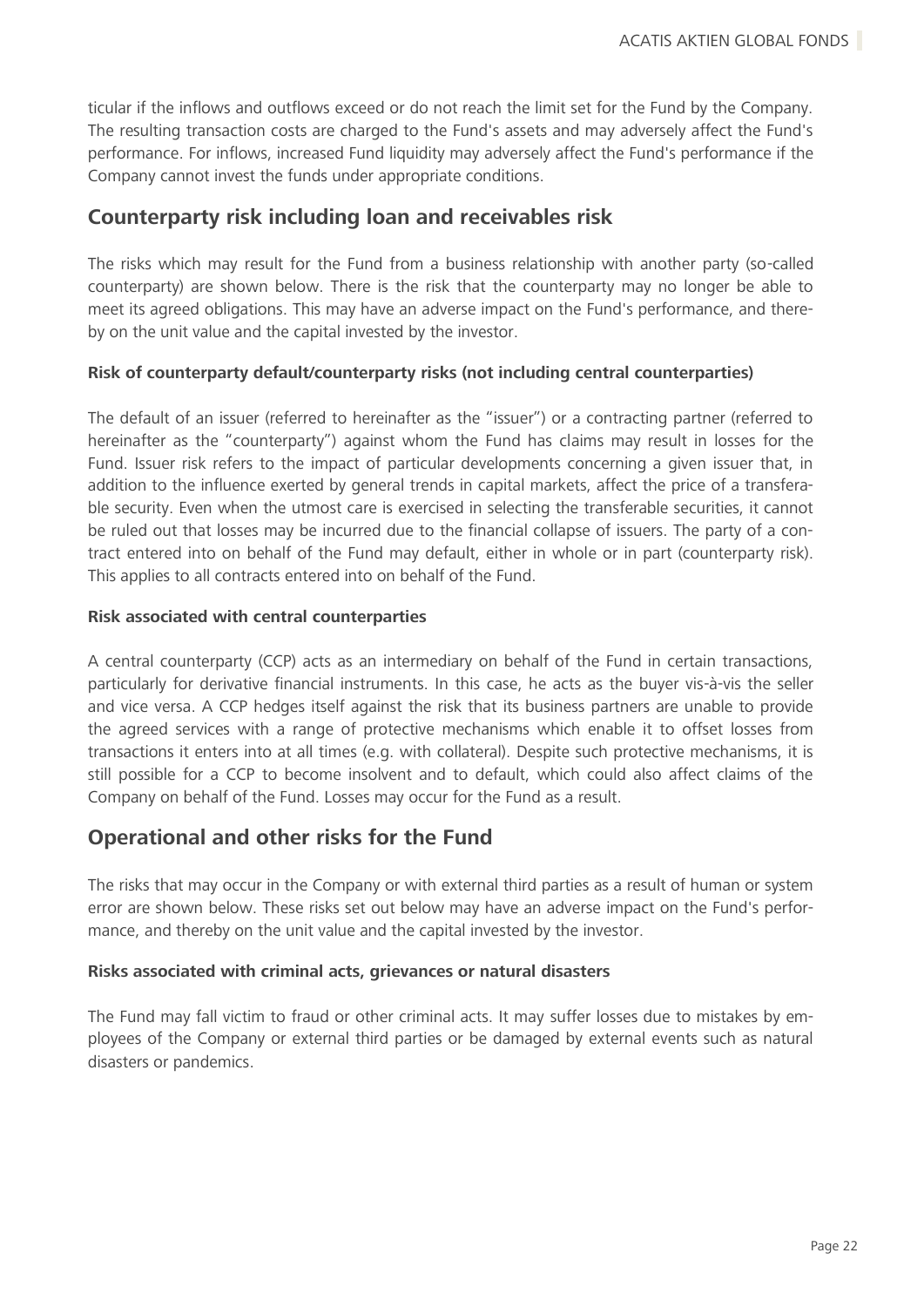#### **Country or transfer risk**

There is the risk that, despite being able to pay, a foreign debtor cannot provide payment in good time or at all or only in a different currency as a result of the inability or unwillingness of its country of domicile to transfer the currency or for other reasons. Thus, for example, payments to which the Company is entitled to on behalf of the Fund may fail to be made or may be made in a currency that is no longer convertible or must take place in another currency due to foreign exchange restrictions. If the debtor pays in another currency, this position is subject to the aforementioned currency risk.

#### **Legal and political risks**

Investments may be made on behalf of the Fund in jurisdictions where German law does not apply or, in the event of legal disputes, where the place of jurisdiction is outside Germany. The resulting rights and obligations of the Company on behalf of the Fund may vary from those in Germany, to the disadvantage of the Fund or investor. Political or legal developments, including changes to the legal framework in these jurisdictions, may be identified by the Company either too late or not at all, or result in restrictions on acquirable assets or those already acquired. Such situations may also be brought about by changes in the German legal framework relating to the Company and/or the management of the Fund.

#### **Changes to the taxation framework, tax risk**

The summary information on tax regulations in this Sales Prospectus is based on the current legal situation. It is intended for persons in Germany who are subject to unrestricted income or corporation tax. There is no guarantee, however, that the tax assessment will not change as a result of legislation, court rulings or decrees issued by the financial authorities.

A change to the Fund's tax bases — that were incorrectly established for previous financial years (e.g. based on external tax audits) — may, in the case of a tax correction that has an adverse impact on an investor, result in the investor being required to pay tax for previous financial years due to the correction, even though he may not have been an investor in the Fund at that time. On the other hand, it may be the case that an investor does not reap the benefits of a tax correction favourable to him for the current and previous financial years when he was an investor in the Fund, because he redeemed or sold the units before the correction.

In addition, a correction of tax data can result in taxable income or tax advantages being recorded in a period that differs from the actual applicable assessment period, resulting in adverse effects for some investors.

#### **Key person risk**

A very positive investment performance of the Fund during a particular period may also be depend on the suitability of the acting persons and therefore on the right management decisions. The members of the fund management may, however, change. New decision-makers may not be as successful.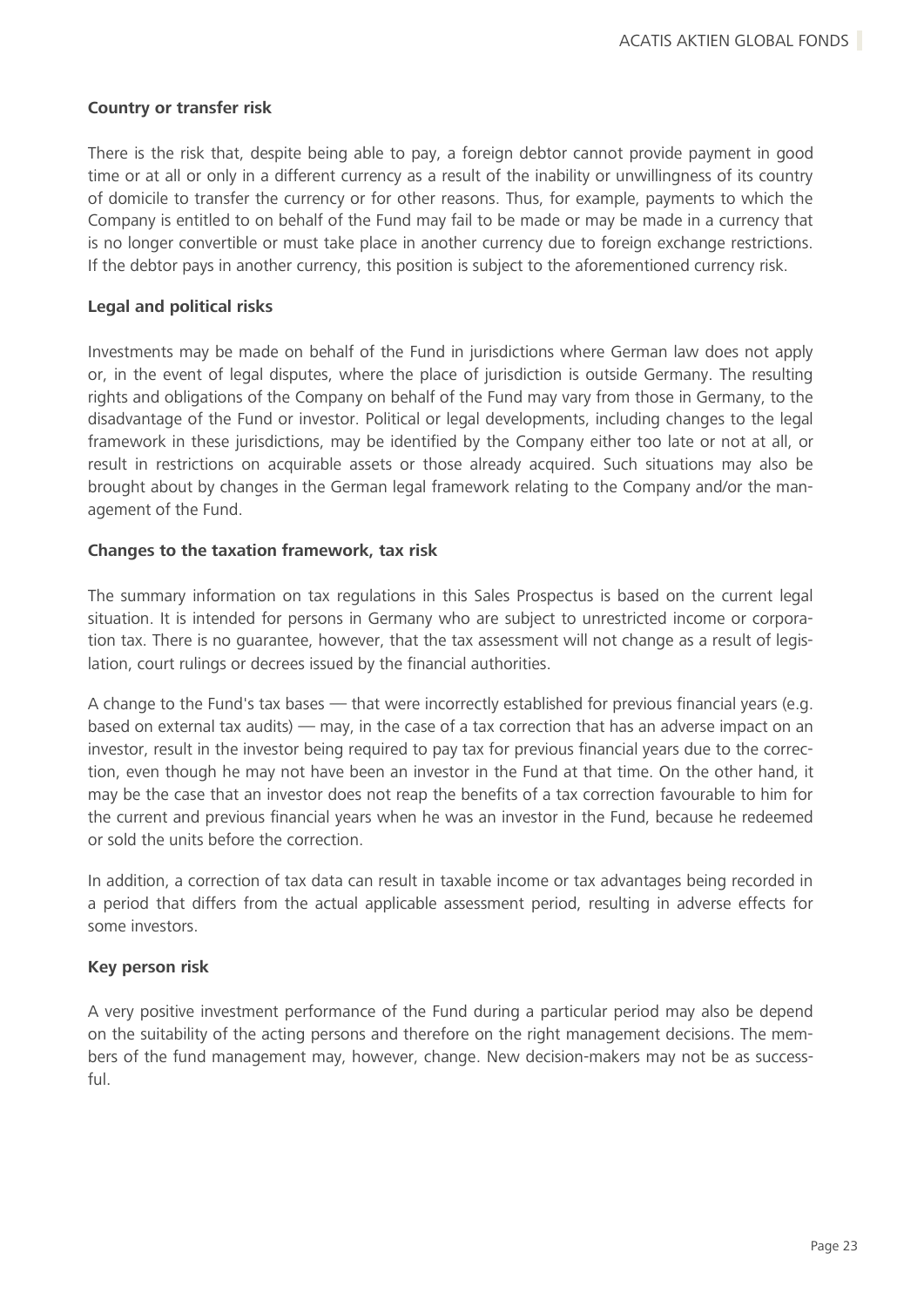#### **Custody risk**

A risk of loss that may result from insolvency, due diligence violations or the custodian and force majeure is associated with assets being held in custody, especially abroad.

#### **Risks associated with trading and clearing mechanisms (settlement risk)**

The settlement of transferable security transactions bears the risk that a contractual party delays payment or does not pay as agreed or that the securities are not delivered in good time. This settlement risk also occurs when trading with other assets for the Fund.

### <span id="page-24-0"></span>**8. Explanation of the Fund's risk profile**

**The factors listed below, which give rise to both opportunities and risks, have a particular influence on the Fund's performance:**

- **Developments on the international stock markets.**
- **Company-specific developments.**
- **Exchange rate fluctuations in currencies other than the euro against the euro (unit class A, unit class B (Inst.) and unit class C (Inst.)) and/or in currencies other than the Swiss franc against the Swiss franc (unit class D (CHF)).**
- **Yield changes or price developments on the bond markets.**
- **Development of yield differences between government securities and corporate bonds (spread development).**
- **The Fund may concentrate its investments for a time to a greater or lesser degree on particular sectors, countries or market segments. This may also result in opportunities and risks.**

**Further information regarding the risk profile of the Fund can be found in its KIID, which can be downloaded from the Company's website (https://www.acatis.de).**

#### <span id="page-24-1"></span>**9. Increased volatility**

**Due to its composition and investment policy, the Fund is subject to increased volatility, i.e. unit prices may be subject to considerable fluctuations even within short periods.**

### <span id="page-24-2"></span>**10. Profile of the typical investor**

The Fund is intended for investors who are able to assess the risks and value of the investment. Investors must be willing and able to accept substantial fluctuations in the value of the units and the possibility of a significant loss of capital. The Fund is suitable for investors with a long-term investment horizon.The Company's opinion should not be construed as investment advice and is given to provide investors with an initial reference point to determine whether the Fund is in line with their investing experience, risk tolerance and investment horizon.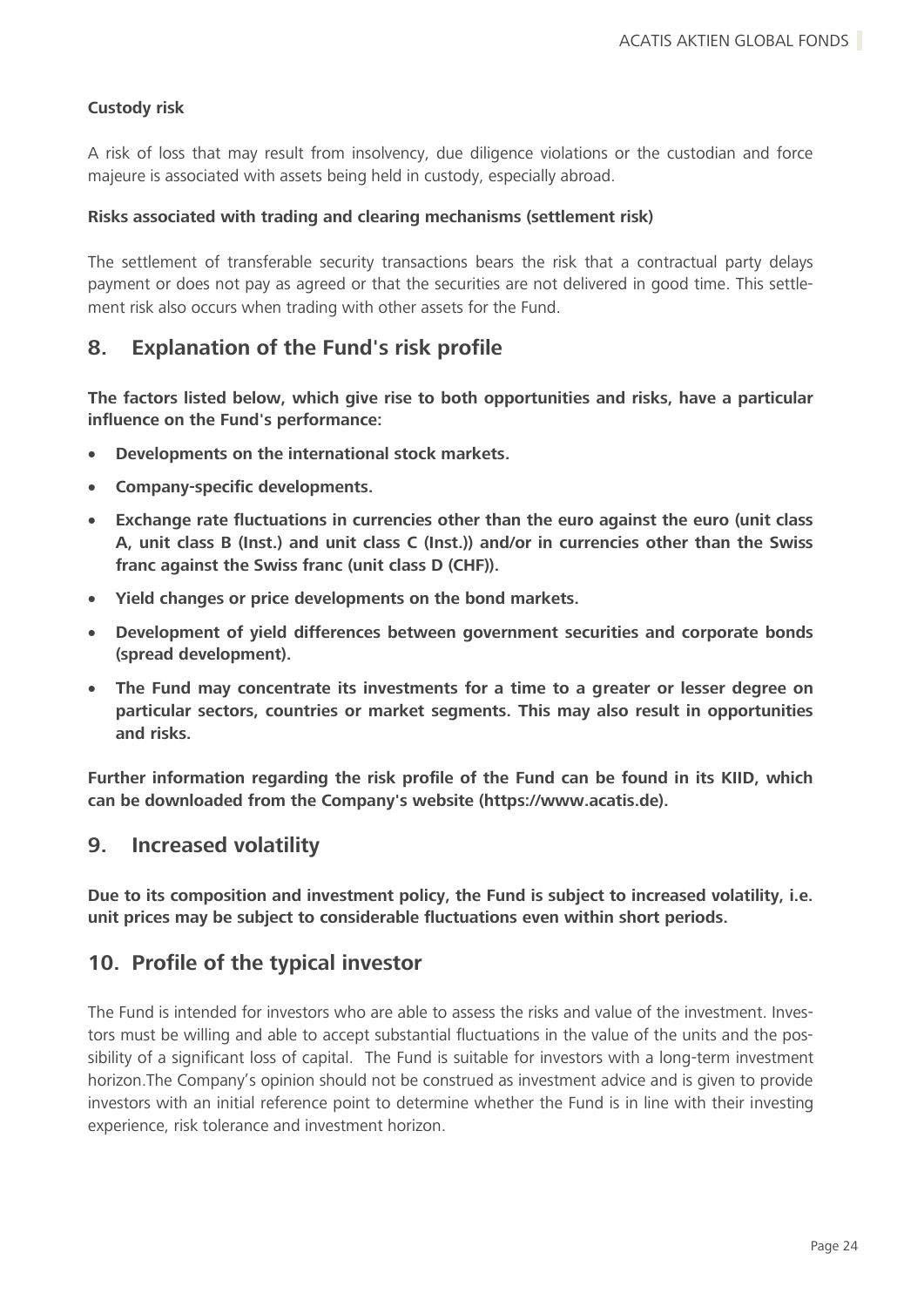### <span id="page-25-0"></span>**11. Investment objective, investment principles and investment policy**

### <span id="page-25-1"></span>**Investment objective**

The Fund's investment objective is to achieve the highest possible increase in value.

### <span id="page-25-2"></span>**Investment principles and investment policy**

The Company may acquire the following assets for the Fund:

- Transferable securities pursuant to § 5 of the General Terms and Conditions of Investment,
- Money market instruments pursuant to § 6 of the General Terms and Conditions of Investment,
- Bank deposits pursuant to § 7 of the General Terms and Conditions of Investment,
- Investment units pursuant to  $\S$  8 of the General Terms and Conditions of Investment,
- $\overline{\phantom{a}}$ Derivatives pursuant to § 9 of the General Terms and Conditions of Investment,
- Other investment instruments pursuant to § 10 of the General Terms and Conditions of Investment.

The investment policy described below is the one being pursued at the time of this Sales Prospectus being prepared. However, it may change at any time, within the framework defined by the Terms and Conditions of Investment.

The Company acquires and sells the eligible assets based on its assessment of the economic and capital market situation and other stock market prospects.

At least two thirds of the Fund is made up of equities.

It invests in equities of issuers worldwide. Up to 25% of the value of the Fund may be invested in bonds, convertible bonds and bonds with warrants.

The Fund shall primarily invest in equities of companies selected on the basis of conventional equity analysis (fundamental bottom-up analysis of different individual stocks). This involves selecting stocks according to classic shareholder value aspects. The Fund invests in companies that are undervalued in terms of at least one criterion, specifically:

- - Undervalued company fundamentals
- - High earning potential that is not reflected in the share price
- - Above-average distributions
- - Overlooked sectors or countries
- - Overestimated crises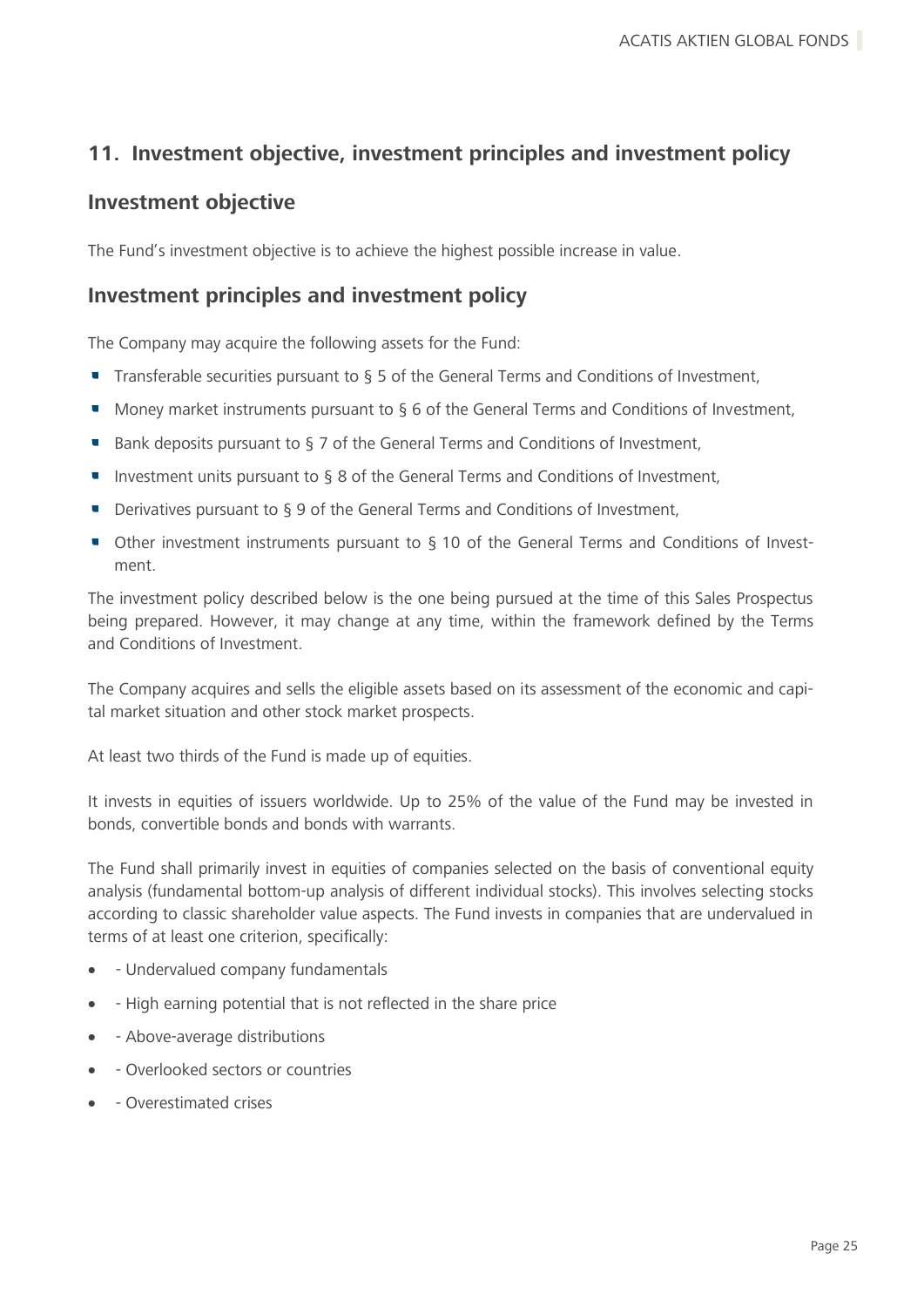Transparent accounting and corporate governance shall be key factors in decisions. Historical share performance shall not influence investment decisions.

Equities shall be pre-selected using quantitative screening. In such cases, the decision to buy shall be taken according to more in-depth individual analysis of company information. The number of equities in the portfolio should remain constant as less attractive stocks are replaced by new additions.

The Fund is geared towards long-term growth and is subject to short-term, sometimes considerable fluctuations in value. It is therefore more suitable for aggressively positioned, yield-oriented investors interested in availing of opportunities on the international equity markets over the medium to long term.

The assets to be acquired for the fund are discretionarily identified on basis of the consistent investment process described above ("active management"). MSCI® World<sup>1</sup> GDR (EUR) is used as the benchmark for the Fund. The benchmark index for the Fund is determined by the Company and may be changed if necessary. However, the Fund does not aim to replicate the benchmark index but rather aims to achieve absolute performance independently of the benchmark index. The Funds allocation and its performance can vary significantly to entirely and long-term - positive or negative - from the benchmark index.

The benchmark index MSCI® World GDR (EUR) is administered by MSCI Limited. MSCI Limited is registered with the European Securities and Markets Authority (ESMA) in the official register of benchmark administrators as per Regulation (EU) 2016/1011. The Company has prepared robust written plans that set out actions that it would take, if the benchmark index changed significantly or was no longer provided. The Company actively decides on the selection of assets at its own discretion and in compliance with legal and contractual regulations. Economic factors at national level will be paramount, supplemented with industry and company analyses.

The investment strategy will restrict the extent to which the portfolio holdings may deviate from the benchmark. This deviation may be substantial.

The company actively decides at its own discretion, taking into account the legal and contractual regulations, on the selection of assets, considering analyzes and evaluations of companies as well as economic and political developments.

This Fund promotes environmental and/or social characteristics within the meaning of Article 8 of the Disclosure Regulation.

The Fund's investment objective is to achieve the highest possible increase in value while taking the sustainability concept into account. Issuers that meet high standards of social and environmental responsibility and good corporate governance are selected first and foremost. For this purpose, the company analyses issuers based on a proprietary ESG and sustainability methodology.

Directive 2013/34/EU of the European Parliament and of the Council sets out transparency obligations with regard to environmental and social aspects and good corporate governance in the context of non-financial reporting. The Company primarily invests for the Fund in companies that demon-

<sup>1</sup> MSCI ® is a registered trademark of MSCI Limited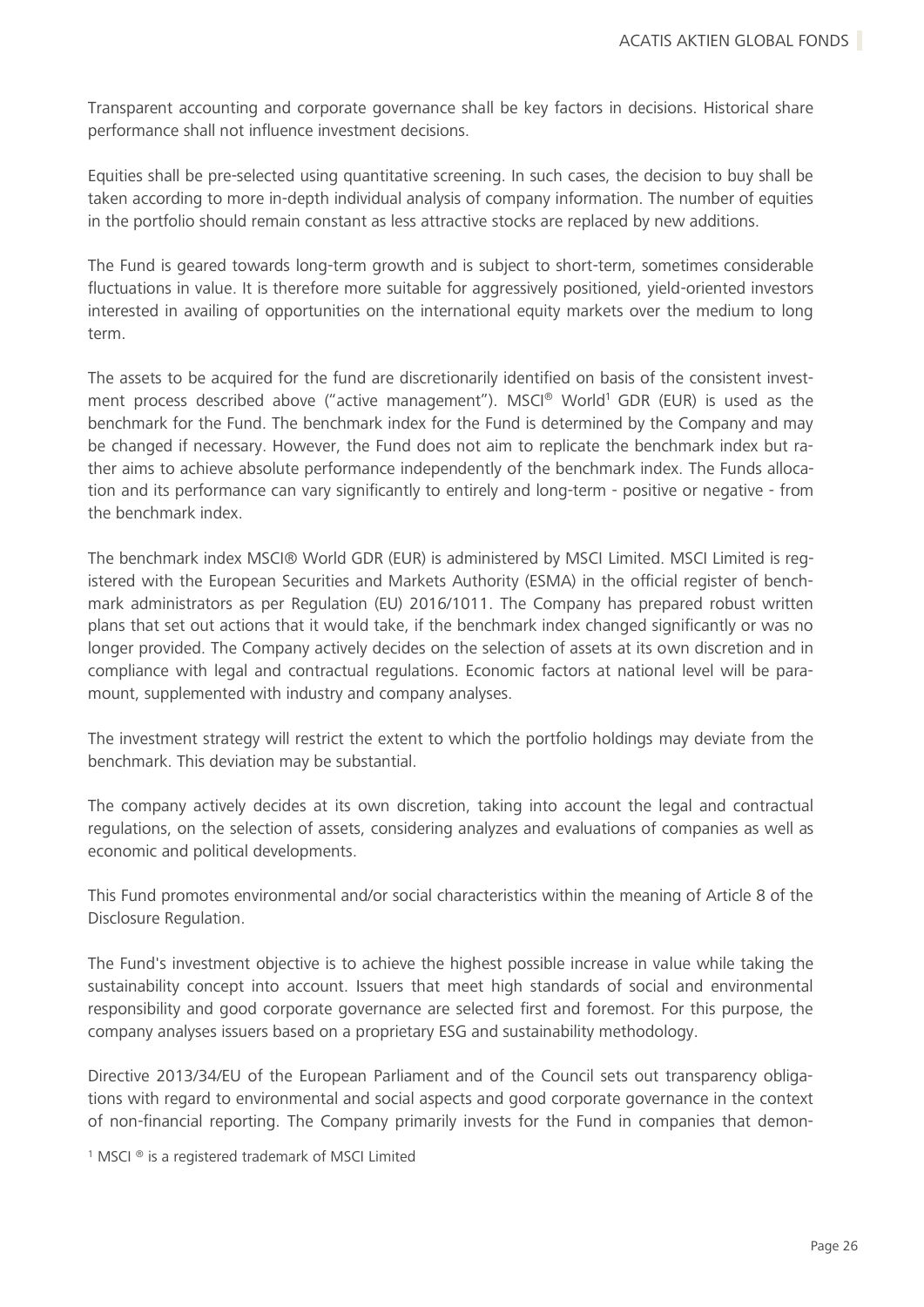strate good corporate governance practices. Companies are expected to publish a corporate governance code, in line with national legislation, setting out at least sound management structures, proper relations with employees, employee remuneration and tax compliance.

The Fund is managed with reference to the benchmark index MSCI® World GDR (EUR). This merely serves as a starting point for investment decisions. The Fund's objective is not to track the benchmark index. The Fund's composition and its performance may deviate substantially to completely and over the long term – positively or negatively – from the benchmark index. Information on the methodology used to calculate the benchmark index can be found on the Internet at [https://www.msci.com/index-solutions.](https://www.msci.com/index-solutions)

Due to the planned investment strategy, the turnover rate in the Fund may vary heavily (and thus, over time, result in variable transaction costs being charged to the Fund).

The currency of unit classes A, B (Inst.) and C (Inst.) is the euro. The currency of unit class D (CHF) is the Swiss franc.

**No assurance can be given that the investment policy's objectives will be fulfilled. In particular, there is no guarantee that investors will get back all the assets they have invested in the Fund (see Section 7 "Risk information").**

### <span id="page-27-0"></span>**12. Investment instruments in detail**

The Company may purchase the assets specified in the "Investment principles and investment policy" section within the investment limits shown in the "Investment limits for securities and money market instruments using derivatives and bank deposits" as well as "Investment units" below. Details on these assets and the investment limits applicable for them are shown below.

### <span id="page-27-1"></span>**Transferable securities**

The Fund may consist entirely of transferable securities pursuant to § 5 of the General Terms and Conditions of Investment.

The Company may acquire transferable securities of domestic and foreign issuers on behalf of the Fund if they

- 1. are admitted to trading on a stock exchange or admitted to or included in another organised market in a Member State of the European Union ("EU") or another State party to the Agreement on the European Economic Area ("EEA");
- 2. are exclusively admitted to trading on a stock exchange in a state outside the EU or the EEA, or are admitted to trading or included in another organised market in one of these states, provided that BaFin has approved the choice of this stock exchange or organised market.

Recently issued transferable securities may be acquired if, in accordance with their terms of issue, an application must be made for admission to or inclusion in one of the stock exchanges or organised markets indicated in points 1 and 2 above, and the admission or inclusion is made within one year of issue.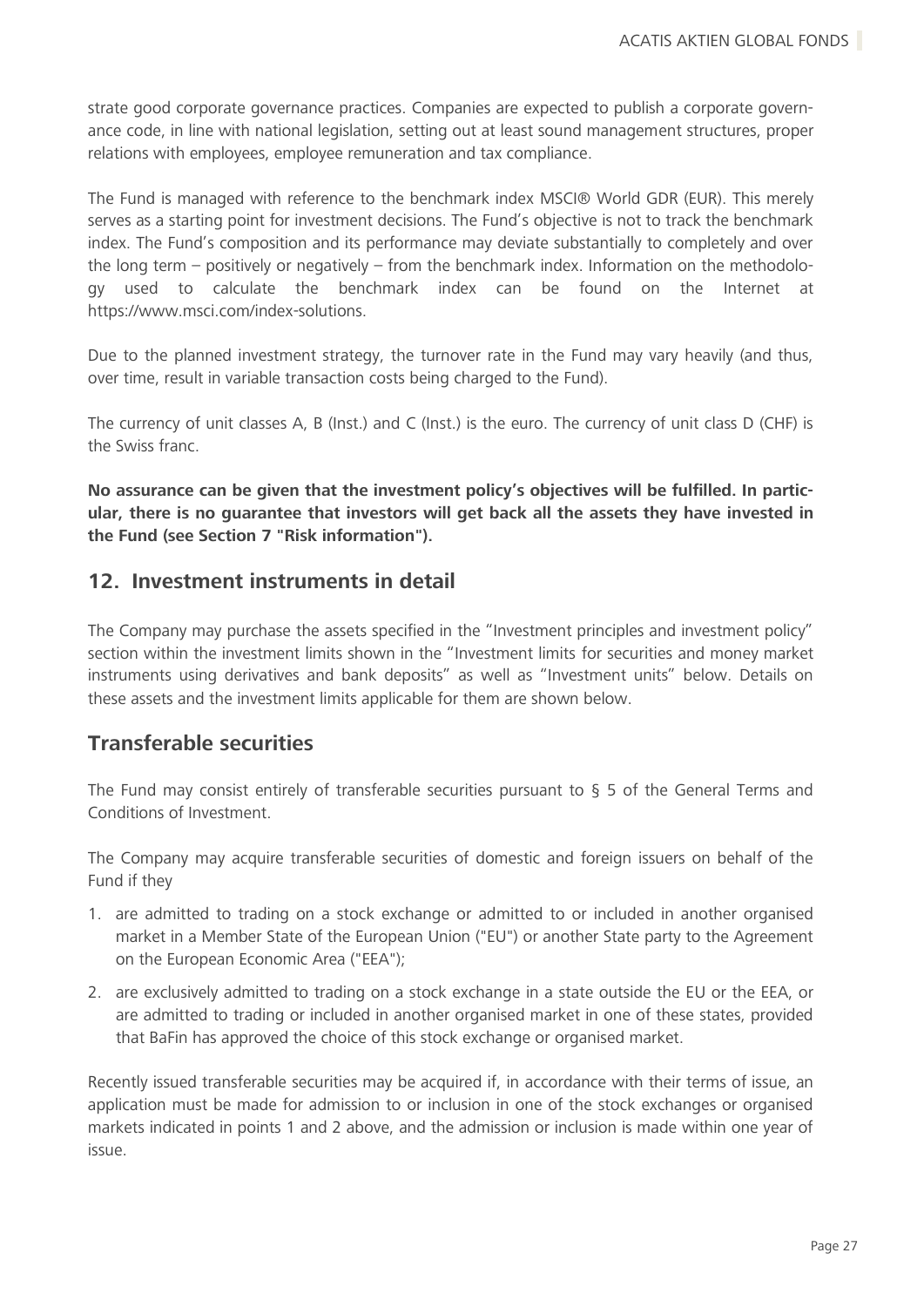The following shall also be considered "transferable securities" within this sense:

- Units in closed-ended investment funds in a contractual or corporate form that are subject to control by the unitholder (corporate control); in other words, the unitholder must have voting rights relating to important decisions and the right to monitor the investment policy using appropriate mechanisms. The investment fund must also be managed by a legal entity that is subject to the regulations concerning investor protection, unless the investment fund is launched in the form of a company and the activity of the asset manager is not undertaken by another legal entity.
- Financial instruments collateralised by other assets or linked to the performance of other assets. If derivative components are embedded in such financial instruments, other requirements apply so that the Company may acquire these as transferable securities.

Transferable securities may only be acquired under the following conditions:

- The potential loss that the Fund may incur must not exceed the transferable security's purchase price. There must not be any obligation to provide additional funding.
- The lack of liquidity of the transferable security acquired by the Fund must not lead to the Fund becoming unable to fulfil the statutory requirements concerning the redemption of units. This applies whilst taking into account the statutory option to suspend the redemption of units in specific cases (see the sections entitled "Issue and redemption of units" and "Suspension of unit redemption").
- A reliable valuation of the transferable security using exact, reliable and regular prices must be available; these must either be market prices or have been made available by a valuation system independent from the transferable security's issuer.
- Adequate information concerning the transferable security must be available, either in the form of regular, accurate and comprehensive information on the transferable security's market or in the form of any associated securitised portfolio.
- The transferable security is tradable.
- The acquisition of the transferable security must be in accordance with the Fund's investment objectives and investment strategy.
- The risks of the transferable security are adequately addressed by the Fund's risk management.

In addition, transferable securities may be acquired in the following forms:

- Shares to which the Fund is entitled in the event of a capital increase from Company funds.
- Transferable securities acquired through the exercise of subscription rights held by the Fund.

Subscription rights may also be acquired for the Fund as transferable securities within this sense, provided that the transferable securities attributable to these subscription rights are included in the Fund.

### <span id="page-28-0"></span>**Money market instruments**

Up to one-third of the Fund's assets may be invested in money market instruments subject to the provisions in § 6 of the General Terms and Conditions of Investment.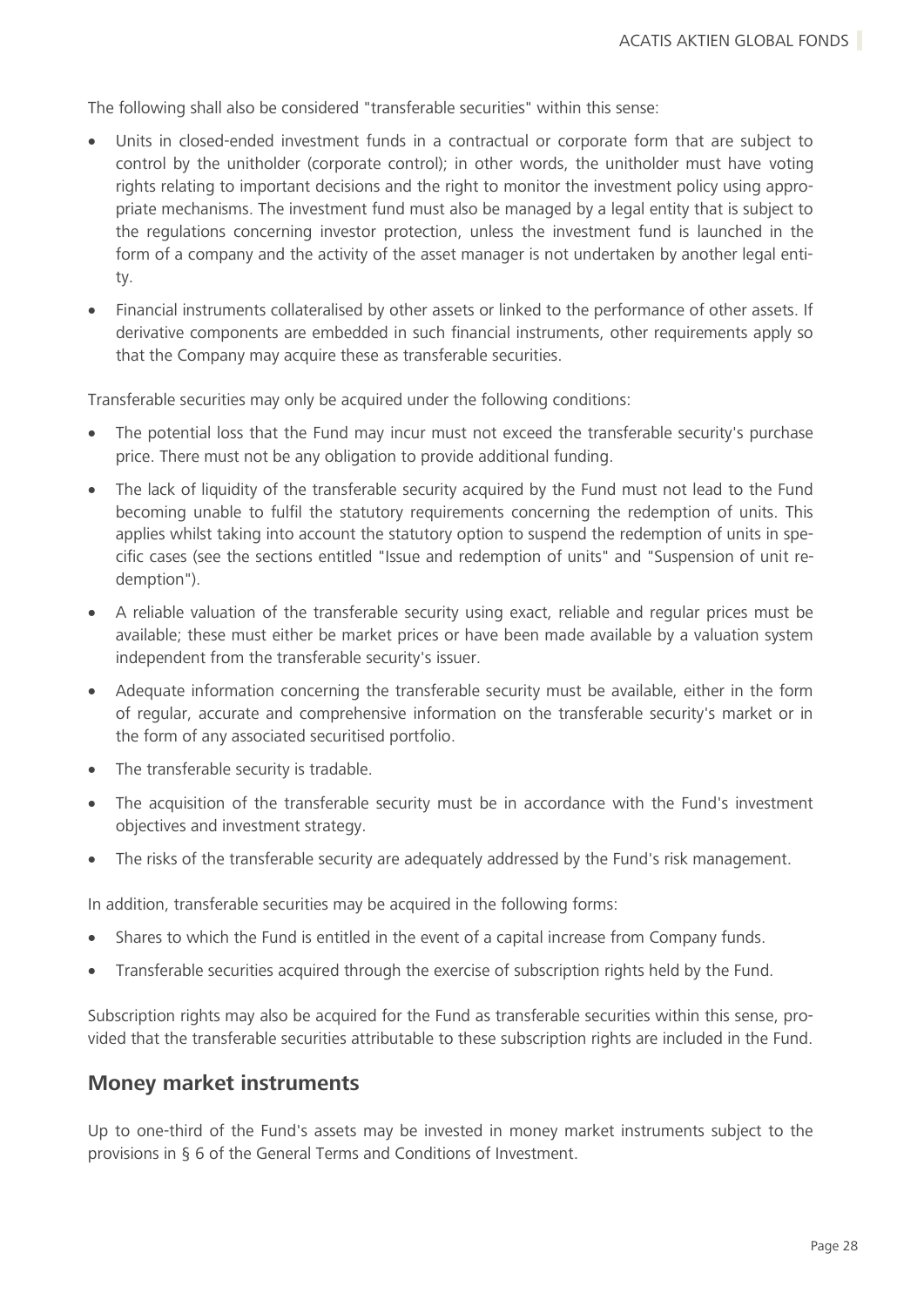On behalf of the Fund, the Company may invest in money market instruments that are normally traded on the money market, as well as in interest-bearing transferable securities, which either have

- a maturity or residual maturity not exceeding 397 days at the time of acquisition for the Fund;
- a maturity or residual maturity exceeding 397 days at the time of acquisition for the Fund, provided that pursuant to their terms of issue, their interest is regularly adjusted to market conditions at least once every 397 days; or
- a risk profile that corresponds to the one of transferable securities that fulfil the criterion for residual maturity or interest adjustment.

Money market instruments may be acquired for the Fund if they are

- 1. admitted to trading on a stock exchange or admitted to or included in another organised market in an EU Member State or another State party to the EEA Agreement;
- 2. exclusively admitted to trading on a stock exchange in a third country or another State party to the EEA Agreement, or are admitted or included in another organised market in one of these states, provided that the choice of stock exchange or organised market has been approved by BaFin.
- 3. issued or guaranteed by the EU, the Federal Republic of Germany, a German federal government fund, a German federal state, another EU Member State or another national, regional or local authority or the central bank of an EU Member State, the European Central Bank or the European Investment Bank, a third country or, if the country is a Federal State, by one of the members making up the Federal State, or a public international body to which one or more EU Member States belong;
- 4. issued by an undertaking whose transferable securities are traded on the markets stated in points 1 and 2 above;
- 5. issued or guaranteed by a credit institution subject to prudential supervision, in accordance with criteria defined by EU law, or a credit institution that is subject to and complies with prudential rules considered by BaFin to be equal to those of EU law;
- 6. issued by other issuers, and the issuer in question is
	- (a) a company with capital amounts to at least EUR 10 million and which presents and publishes its annual accounts in accordance with the European Directive on annual accounts of companies with limited liability; or
	- (b) an entity which, within a group of companies which includes one or several listed companies, is dedicated to the financing of the group; or
	- (c) an entity that issues money market instruments subject to obligations, through the use of a banking liquidity line. These are products where credit claims of banks are securitised (assetbacked securities).

All the aforementioned money market instruments may only be acquired if they are liquid and their value can be precisely determined at any time. Money market instruments are considered liquid if they can be sold within a sufficiently short time at a limited cost. It is important to note that the Company is obliged to redeem units in the Fund at the request of investors and dispose of such money market instruments at short notice accordingly. The money market instruments must in addition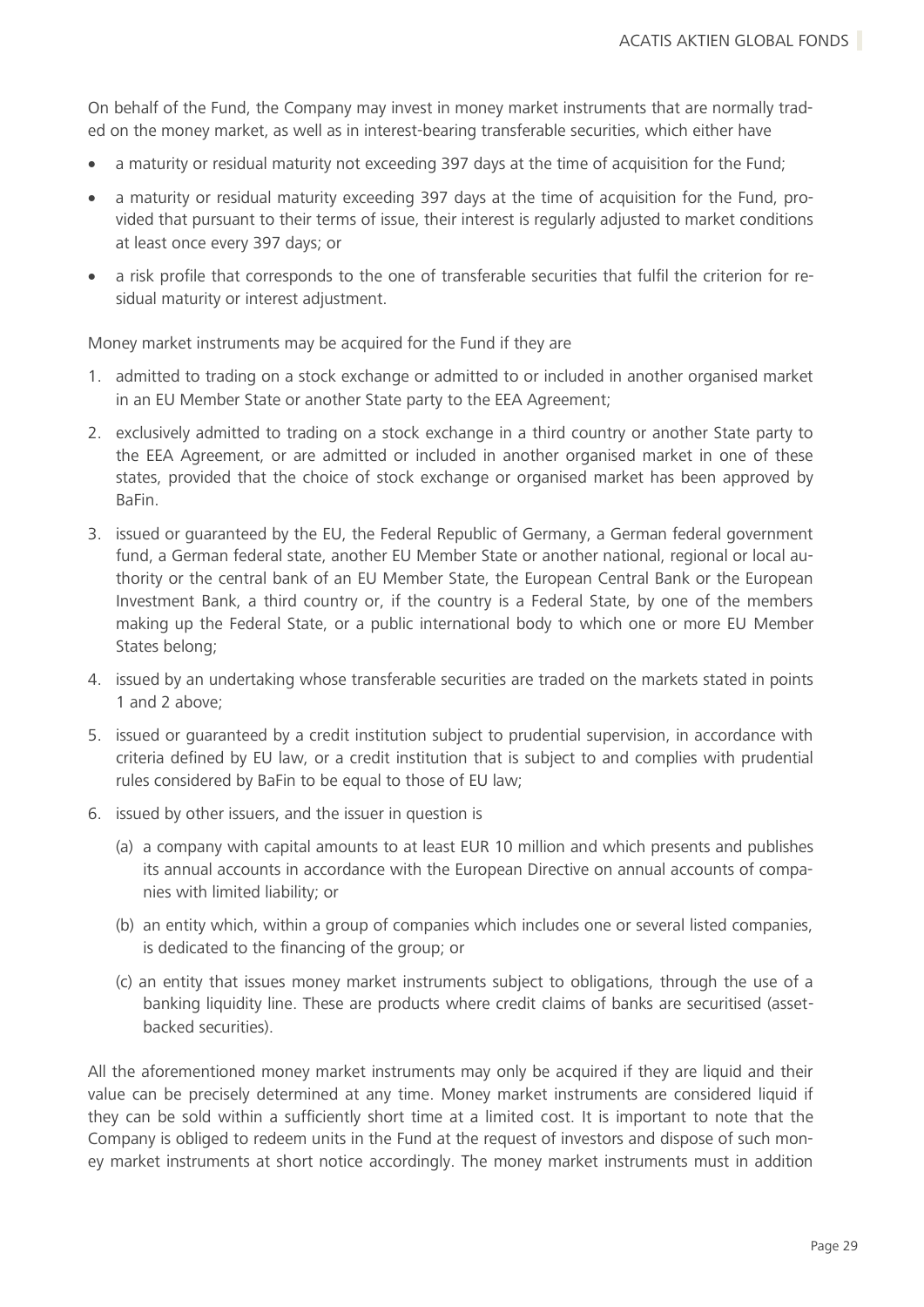be subject to an exact, reliable assessment system which enables the determination of the net asset value of the money market instrument and is based on market data or valuation models (including systems based on amortised acquisition costs). The liquidity criterion is considered to have been met for money market instruments if these are admitted to or included in an organised market within or outside the EEA, provided that BaFin has approved the choice of this market. This does not apply if the Company has evidence which indicates that the money market instruments do not have sufficient liquidity.

For money market instruments not listed on a stock exchange or authorised for trade on a regulated market (see points 3–6 above), the issue or issuer of these instruments must also be subject to deposit and investor protection. Appropriate information must therefore be available for these money market instruments that enables an appropriate assessment of the credit risks associated with the instruments; the money market instruments must also be freely transferable. The credit risks may be assessed, for example, by means of an analysis of a credit assessment conducted by a rating agency.

These money market instruments are also subject to the following requirements, unless they have been issued or guaranteed by the European Central Bank or the central bank of an EU Member State:

- If they are issued or guaranteed by the following bodies (stated above in point 3):
	- o the EU,
	- o the German Federal Government,
	- o an investment fund of the German Federal Government,
	- o a German federal state,
	- o another EU Member State,
	- o another central authority,
	- o the European Investment Bank,
	- o a third country or, in the case of a Federal State, by one of the members making up the federation,
	- o a public international body to which one or more Member States belong,

adequate information must be available with regard to the issue or issuance programme or the issuer's legal and financial situation before the money market instrument is issued.

• If they are issued or guaranteed by a credit institution subject to supervision in the EEA (see point 5 above), appropriate information must be available with regard to the issue or issuance programme or the issuer's legal and financial situation before the money market instrument is issued; such information must be updated on a regular basis and whenever a significant event occurs. In addition, data (e.g. statistics) related to the issue or issuance programme must be available so that the credit risks associated with the investment to be appropriately assessed.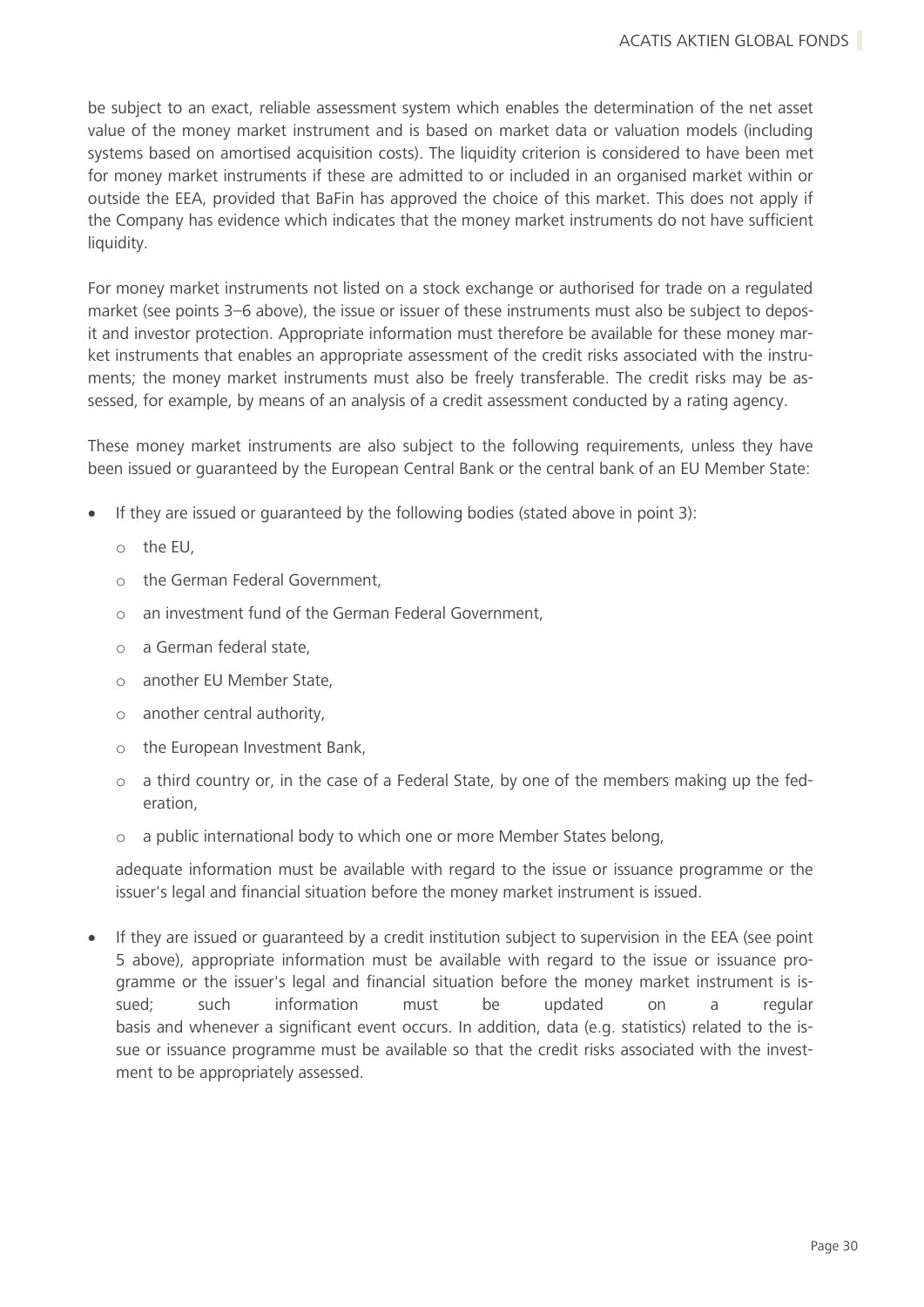- If they are issued by a credit institution that is subject to prudential rules outside the EEA, which are considered by BaFin to be equivalent to those for a credit institution within the EEA, one of the following requirements must be met:
	- o The credit institution maintains a registered office in a member state of the Organisation for Economic Co-operation and Development (hereinafter referred to as the "OECD") that is also part of the Group of Ten (G10, group of leading industrialised countries).
	- $\circ$  The credit institution has a rating that qualifies as "investment grade", as a minimum. "Investment grade" refers to a rating of "BBB" or "BAA" or higher, as part of the creditworthiness check by a rating agency.
	- $\circ$  A comprehensive analysis of the issuer may be used to demonstrate that the prudential rules applicable to the credit institution are at least as stringent as those under EU law.
- For other money market instruments not listed on a stock exchange or admitted to trading on a regulated market (see points 4 and 6 above as well as the others listed under point 3), appropriate information with regard to the issue or issuance programme, as well as the issuer's legal and financial situation, must be made available before the money market instrument is issued; a qualified third party that is independent of the issuer must update such information on a regular basis and whenever a significant event occurs. In addition, data (e.g. statistics) related to the issue or issuance programme must be available so that the credit risks associated with the investment to be appropriately assessed.

### <span id="page-31-0"></span>**Bank deposits**

Up to one-third of the Fund's assets may be invested in bank deposits.

The Company may only hold bank deposits with a maximum term of 12 months on behalf of the Fund.

These deposits are to be held in blocked accounts with credit institutions that have their registered office in an EU Member State or another State party to the EEA Agreement. They can also be held with credit institutions that have their registered office in a third country where the prudential rules are considered by BaFin to be equivalent to EU law.

### <span id="page-31-1"></span>**Investment limits for transferable securities and money market instruments, including the use of derivatives and bank deposits**

#### **General investment limits**

The Company may invest up to 10% of the Fund's assets in transferable securities and money market instruments of a single issuer (debtor). In this event, the total value of the transferable securities and money market instruments of these issuers (debtors) may not exceed 40% of the Fund. In addition, the Company may invest 5% of the Fund's assets in transferable securities and money market instruments of a single issuer.

The Company may not invest more than 20% of the Fund's assets in bank deposits at a single credit institution.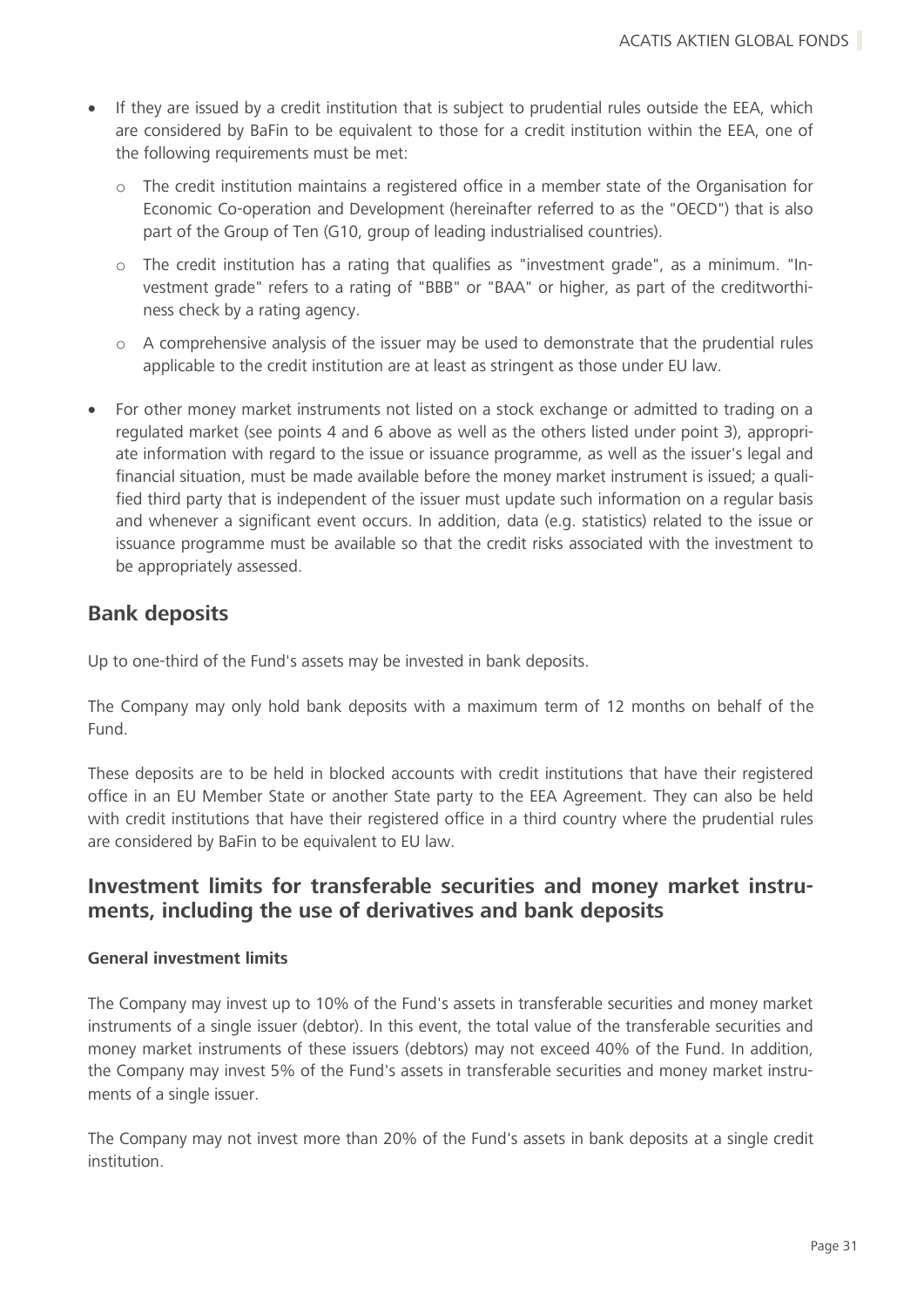#### **Investment limit for bonds with special cover funds**

The Company may invest up to 25% of the Fund's assets in mortgage bonds, public-sector bonds or bonds issued by a credit institution with its registered office in an EU Member State or in another State party to the EEA Agreement. This is subject to the condition that the funds received with the bonds is invested so as to cover the liabilities of the bonds over their entire term, and are primarily allocated to the payment of principal and interest should the bond issuer default. If more than 5% of the Fund's assets is invested in such bonds of a single issuer, the total value of these bonds must not exceed 80% of the Fund's assets.

#### **Investment limits for public issuers**

The Company may invest up to 35% of the Fund's assets in bonds, borrower's note loans and money market instruments issued by specific national and supranational public issuers. These public issuers include the German Federal Government, federal states, EU Member States and their local authorities, third countries and supranational public bodies to which one or more Member States belong.

#### **Combination of investment limits**

The Company may invest a maximum of 20% of the Fund's assets in a combination of the following:

- securities or money market instruments issued by a single body,
- deposits made with that body, i.e. bank deposits,
- attributable amounts for the counterparty risk of transactions entered into with that body in derivatives.

The individual maximum limits in question shall remain the same.

#### **Investment limits using derivatives**

The amounts of transferable securities and money market instruments of an issuer that are taken into account for the limits stated above can be reduced by using counter-market derivatives whose underlying instruments are transferable securities or money market instruments of this same issuer. As a result, transferable securities or money market instruments of a single issuer may be acquired on behalf of the Fund in excess of the aforementioned limits, if the resulting increased issuer risk is once again reduced by hedging transactions.

### <span id="page-32-0"></span>**Other investment instruments and their investment limits**

The Company may invest up to 10% of the Fund's assets in the following other investment instruments:

• Transferable securities that are not admitted to trading on a stock exchange or admitted to or included in another organised market, but meet the criteria for transferable securities. By way of derogation from traded or admitted transferable securities, the reliable valuation for these transferable securities must be available in the form of a valuation that is conducted at regular intervals and derived from information from the issuer or a competent financial analysis. Appropriate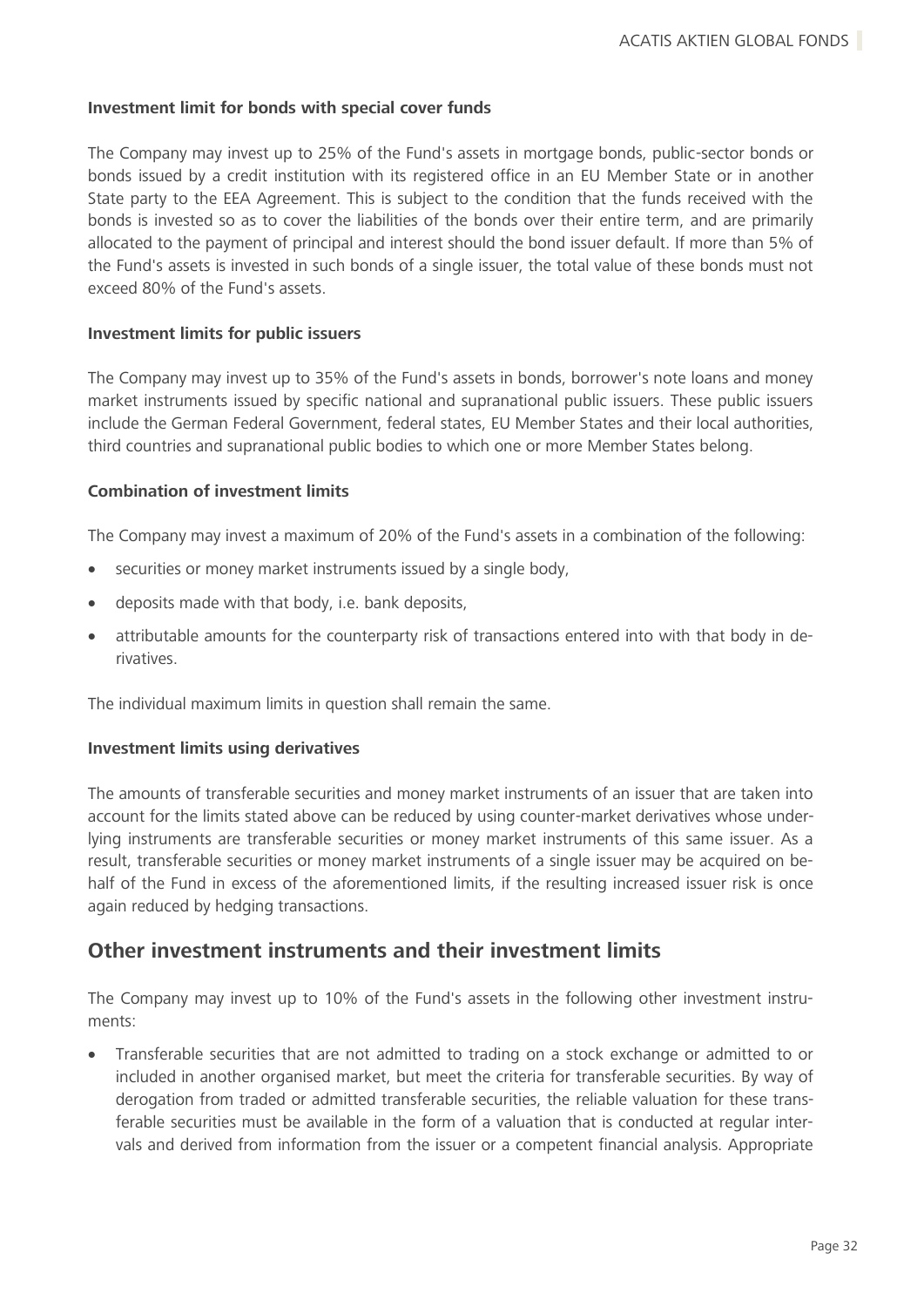information related to transferable securities that are not admitted to or included in another organised market must be available in the form of regular and precise information from the Fund, or the associated portfolio must be available, if applicable.

- Money market instruments of issuers that do not meet the aforementioned requirements, if they are liquid and their value can be precisely determined at any time. Money market instruments are considered liquid if they can be sold within a sufficiently short time at a limited cost. It is important to note that the Company is obliged to redeem units in the Fund at the request of investors and dispose of such money market instruments at short notice accordingly. There must also be a precise and reliable valuation system that can determine the net assets value of money market instruments or is based on market data or valuation models, such as systems that extrapolate acquisition costs. The liquidity criterion is considered to have been met for money market instruments if these are admitted to or included in an organised market within or outside the EEA, provided that BaFin has approved the choice of this market.
- New issued of shares if their terms of issue specify:
	- $\circ$  their admission to trading on a stock exchange in an EU Member State or another State party to the EEA Agreement, or their admission to or inclusion in an organised market of an EU Member State or another State party to the EEA Agreement, must be applied for in accordance with their terms of issue, or
	- $\circ$  their admission to trading on a stock exchange or their admission or inclusion on an organised market that is not in an EU Member State or in a State party to the EEA Agreement must be applied for in accordance with their terms of issue, provided this choice of stock exchange or organised market has been approved by BaFin;

provided that the admission or inclusion thereof takes place within one year of their issue.

- Borrower's note loans that can be assigned at least twice after being acquired for the Fund and have been granted by one of the following bodies:
	- a) the German Federal Government, an investment fund of the German Federal Government, a German federal state, the EU or an OECD Member State;
	- b) another domestic authority or a regional government or local authority of another EU Member State or another State party to the EEA Agreement, if the claim can be treated according to the regulations on prudential requirements for credit institutions and securities companies in the same way as one against the central government in whose sovereign area the regional government or authority is located,
	- c) other corporations or institutions under public law with their registered offices in Germany, another EU Member State or another state party to the EEA Agreement,
	- d) companies that issue transferable securities that are admitted to trading on an organised market within the EEA or on another regulated market meets the essential requirements of regulated markets within the meaning of the current version of the directive on markets in financial instruments, or
	- e) other debtors, provided one of the bodies referred to in  $(a)$ – $(c)$  above has quaranteed the payment of interest and repayment of principal.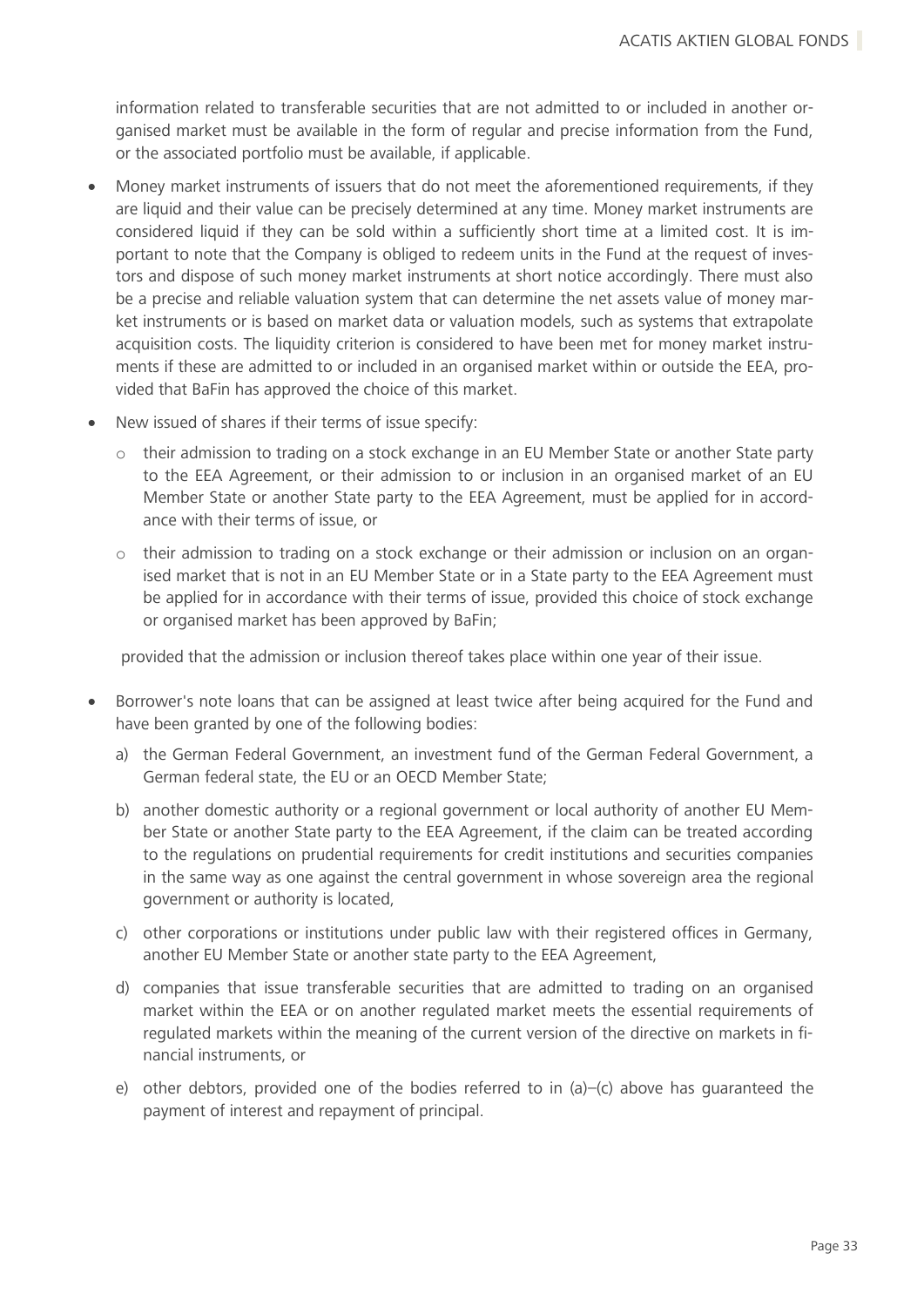### <span id="page-34-0"></span>**Investment limits due to taxation**

More than 50% of the value of the actual asset (the amount of the actual asset is defined in relation to the value of the investment fund's assets within the meaning of § 1(2) of the Investment Tax Act (InvStG), excluding liabilities) of the UCITS investment fund is invested in equity interests within the meaning of § 2(8)(1), (3) and (4) of the InvStG that can be acquired for the UCITS investment fund in accordance with the investment conditions (equity fund within the meaning of § 2(6) of the InvStG). In so doing, the actual equity interest rate of target investment funds within the meaning of the first sentence of § 2(5)(1) of the InvStG that can be acquired for the UCITS investment fund in accordance with these investment conditions can be taken into account.

### <span id="page-34-1"></span>**Investment units**

The Company may invest up to 10% of the Fund's assets in units of target funds provided that they are open-ended domestic and foreign investment funds.

The Company selects the target fund to be acquired either in accordance with said target fund's terms and conditions of investment or investment focus, or its most recent annual or semi-annual report. It may acquire all permitted types of units in domestic investment funds and investment corporations with variable capital and units in EU UCITS and open-ended investment funds (which are not EU UCITS) managed by EU management companies or foreign management companies. The Company is not restricted in its selection with regard to the target fund's origin or location.

The target funds may invest a maximum of up to 10% in units of other open-ended investment funds in accordance with their terms and conditions of investment. For AIF units, the following requirements must also be met:

- The target fund must have been approved in accordance with legal provisions that place it under effective public supervision in order to protect investors, and there must be adequate provision for ensuring cooperation between the supervisory authorities.
- The investors' protection level must be equivalent to that of an investor in a domestic UCITS, particularly with regard to the segregation of management and custody of assets, borrowing, lending and the short selling of transferable securities and money market instruments.
- The business operations of the target fund must be the subject of annual and semi-annual reports that permit an assessment to be made of the assets and liabilities, income and transactions arising during the reporting period.
- The target fund must be a public fund for which there is no limit as to the number of units and the investors have a right to redeem said units.

The Company may not acquire on behalf of the Fund more than 25% of the units issued by a target fund.

Target funds may temporarily suspend the redemption of units within the statutory framework. In this case, the Company may not return the units in the target fund to the management company or custodian or a target fund against payment of the redemption price (refer also to the section entitled "Risk information - Risks associated with investing in investment units"). The Company's website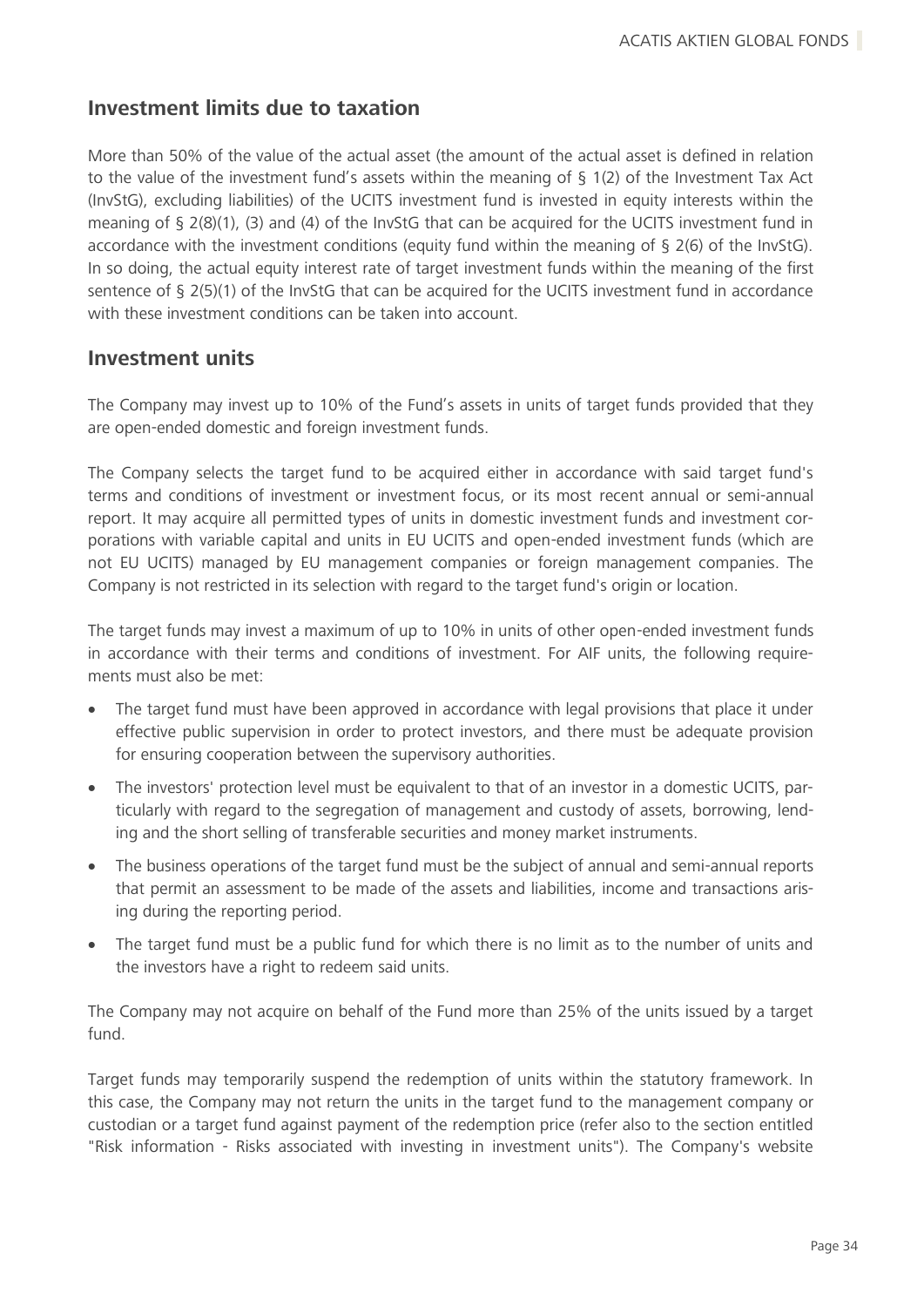(https://www.acatis.de) provides information as to whether and to what extent the Fund holds units of target funds that have currently suspended the redemption of units.

### <span id="page-35-0"></span>**Derivatives**

**As part of its investment strategy, the Company may conduct derivative transactions on behalf of the Fund. In addition to using derivative transactions for hedging purposes, they may be used for effective portfolio management and generating additional income, i.e. also for speculative purposes. As a result, the risk of loss for the Fund may increase, at least temporarily.**

Derivatives are instruments whose prices depend on the price fluctuations/expectations of other assets (underlying instrument). The information below applies both to derivatives and to financial instruments with derivative components (hereinafter collectively referred to as 'derivatives').

Using derivatives must not more than double the Fund's market risk (market-risk limit). 'Market risk' is the risk of loss arising from fluctuations in the market value of assets held in the Fund; these are due to changes in variable market prices and/or rates such as interest rates, exchange rates, equity and commodity prices or changes in an issuer's credit rating. The Company must adhere to its market-risk limit at all times. The Company must determine the extent to which the market-risk limit has been reached on a daily basis, in accordance with legal requirements deriving from the Regulation on risk management and assessment when using derivatives, securities lending and repurchase agreements in investment funds under the Capital Investment Code (hereinafter referred to as 'the Derivatives Regulation').

In order to determine the extent to which the market-risk limit has been reached, the Company uses the qualified approach as defined in the Derivatives Regulation. To do so, the Company may compare the Fund's market risk with that of theoretical benchmark assets (which do not include derivatives) and limit the risk in proportion thereto. Derivative-free benchmark assets are a theoretical portfolio, the value of which is always equal to the current value of the Fund, but does not involve increasing or decreasing the market risk by using derivatives. The composition of the benchmark assets must also be in accordance with the Fund's investment objectives and investment policy. The derivative-free benchmark assets for the Fund are mainly equity (global - large caps).

#### **By using derivatives, the Fund's market risk amount must never be more than twice the market risk amount of the associated derivative-free benchmark assets.**

An absolute limit may also be imposed on the market risk. In doing so, the potential risk amount for the market risk to be assigned to an investment fund may never exceed 20% of the value of the investment fund. The decisive factors in this respect are a confidence level of 99% and a holding period of 20 working days. The holding period may be converted to one day using the square-root-of-time rule. In this case, it is not necessary to determine derivative-free benchmark assets.

The market risk of the Fund and, if applicable, the derivative-free benchmark assets, are determined by using a suitable own risk model (value at risk (VaR) method). The modelling process that the Company uses for this purpose is historical simulation. The Company takes the market price risks from all transactions. The risk model determines to what extent the value of the assets held in the Fund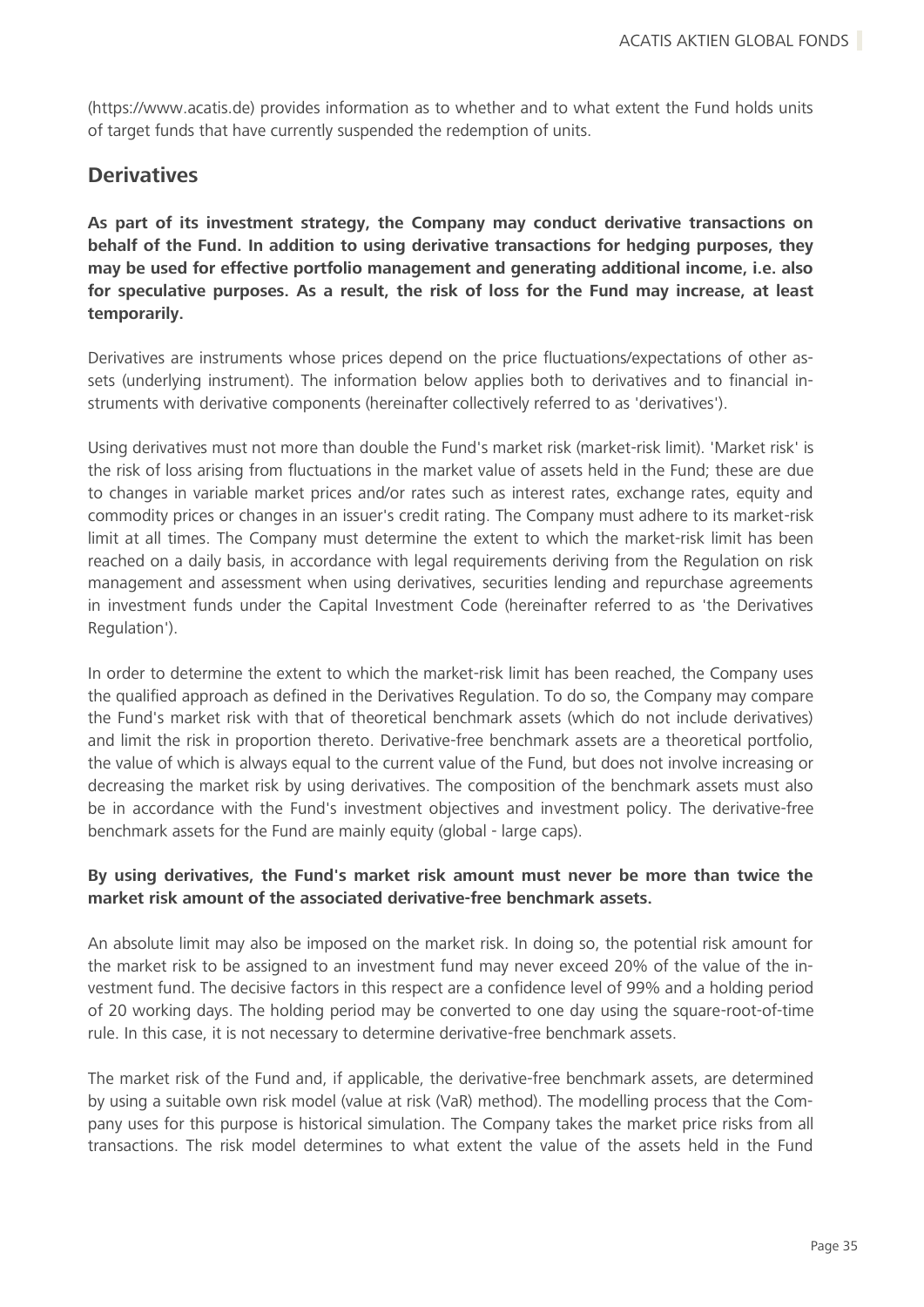changes over time. The VaR method indicates a limit (expressed in monetary units) on potential losses between two pre-determined times. Such changes in value are the result of fortuitous events, i.e. future market price development; as a result, they cannot be predicted with certainty. The market risk to be determined can in each case only be estimated with a sufficient level of probability.

The Company may invest in any derivatives on behalf of the Fund, provided it has a suitable risk management system. These derivatives must be based either on assets the Fund is allowed to acquire or on the following underlying instruments:

- Interest rates
- **Exchange rates**
- **Currencies**
- Financial indices that are sufficiently diversified to provide an adequate reference basis for the market to which they relate and published appropriately.

This includes, in particular, options, financial futures contracts and swaps, as well as combinations thereof.

### **Futures contracts**

Futures contracts are unconditionally binding on both contracting parties; they require them to buy or sell a specific quantity of a certain underlying at a predetermined price and at a specific date (due date) or within a determined time frame. Within the scope of the investment principles, the Company may enter into futures contracts on behalf of the Fund on all assets the Fund may acquire and that may serve as underlying instruments for derivatives in accordance with the Terms and Conditions of Investment.

### **Option contracts**

Option contracts grant a third party the right against payment (option premium) to request the delivery or purchase of assets or the payment of a differential amount or to acquire corresponding option rights at a predetermined price (exercise price) during or at the end of a certain period of time. The Company may trade in options on behalf of the Fund in accordance with the investment principles.

### **Swaps**

Swaps are agreements exchanging the underlying payment flows or risks between the contracting parties. The Company may, on behalf of the Fund and in accordance with the investment principles, enter into

- interest rate swaps
- currency swaps
- interest and currency swaps
- variance swaps
- equity swaps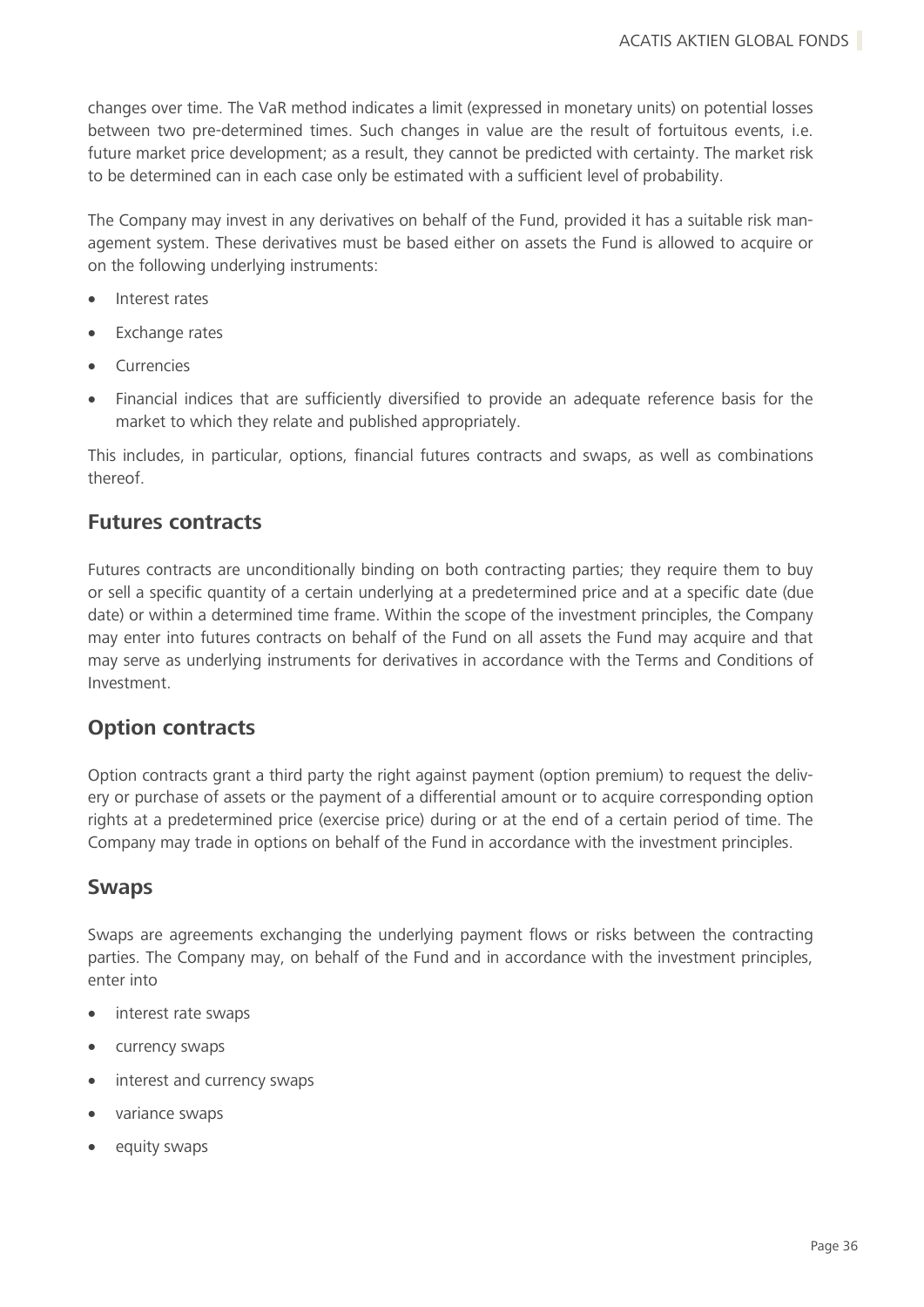• credit default swaps.

# **Swaptions**

Swaptions are options on swaps. A swaption is the right, but not the obligation, to enter into a swap, the conditions of which are clearly specified, at a given time or within a given period. The principles listed in connection with option contracts also apply. On behalf of the Fund, the investment company may only conclude swaptions that are composed of the options and swaps described above.

# **Credit default swaps**

Credit default swaps are credit derivatives which enable a potential credit default volume to be passed on to third parties. The seller of the risk pays a premium to its counterparty in return for taking on the credit default risk. In other respects, the information regarding swaps applies mutatis mutandis.

### **Total return swaps**

The Company is authorised to invest in total return swaps for the Fund. Total return swaps are derivatives in which all returns and fluctuations in value of an underlying asset are exchanged for an agreed fixed interest payment. One counterparty, the collateral buyer, transfers all the credit and market risk from the underlying asset to the other counterparty, the collateral provider. In exchange, the collateral buyer pays a premium to the collateral provider.

Total return swaps can be used for the Fund in order to hedge against price losses and risks from the underlying asset. All Fund assets deemed permissible under § 197 KAGB can be the object of a total return swap. The Company does not, however, currently intend to invest in total return swaps for the Fund.

# **Securitised financial instruments**

The Company may also acquire the financial instruments described above if they are securitised. In so doing, the transactions involving these financial instruments may be only partially contained in transferable securities (e.g. warrant-linked bonds). The statements regarding opportunities and risks apply mutatis mutandis to such securitised financial instruments, but on condition that the risk of loss for securitised financial instruments is limited to the value of the transferable security.

# **OTC derivative transactions**

The Company may, on behalf of the Fund, enter into derivative transactions that are admitted to trading on a stock exchange or admitted to or included in another organised market, as well as OTC transactions. The Company may enter into derivative transactions neither admitted to trading on a stock exchange nor included in another organised market except only with suitable credit or financial services institutions on the basis of standardised framework agreements. For OTC derivatives, the counterparty risk for a contracting party is limited to 5% of the Fund's assets. If the contracting party is a credit institution with its registered office in an EU Member State, another Contracting Party to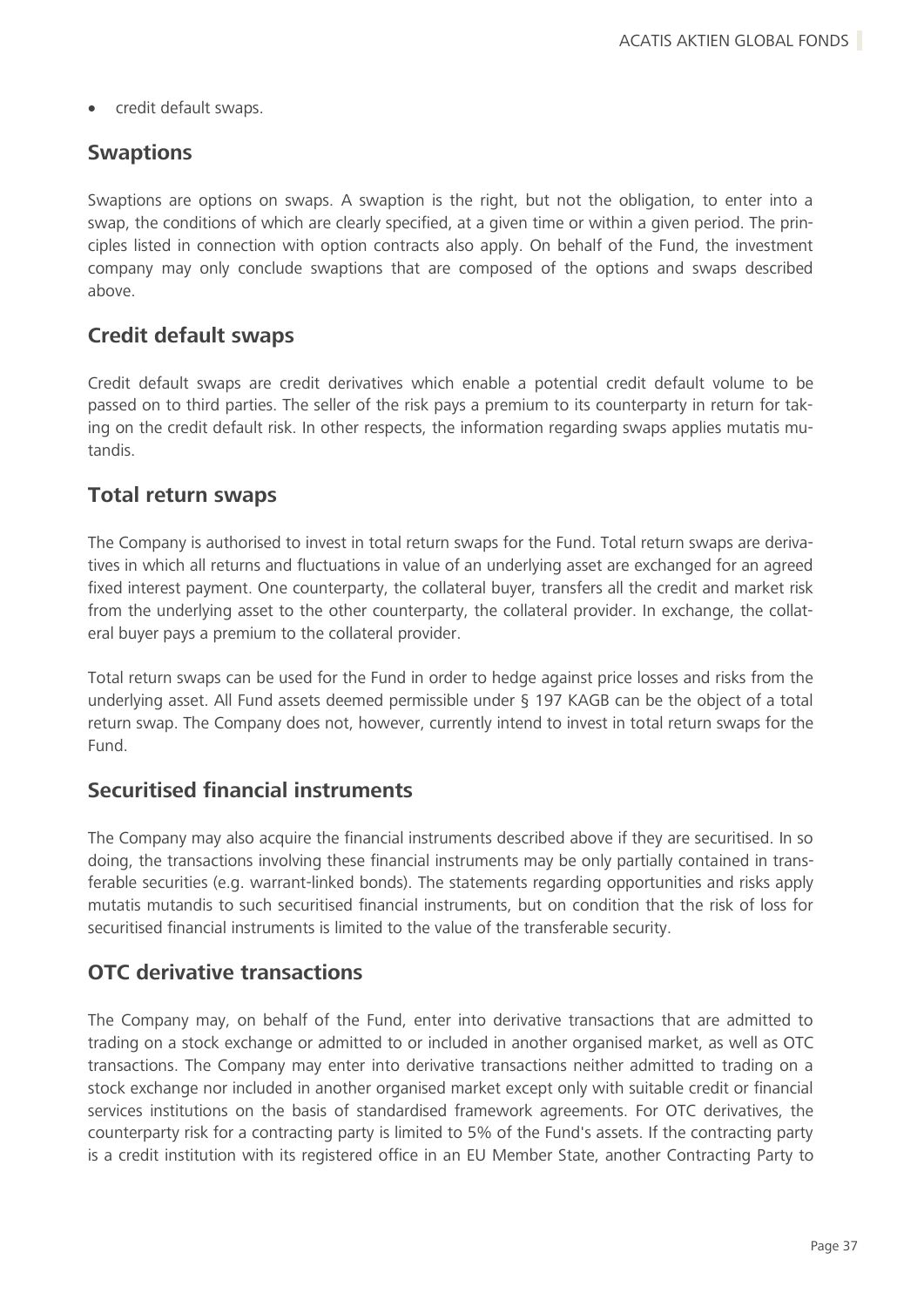the Agreement on the EEA or a third country with an equivalent level of supervision, the counterparty risk may be up to 10% of the Fund's assets. OTC derivatives concluded with a central clearing house of a stock exchange or another organised market as the contracting partner are not included when determining counterparty risk limits if the derivatives are subject to a daily valuation at market prices with a daily margin settlement. However, any claims the Fund may have against an intermediary must be included when determining the limits, even if the derivatives involved are traded on a stock exchange or another organised market.

# **Currency-hedged unit classes**

On behalf of the Fund, the Company may enter into derivative transactions for currency hedges that exclusively affect units in unit class D (CHF). As the Fund may also acquire assets not denominated in the currency in which the unit class stated is denominated, such hedging transactions may prevent or reduce losses in unit value in the case of currency fluctuations in these unit classes. For unit classes A, B (Inst.) and C (Inst.), these hedging transactions have no impact on unit value performance.

# **Collateral strategy**

Within the scope of derivative transactions, the Company shall accept collateral on behalf of the Fund. The collateral serves to eliminate or partially reduce the risk of default of the contracting party to these transactions.

### **Permitted types of collateral**

For derivative transactions, the Company accepts the following assets as collateral:

- Bank deposits
- Transferable securities
- Money market instruments.

### **Scope of collateral provided**

Derivative transactions must be sufficiently collateralised to ensure that the attributable amount of the relevant counterparty's default risk does not exceed 5% of the Fund's assets. If the counterparty is a credit institution with its registered office in an EU Member State or in another State party to the EEA Agreement or in a third country in which equivalent prudential rules apply, the attributable value of the default risk may be up to 10% of the Fund's assets.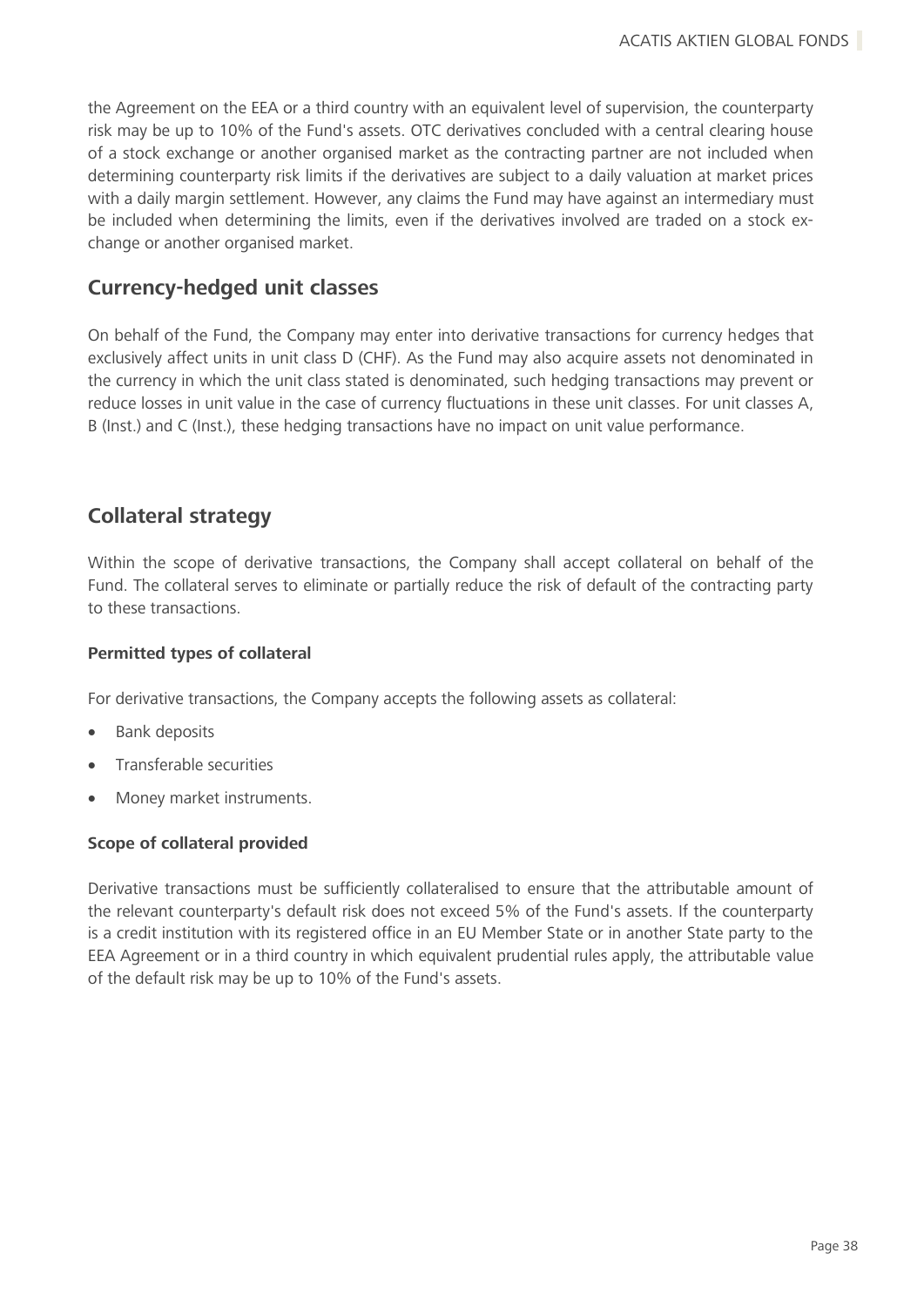### **Valuation discount strategy (haircut strategy)**

In order to use certain valuation discounts, the Company pursues a haircut strategy on assets accepted as collateral. This covers all assets that are permitted as collateral.

### **Investment of cash collateral**

Cash collateral in the form of bank deposits may be held in blocked accounts with the Custodian of the Fund or, subject to the Custodian's consent, other credit institutions. They may only be reinvested in high-quality government bonds or in money market funds with short maturity structures.

### **Holding securities in custody as collateral**

The Company may receive securities as collateral on behalf of the Fund as part of derivative transactions. If these securities have been transferred as collateral, they must be held in custody with the Custodian. It is not permitted to reuse the securities.

### **Borrowing**

Taking out short-term loans for the joint account of investors shall be admissible for up to 10% of the Fund's assets, provided the terms of the loan are in line with the market and the Custodian agrees to the loan.

### **Leverage**

Leverage denotes any method used by the Company to increase the Fund's investment rate. Such methods include borrowing and the acquisition of derivatives with embedded leveraged financing. The Company may use these methods for the Fund to the extent described in this Sales Prospectus. For the rules on using derivatives, see "Derivatives" under the section entitled "Investment instruments in detail". The borrowing option is explained in the preceding paragraph.

The use of derivatives must not more than double the market risk (see the "Derivatives" sub-section in Section 12 "Investment instruments in detail"). The Company expects that the Fund's leverage arising from the use of derivatives will, as a rule, be less than 2.

Leverage is calculated by dividing the Fund's total exposure by the net asset value. Total exposure is calculated by adding together the net asset value of the Fund and the nominal values of all derivative transactions included therein. However, depending on market conditions, the leverage may fluctuate; as a result, the targeted level may be exceeded, despite ongoing monitoring by the Company. The Company may use derivatives for a number of purposes, such as hedging or optimising returns. Nonetheless, overall exposure is always calculated the same way, regardless of the purpose for which they are used. For this reason, the total nominal values do not indicate the potential risks involved for the Fund.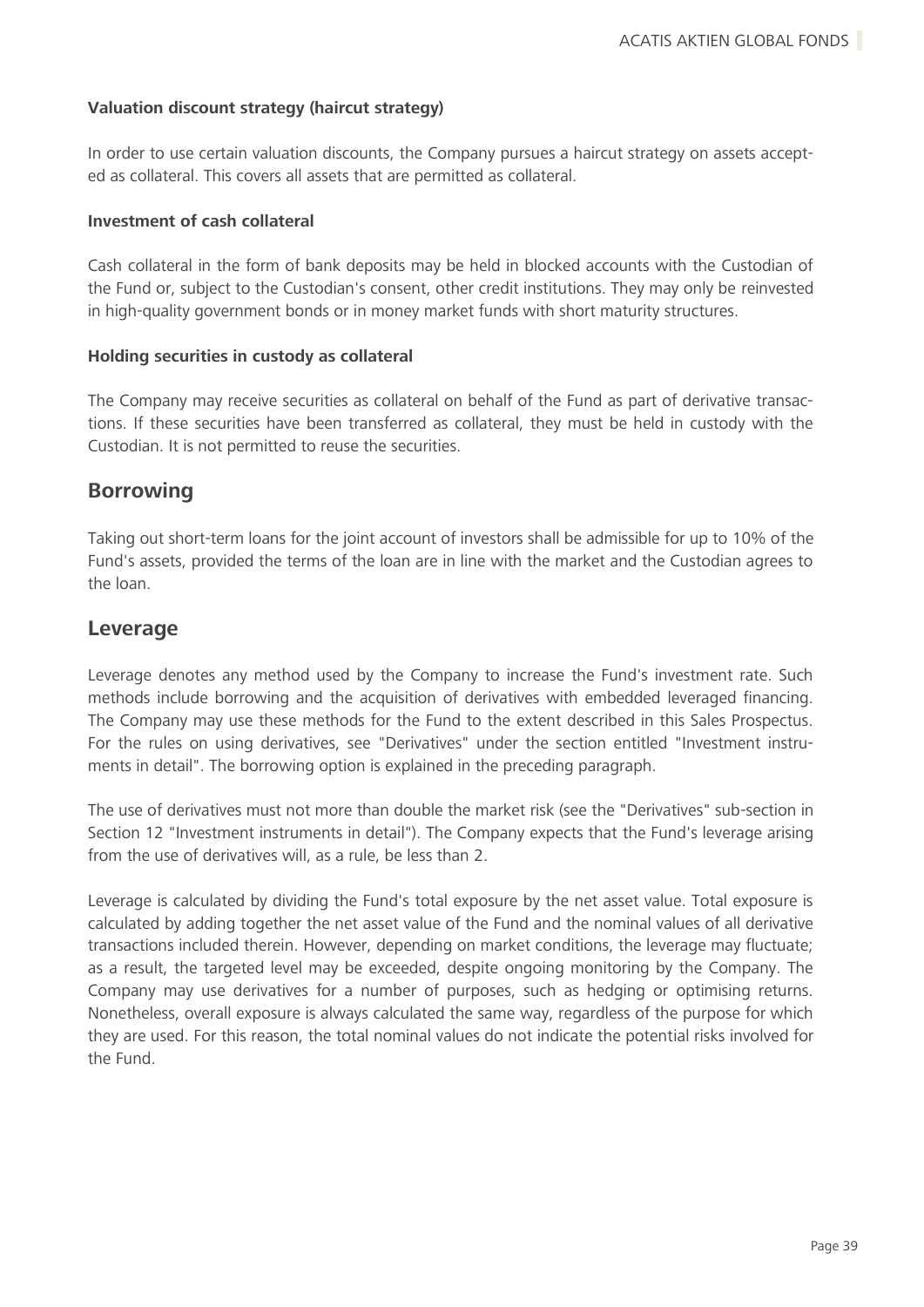# **Exception: Investments made in the absence of the Asset Management Company**

If the Asset Management Company is no longer available to manage the Fund's portfolio (see rights of termination and their impacts under Section 6 "Asset Management Company"), the Company may terminate management of the Fund subject to a legal notice period of six months. The Company shall not continue to pursue the investment policy described in Section 11 "Investment objective, investment principles and investment policy" up until the end of the notice period. Instead, it shall invest the Fund's assets exclusively in bank deposits and money market instruments.

# **13. Valuation**

## **General rules for the valuation of assets**

### **Assets admitted to a stock exchange or traded on an organised market**

Assets admitted to trading on a stock exchange or admitted or included in another organised market, as well as subscription rights for the Fund, are valued at their most recently available tradable price, unless the "Specific rules for the valuation of individual assets" specify otherwise.

### **Assets not listed on a stock exchange or traded on organised markets, or those with no tradable price**

Assets neither admitted to trading on stock exchanges nor admitted to or included in another organised market or for which no tradable price is available, are valued at the current market value deemed appropriate on the basis of a careful assessment using suitable valuation models and taking current market conditions into account, unless the "Specific rules for the valuation of individual assets" specify otherwise.

# **Specific rules for the valuation of individual assets**

### **Unlisted bonds and borrower's note loans**

Bonds neither admitted to trading on a stock exchange nor admitted to or included in another organised market (e.g. unlisted bonds, commercial papers and certificates of deposit) and borrower's note loans are valued on the basis of prices agreed for comparable bonds and borrower's note loans and, if applicable, the market value of bonds issued by comparable issuers with similar terms and interest rates, at a discount (if necessary) to offset the reduced saleability.

### **Options and futures contracts**

Options belonging to the Fund and the liabilities from those granted to a third party that are admitted to trading on a stock exchange or admitted to or included in another organised market are valued at their last available tradable price which ensures a reliable valuation.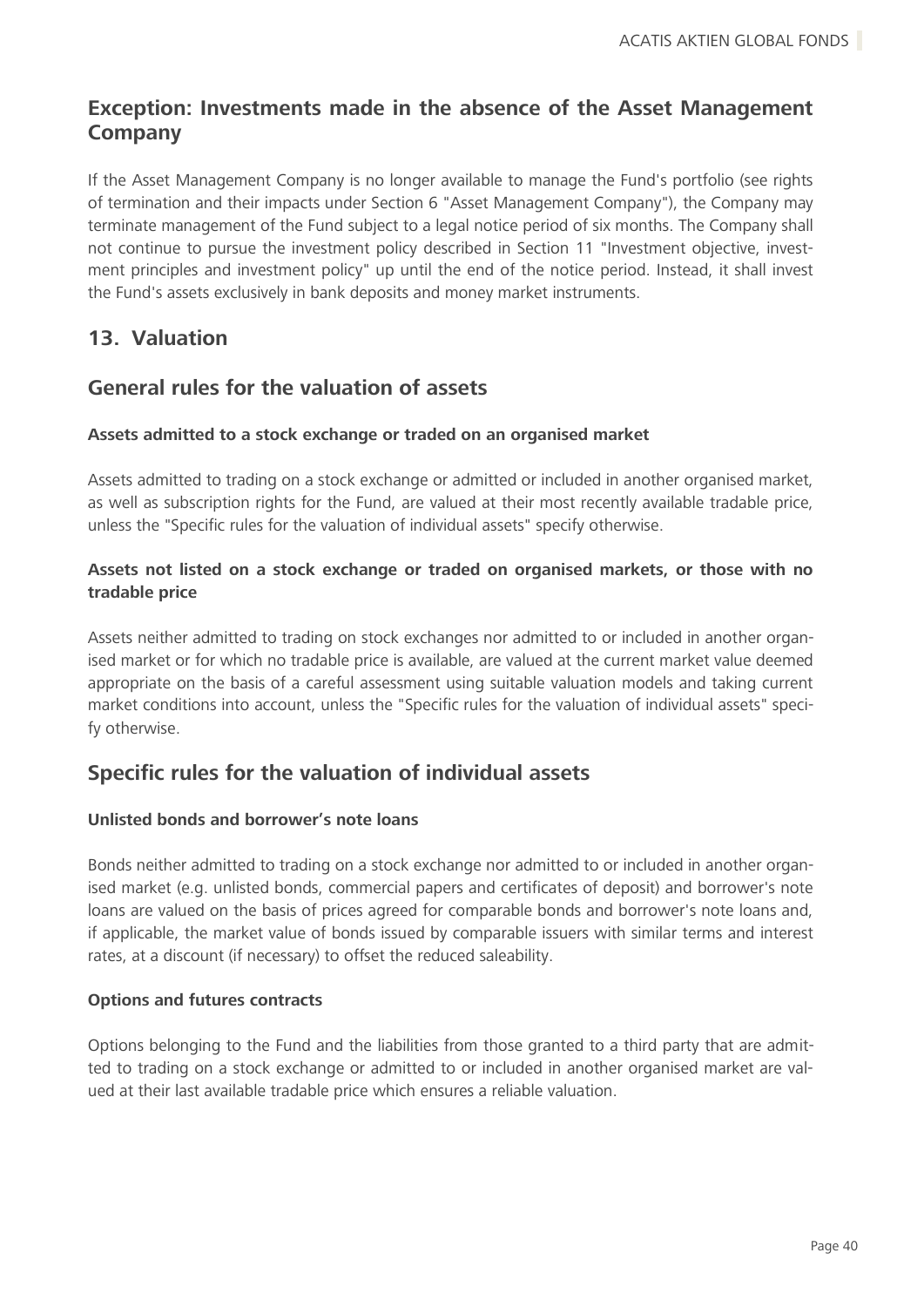This also applies to claims and liabilities from futures contracts sold on behalf of the Fund. Margins charged to the Fund shall be added to the value of the Fund, taking into consideration the valuation gains and losses determined on the trading day.

#### **Bank deposits, fixed-term deposits and units in investment funds**

Bank deposits are, in principle, valued at their net value plus accrued interest.

Fixed-term deposits are valued at the market value, provided they can be terminated at any time and are not refunded at par value plus interest when terminated.

Units in investment funds (target funds) are valued, in principle, at their most recently determined redemption price or the latest available tradable price that ensures a reliable valuation. Should these values be unavailable, units in investment funds are valued at their current market value deemed appropriate on the basis of a careful assessment using suitable valuation models and taking current market conditions into account.

### **Assets denominated in foreign currencies**

Assets denominated in foreign currencies shall be converted (on the same day) into euro at their exchange rate determined on the basis of The WM Company fixing at 17:00 (CET).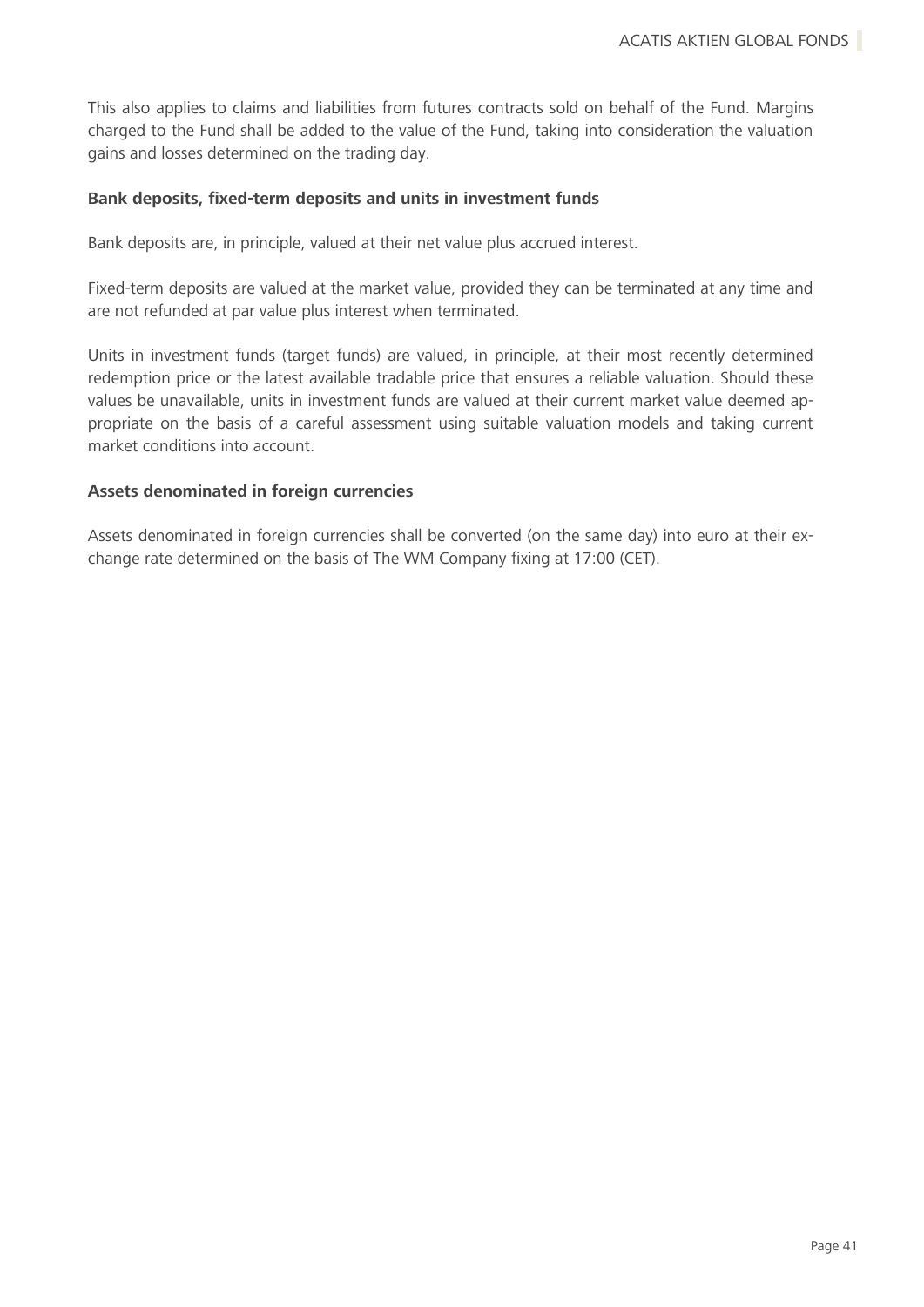# **14. Performance**





Benchmark: MSCI® World GDR (EUR);

MSCI® is a registered trademark of MSCI Limited

**Performance using the BVI method (excluding issuing surcharges). Past performance is no guarantee of similar results in the future. It is not possible to predict these. Current performance details are published in the annual and semi-annual reports and on the Company's website (https://www.acatis.de).**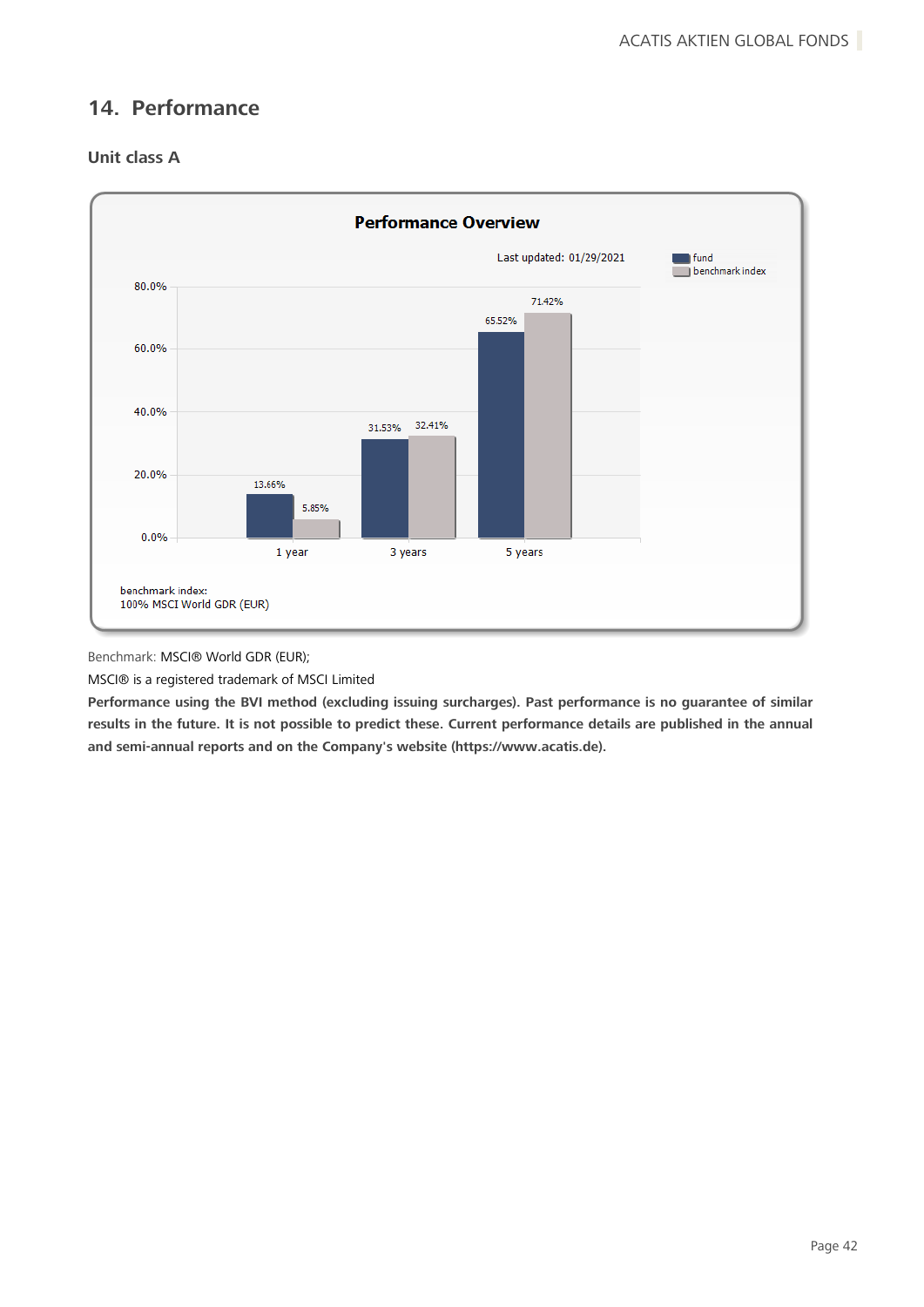

### **Unit class B (Inst.)**

Benchmark: MSCI® World GDR (EUR); MSCI® is a registered trademark of MSCI Limited

**Performance using the BVI method (excluding issuing surcharges). Past performance is no guarantee of similar results in the future. It is not possible to predict these. Current performance details are published in the annual and semi-annual reports and on the Company's website (https://wwwacatis.de).**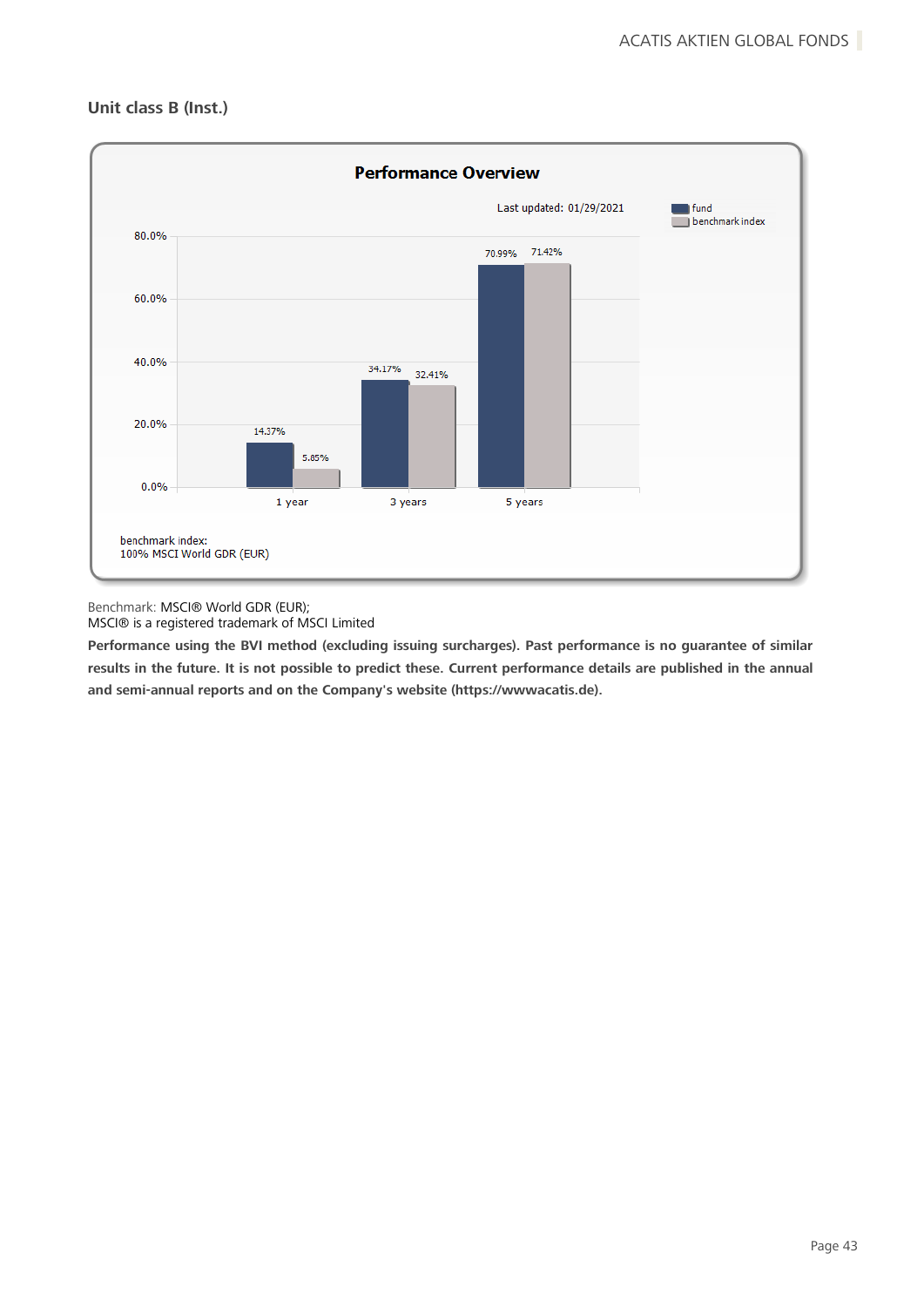



Benchmark: MSCI® World GDR (EUR); MSCI® is a registered trademark of MSCI Limited

**Performance using the BVI method (excluding issuing surcharges). Past performance is no guarantee of similar results in the future. It is not possible to predict these. Current performance details are published in the annual and semi-annual reports and on the Company's website (https://www.acatis.de).**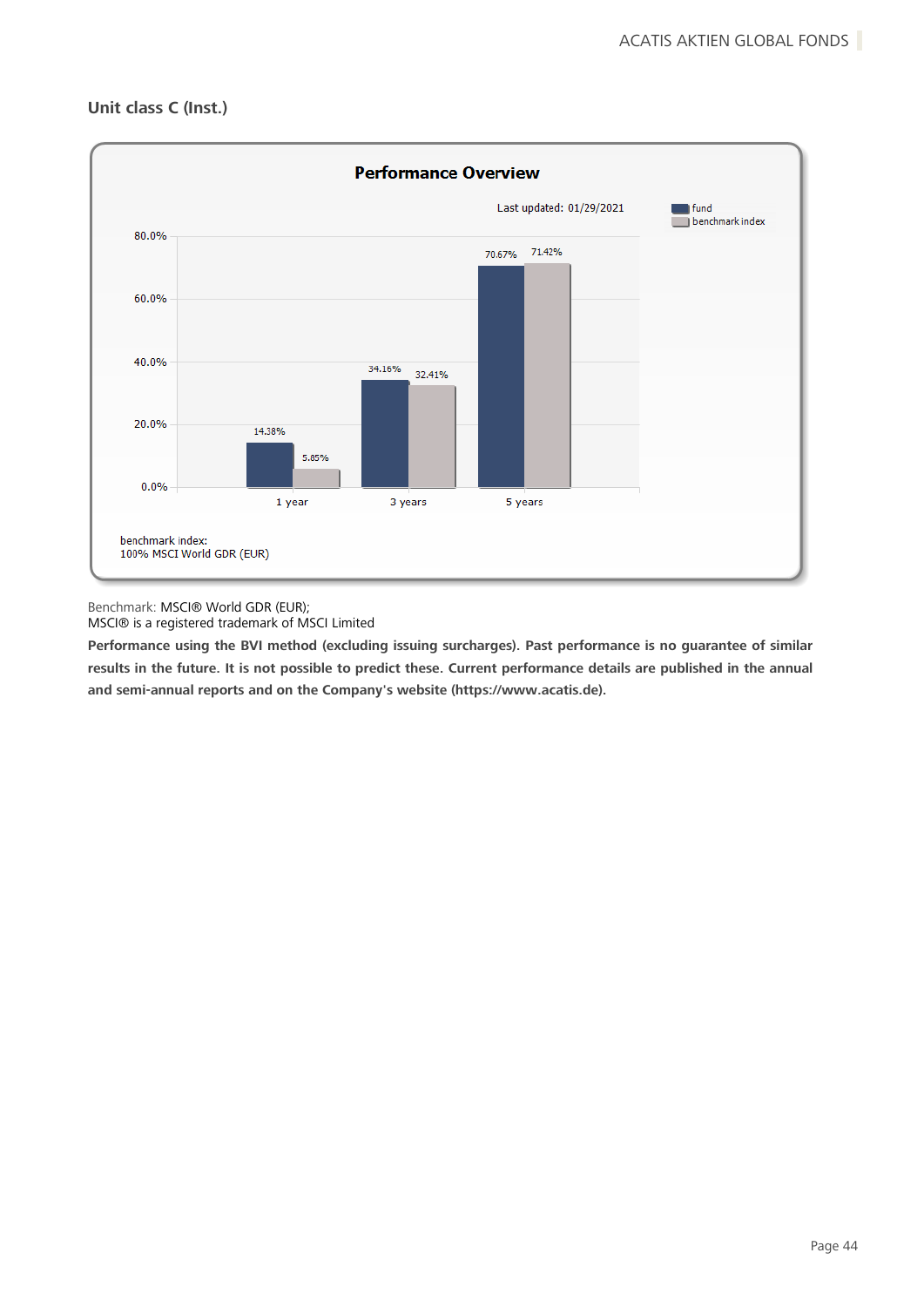

#### **Unit class D**

Benchmark: MSCI® World GDR (EUR);

MSCI® is a registered trademark of MSCI Limited

**Performance using the BVI method (excluding issuing surcharges). Past performance is no guarantee of similar results in the future. It is not possible to predict these. Current performance details are published in the annual and semi-annual reports and on the Company's website (https://www.acatis.de).**

In general, the past performance of a fund is no indicator of its future performance.

# **15. Sub-investment funds**

The Fund is not a sub-investment fund under an umbrella structure.

# **16. Units**

Investors' rights are securitised solely in global certificates when the Fund is launched. These global certificates are held in custody by a central securities depository. Investors are not entitled to the physical delivery of unit certificates. Units may only be purchased if they are held in custody. The unit certificates are made out to the bearer. When a unit certificate is transferred, the rights vested therein are also transferred.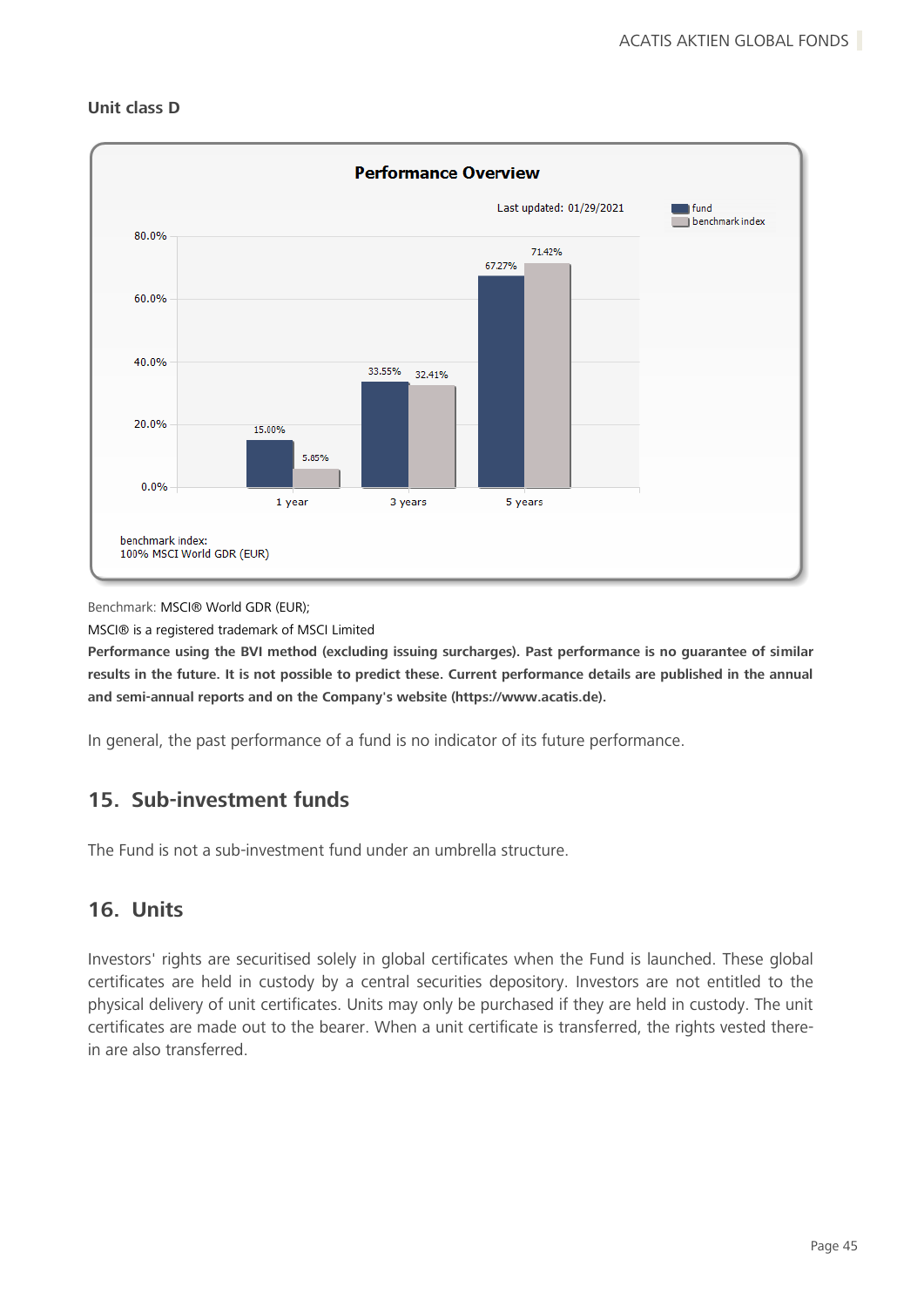# **Issue and redemption of units**

### **Issue of units**

In principle, there is no limit to the number of units that may be issued. The units can be acquired from the Custodian, which issues them at the issue price which is equal to their net asset value per unit ("unit value") plus an issuing surcharge. The acquisition may also be conducted via third parties; this may involve additional costs. The Company reserves the right to stop issuing units temporarily or permanently in whole or in part.

### **If minimum investment amounts are specified for individual unit classes, these can be found in Section C "Overview of the unit classes".**

### **Redemption of units**

Investors may request the redemption of units on any valuation date, provided the Company has not temporarily suspended the redemption of units (see "Suspension of unit redemption"). Redemption orders must be placed with the Custodian or the Company. The Company is required to redeem units at the redemption price valid on the settlement date, which is equal to the unit value calculated on that date, less a redemption fee, if applicable. The redemption may also be carried out via third parties; this may involve additional costs.

### **Settlement of unit issue and redemption**

The Company observes the principle of treating all investors equally, by ensuring that no investors can gain advantages by buying or selling units at already known unit values. There is therefore a daily cut-off time for accepting orders. Issue and redemption orders received by the Custodian or Company before the cut-off time for orders will be settled no later than the valuation date following receipt of said orders (= settlement date) at their unit value then determined. Orders received by the Custodian or Company after the cut-off time will be settled on the valuation date following the receipt of the order (= settlement date) at their unit value then determined. Details of the cut-off time for this Fund are available from the Custodian. This can change at any time.

Third parties, e.g. the institution maintaining the securities account, may also act as intermediaries with regard to the issue and redemption of units. These may take longer to settle. The Company has no influence with regard to the various settlement procedures of the institutions maintaining the securities accounts.

# **Suspension of unit redemption**

The Company may temporarily suspend the redemption of units should extraordinary circumstances arise which make such suspension appear necessary in the interests of investors. Such extraordinary circumstances include: the unscheduled closing of a stock exchange on which a significant portion of the Fund's transferable securities is traded; assets cannot be disposed of; or the Fund's assets cannot be valued. Moreover, BaFin may instruct the Company to suspend the redemption of units if this is deemed necessary in the interests of the investors or the public.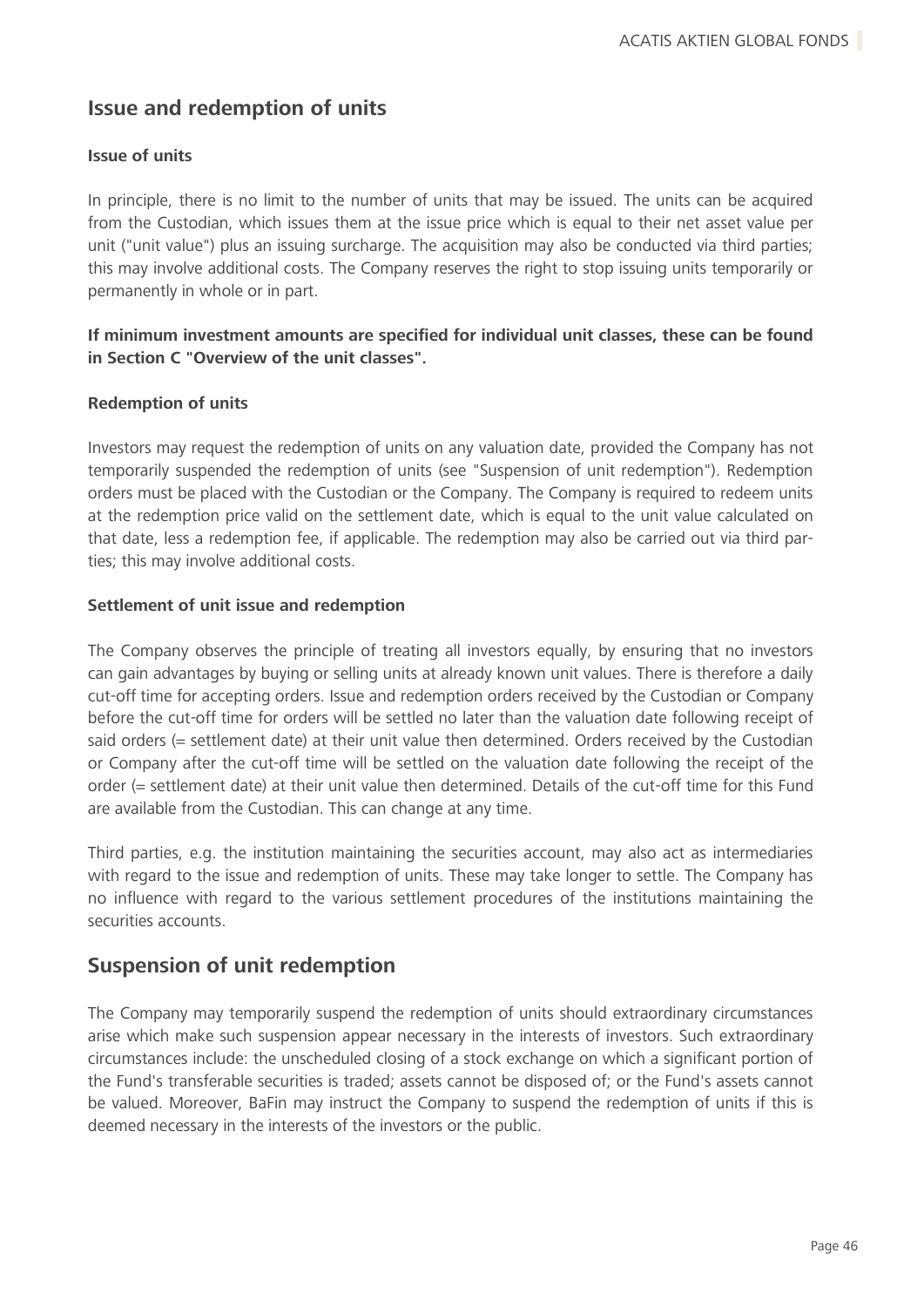The Company reserves the right to redeem or exchange units at the respective price valid at the time after promptly disposing of the Fund's assets, provided that the interests of all investors are upheld. A temporary suspension may be followed directly by a liquidation of the investment fund without the redemption of units being resumed (see the "Liquidation, transfer and merger of the Fund" section).

The Company shall notify investors that it is suspending and resuming the redemption of units by publishing notices in the German Federal Gazette and also on the Company's website (https://www.acatis.de). Investors will also be informed by the agent maintaining their securities account via a durable medium, i.e. in hard copy or in electronic form.

The Company does not allow market timing or other trading strategies aimed at making short-term profits. Should the Company have reason to believe that such short-term strategies are being used for speculative purposes, it reserves the right to reject applications to subscribe/redeem units in the Fund.

### **Exchange of units**

Units cannot be exchanged between individual unit classes. Should the Company liquidate a unit class, it is not obliged to offer investors units in another one (details concerning the liquidation of a unit classes can be found under the "Liquidation, transfer and merger of the Fund" section).

### **Liquidity management**

The Company has laid down written rules and procedures for the Fund which enable it to monitor the Fund's liquidity risks and ensure that the liquidity profile of the Fund's investments covers its underlying liabilities.

Subject to the investment strategy described in Section 11 "Investment objective, investment principles and investment policy", the Fund's liquidity profile is as follows:

- The Fund aims to invest in assets, the whole of which can, in the opinion of the Company at the time of this Sales Prospectus going into print, be almost fully liquidated within a week.
- The Company shall, in the manner described below, monitor liquidity risks that may arise at fund level, at asset level or as a result of increased redemption orders from investors:
	- o The Company must implement a liquidity management system during the course of its business activities for each fund and ensure that investment strategies, liquidity profiles and redemption principles are consistent.
	- o The Company's liquidity management system is available in a reasonably documented form, revised at least once a year and updated if necessary.
	- o The implemented liquidity management system ensures, as a general rule, that the liquidity level of a given fund covers its underlying liabilities, with the relative liquidity of its assets being valued, inter alia, on the basis of the duration and price at which assets are disposed of.
	- o The liquidity level of each fund is also monitored in terms of its key obligations and liabilities as well as the marginal contribution of each individual asset. To this end, the Company considers (inter alia) the profile of the Fund's investor base, the type of investors, the relative size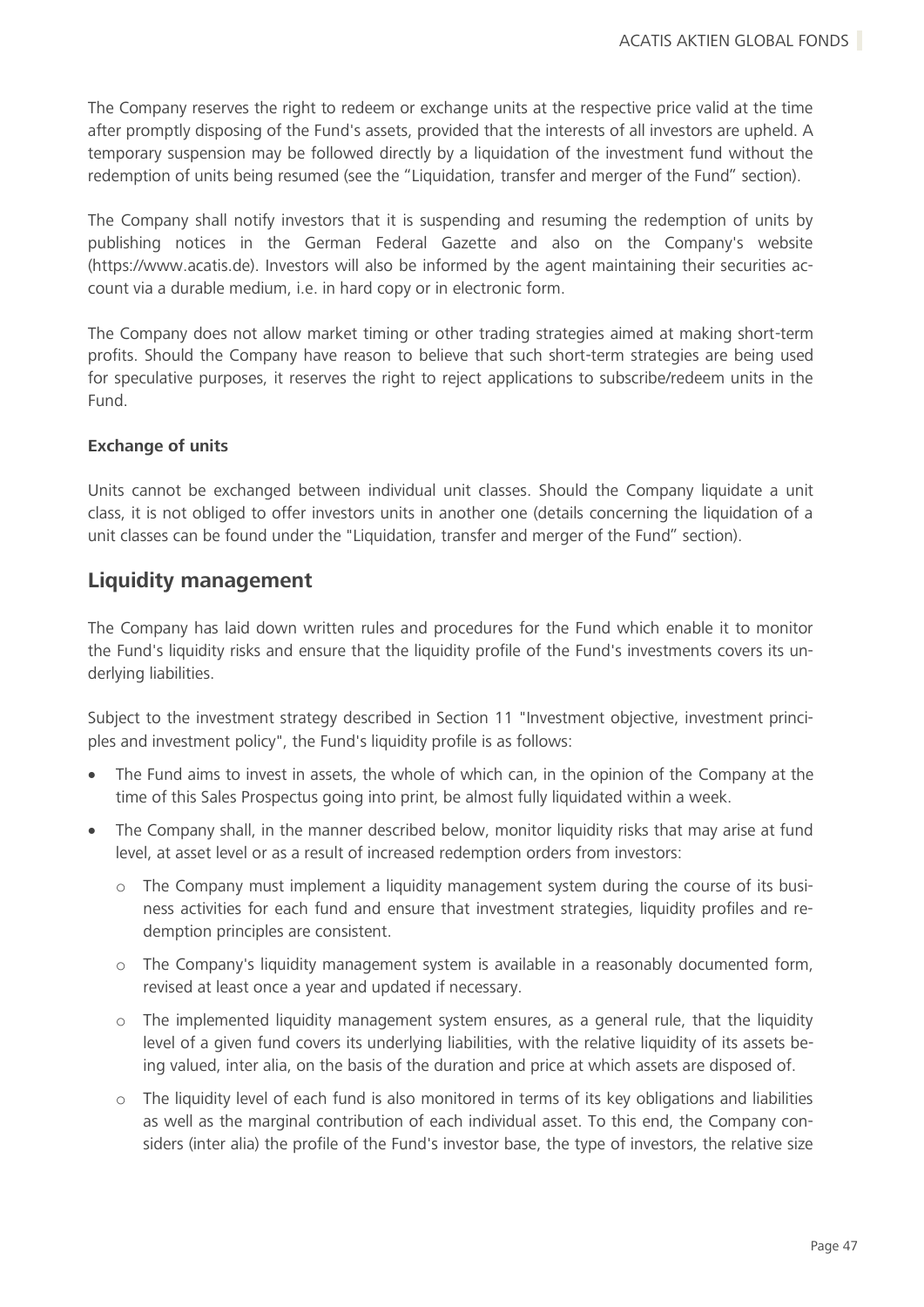of investments in the Fund and their redemption terms and conditions. If the Fund's assets are invested in other undertakings for collective investment, the approach to liquidity management followed by the asset managers of said other undertakings for collective investment is monitored and checks are regularly made to see if the redemption terms and conditions have been changed.

- o The Company employs reasonable liquidity measurement precautions and procedures in order to determine the quantitative and qualitative risks of the Fund's individual assets. It does so based on reasonable knowledge and experience with regard to the liquidity of individual assets as well as with regard to the related trading volume, price sensitivity and spread under normal and extraordinary liquidity conditions.
- o As part of its liquidity management, the Company ensures that the processes and instruments necessary for managing liquidity risks are implemented. It does so by identifying the normal and extraordinary circumstances under which these instruments and precautionary measures may be used, with all investors being treated equally. The Company has suitable escalation processes for managing existing and potential liquidity problems or other emergency situations within the Fund.
- $\circ$  The Company sets individual liquidity limits, taking into account the nature, scope and complexity of each individual managed fund. These limits, which are continuously monitored, reflect the underlying liabilities and redemption principles; reasonable steps are taken to improve the liquidity situation if they are or may be exceeded. When setting these limits, the Company refers to the liquidity management guidelines, the appropriateness of the liquidity profile of the Fund's assets and the impact of atypical redemption requests. Periodic fluctuations are possible.
- o The Company conducts regular stress tests with which it can assess the Fund's liquidity risks. The Company conducts stress tests based on current reliable quantitative or, if this is inadequate, qualitative information available. These may include investment strategies, redemption periods, payment obligations and deadlines within which assets may be disposed of, as well as information regarding general investor behaviour and market developments. The stress tests simulate a situation of a lack of liquidity of assets in the Fund, as well as atypical redemption requests. These are performed with a frequency appropriate for the Fund (at least once a year) and take into consideration the Fund's investment strategy, liquidity profile, investor structure and redemption rules.

Redemption rights under normal and extraordinary circumstances and the suspension of redemption are set out under "Issue and redemption of units" and "Suspension of unit redemption" in Section 16 "Units". The risks involved are explained in Section 7 "Risk information", sub-section "Fund investment risks" ("Suspension of unit redemption" and "Risks of limited or increased liquidity of the Fund (liquidity risk)").

# **Stock exchanges and markets**

Fund units are not admitted to trading on stock exchanges by the Company. However, the Company has noted that Fund units are being traded on the following markets:

- Hamburg stock exchange ("Fondsbörse Deutschland" segment),
- Düsseldorf stock exchange,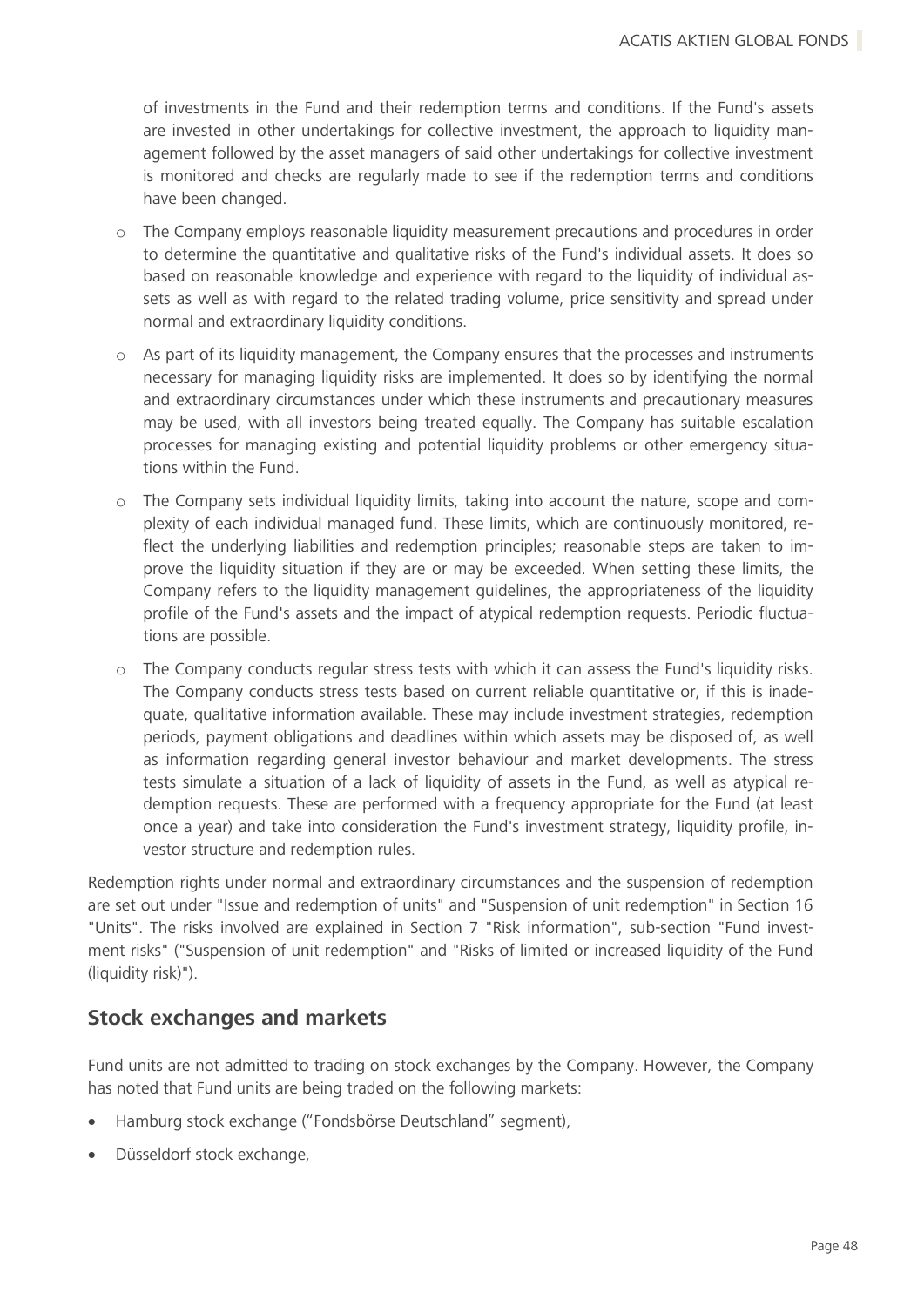- Berlin stock exchange,
- Munich stock exchange,
- Stuttgart stock exchange,
- Frankfurt stock exchange.

The possibility cannot be ruled out that Fund units may also be traded on other markets.

The market price underlying stock market dealings or trading on other markets is not determined exclusively by the value of the assets held in the Fund, but also by supply and demand. Said market price can therefore differ from the unit price.

## **Fair treatment of investors and unit classes**

The Fund consists of various unit classes. Units with different characteristics shall be issued. Units with the same characteristics form a unit class.

The unit classes may differ in terms of the use of income, the issuing surcharge, the redemption fee, the currency of the unit value, including use of currency hedging transactions, the management fee, the custodian fee, the fee for the advisory or asset management companies, the performance fee, remuneration for the administration of derivatives transactions and securities for derivatives transactions, the distributor, the minimum investment amount or a combination of these characteristics. Unit classes shall be listed individually in the Sales Prospectus and in the annual and semi-annual reports. The characteristics of the unit classes are described in detail in the Sales Prospectus and the annual and semi-annual reports. For details of the ways in which the unit classes of the Fund may differ, see see Section 12 "Investment instruments in detail", Subsection "Currency-hedged unit classes", Section 16 "Units", subsections "Issue and redemption of units" and "Issue and redemption prices", Section 17 "Management fees and other costs" and Section 19 "Calculation and use of income; financial year."

### **An overview of the unit classes and their issue dates can be found in Part C "Overview of the unit classes".**

Due to the different characteristics, the financial results achieved by investors by investing in the Fund may vary, depending on the unit class of the units acquired. This applies to both pre-tax and post-tax returns achieved by the investor.

The unit value is calculated separately for each unit class by attributing the costs and fees (including any taxes to be paid out of the Fund's assets) that apply to a given unit class, including any income equalisation, exclusively to that unit class.

Assets may only be acquired for the Fund as a whole, not for individual unit classes or groups of unit classes.

An exception to this are currency-hedging transactions whose results are allocated to specific unit classes and that have no impact on unit value performance for the other unit classes. See Section 12 "Investment instruments in detail", Subsection "Currency-hedged unit classes" for more details.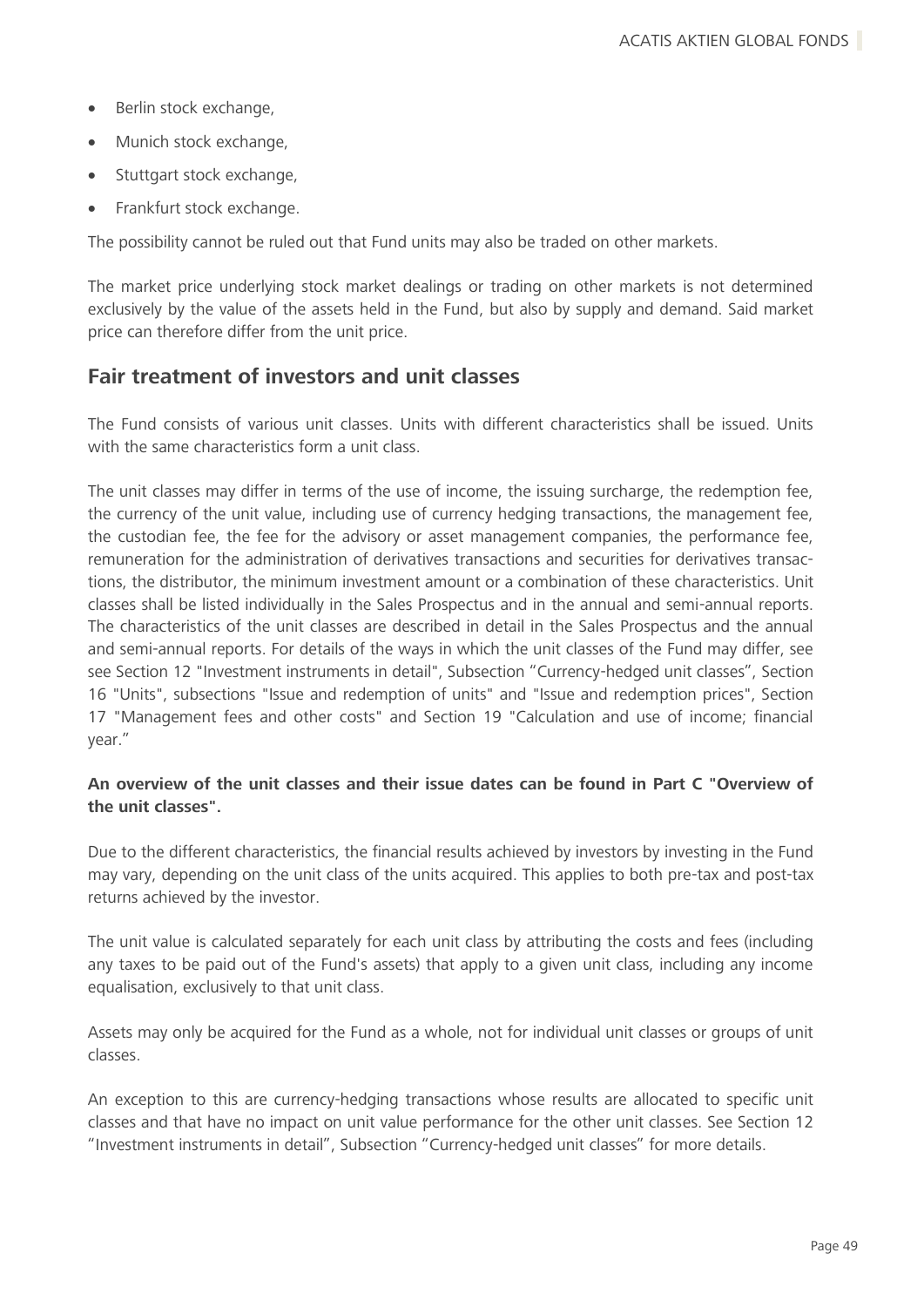Pursuant to § 4(1) of the Special Terms and Conditions of Investment, other unit classes may be created. The Company may, at its discretion, launch new unit classes in the future. However, the rights of investors who have acquired units in existing unit classes shall not be affected. The costs associated with launching a new unit class may only be charged to the investors of the new unit class.

The Company must treat investors in the Fund in a fair manner. When managing liquidity risks and the redemption of units, it may not put the interests of any particular investor or group of investors ahead of those of any other investor or group of investors.

For details on how the Company ensures the fair treatment of investors, see "Settlement of unit issue and redemption" and "Liquidity management" above.

## **Issue and redemption prices**

To calculate the issue and redemption prices for the units, the Company shall on each valuation date  $-$  under the supervision of the Custodian  $-$  calculate the value of the assets held by the Fund less its liabilities ("net asset value"). The value of each unit ("unit value") is calculated by dividing the net asset value thus obtained by the number of units issued.

The value of the Fund units will be calculated on all trading days. The Company and Custodian are not required to determine the value on statutory public holidays which are trading days within the scope of the KAGB or on 24 or 31 December of each year. At present, unit prices are not calculated on New Year's Day, Good Friday, Easter Sunday, Easter Monday, May Day, Ascension Day, Whit Sunday, Whit Monday, Corpus Christi, the Day of German Unity, Christmas Eve, Christmas Day, December 26 and New Year holidays.

The value of a unit class shall be calculated when the units are first issued on the basis of the value determined for the entire Fund, pursuant to § 168(1) KAGB.

The value of a unit class is derived from the total change in the Fund's net value proportionally attributable for that unit class compared with the preceding valuation date and the value of that unit class on the preceding valuation date. The value of a unit class shall be determined every trading day, except on the days stated above. The value of a unit in a unit class is equal to the value of the unit class divided by the number of units issued for said unit class.

The income equalisation shall be calculated for each unit class.

### **Suspension of the calculation of the issue and redemption prices**

The Company may temporarily suspend the calculation of the issue and redemption prices under the same conditions as the redemption of units. These are explained in more detail under "Suspension of unit redemption" in Section 16 "Units".

#### **Issuing surcharge**

When determining the issue price, an issuing surcharge is added to the unit value. The issuing surcharge is equal to 5.00% of the unit value. The Company may charge a reduced issuing surcharge, or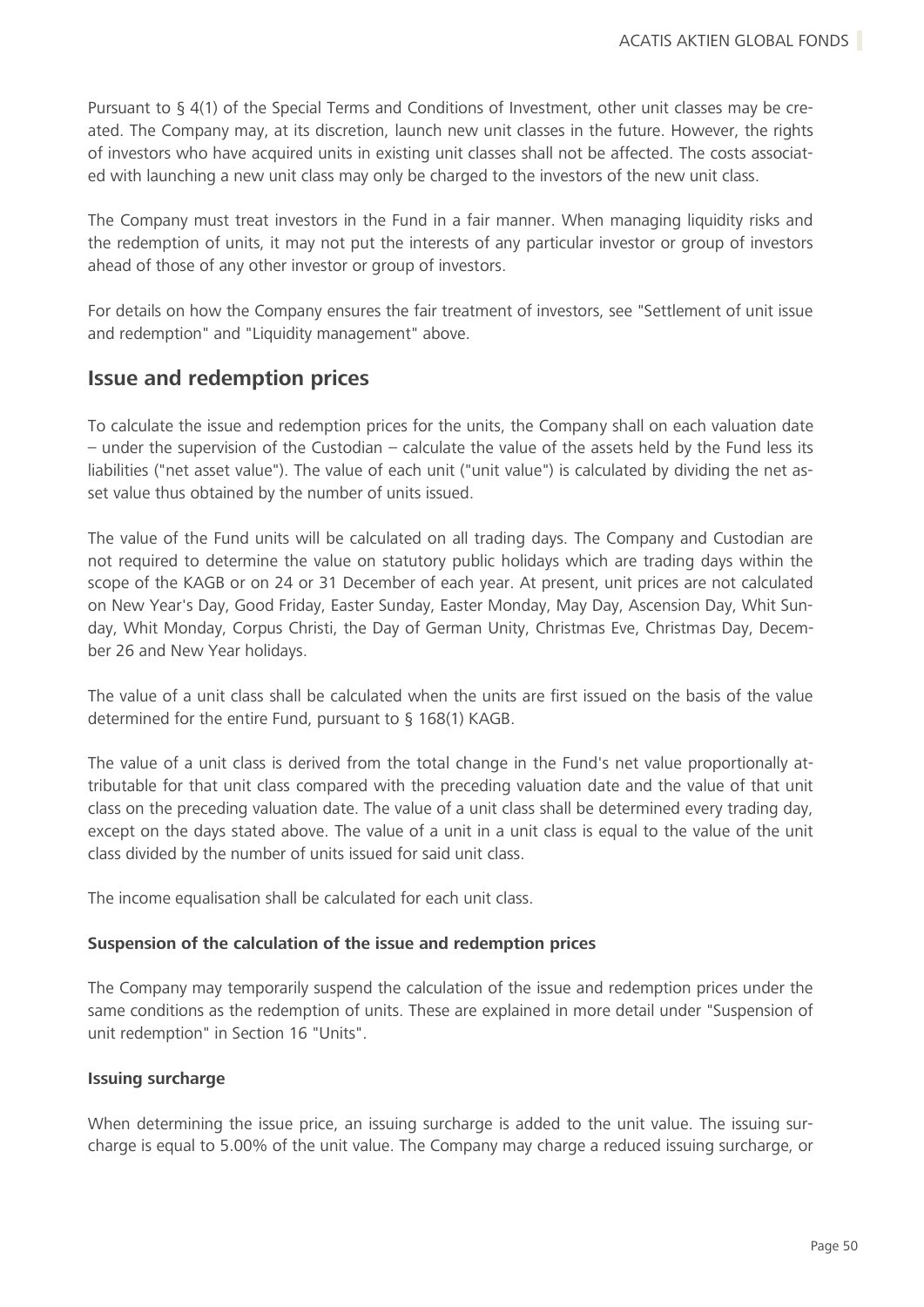not charge one at all, for the Fund or one or more unit classes. This issuing surcharge can reduce or even completely erode performance, particularly in the case of shorter investment periods. The issuing surcharge is essentially a fee for distributing units of the Fund. The Company may pass on the issuing surcharge to any intermediaries as remuneration for distribution services.

### **For details of the current issuing surcharge for the individual unit classes, see Section C "Overview of the unit classes".**

### **Redemption fee**

No redemption fee is charged.

## **Publication of the issue and redemption prices**

The issue and redemption prices are published on each trading day on the Company's website (http://www.acatis.de).

### **17. Costs**

### **Costs relating to the issue and redemption of units**

Units may be issued and redeemed via the Company and the Custodian at the issue price (unit value plus issuing surcharge) or the redemption price (unit value) without any additional costs.

If units are redeemed via third parties, costs may be incurred when redeeming said units. If units are sold via third parties, costs higher than the issuing price may also be charged.

### **Management fees and other costs**

Fees to which the Company is entitled from the Fund:

In return for managing the Fund, the Company shall receive a fee (payable quarterly) amounting to up to a quarter of 1.35% p.a. of the UCITS investment fund's average net asset value during the accounting period, calculated by taking the values on each valuation date. The Company may charge a reduced fee or waive the fee for the Fund or one or more unit classes.

The fees to be paid out of the Fund to third parties are as follows:

The Company may call upon the services of an investment consultancy firm or asset management company when implementing its investment strategy. The remuneration for the investment consultancy firm or asset management company shall be covered by the management fee.

The Company may employ the services of third parties for the purposes of or when managing derivative transactions and collateral for said transactions. In this case, these third parties as a whole shall receive a fee (payable quarterly) amounting to up to a quarter of 0.10% p.a. of the Fund's average net asset value during the accounting period, calculated by taking the values on each valuation date.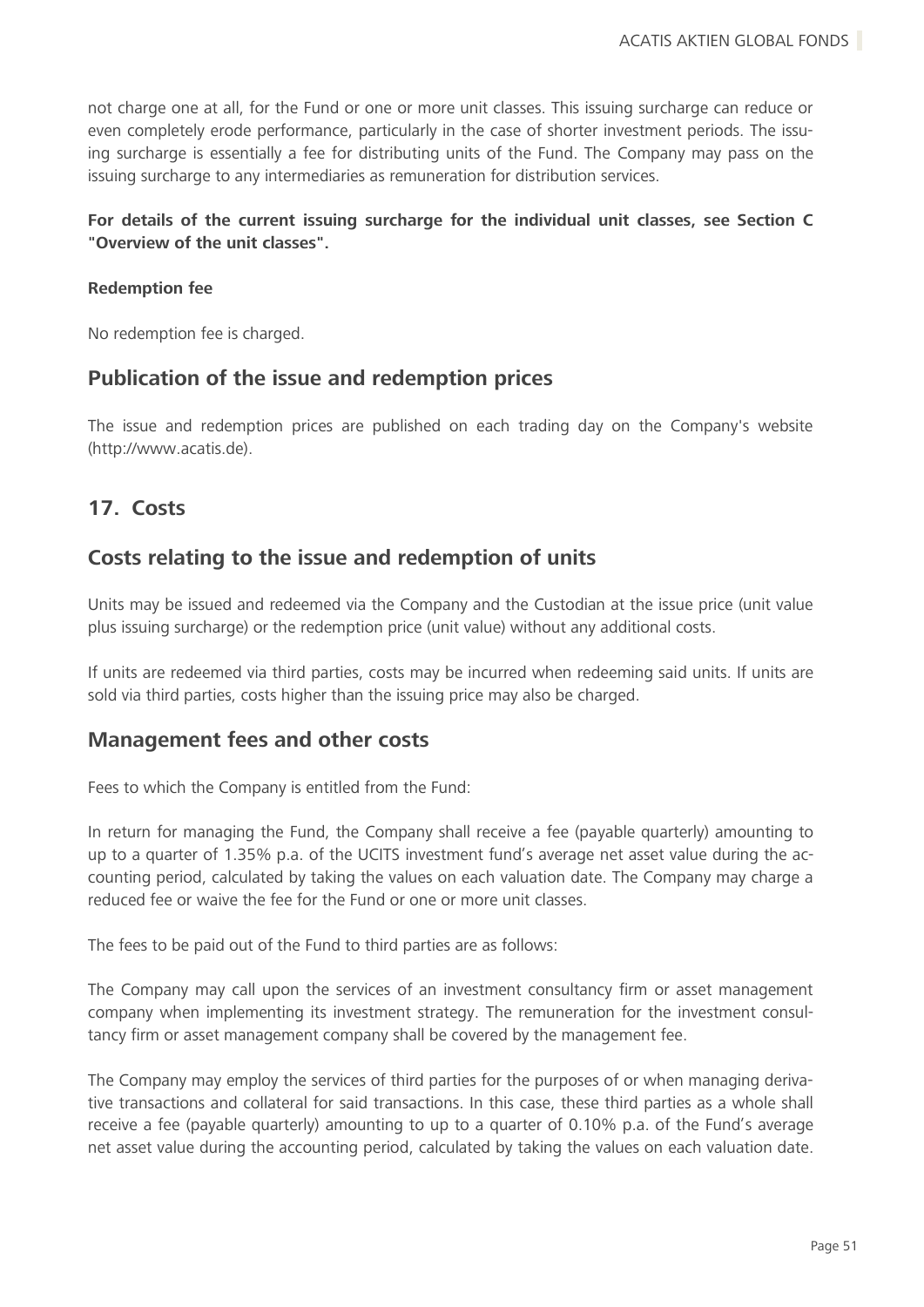The Company may charge a reduced fee, or not charge one at all, for the Fund or one or more unit classes. These fees are not covered by the management fee; as a result, the Company charges them to the Fund.

In return for the performance of its duties, the Custodian receives a fee (payable quarterly) amounting to up to a quarter of 0.10% p.a. of the Fund's average net asset value during the accounting period, which is calculated by taking the values on each valuation date. The Custodian bank may charge a reduced fee or waive the fee for the Fund or one or more unit classes.

The amount drawn from the Fund annually for the management fee, and in fees for third parties in the management of derivatives transactions and collateral for derivatives transactions and expenses for provision of analysis materials or services by third parties, may total up to 1.70% p.a. of the average net asset value of the Fund during the accounting period, calculated from the values on each valuation day.

In addition, the Company may receive a performance fee of up to 15% of the amount by which the performance of the units exceeds the performance of the benchmark index at the end of any accounting period (outperformance over the benchmark index, i.e. positive deviation of the performance of the units from the benchmark performance, hereinafter also referred to as the "positive benchmark deviation") for each unit issued, however, up to a maximum of 10% of the average net asset value of the UCITS investment fund in the accounting period calculated from the values at the end of each valuation date. Sentence 1 applies if unit classes are formed accordingly for each unit class.

The costs charged to the UCITS investment fund may not be deducted from the performance of the benchmark index before the comparison takes place.

If the unit value performance at the end of an accounting period is below the performance of the benchmark index (underperformance against the benchmark index, i.e. negative deviation of the unit value performance from the benchmark performance, hereinafter also referred to as "negative benchmark deviation"), the Company receives no performance fee. In accordance with the calculation of the performance fee for positive benchmark deviation, an underperformance amount per unit value is now calculated on the basis of the negative benchmark deviation and carried forward to the next accounting period as a negative balance carried forward ("negative balance carried forward"). There is no limit on the maximum amount for the negative balance carried forward. For the following accounting period, the Company only receives a performance fee if the amount calculated from a positive benchmark deviation exceeds the negative balance carried forward from the previous accounting period at the end of the accounting period. In this case, the fee is calculated from the difference between the two amounts. If the amount calculated from the positive benchmark deviation does not exceed the negative balance carried forward from the previous settlement period, the two amounts are offset. The remaining underperformance amount per unit value is carried forward to the next accounting period as a new "negative balance carried forward". If a negative benchmark deviation occurs again at the end of the next accounting period, the existing negative balance carried forward is increased by the underperformance amount that is calculated based on this negative benchmark deviation. During the annual calculation of the fee, any underperformance amounts from the previous five accounting periods are taken into consideration. If there are fewer than five previous accounting periods for the UCITS investment fund or unit class, all previous accounting periods are taken into account.

A positive amount per unit value resulting from a positive benchmark deviation (after deduction of any negative balance carried forward to be taken into consideration) which cannot be withdrawn is also carried forward to the next accounting period ("positive balance carried forward"). During the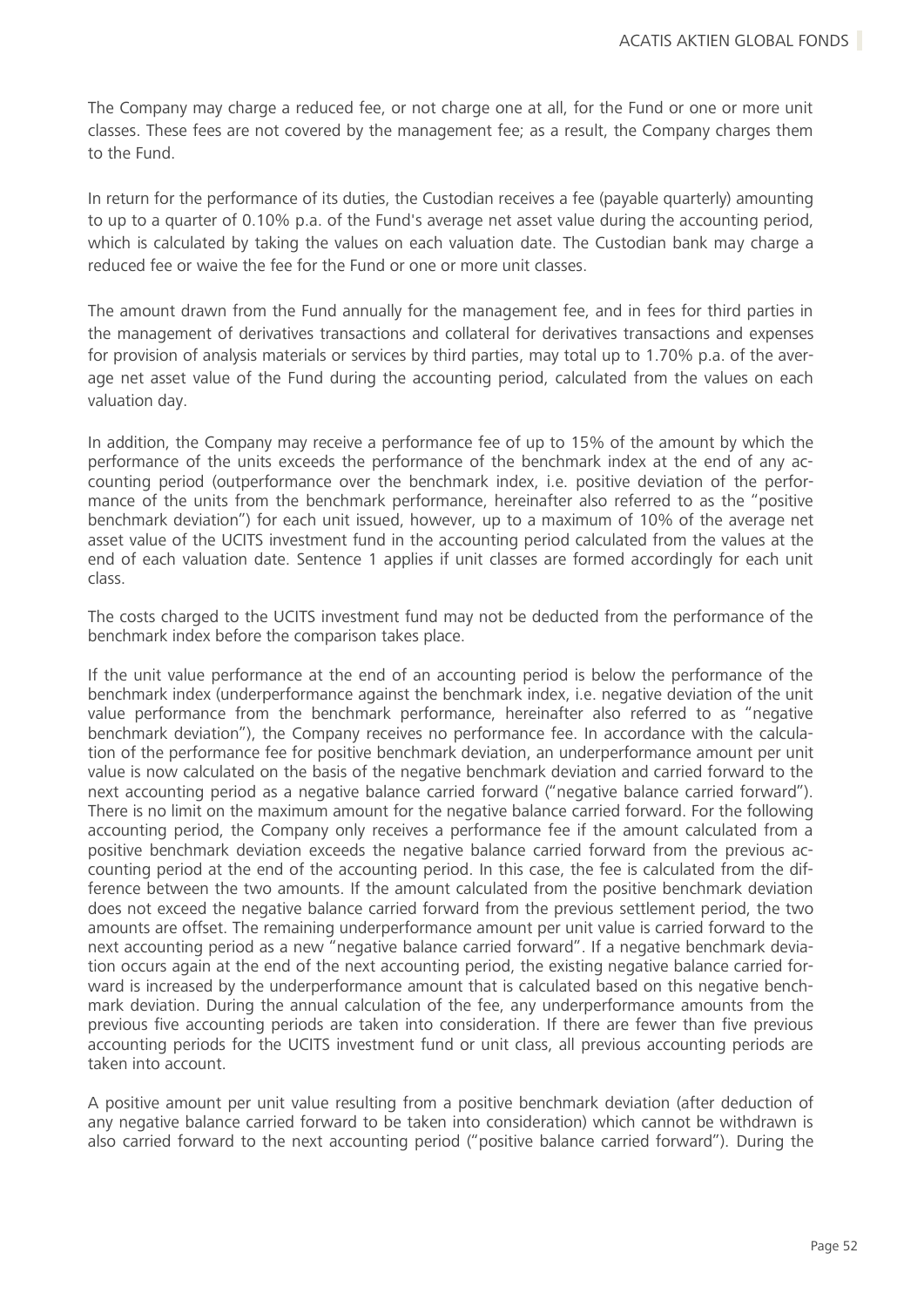annual calculation of the fee, positive amounts resulting from the positive benchmark deviation from the previous five accounting periods are taken into consideration.

The accounting period begins on 1 January and ends on 31 December of each calendar year. The first accounting period commences with the launch of the UCITS investment fund or the individual unit class and – if the launch does not occur by 01 January – ends on the second 31 December following the launch.

The specified benchmark index is the MSCI<sup>2</sup> World GDR (EUR). In the absence of the benchmark index, the Company shall specify another appropriate index to replace that index.

The unit value performance is calculated using the BVI method<sup>3</sup>.

Based on the outcome of a daily comparison, any calculated performance fee incurred is set aside within the UCITS investment fund per unit issued or any provision that has already been posted is reversed accordingly. Reversals of provisions are allocated to the UCITS investment fund. A performance fee can only be withdrawn if corresponding provisions have been formed.

The performance fee can only be withdrawn if the unit value at the end of the accounting period exceeds the unit value at the start of the accounting period ("positive performance of the units").

The Company may charge a reduced performance fee, or not charge one at all, for the UCITS investment fund or one or more unit classes. The Company shall specify the performance fee for each unit class in the Sales Prospectus and the annual and semi-annual reports.

The MSCI® World GDR (EUR) is administered by MSCI Limited. MSCI Limited is registered with the European Securities and Markets Authority (ESMA) in the official register of benchmark administrators. The Company has prepared robust written plans that set out actions that it would take, if the benchmark index changed significantly or was no longer provided

### **An overview of the fees currently charged for each individual unit class can be found in Part C "Overview of the unit classes".**

In addition to the fees for the Company and Custodian, the following expenses shall also be charged to the Fund:

- standard custodian and account fees, including any standard bank costs for the custody of foreign assets abroad:
- costs of printing and dispatching statutory sales documentation intended for investors (annual and semi-annual reports, Sales Prospectus, KIID);
- costs of publishing the annual and semi-annual reports, the issue and redemption prices and, if applicable, the distributions or reinvestments and the liquidation report;
- costs of setting up and using a durable medium, except in the case of information concerning fund mergers and measures in connection with investment limit infringements or calculation errors when ascertaining the unit value;
- costs of auditing the Fund by its auditor;

<sup>2</sup> MSCI® is a registered trademark of MSCI Limited.

<sup>3</sup> An explanation of the BVI method is published on the website of BVI Bundesverband Investment und Asset Management e.V. (www.bvi.de).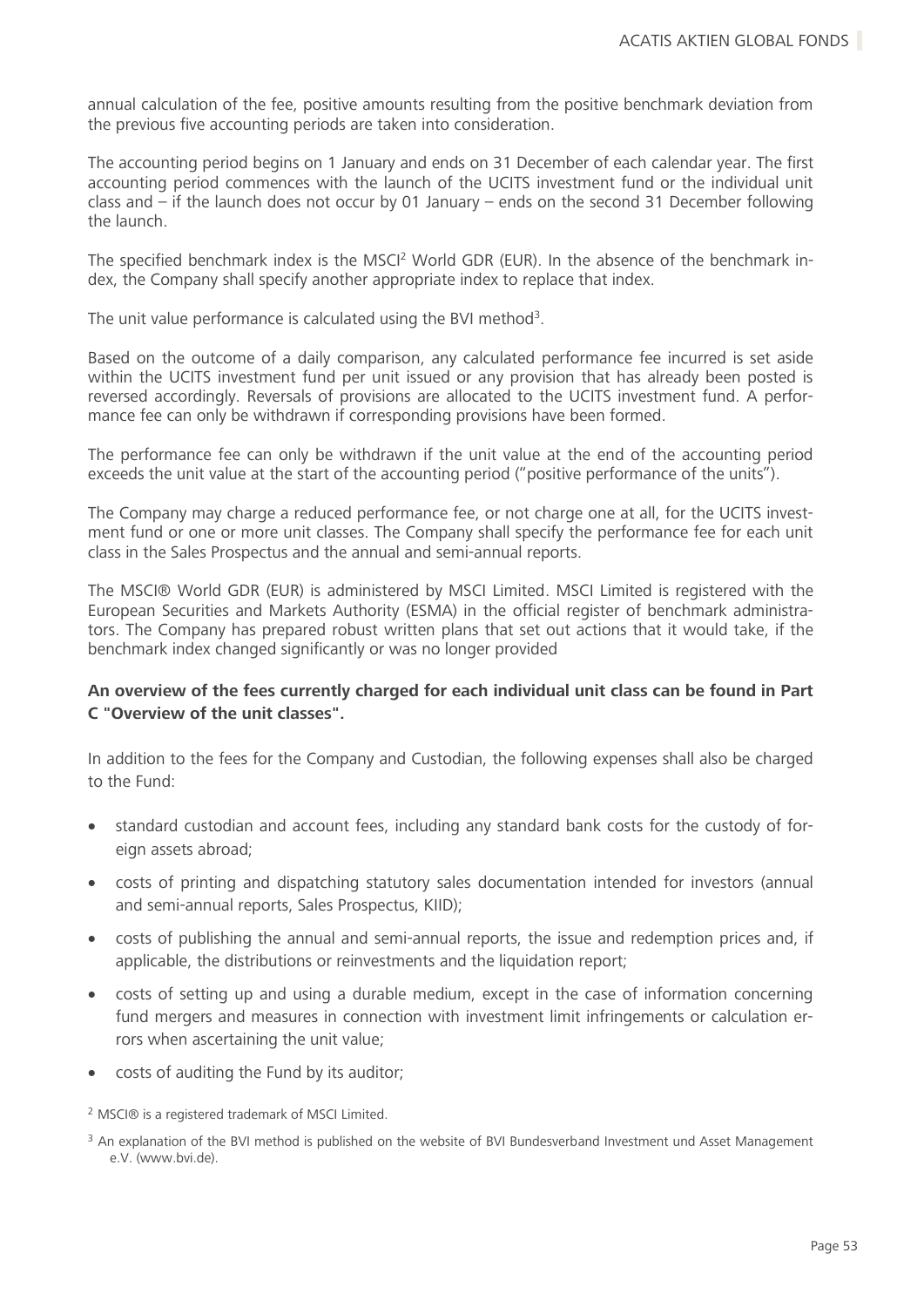- costs of publishing the bases for taxation and certifying that the tax information has been drawn up pursuant to German tax regulations;
- costs of enforcing and implementing legal claims by the Company on behalf of the Fund, as well defending claims raised against the Company at the cost of the Fund;
- fees and costs charged by government bodies with respect of the Fund;
- costs of legal and tax advice in connection with the Fund;
- costs and any charges that may arise in connection with the acquisition and/or use or designation of a benchmark or financial index;
- costs of appointing proxies;
- costs of analysing the Fund's investment performance by third parties;
- costs for the provision of analysis material or services by third parties in relation to one or more financial instruments or other assets or in relation to the issuers or potential issuers of financial instruments or in close connection with a certain industry or a certain market up to 0.15% p.a. of the UCITS investment fund's average value, calculated by taking the values on each valuation date;
- taxes incurred in connection with both the fees payable to the Company, Custodian and third parties as well as the aforementioned expenses, including taxes arising in connection with management and custody activities.

In addition to the above-mentioned fees and expenses, costs arising in connection with the acquisition and disposal of assets will be charged to the Fund.

The following explanations in terms of the amounts to be charged to the Fund can be made for the aforementioned expenses:

- The fee for the auditor in return for auditing the Fund is composed of a basic fee and additional fees that depend in particular on the number of the Fund's segments and unit classes as well as the its volume; the maximum amount of this fee is EUR 20,000 plus VAT. The costs may actually be lower or higher. The amount specified is therefore an estimate.
- The costs of publishing the bases for taxation and certifying that the tax information has been drawn up pursuant to German tax regulations amount to EUR 1,500 per financial year of the Fund.
- In cases in which a court or out-of-court settlement was reached or a ruling was made by a court within the framework of class actions, the appointed law firm may, to this effect, receive a fee amounting to up to 5% of the sums incurred by the Fund. Deviating conditions may apply or be agreed upon for active participation in a class action as a leading plaintiff, for private suits or other court or administrative proceedings. In these cases, the appointed law firm may receive up to 30% of the sums collected.
- To cover the costs of legal advice associated with marketing the Fund abroad, the Company estimates an amount of EUR 12,000 per financial year of the Fund. The costs during this period may actually be lower or higher. The amount specified is therefore an estimate.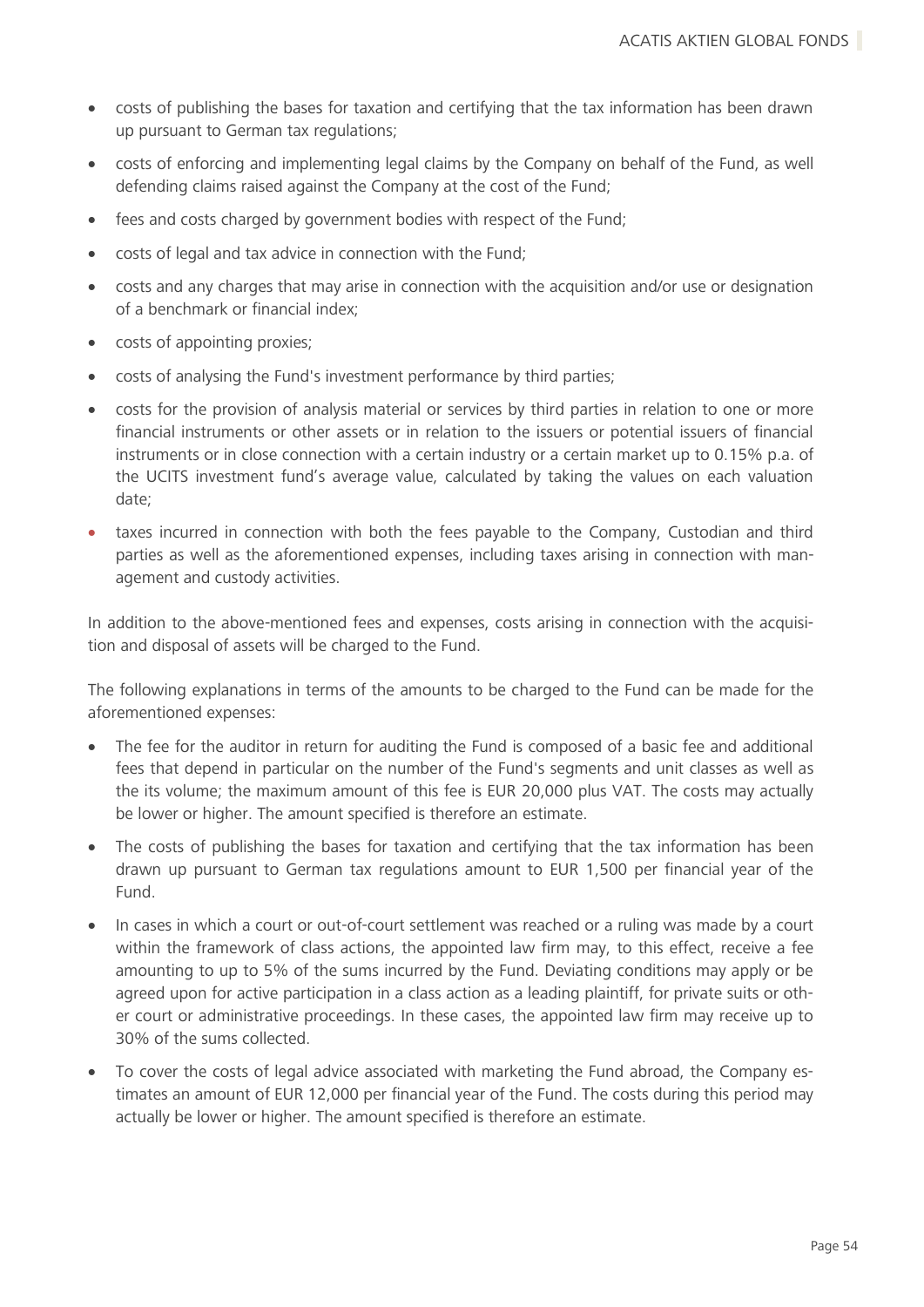- BaFin may charge fees or costs (borne by the Fund) for approving the Fund's Terms and Conditions of Investment, approving the Custodian, amending the Terms and Conditions of Investment as well as for other administrative acts related to the Fund. The amounts of these fees or costs can be found in the Regulation governing the apportionment of costs pursuant to the Financial Services Supervision Act [FinDAGKostV], as amended. The applicable version of this regulation is available on BaFin's website (www.bafin.de). For marketing the Fund abroad, the Company estimates costs of up to EUR 20,000 for public bodies per financial year of the Fund. The costs during this period may actually be lower or higher. The amount specified is therefore an estimate.
- The fee for appointing a proxy for the holding of General Meetings amounts to EUR 300 per General Meeting. If the General Meeting is held for several investment funds, a pro rata calculation for the Fund is carried out. The number of general meetings to be held by the proxy for the Fund depends on the latest composition of the portfolio in each case. No maximum amount is established or estimated beforehand.
- For third-party analysis of Fund performance, the Fund may incur costs of up to EUR 5,000 per financial year of the Fund.
- The amount of the costs incurred in the context of the acquisition and disposal of assets depends on the number of transactions actually conducted. For the period of one financial year of the Fund, the Company assumes a maximum amount of 2% of the Fund's average volume. The transaction costs during this period may actually be lower or higher. The aforementioned percentage is therefore an estimate.
- With regard to the other expenses mentioned above, only those that were actually incurred are charged to the Fund. Since the amount of these expenses depends, inter alia, on the volume of the Fund, the portfolio composition or the number of investors in the Fund, no maximum amount for these expenses is established or estimated beforehand.

The Company normally passes some of its management fee on to intermediaries in consideration for distribution services. This may account for a considerable proportion of said fee. The Custodian and Investment Consultancy Firm or Asset Management Company may use some of the fees they receive to support the distribution activities of intermediaries; said fees are usually based on the level of mediation involved.

The Company, Custodian and Investment Consultancy Firm or Asset Management Company may, at their discretion, agree with individual investors regarding the partial repayment to these investors of fees received. This applies in particular if institutional investors invest large amounts directly and on a long-term basis.

The Company may use non-cash benefits in connection with transactions conducted on behalf of the Fund (broker research, financial analyses, market and price information systems), which are used when making investment decisions in the interests of the unitholders. The Company does not receive any refunds from fees and expenses paid from the Fund to the Custodian and third parties. Please also refer to the corresponding annual reports.

### **Details and costs with regard to the acquisition of investment units**

In addition to its fee for managing the Fund, the Company also charges a management fee for units in investment funds (target funds) held in the Fund.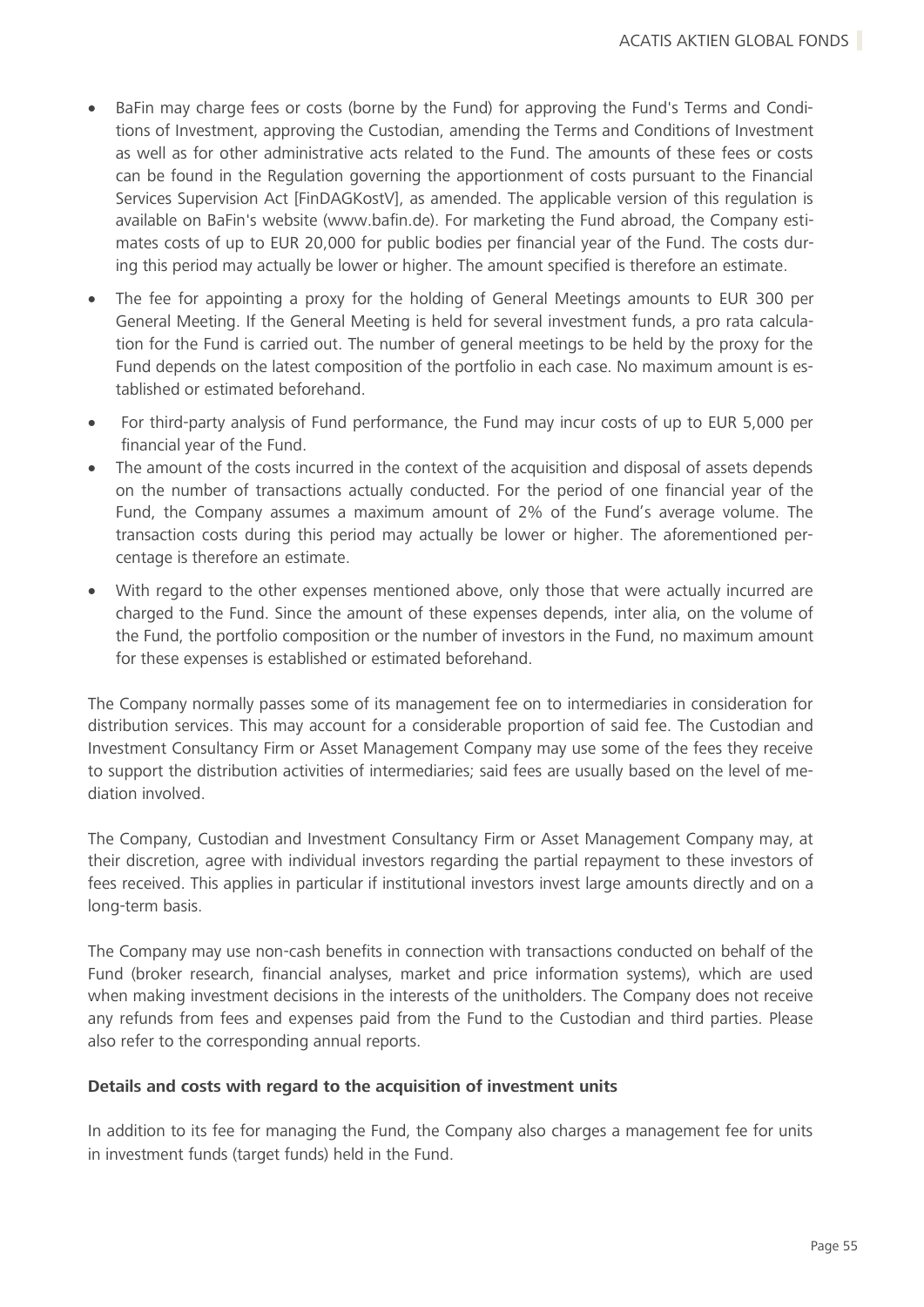If the Fund invests a considerable proportion of its value in investment units, all management fees are taken into account when calculating the total expense ratio (see below).

Investors should also bear in mind that, when acquiring other investment units, the Fund may be charged issuing surcharges and/or redemption fees. In addition to such costs, there are also fees, costs, taxes, commissions and other expenses in connection with investment units in which the Fund invests; these are to be borne directly by investors in the Fund. The Fund may also invest in investment units with a different fee structure (e.g. flat fee, performance fee) or for which additional types of fees may be charged.

If a target fund is directly or indirectly managed by the Company or by another company with which the Company is affiliated through a significant direct or indirect shareholding, the Company or the other company may not charge the Fund any issuing surcharge or redemption fee for the acquisition or redemption of investment units in the target funds.

The issuing surcharges and redemption fees charged to the Fund for the acquisition and redemption of units in other investment funds shall be stated in the annual and semi-annual reports. In addition, the fee that has been charged to the Fund (in the form of a management fee for the units held therein) by a domestic or foreign capital management company or a capital management company associated with the Company by way of a shareholding will be published.

### **Total expense ratio**

Management costs charged to the Fund shall be published in the annual report and shown as a proportion of the Fund's average volume (total expense ratio). This comprises the fee for managing the Fund, the Custodian's fee and expenses which may be additionally charged to the Fund (see above). This does not include any ancillary costs and costs incurred in acquiring and disposing of assets (transaction costs). The total expense ratio is published in the Key Investor Information Document as "current costs".

### **Differing cost statement from sales agents**

If the investor is advised by a third party when purchasing units or it mediates the purchase for the investor, said investor will be shown the costs or cost ratios that are not congruent with the cost information in this Sales Prospectus and in the Key Investor Information Document and that may exceed the total expense ratio described here. The main reason for this may be that the third party also takes into account the costs of his own activity (e.g. mediating, consulting or portfolio management). It also takes into account one-time costs such as issuing surcharges and generally uses other calculation methods or estimates for the costs incurred at fund level that mainly include the transaction costs of the Fund.

Deviations in the cost statement may result from information before the conclusion of the agreement and regular cost information relating to the existing fund investment as part of a long-term customer relationship.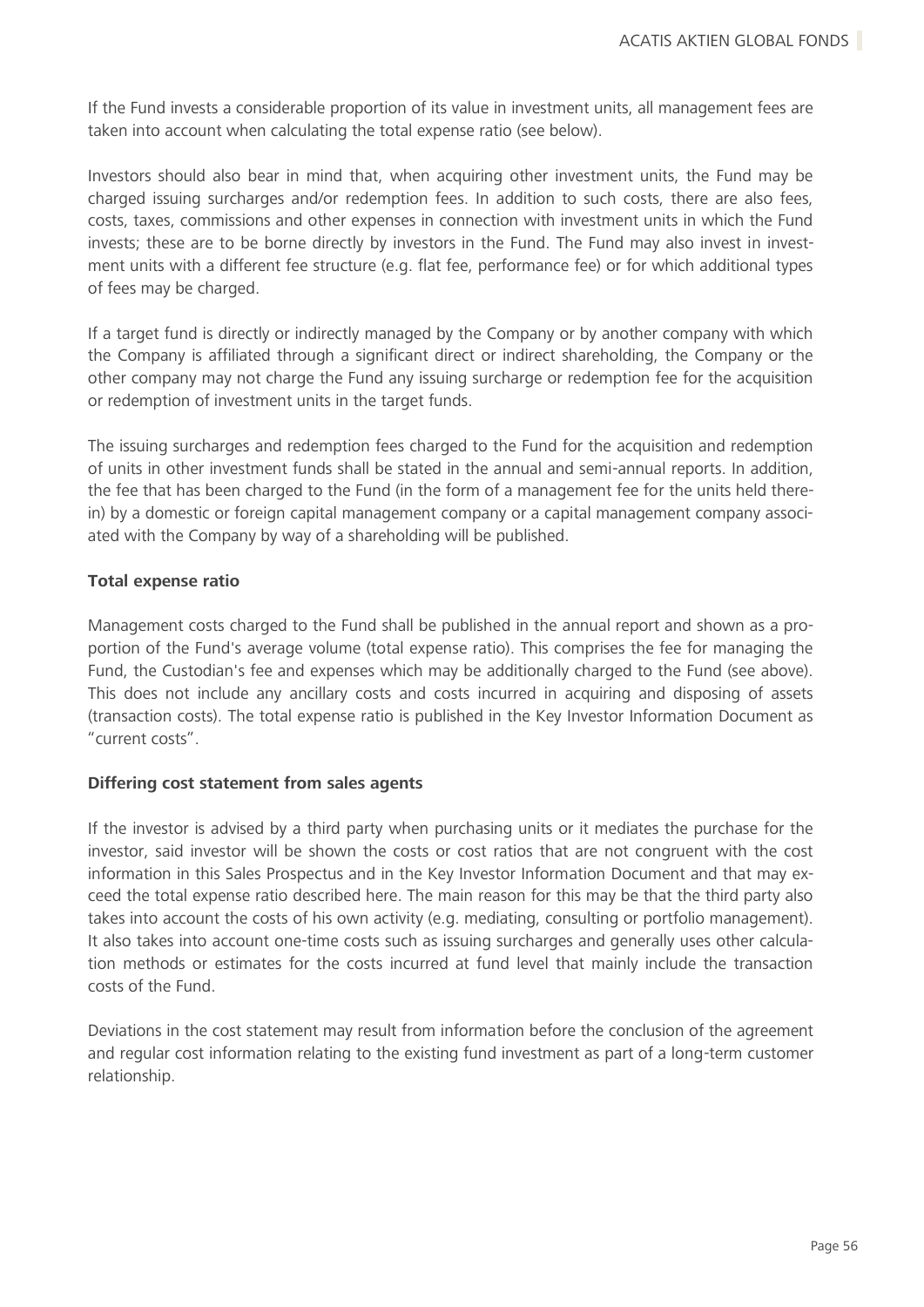# **18. Remuneration policy**

The Company is subject to the prudential requirements applicable to capital management companies as regards the structuring of its remuneration system. The Company has detailed the characteristics in a remuneration policy that aims to ensure a sustainable remuneration system that avoids misplaced incentives to take excessive risks.

The Company's remuneration system is examined at least once a year by the Company's remuneration committee for its suitability and compliance with all statutory provisions. The incentives structure for ACATIS employees is synchronised with the interests of ACATIS customers.

Management and employee remuneration consists of a fixed salary, plus variable remuneration components that are agreed with employees on an annual basis. As motivational components, variable remuneration makes a key contribution towards achieving the company's objectives. There are two remuneration groups:

All investment fund managers receive a share of performance-based remuneration generated by ACATIS from asset management activities (including funds). Payment is made shortly after the end of the fiscal year, establishing a direct link with the successful results which ACATIS customers have achieved with the company. The bonus can be zero, or it can be several multiples of an annual salary. There is no upper limit on the figure.

Sales employees receive a share based on growth in portfolio-related income that ACATIS generates from asset management (including funds). The basis for assessing employees is largely identical; specific entitlements result from length of time at the company and, if present, region-specific factors. The bonus can be zero, or it can be several multiples of an annual salary.

Managers are covered by this variable remuneration arrangement. Their salary corresponds to the payment conditions typical of the market and the institute's location.

In certain cases, employees from other departments can be paid a suitable performance-related bonus.

Further details concerning the Company's current remuneration policy are published on the website https://www.acatis.de.

# **19. Calculation and use of income; financial year**

The Fund may generate income from interest, dividends and income on investment units accrued during the financial year and not used to cover costs. Other income may be generated from disposing of assets held on behalf of the Fund.

### **Income equalisation procedure**

The Company uses an income equalisation procedure for the Fund. This means that the pro rata income accrued during the financial year, which the buyer of units must pay as part of the issue price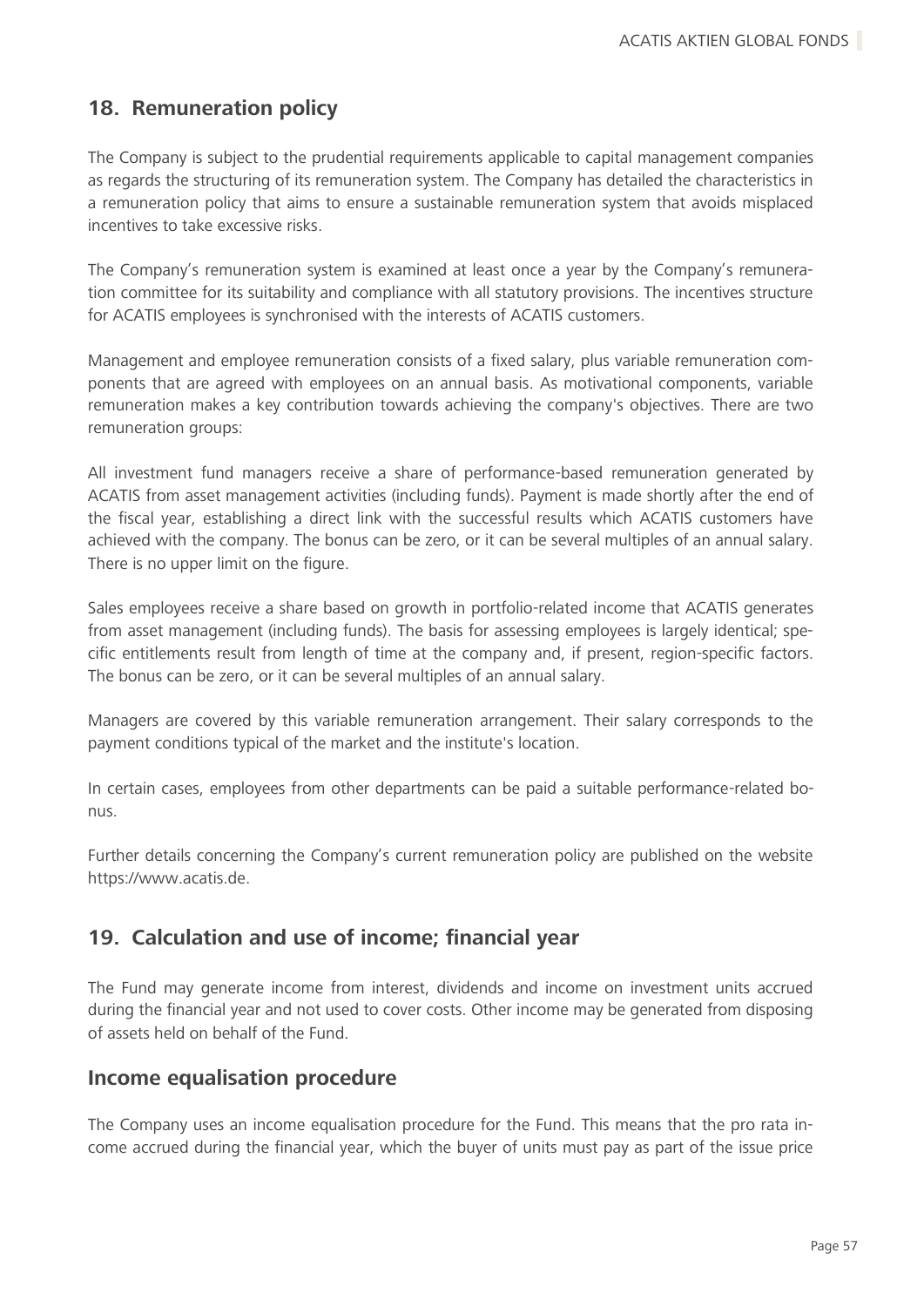and which the seller of units receives as part of the redemption price, shall be settled on an ongoing basis. Accrued expenses are taken into account when calculating the income equalisation.

The income equalisation procedure is used to balance out fluctuations in the relationship between income and other assets that are caused by net inflows or outflows of funds due to the sale or redemption of units. Otherwise, every net inflow of liquid funds would reduce the proportion of income in the net asset value of the Fund, whilst every outflow would increase it.

As a result, the income equalisation procedure ensures that the income per unit stated in the annual report for accumulating unit classes is not affected by the number of units in circulation and that the distribution amount per unit for distributing unit classes is not affected by the unpredictable performance of the Fund or the units in circulation. It is thus accepted that investors who, for example, acquire units shortly before the distribution date will get back the part of the issue price attributable to income in the form of a distribution, even though their paid-in capital did not contribute to generating the income.

### **Use of income**

For distributing unit classes, the Company shall in principle distribute to investors the interest, dividends and income accrued by the Fund during the financial year from investment units and not used to cover costs – provided they are attributable to these unit classes – within four months of the financial year end, taking the relevant income equalisation into account. Realised capital gains – taking the relevant income equalisation into account – may also be distributed on a pro rata basis.

Interim distributions are permissible.

If the units are held by the Custodian in a securities account, its branches will credit distributions free of charge. Additional costs may be incurred if the securities account is maintained with another bank or savings bank.

For accumulating unit classes, the income attributable to such unit classes is not distributed. Instead, it is reinvested in the Fund.

**Information concerning the use of income for each unit class can be found in Section C "Overview of unit classes".**

### **Financial year**

The Fund's financial year begins on 1 January and ends on 31 December.

### **20. Liquidation, transfer and merger of the Fund**

### **Conditions for the liquidation of the Fund**

Investors are not entitled to demand that the Fund be liquidated. The Company may terminate its right to manage the Fund subject to at least six months' notice via publication of a notice in the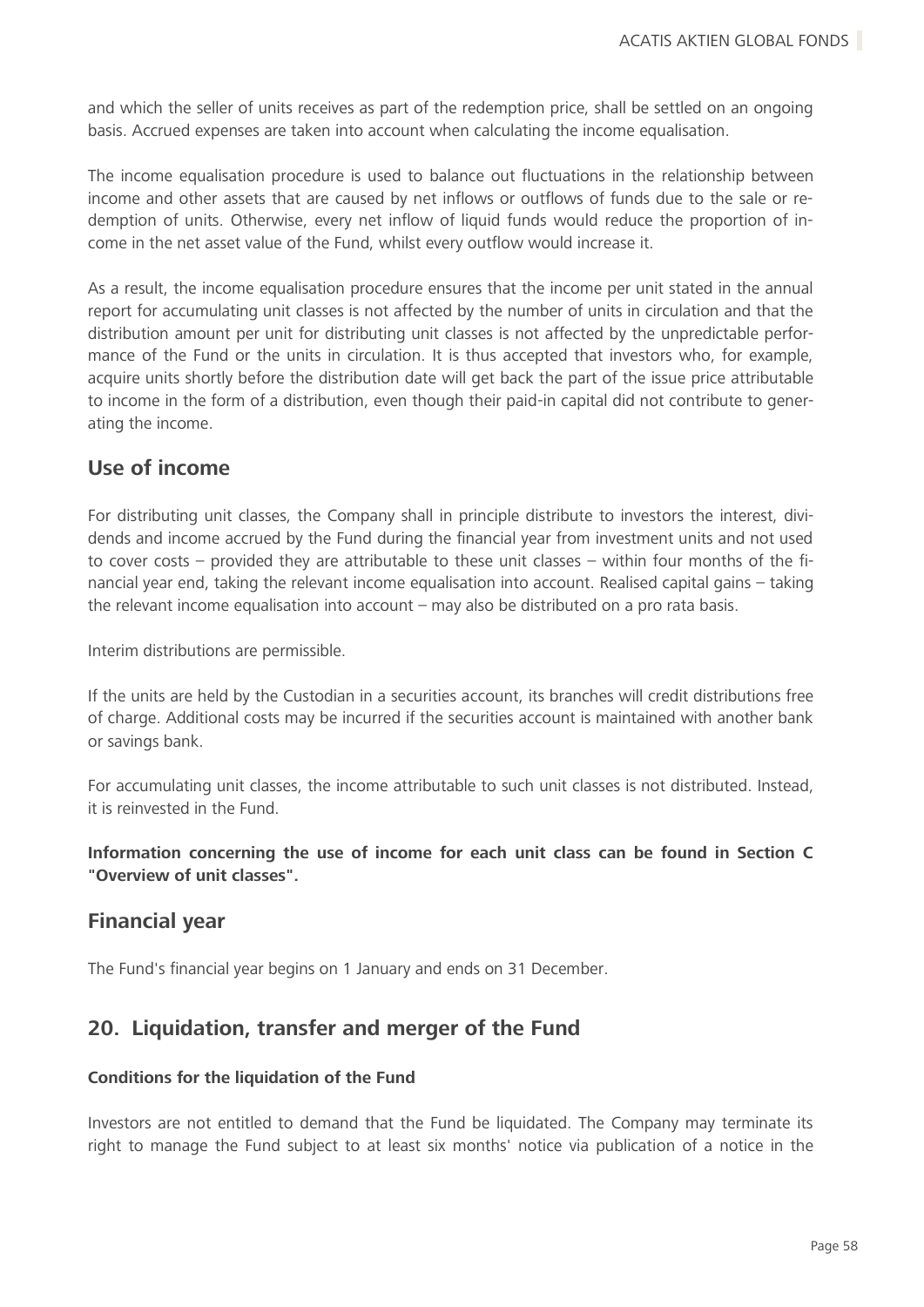German Federal Gazette, as well as in the annual or semi-annual report. Investors shall also be informed about the termination by the agent maintaining their securities account via a durable medium, i.e. in hard copy or electronic form. The right of the Company to manage the Fund shall expire on the date on which termination takes effect.

Moreover, the right of the Company to manage the Fund ceases if insolvency proceedings are opened against the Company's assets or following a court order rejecting the opening of insolvency proceedings due to insufficiency of assets.

When the Company loses its authority to manage, the right to dispose of the Fund shall pass to the Custodian, who shall liquidate the Fund and distribute the proceeds to investors or – subject to BaFin approval – transfer the management to another capital management company.

### **Procedure for liquidation of the Fund**

When the right to dispose of the Fund passes to the Custodian, the issue and redemption of units will cease and the Fund will be liquidated.

The proceeds from disposing of the Fund's assets (less the costs still to be borne by the Fund and the costs incurred with the liquidation) shall be distributed to investors, who shall be entitled to the liquidation proceeds in proportion to their number of units held in the Fund.

On the day its management right expires, the Company shall draw up a liquidation report that meets the requirements for an annual report. This liquidation report shall be published in the German Federal Gazette no later than three months after the Fund is liquidated. While the Custodian is liquidating the Fund, it shall draw up reports annually, as well as on the day the liquidation has been completed, which meet the requirements for an annual report. These reports must be published in the German Federal Gazette no later than three months after the relevant date.

### **Fund transfer**

The Company may transfer the right to manage and to dispose of the Fund to another capital management company. Transfers are subject to prior approval by BaFin. Approved transfers shall be published in the German Federal Gazette and in the Fund's annual or semi-annual report. Investors shall also be informed about a planned transfer by the agent maintaining their securities account via a durable medium, i.e. in hard copy or electronic form. The date on which the transfer becomes effective is determined by the contractual agreements between the Company and the absorbing capital management company. Transfers shall become effective at the earliest three months after they are published in the German Federal Gazette. Other rights and obligations of the Company with respect to the Fund are then transferred to the absorbing capital management company.

#### **Conditions for the merger of the Fund**

All the assets of this Fund may  $-$  subject to BaFin approval  $-$  be transferred to another investment fund, be it existing or newly created by the merger, that must meet the requirements for a UCITS that was established in Germany or another EU or EEA member state. All of the Fund's assets may be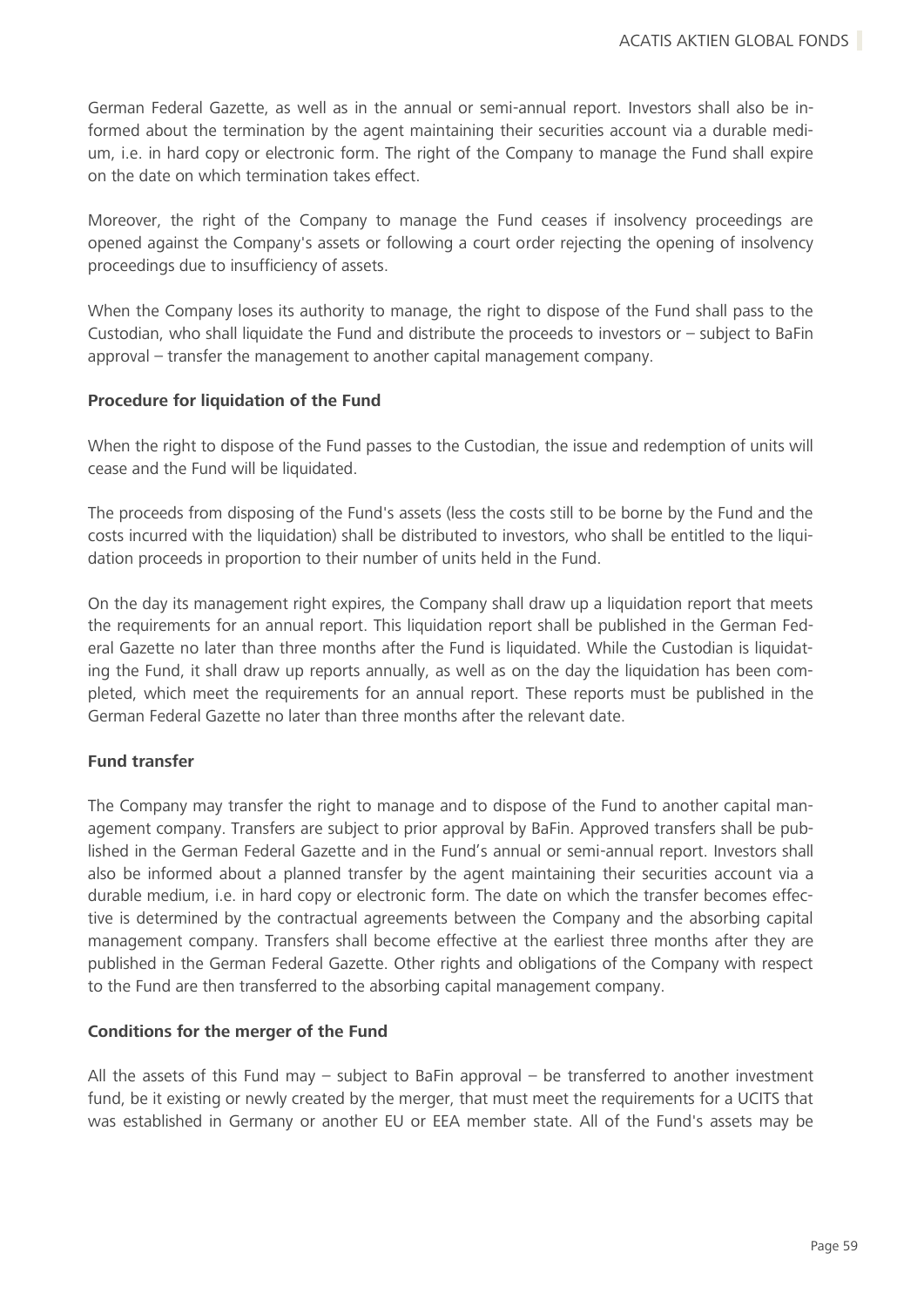transferred to a domestic investment corporation with variable capital, be it existing or newly created by the merger.

Such transfer shall take effect from the end of the financial year of the Fund (transfer date), unless another transfer date is determined.

#### **Rights of investors upon merger of the Fund**

Investors have up to five working days before the planned transfer date to either redeem their units without further costs (except for the costs deducted to cover the liquidation costs) or  $-$  if possible  $$ to exchange their units for those in another open-ended public investment fund that is also managed by the Company or a company in the same group and which has a similar investment policy to the Fund.

The Company must inform the investors in the Fund of the reasons for the merger, the potential effects for the investors, their rights in relation to the merger and key procedural aspects before the planned transfer date by permanent data media such as in hard copy or electronic form. Investors shall also receive the KIID for the investment fund to which the Fund's assets will be transferred. Investors must receive the aforementioned information at least 30 days before the deadline for redeeming or exchanging their units expires.

On the transfer date, the net asset values of the Fund and the absorbing investment fund shall be calculated, the exchange ratio determined and the entire exchange process audited by the auditor. The conversion ratio will be based on the ratio of the net asset values of each unit in the Fund and in the absorbing investment fund at the time of transfer. Investors shall receive a number of units in the absorbing investment fund which corresponds to the value of their units in the Fund.

Investors who do not exercise their right of redemption or conversion will become investors in the absorbing investment fund on the transfer date. Where appropriate, the Company may also agree with the management company of the absorbing investment fund that investors of the absorbed fund are paid up to 10% of the value of their units in cash. The Fund will cease to exist upon transfer of all of its assets. If the transfer is made during the current financial year of the Fund, the Company must draw up a report on the transfer date that meets the requirements for an annual report.

The Company shall announce in the German Federal Gazette, and also in the electronic media specified in this Sales Prospectus, when the Fund has been merged with another investment fund managed by the Company and the merger has become effective. If the Fund is to be merged with another investment fund that is not managed by the Company, the company managing the absorbing or newly established investment fund will be responsible for announcing that the merger has become effective.

### **21. Brief information on tax regulations**

Statements concerning tax regulations apply only to investors who are subject to unlimited tax liability in Germany. Investors with unlimited tax liability are hereinafter also referred to as "residents for tax purposes". We recommend that foreign investors consult their tax advisors prior to acquiring units in the Fund which is described in the Sales Prospectus in order to discuss any possible tax impli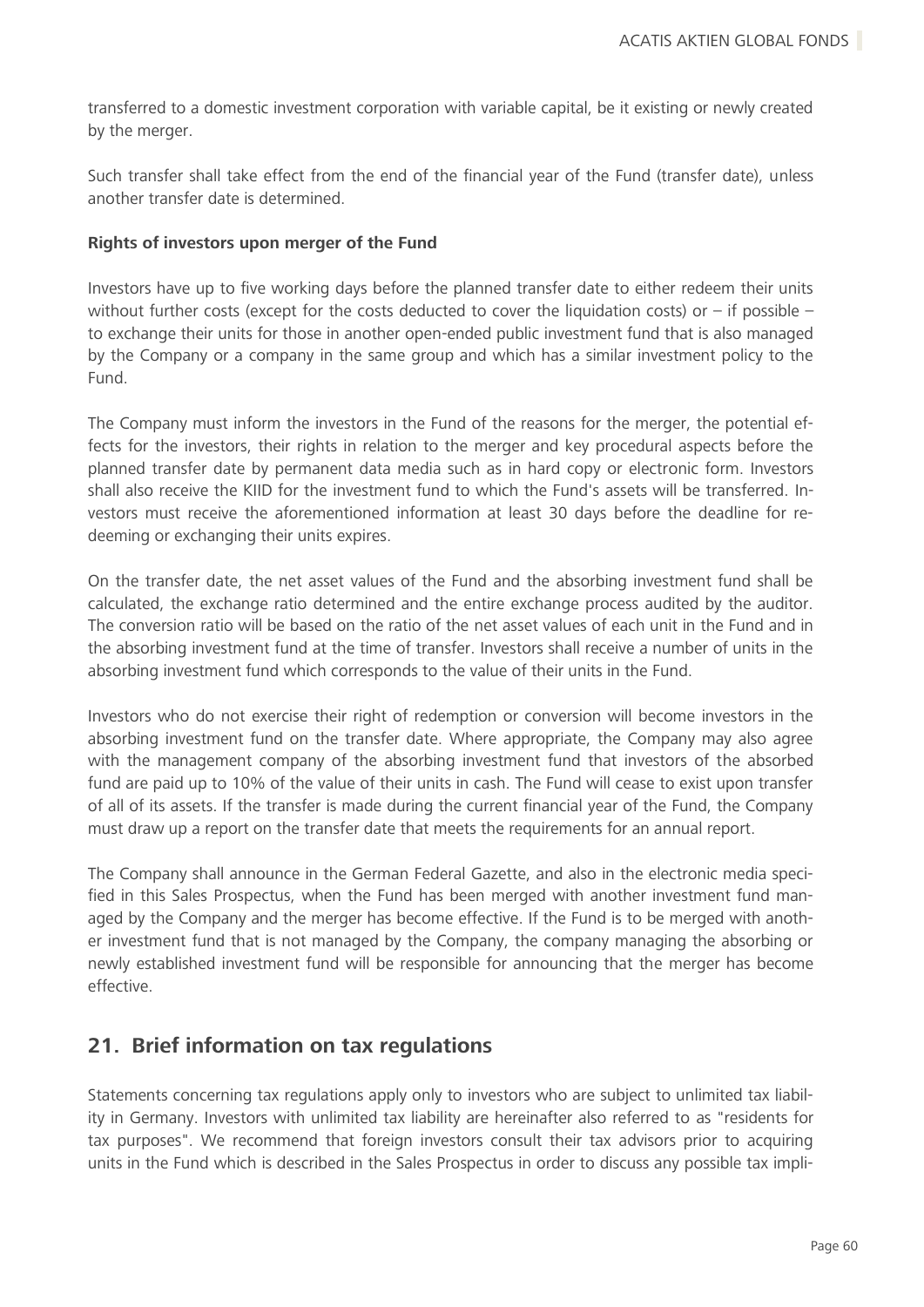cations in their country of residence arising from the acquisition of units. Foreign investors are investors who do not have unlimited tax liability. They are hereinafter referred to as "non-residents for tax purposes".

The statements shown here relate to the legal situation that has existed since 01 January 2018. If Fund units were purchased prior to 1 January 2018, there may be other specific points relating to the fund investment which have not been described in more detail here.

However, for private investors, investment income is liable to income tax as income from capital assets if, combined with other investment income, it exceeds the currently applicable flat-rate allowance.

# **Presentation of the legal situation as from 1 January 2018**

As a special-purpose fund, the Fund is generally exempt from corporation and trade tax. However, it is partially obligated to pay corporation tax with its domestic investment income and other domestic income in accordance with the restricted income tax obligation with the exception of profits from the sale of units in stock corporations. The tax rate amounts to 15%. If the taxable income is paid as part of the capital gains tax deduction, the tax rate of 15% already comprises the solidarity surcharge.

However, the investment returns are subject to income tax among private investors as income from capital assets unless it exceeds the currently valid saver lump sum<sup>4</sup> along with other capital income.

Income from capital assets is generally subject to a tax deduction of 25% (plus the solidarity surcharge and church tax). Income from capital assets also includes returns from investment funds (investment returns), i.e. the distributions of the Fund, the advance lump sums and the profits from the sale of units. Under certain circumstances investors may receive a flat-rate share of these investment returns on a tax-free basis (i.e. "partial exemption").

In principle, for the private investor, the tax deduction acts as a final payment (flat rate withholding tax), meaning that, as a rule, income from capital assets does not need to be declared in the income tax return. In principle, when deducting the tax, the institution maintaining the securities account will already have offset losses as well as foreign withholding taxes resulting from the direct investment.

However, the tax deduction does not act as a final payment if the personal tax rate is lower than the 25% withholding tax rate. In this case, income from capital assets may be declared in the income tax return. The tax authorities then apply the lower personal rate of tax and offset the aforementioned tax deduction against the personal tax liability (favourable tax treatment).

If income from capital assets was not subject to tax deduction (e.g. gains from the disposal of fund units were generated in a foreign securities account), said income must be declared in the tax return. As part of the assessment, income from capital assets is also subject to the withholding tax rate of 25% or the personal tax rate, whichever is lower.

The saver lump sum has amounted to EUR 801 for an single investment and EUR 1,602 for a collective investment since 2009.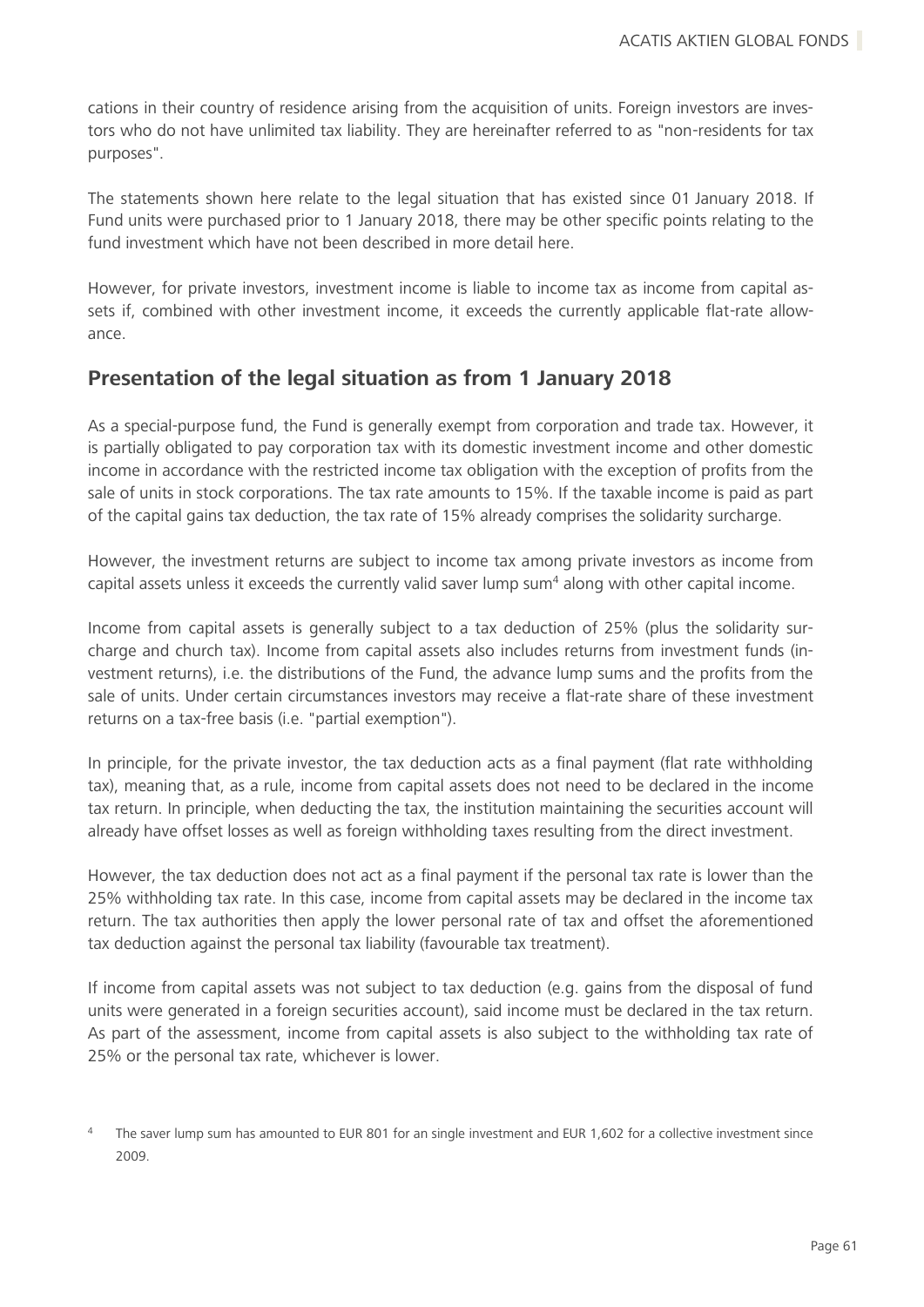If units are held as operating assets, the income is considered taxable as operating income.

## **Units held as personal assets (residents for tax purposes)**

### **Distributions**

Distributions of the Fund are generally taxable.

However, because the Fund meets the fiscal requirements for an equity fund, 30% of its distributions are tax-exempt.

The taxable distributions are generally subject to the tax deduction of 25% (plus the solidarity surcharge and church tax if applicable).

The tax deduction need not be applied if the investor is a resident for tax purposes and presents an exemption order, provided that the taxable income element does not exceed the<sup>5</sup> currently valid saver lump sum amount.

This also applies when providing a certificate for persons that are not expected to be subject to income tax (non-assessment certificate).

If a domestic investor keeps units in a domestic securities account, the institution maintaining the securities account (as the paying agent) will not deduct tax if, before the date set for distribution, it receives an exemption order for a sufficient amount and issued in accordance with the official template or a non-assessment certificate issued by the tax authorities for a maximum period of three years. In this case, the investor will be credited for the full amount of the distribution.

#### **Advance lump sums**

The advance lump sum is the amount which the distributions of the Fund exceed the basic income for this calendar year by within a calendar year. The basic income is calculated by multiplying the redemption price of the unit at the beginning of a calendar year by 70% of the basic interest rate, which is derived from the potential long-term return from public bonds. The basic income is limited to the surplus arising between the first and last redemption price fixed in the calendar year plus the distributions within the calendar year. The advance lump sum is reduced by one twelfth for each full month that precedes the month of the acquisition in the year the units are acquired. The advance lump sum is deemed to have been accrued on the first working day of the following calendar year.

Advance lump sums are generally taxable.

However, because the Fund meets the fiscal requirements for an equity fund, 30% of the advance lump sum amounts are tax-exempt.

<sup>5</sup> Since 2009 the saver's flat-rate annual allowance has been EUR 801 for single persons or for spouses assessed separately, and EUR 1,602 for spouses assessed jointly.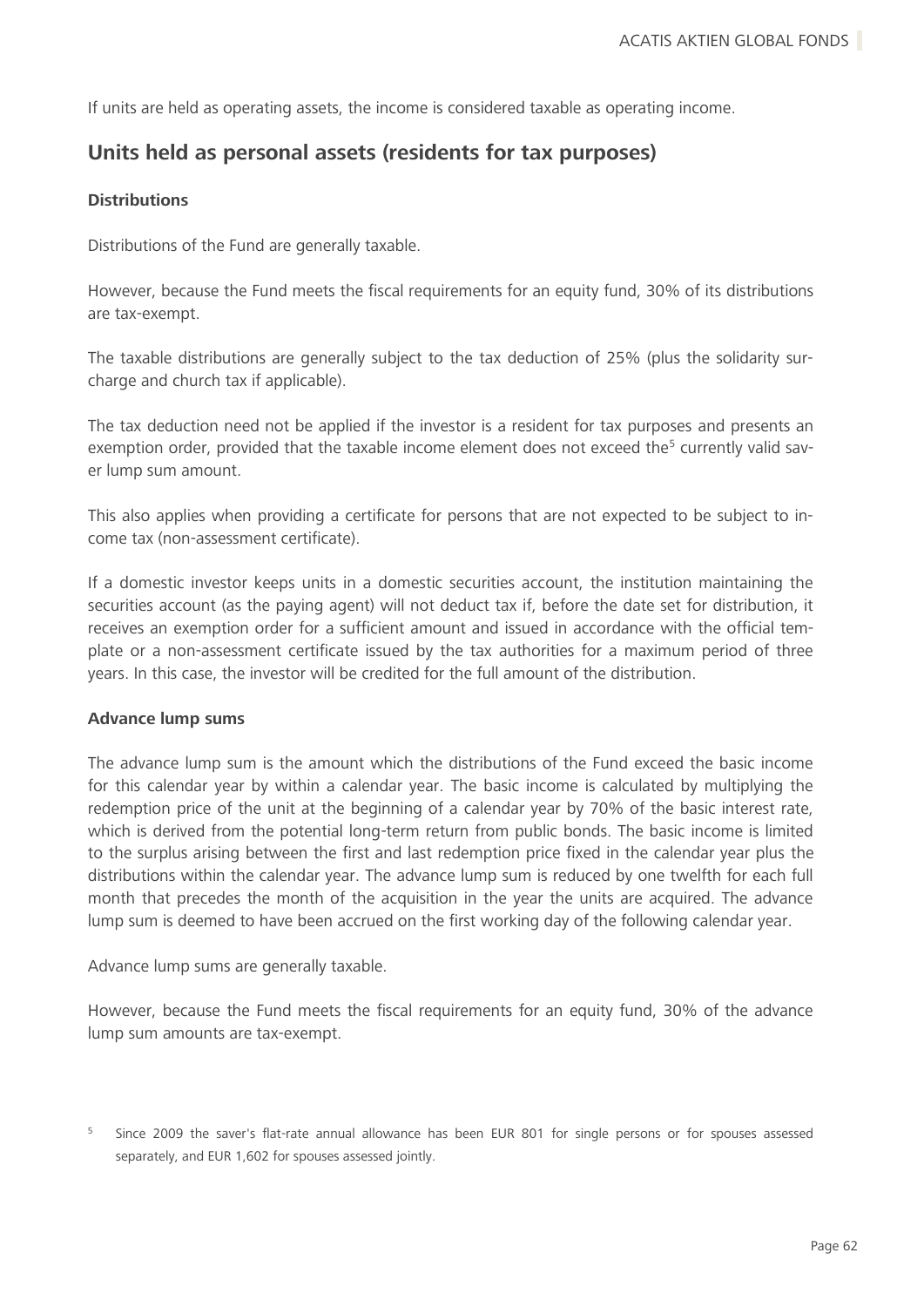The taxable advance lump sums are generally subject to the tax deduction of 25% (plus the solidarity surcharge and church tax, where applicable).

The tax deduction need not be applied if the investor is a resident for tax purposes and presents an exemption order, provided that the taxable income element does not exceed the<sup>6</sup> currently valid saver lump sum amount.

This also applies when providing a certificate for persons that are not expected to be subject to income tax (non-assessment certificate).

If a domestic investor keeps units in a domestic securities account, the institution maintaining the securities account (as the paying agent) will not deduct tax if, before the time of accrual, it receives an exemption order for a sufficient amount and issued in accordance with the official template or a non-assessment certificate issued by the tax authorities for a maximum period of three years. No tax is levied in this case. Otherwise, the investor in the domestic depositary institution must provide the amount of the tax to be paid. The institution maintaining the securities account may recover the amount of tax payable from an account which is held with it and which is registered in the name of the investor, without the investor's consent. Provided that the investor does not object to this prior to receipt of the advance lump sum, the institution maintaining the securities account may also recover the amount of the tax that has to be deducted from an account held in the name of the investor insofar as an overdraft facility agreed with the investor for this account has not been used. If the investor does not fulfil its obligation to provide to the domestic institution maintaining the securities account the amount of the tax that has to be paid, said institution must notify this fact to its responsible tax office. The investor must specify the advance lump sum in this case in its income tax return.

### **Capital gains at investor level**

If units in the Fund are sold after 31 December 2017, the capital gain will be subject to the withholding tax rate of 25%. This applies both to units that were acquired before 1 January 2018 and those deemed to be sold on 31 December 2017 and repurchased on 1 January 2018 and to units acquired after 31 December 2017.

However, because the Fund meets the fiscal requirements for an equity fund, 30% of the beneficiary capital gains are tax-exempt.

In the case of profits from the sale of units that were acquired before 1 January 2018 and which are deemed to be sold on 31 December 2017 and repurchased on 1 January 2018, it is important to note that the profits from the actual sale on 31 December 2017 must also be taxed at the time of the actual sale if the units were actually acquired after 31 December 2008. Changes in value which have occurred between the date of acquisition (acquisition prior to 1 January 2009) and 31 December 2017 are tax-free.

If the units are held in a domestic securities account, the institution maintaining the securities account will apply the tax deduction taking into account any partial exemptions. The 25% tax deduc-

 $6$  The saver lump sum has amounted to EUR 801 for an single investment and EUR 1.602 for a collective investment since 2009.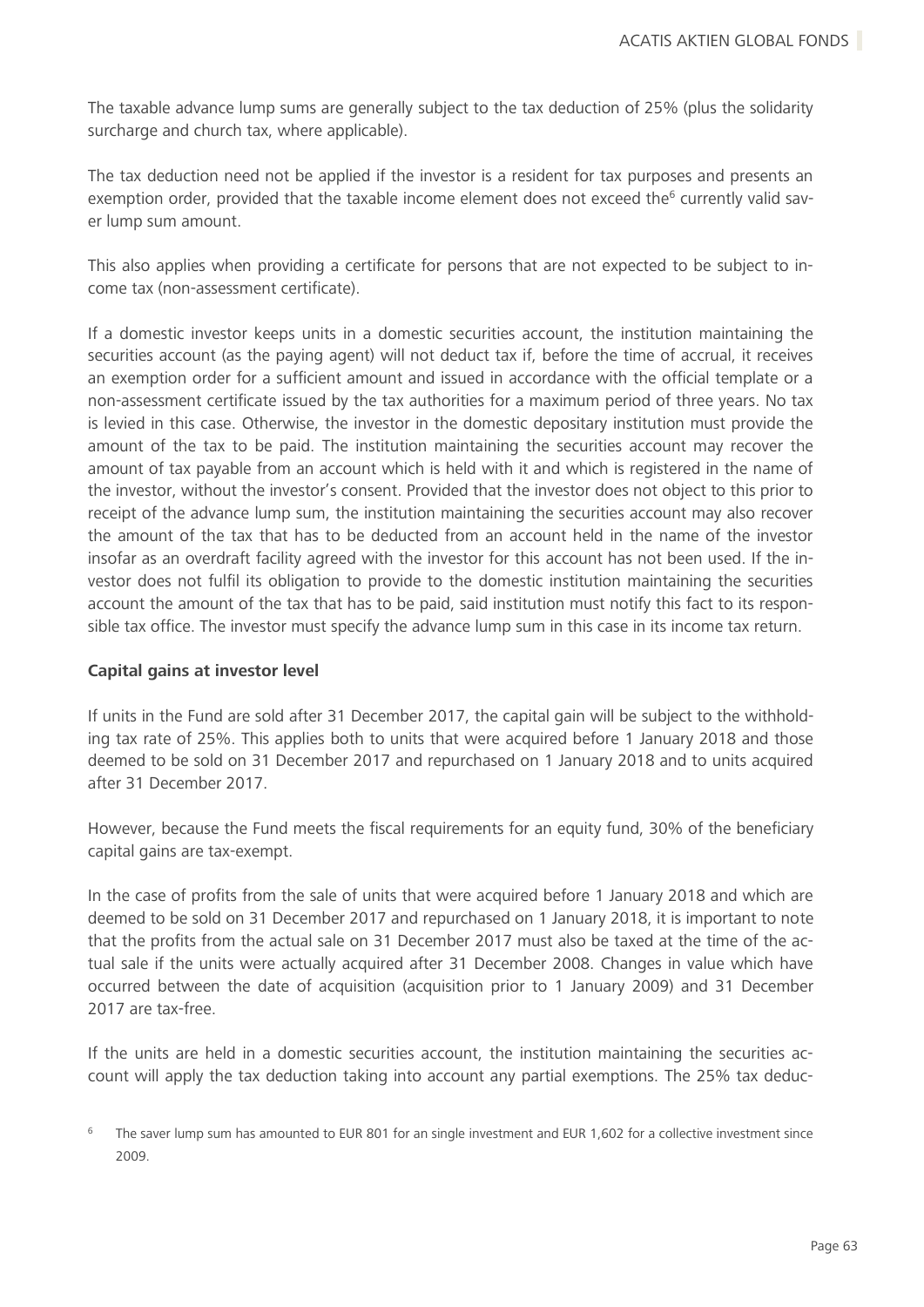tion (plus solidarity surcharge and, where applicable, church tax) may be waived following submission of a sufficient exemption order or non-assessment certificate. If such units are sold by a private investor at a loss, the loss – reduced due to a partial exemption, as applicable – may be offset against other positive income from capital assets. If the units are held in a domestic securities account and if positive income was generated in the same calendar year from capital assets held with the same institution as the one which maintains the securities account, said institution shall offset the losses.

If the fund units acquired before 1 January 2009 are sold after 31 December 2017, the profit that is generated after 31 December 2017 is generally tax-free for private investors up to an amount of EUR 100,000. This allowance may only be used if these profits are declared to the tax office responsible for the investor.

When calculating the capital gain, the profit must be reduced by the advance lump sums applied during the ownership period.

# **Units held as operating assets (residents for tax purposes)**

### **Refund of the Fund's corporation tax**

Any corporation tax incurred at fund level may be refunded to the Fund for forwarding to an investor if the investor is a domestic corporation or association of individuals or assets which is solely and directly used for charitable, benevolent or religious purposes according to the Articles of Association or the foundation transaction or other constitution and according to its actual form of management, or if it is a foundation under public law which is used solely and directly for charitable purposes or benevolent purposes, or if it is a legal person under public law which is solely and directly used for religious purposes; this does not apply if the units are held in a commercial business. The same applies to similar foreign investors with a head office and company management in a foreign country which provides administrative and recovery assistance.

The precondition for this is that such an investor submits a corresponding request and the corporation tax incurred applies on a proportional basis to his period of ownership. In addition, the investor must have been the legal and beneficial owner of the units for at least three months before the inflow of the Fund's income which is subject to corporation tax, without there being an obligation to transfer the units to another person. In terms of the corporation tax incurred by the Fund on German dividends and income from German equity-equivalent profit participation rights, the refund also essentially requires German shares and German equity-equivalent profit participation rights to have been held by the Fund as a beneficial owner continuously for a period of 45 days within the 45 days before and after the due date of the capital gains, and for there to have continuously been minimum value change risks of 70% during those 45 days (i.e. "45-day rule").

Proof of tax exemption and proof of the investment unit inventory issued by the institution maintaining the securities account must be enclosed with the application. The proof of the investment unit inventory is an official certificate of the scope of units held by the investor throughout the calendar year and the date and scope of the purchase and sale of units during the calendar year.

Any corporation tax incurred at fund level may also be refunded to the Fund for forwarding to an investor if the Fund units are held in pension policies or basic pension policies which have been certi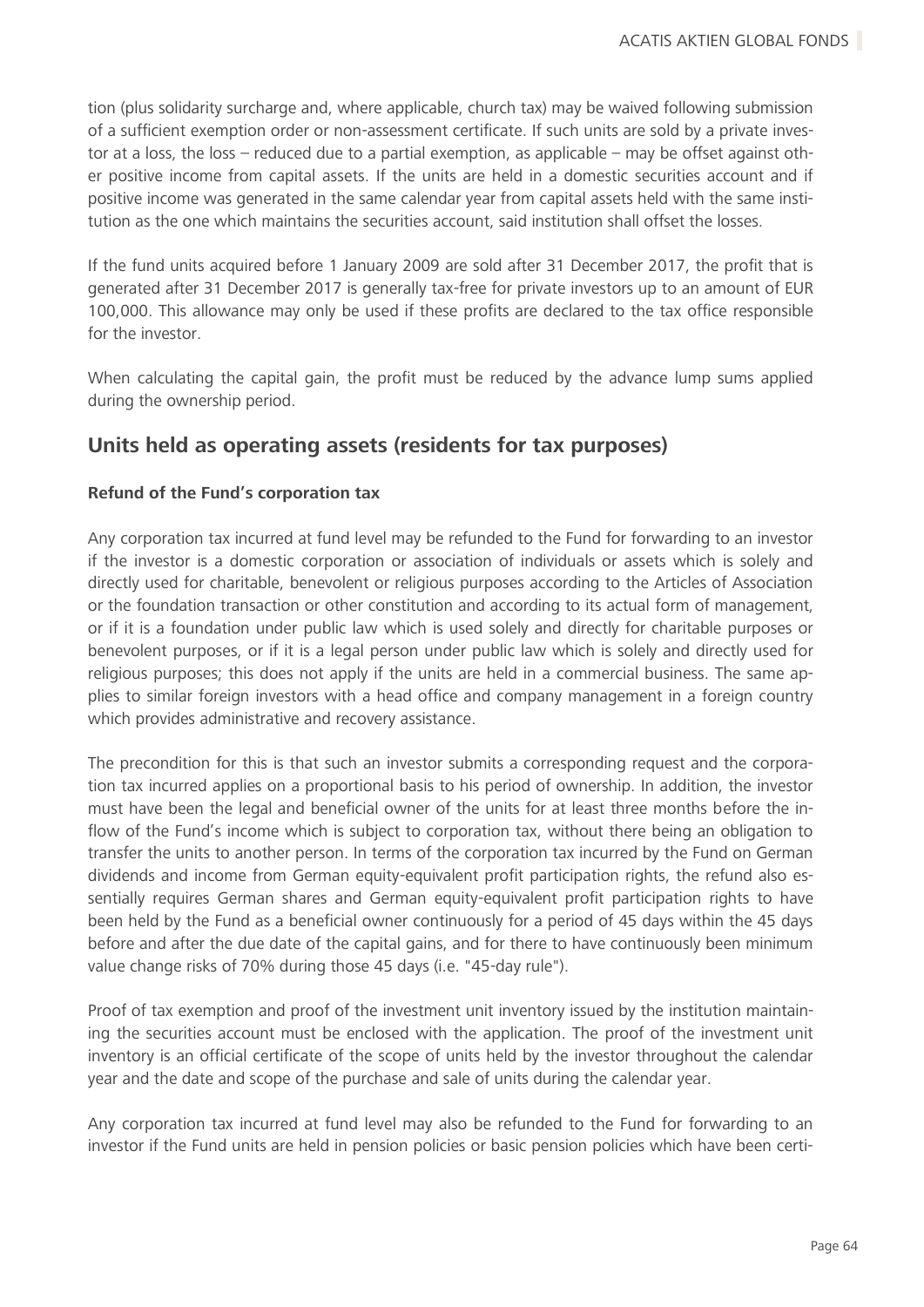fied in accordance with the Act on the Certification of Pension Plans (Altervorsorgeverträge-Zertifizierungsgesetz). The precondition for this is that within a month after the end of the Fund's financial year the provider of a pension policy or a basic pension policy informs the Fund of when units have been purchased or sold, and of the amounts of those transactions. In addition, the aforementioned 45-day rule must be observed.

The Fund and/or company is not under any obligation to have the corresponding corporation tax refunded to it for forwarding to the investor.

It would be wise to get advice from a tax consultant due to the significant complexity of the regulation.

### **Distributions**

Distributions of the Fund are generally subject to income, corporation and trade tax.

However, because the Fund meets the fiscal requirements for an equity fund, 60% of the distributions are tax-exempt for the purposes of income tax, and 30% for the purposes of trade tax, if the units are held by natural persons in operating assets. For taxable corporations, 80% of the distributions are generally tax-exempt for the purposes of corporation tax, and 40% for the purposes trade tax. For corporations that are life or health insurance companies whose shares are attributable to capital investments, or that are credit institutions whose shares are attributable to the trading book or acquired by these institutions in order to attain short-term proprietary trading profit, 30% of the distributions are tax-exempt for the purposes of corporation tax and 15% for the purposes of trade tax.

The distributions are generally subject to the tax deduction of 25% (plus the solidarity surcharge).

Because the Fund meets the fiscal requirements for an equity fund, a partial exemption of 30% applies to the tax deduction.

#### **Advance lump sums**

The advance lump sum is the amount which the distributions of the Fund exceed the basic income for this calendar year by within a calendar year. The basic income is calculated by multiplying the redemption price of the unit at the beginning of a calendar year by 70% of the basic interest rate, which is derived from the potential long-term return from public bonds. The basic income is limited to the surplus arising between the first and last redemption price fixed in the calendar year plus the distributions within the calendar year. The advance lump sum is reduced by one twelfth for each full month that precedes the month of the acquisition in the year the units are acquired. The advance lump sum is deemed to have been accrued on the first working day of the following calendar year.

Advance lump sums are generally subject to income, corporation and trade tax.

However, because the Fund meets the fiscal requirements for an equity fund, 60% of the advance lump sum amounts are tax-exempt for the purposes of income tax, and 30% for the purposes of trade tax if the units are held by natural persons in operating assets. For taxable corporations, 80% of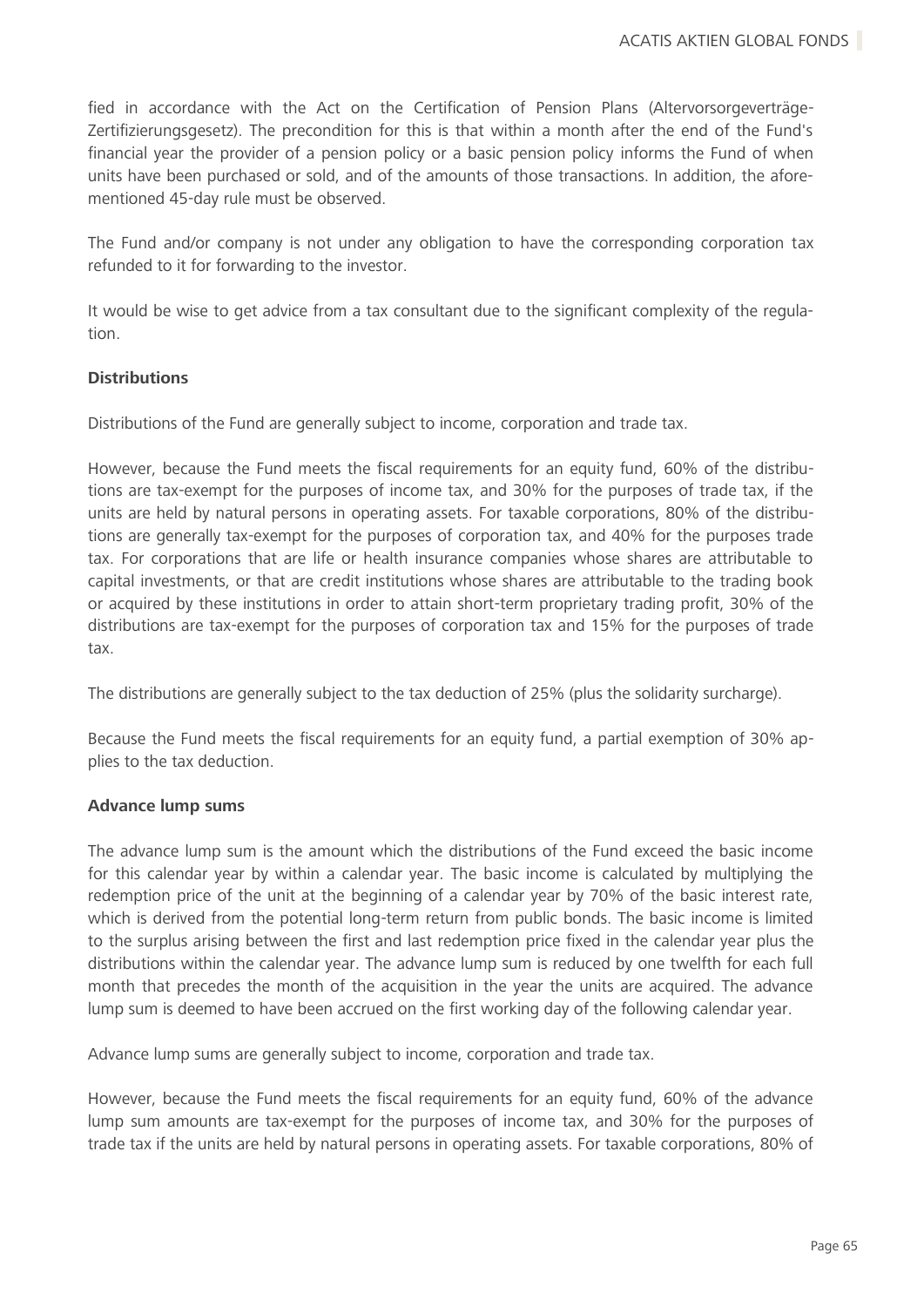the advance lump sums are generally tax-exempt for the purposes of corporation tax, and 40% for the purposes trade tax. For corporations that are life or health insurance companies whose shares are attributable to capital investments, or that are credit institutions whose shares are attributable to the trading book or acquired by these institutions in order to attain short-term proprietary trading profit, 30% of the advance lump sums are tax-exempt for the purposes of corporation tax and 15% for the purposes of trade tax.

The advance lump sums are generally subject to the tax deduction of 25% (plus the solidarity surcharge).

Because the Fund meets the fiscal requirements for an equity fund, a partial exemption of 30% applies to the tax deduction.

### **Capital gains at investor level**

Profits from the sale of units are generally subject to income or corporation tax and trade tax. When calculating the capital gain, the profit must be reduced by the advance lump sums employed during the ownership period.

However, because the Fund meets the fiscal requirements for an equity fund, 60% of the advance lump sum amounts are tax-exempt for the purposes of income tax, and 30% for the purposes of trade tax, if the units are held by natural persons in operating assets. For taxable corporations, 80% of the capital gains are generally tax-exempt for the purposes of corporation tax, and 40% for the purposes trade tax. For corporations that are life or health insurance companies whose shares are attributable to capital investments, or that are credit institutions whose shares are attributable to the trading book or acquired by these institutions in order to attain short-term proprietary trading profit, 30% of the capital gains are tax-exempt for the purposes of corporation tax and 15% for the purposes of trade tax.

In the case of profits from the sale of units that were acquired before 1 January 2018 and which are deemed to have been sold on 31 December 2017 and repurchased on 1 January 2018, it is important to note that the profits from the actual sale on 31 December 2017 must also be taxed at the time of the actual sale. Any partial exemption does not apply to these profits which are achieved as a result of the fictitious sale.

The profit resulting from the fictitious sale must be separately ascertained for units which should be assigned to an investor's business assets.

The profits from the sale of units are generally not subject to a capital gains tax deduction.

### **Negative taxable income**

Negative taxable income may not be allocated to the investor.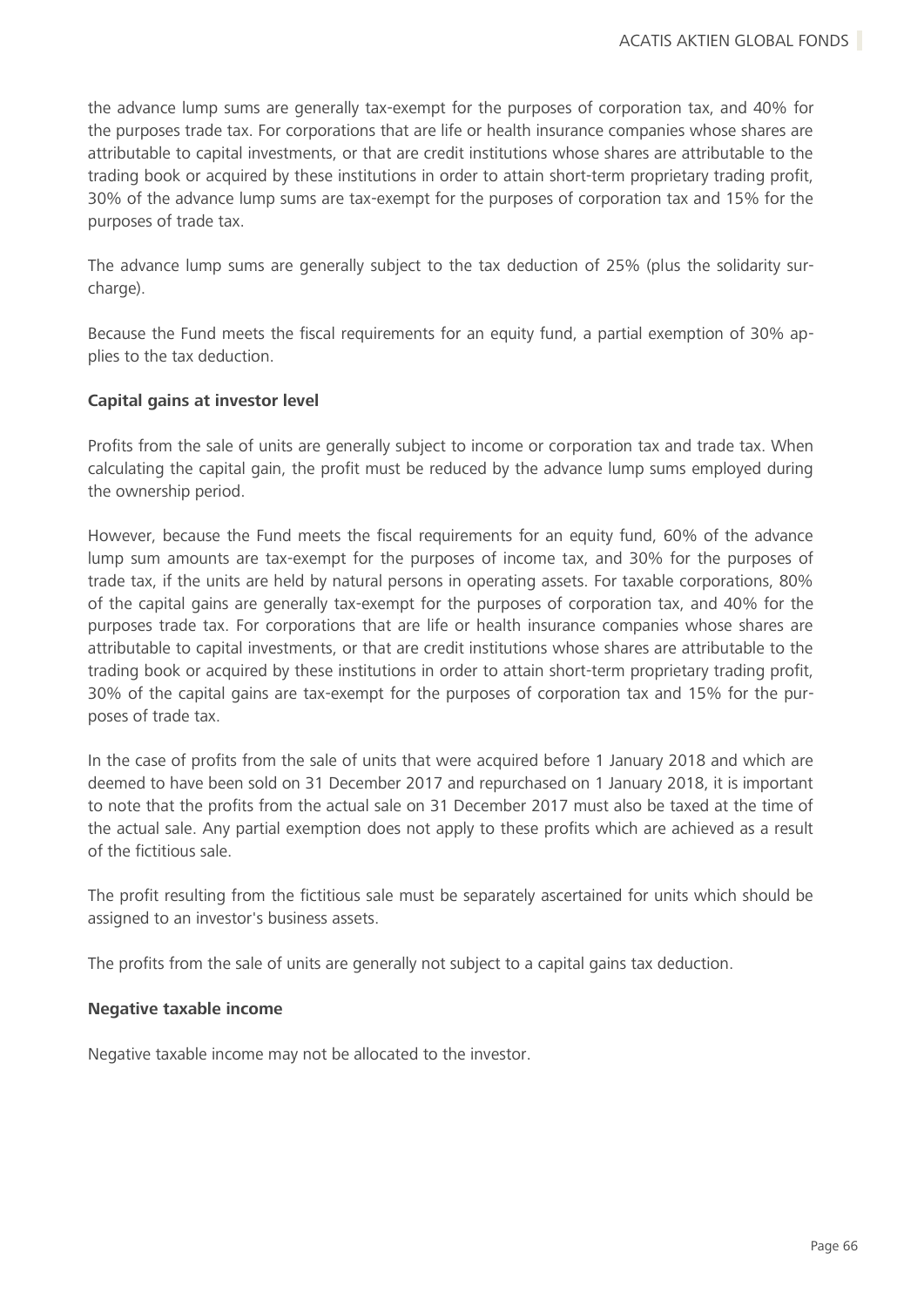### **Settlement taxation**

Distributions are only deemed as income if they include the increase in value of a calendar year during the settlement of the Fund.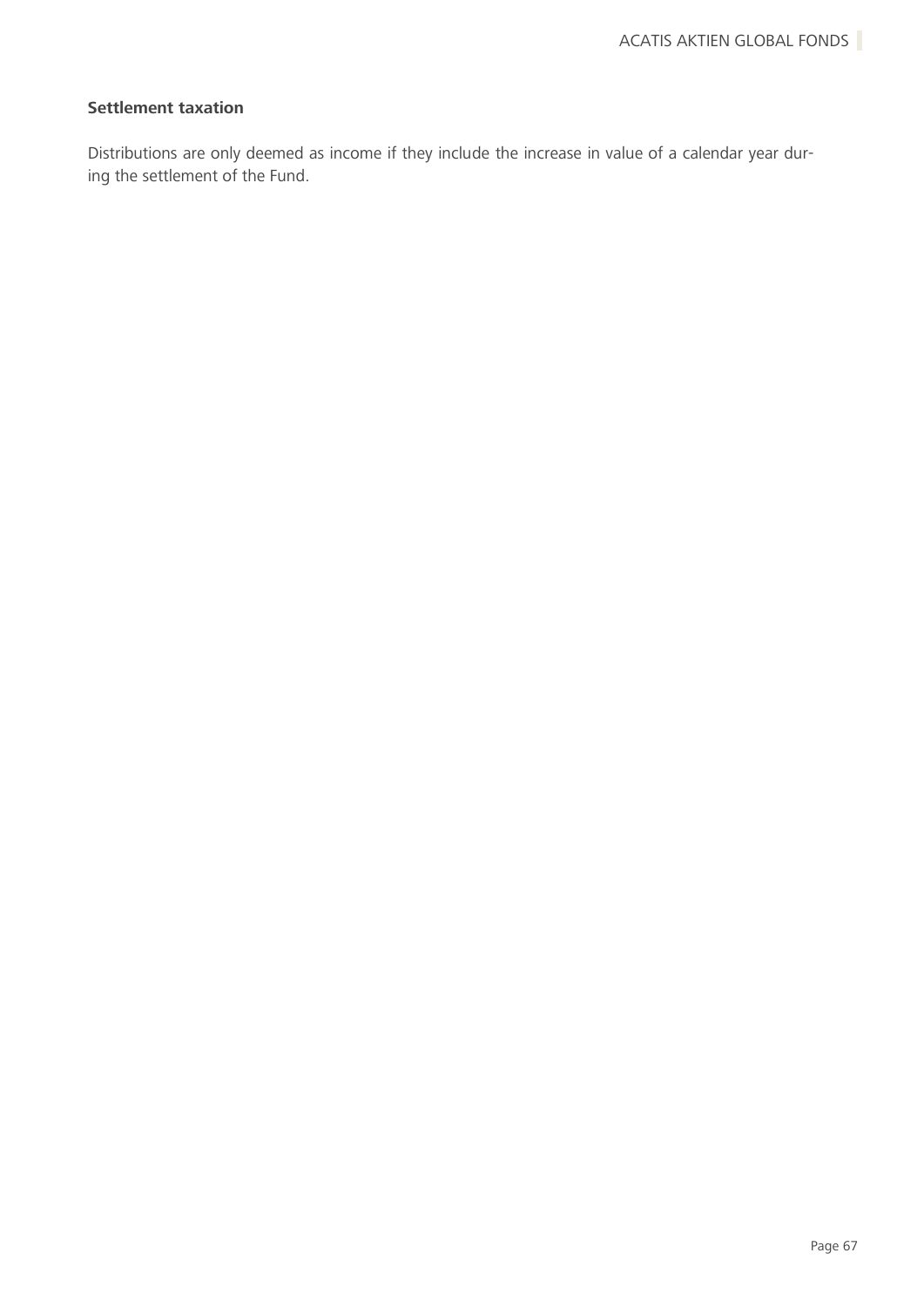#### **Summary overview for the taxation of the usual business investor groups**

|                                                                                                                                                                                                       | <b>Distributions</b>                                                                                                                                                                                                                                                                                                                                                                       | <b>Advance lump sums</b> | <b>Capital gains</b> |
|-------------------------------------------------------------------------------------------------------------------------------------------------------------------------------------------------------|--------------------------------------------------------------------------------------------------------------------------------------------------------------------------------------------------------------------------------------------------------------------------------------------------------------------------------------------------------------------------------------------|--------------------------|----------------------|
| <b>Domestic investors</b>                                                                                                                                                                             |                                                                                                                                                                                                                                                                                                                                                                                            |                          |                      |
| Sole proprietorships                                                                                                                                                                                  | Capital gains tax:<br>Capital gains tax:<br>Not applicable<br>25% (the 30% partial exemption for equity funds and/or 15% for<br>balanced funds is taken into account)                                                                                                                                                                                                                      |                          |                      |
|                                                                                                                                                                                                       | Material taxation:<br>Income tax and trade tax taking into account any partial exemptions (equity funds 60% for income tax / 30%<br>for trade tax; balanced funds 30% for income tax / 15% for trade tax)                                                                                                                                                                                  |                          |                      |
| Corporations subject<br>to standard taxation<br>[Regelbesteuerung]<br>(typically industrial<br>companies; banks,<br>provided units are not<br>part of the trading<br>portfolio; property<br>insurers) | Capital gains tax:<br>Capital gains tax:<br>Not applicable<br>Not applicable for banks, otherwise 25% (the 30% partial<br>exemption for equity funds and/or 15% for balanced funds is<br>taken into account)                                                                                                                                                                               |                          |                      |
|                                                                                                                                                                                                       | Material taxation:<br>Corporation tax and trade tax taking into account any partial exemptions (equity funds 80% for corporation<br>tax / 40% for trade tax; balanced funds 40% for corporation tax / 20% for trade tax)                                                                                                                                                                   |                          |                      |
| Life and health<br>insurance companies<br>and pension funds in<br>which the fund units<br>are attributable to the<br>capital investments                                                              | Capital gains tax:<br>Not applicable                                                                                                                                                                                                                                                                                                                                                       |                          |                      |
|                                                                                                                                                                                                       | Material taxation: Corporation tax and trade tax, provided that a provision for contribution refunds is not<br>established in terms of the commercial balance sheet which must also be recognised for tax purposes, taking<br>account of any partial exemptions (equity funds 30% for corporation tax / 15% for trade tax; balanced funds<br>15% for corporation tax / 7.5% for trade tax) |                          |                      |
| Banks which hold<br>units of the Fund in<br>the trading portfolio                                                                                                                                     | Capital gains tax:<br>Not applicable                                                                                                                                                                                                                                                                                                                                                       |                          |                      |
|                                                                                                                                                                                                       | Material taxation: Corporation tax and trade tax taking into account any partial exemptions (equity funds<br>30% for corporation tax / 15% for trade tax; balanced funds 15% for corporation tax / 7.5% for trade tax)                                                                                                                                                                     |                          |                      |
| Taxexempt charitable,<br>benevolent or church<br>investors (in particular<br>churches and<br>charitable<br>foundations)                                                                               | Capital gains tax:<br>Not applicable                                                                                                                                                                                                                                                                                                                                                       |                          |                      |
|                                                                                                                                                                                                       | Material taxation:<br>Tax-exempt – in addition any corporation tax that has been incurred at fund level can be refunded on request                                                                                                                                                                                                                                                         |                          |                      |
| Other tax-exempt<br>investors (in particular<br>pension funds, death<br>benefit funds and<br>provident funds,<br>provided that the<br>conditions specified in<br>corporation tax law<br>are met)      | Capital gains tax:<br>Not applicable                                                                                                                                                                                                                                                                                                                                                       |                          |                      |
|                                                                                                                                                                                                       | Material taxation:<br>Tax-free                                                                                                                                                                                                                                                                                                                                                             |                          |                      |

Subject to being held in a domestic custody account. An additional deduction in the form of a solidarity surcharge will be levied on the capital gains tax, income tax and corporation tax. It may be necessary to submit certificates to the institution maintaining the securities account on time in order to avoid the deduction of capital gains tax.

#### **Non-residents for tax purposes**

If a non-resident for tax purposes holds fund units in a securities account with a domestic institution that maintains securities accounts, no withholding tax will be deducted from distributions, advance lump sums and profits from the sale of units if he provides proof of his non-resident status. Should the institution maintaining the securities account not be informed about of the investor's status as a non-resident or if such evidence is not provided in a timely manner, the foreign investor must apply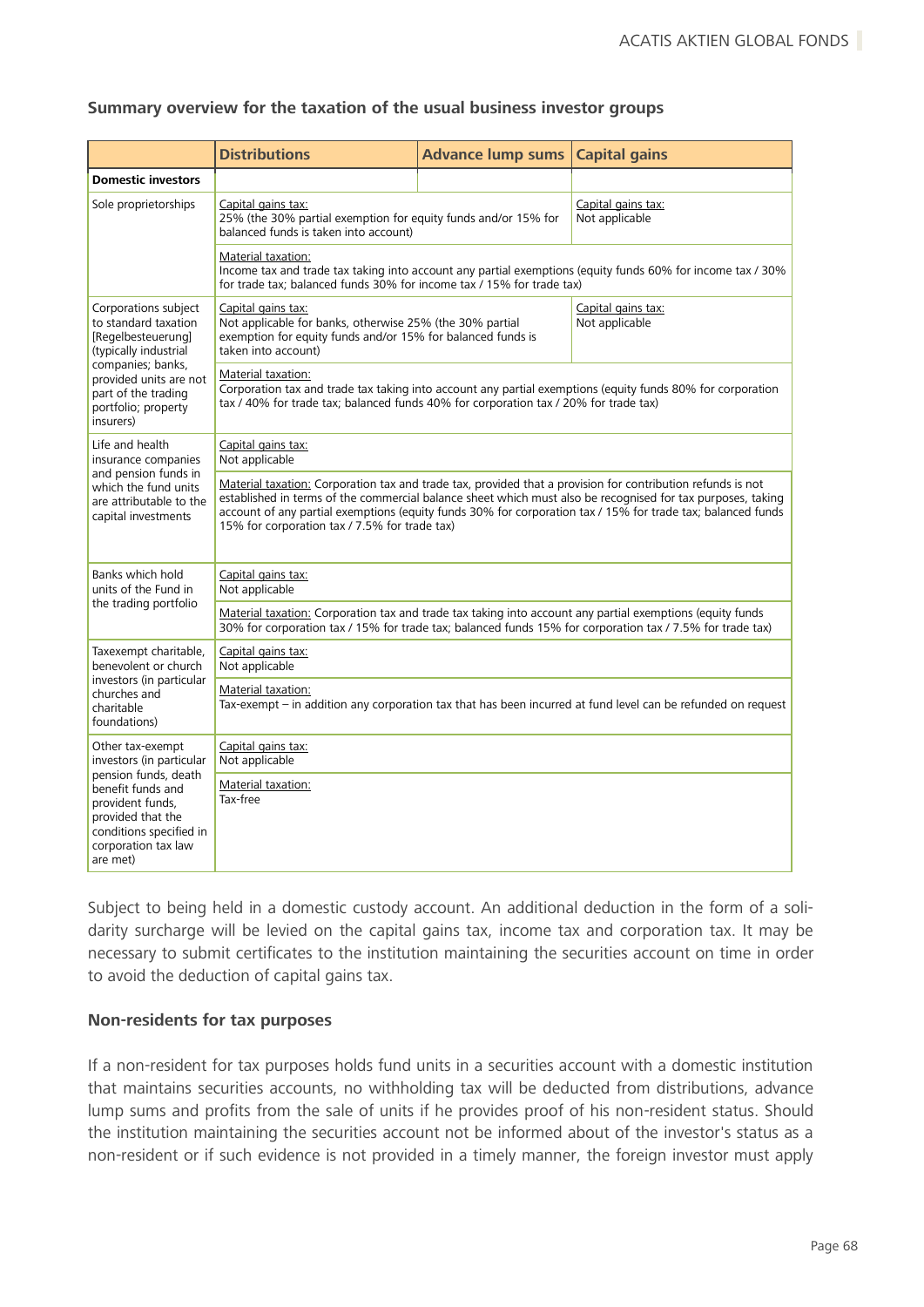for reimbursement of the deducted tax pursuant to the German Fiscal Code<sup>7</sup> [Abgabenordnung  $-$ AO]. The competent tax authority is responsible for the institution maintaining the securities account.

### **Solidarity surcharge**

A solidarity surcharge of 5.5% shall be levied on the tax deduction to be paid on distributions, advance lump sums and profits from the sale of units.

### **Church tax**

If income tax is already being collected by means of tax withheld by a domestic institution maintaining a custody account (withholding agent), church tax applicable to this income will be collected as a regular surcharge to the tax deduction, calculated using the rate of church tax for the religious group to which the person subject to church tax belongs. The deductibility of church tax as an extraordinary expense is taken into account during the tax deduction.

### **Foreign withholding tax**

Withholding tax on the Fund's foreign income is, in some cases, levied in the country of origin. This withholding tax may not be used to reduce taxes for the investors.

### **Implications of the merger of investment funds**

Mergers of a domestic investment fund with another domestic investment fund which are subject to the same partial exemption rate do not result in the disclosure of hidden reserves either at investor level or at the level of the investment funds concerned; in other words, this process is tax-neutral. If the investors in the transferring investment fund receive a cash payment as envisaged in the merger plan,<sup>8</sup> this shall be treated in the same manner as a distribution.

If the applicable partial exemption rate for the transferring investment fund differs from that of the absorbing investment fund, then investment units in the transferring investment fund are deemed to be sold and those in the absorbing investment fund are deemed to be purchased. The profit arising from the fictitious sale is deemed to have accrued only when the investment unit in the absorbing investment fund is actually sold.

#### **Automatic exchange of information on tax matters**

The importance of the automatic exchange of information in relation to combating cross-border tax fraud and cross-border tax evasion has increased significantly at international level over the last few years. The OECD has therefore published a global standard for the automatic exchange of information regarding financial accounts in relation to tax matters (Common Reporting Standard, referred to hereinafter as "CRS"). At the end of 2014 the CRS was incorporated by means of Council Directive 2014/107/EU dated 9 December 2014 into Directive 2011/16/EU relating to the obligation to undertake the automatic exchanging of taxation information. The participating countries (all EU Member

- <sup>7</sup> § 37(2) AO.
- Sec. 190(2), point 2 KAGB.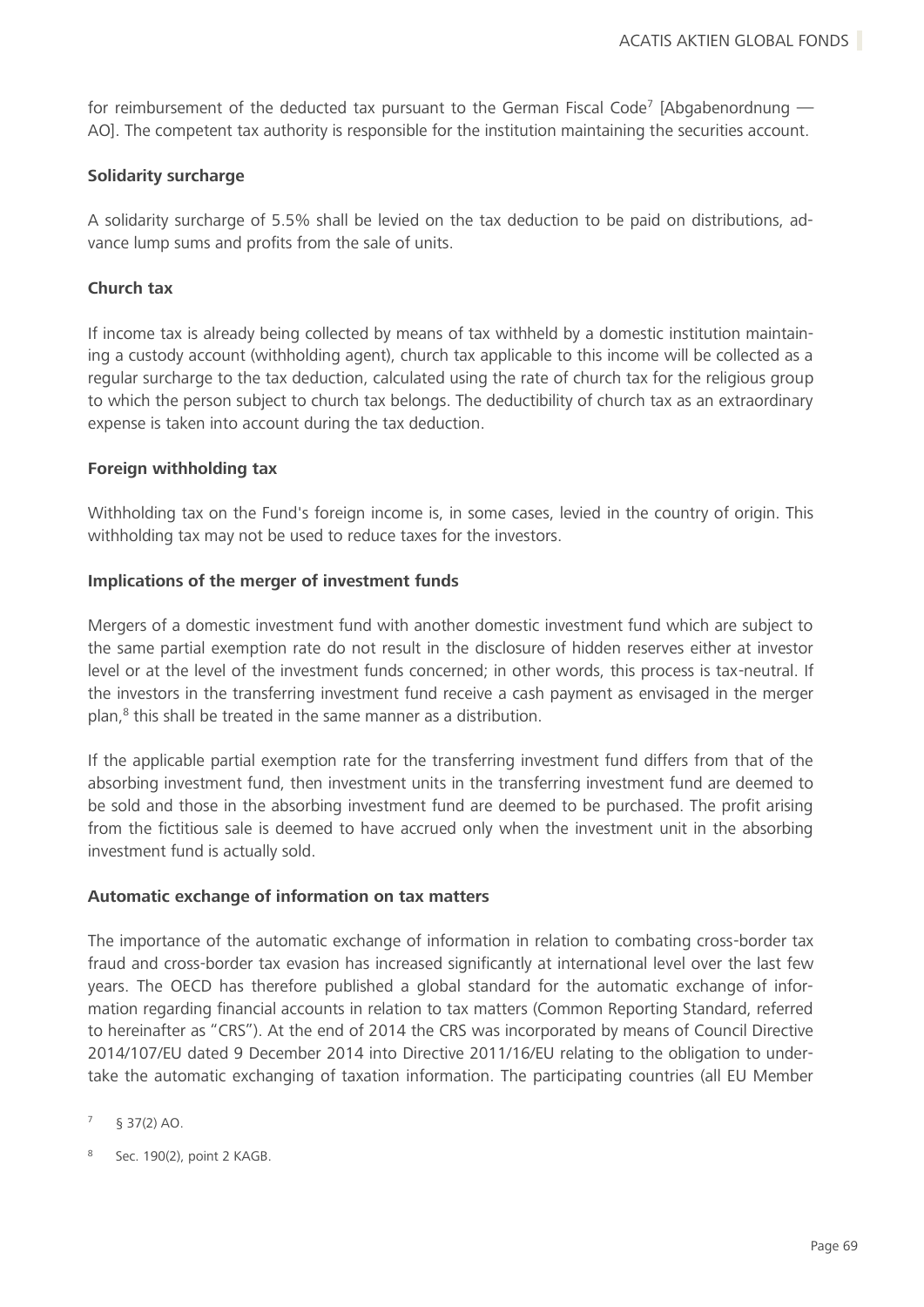States and a number of third countries) now employ the CRS. Germany has transposed the CRS into German law in the form of the Financial Accounts Information Exchange Act (Finanzkonten-Informationsaustauschgesetz) dated 21 December 2015.

The CRS obliges reporting financial institutions (principally credit institutions) to obtain specific information on their customers. If the customers (natural persons or legal entities) are reportable persons resident in other participating countries (this does not include, e.g., listed stock corporations or financial institutions), their accounts and securities accounts will be classified as reportable accounts. The reporting financial institutions will then send specific information for each reportable account to their home tax authority. This authority then sends the information to the Client's home tax authority.

The information to be conveyed is essentially the personal details of the reportable client (name; address; tax identification number; date of birth and place of birth (for natural persons); country of residence) and information on the accounts and securities accounts (e.g. account number, account balance or account value; total gross amount of income such as interest, dividends or distributions from investment funds); total gross proceeds from the sale or redemption of financial assets (including fund units)).

Reportable investors who hold an account and/or securities account with a credit institution that is resident in a participating country are specifically affected as a result. German credit institutions will therefore report information on investors who are resident in other participating countries to the Federal Central Tax Office who forward the information to the relevant tax authorities of the investors' countries of residence. Credit institutions in other participating countries will report information on investors to their home tax authority who forward the information to the Federal Central Tax Office. It is ultimately conceivable that credit institutions resident in other participating countries will report information on investors that are in turn resident in other participating countries to their home tax authority who forward the information to the tax authorities of the investors' countries of residence.

### **General notes**

The tax-related information is based on the current understanding of the legal situation. It is intended for persons in Germany who are subject to unrestricted income or corporation tax. There is no guarantee, however, that the tax assessment will not change as a result of legislation, court rulings or decrees issued by the financial authorities.

### **22. Outsourcing**

The Company has assigned the following tasks to other companies:

- Operation of IT systems (IT and EDP)
- Internal audit.
- Fund administration services from 1 November 2018 for Universal-Investment-Gesellschaft mbH
- Portfolio management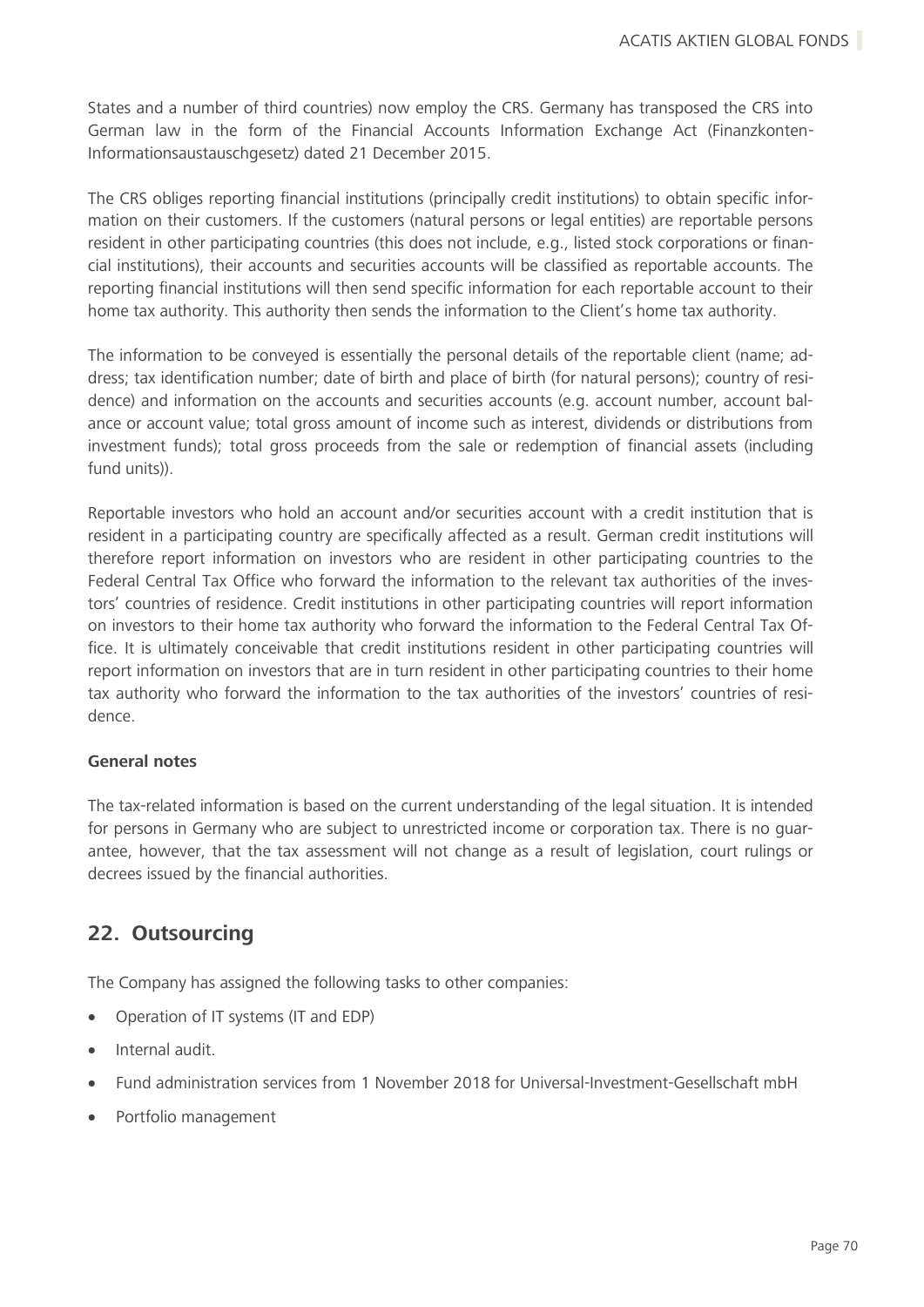The portfolio management for the Fund has been outsourced to Universal-Investment-Luxembourg S.A., acting via the Frankfurt am Main branch.

The following conflicts of interest may arise from this outsourcing:

• The Company does not act exclusively for the Company and may also provide portfolio management services for other investment funds and their investors;

# **23. Conflicts of interest**

The following conflicts of interest may arise whilst managing the Fund.

The interests of investors may conflict with:

• the interests of the Company, other companies in the same group as the Company, the Company's management and/or staff, external companies and persons to whom the Company is contractually bound, and other third parties

and

• the interests of the investment funds managed by the Company and insourcing mandates, investors and clients of the Company

or

• the interests of investors and clients of the Company amongst themselves

or

• the interests of investors and of the investment funds managed by the Company

or

• the interests of the various investment funds managed by the Company.

Circumstances and relationships that may give rise to conflicts of interest include in particular:

- Incentive systems for managing directors or employees of the Company, other companies in the same group as the Company or external companies that are contracted to provide services to enable collective portfolio management
- Personal transactions, involving assets held in the Fund managed by the Company, of managing directors or employees of the Company or managing directors or employees of companies that the Company has contracted to provide services to enable collective portfolio management
- Transactions between the Company and the investment funds or individual portfolios managed by the Company and/or transactions between investment funds and/or individual portfolios managed by the Company
- Combining a number of orders (block trades)
- Frequent trading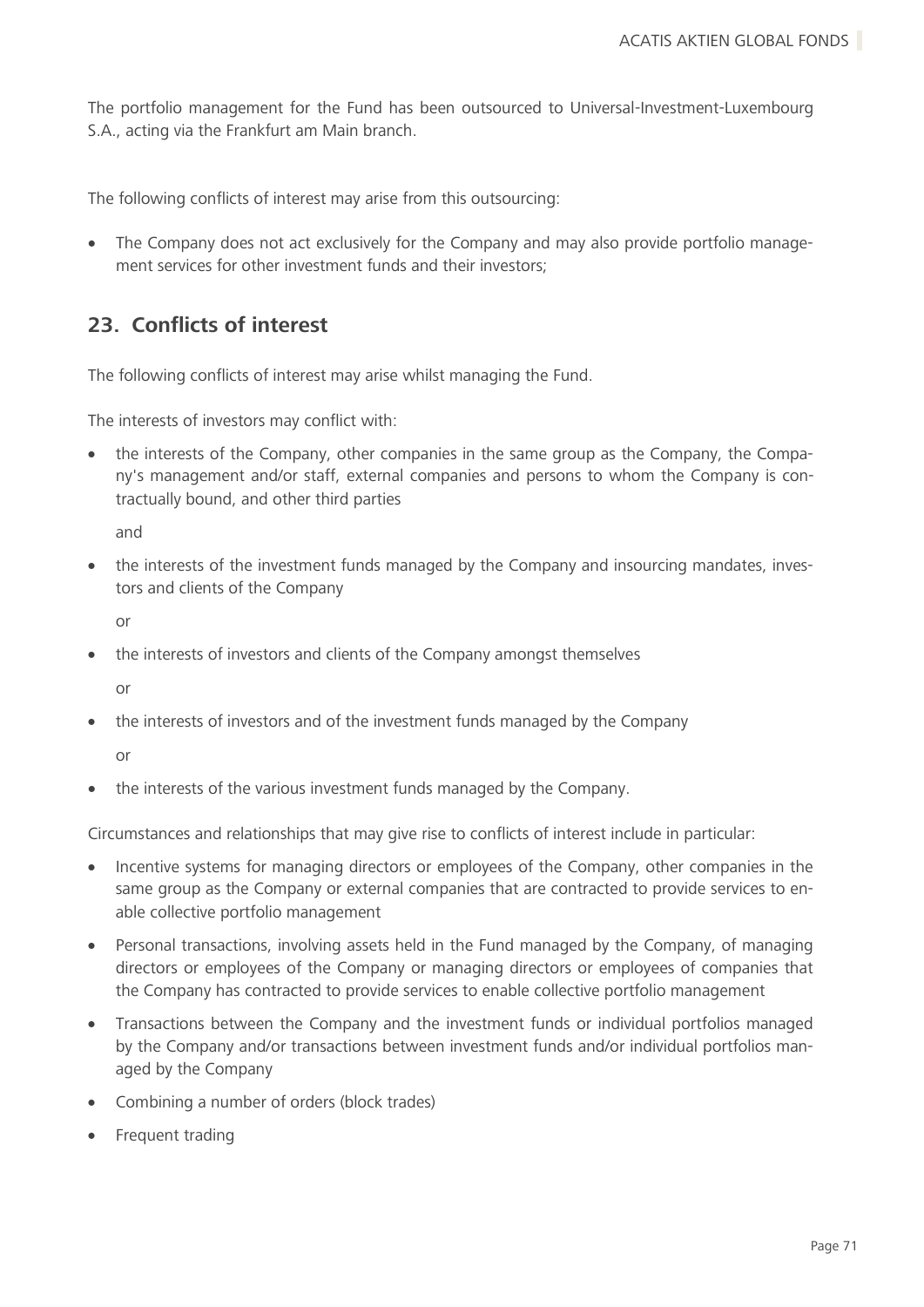- Setting the cut-off time
- IPO allocations
- Delegating one or more functions to another company
- Exercising voting rights in respect of the shares held in the Fund
- Duties of the Custodian
- The interests of investors who wish to recover their investments and investors who wish to continue investing in the Fund
- Defining objectives when managing investments, investing in illiquid assets and the redemption principles of the Fund.

The Company may receive non-cash benefits in connection with transactions conducted on behalf of the Fund (broker research, financial analyses, market and price information systems), which are used when making investment decisions in the interests of investors.

The Company does not receive any refunds from fees and expenses paid from the Fund to the Custodian and third parties.

The Company pays intermediaries, such as credit institutions, recurring – generally annual – brokerage fees (trail fees).

The Company may charge a fee for its brokerage services, if investment assets brokered by the Company, which may in particular include those managed by the Company, are acquired in the Fund.

The Company takes the following organisational measures to address, detect, prevent, control, monitor and disclose conflicts of interest:

- Setting up a remuneration system that does not provide any incentive to put personal interests over those of the investment funds managed by the Company or investors or clients
- Investment consultancy and asset management partners are contractually bound to avoid conflicts of interest
- Rules on personal transactions, that are continuously monitored by the Compliance department, and a blacklist which prohibits personal transactions involving certain assets to deal with potential conflicts of interest
- Rules on disclosing and dealing with accepting and granting donations
- Continuous monitoring of the transaction frequency within investment funds managed by the Company, in order to prevent said investment funds from being redeployed to the detriment of investors
- Implementing measures to prevent boosting fund performance near cut-off dates (window dressing) in investment funds managed by the Company
- Not engaging in transactions on its own account with investment funds managed by the Company or individual portfolios, and conducting transactions between different investment funds managed by the Company merely to achieve better trading results, without adversely affecting any of the investment funds involved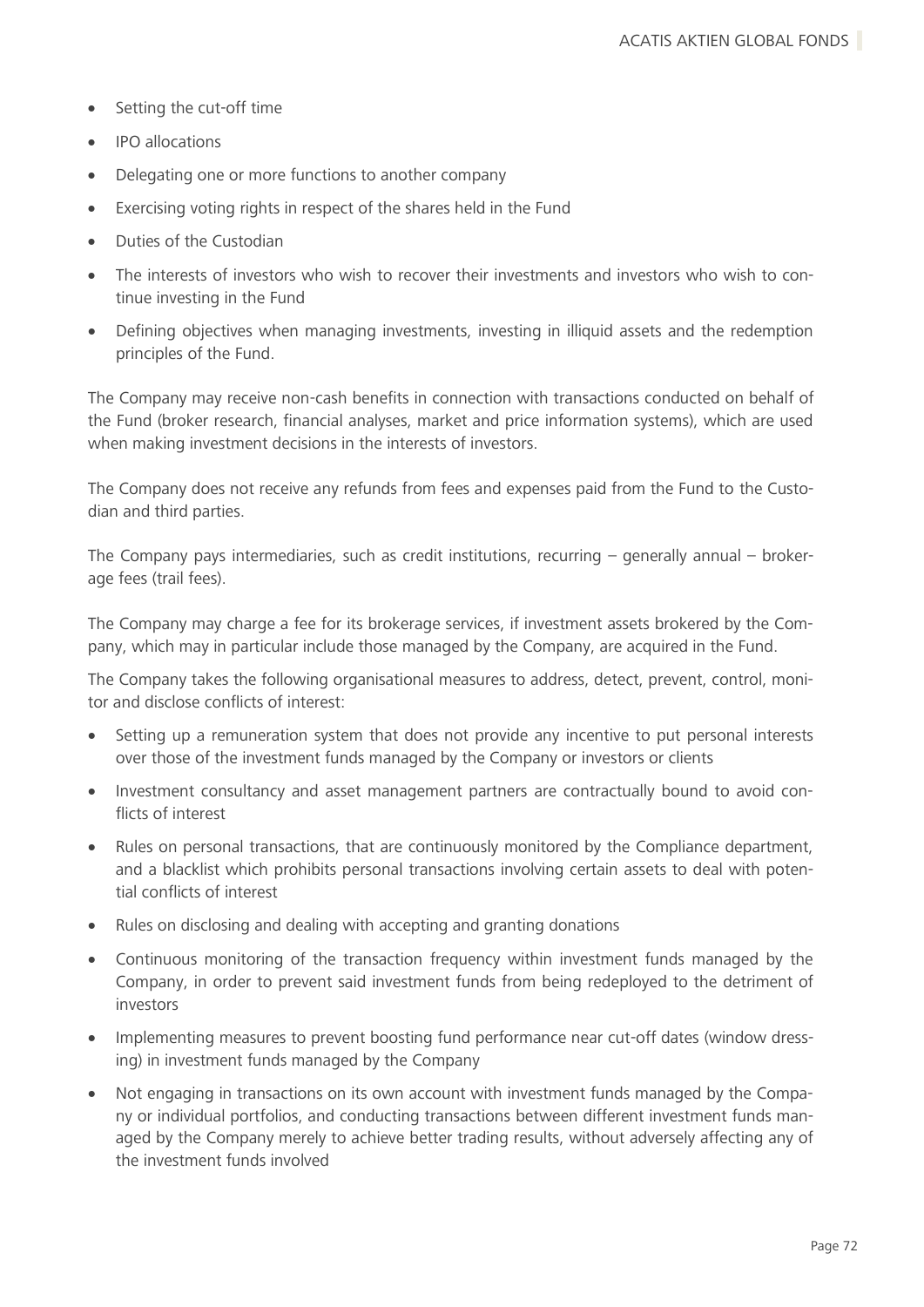- Multiple orders (block trades) are combined on the basis of a uniform allocation principle
- Investors shall be notified when closely affiliated companies or persons (particularly shareholders) are appointed to act as, for example, asset managers, consultants, brokers or custodians.
- Taking internal measures to monitor the adverse market impact on the Fund as a result of major individual investments
- Prohibiting managing directors and employees of the Company from engaging in frequent trading by establishing rules on personal transactions and monitoring the investment funds managed by the Company
- Agreeing cut-off times with custodians to counteract speculation against the investment funds managed by the Company
- Standardised internal allocation principles for IPO allocations
- Delegating one or more functions to other companies so as to broaden the range of services provided by the Company
- Voting rights within the Fund's portfolio are exercised on the basis of recommendations of a neutral external investment consultancy firm in accordance with the analysis guidelines of BVI Bundesverband Investment und Asset Management e.V.
- The Fund's Custodian acts independently of the Company and is contractually bound to act exclusively in the interests of investors
- The interests of investors who wish to recover their investments and those who wish to keep investing in the Fund are taken into account during internal liquidity management
- The same applies with regard to conflicts between defining objectives when managing investments, investing in illiquid assets and the redemption principles of the Fund.

# **24. Annual/semi-annual reports, auditor, service providers**

The annual and semi-annual reports are available from the Company, the Custodian and the Distributor.

The task of auditing the Fund and the annual reports has been entrusted to KPMG AG Wirtschaftsprüfungsgesellschaft, Frankfurt/Main. The auditor audits the annual reports of the Fund. When conducting its audits, the auditor shall also verify whether the Fund has complied with the provisions under the KAGB and the Terms and Conditions of Investment. The auditor shall summarise its findings in a special note, the full text of which shall be included in the annual report. The auditor shall submit its audit report for the Fund to BaFin upon request.

Entities to which the Company has outsourced duties are listed under Section 22 "Outsourcing". The Company has also appointed the following service providers:

• Other service providers: For additional reporting services ("performance analysis+") provided in relation to the Fund, Universal-IT Services-Gesellschaft mbH, Theodor-Heuss-Allee 70, 60486 Frankfurt / Main.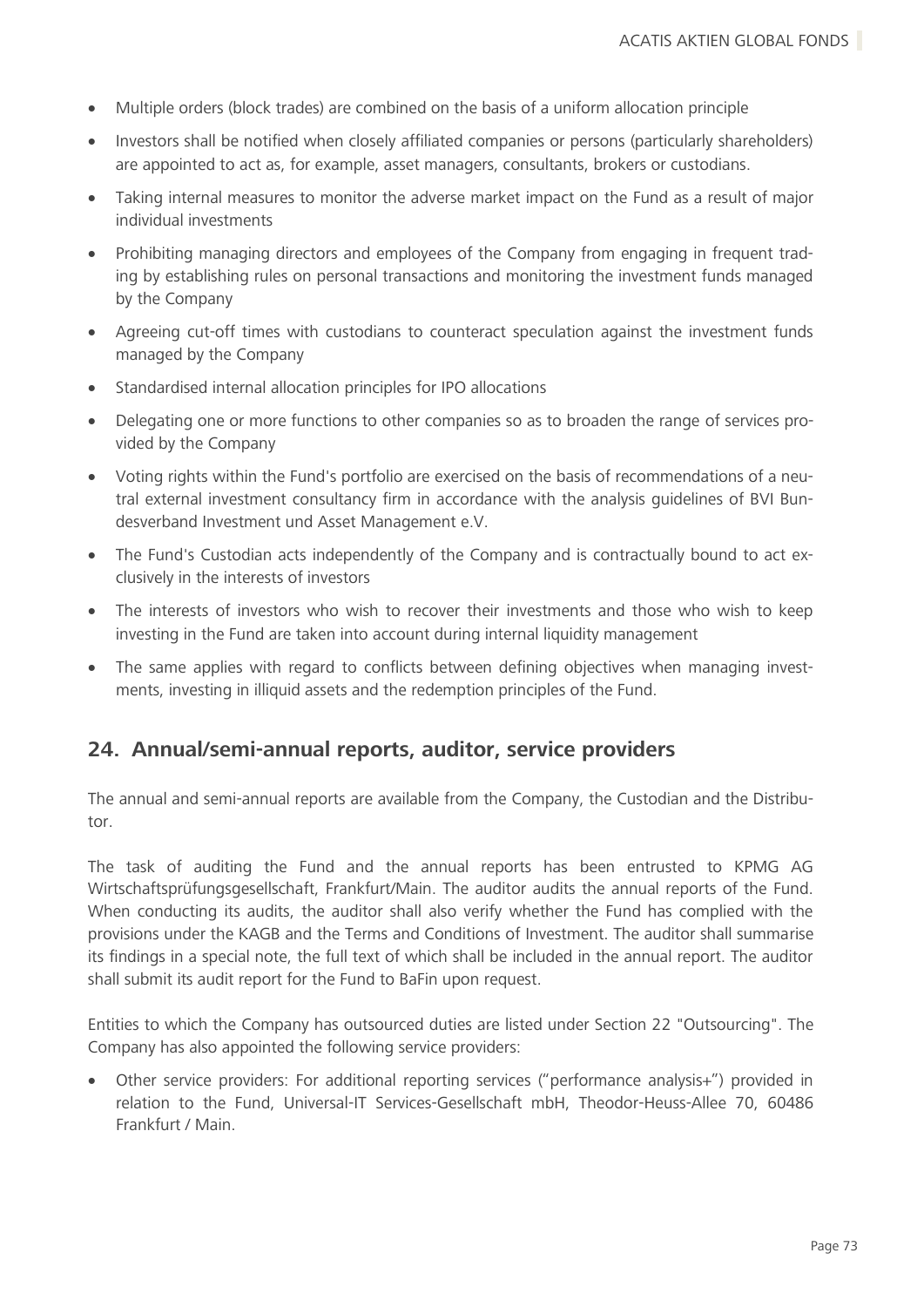• As from 1 January 2020 the Company uses the support of external service providers to exercise the voting rights resulting from the shares belonging to the Fund. The Company has appointed ISS Institutional Shareholder Services Europe S.A., Brussels (Belgium), for this task. ISS provides the company with recommendations for voting behaviour based on analyses of the general meeting documents, taking into account the Company's voting rights guidelines. It assumes the transmission of the exercise of voting rights and is obligated to report on voting behaviour. This does not affect the Company's prudential obligations or its civil liability to investors in the Fund. Appointing the service company does not establish legal relationships between said company and investors in the Fund.

Appointing the relevant service provider does not establish legal relationships between the investors in the Fund and the relevant service provider.

# **25. Payments to unit-holders; circulation of reports and other information**

The appointment of the Custodian ensures that investors receive the dividends due to them and that units can be redeemed. The information for investors mentioned in this Sales Prospectus is available from the Company. These documents can also be obtained from the Custodian and Distributor. They are also available on the Company's website (https://www.acatis.de).

# **26. Other investment funds managed by the Company**

The Company also manages the public investment funds listed below, to which this Sales Prospectus does not relate:

# **Investment funds pursuant to the UCITS Directive**

ACATIS AI BUZZ US Equities ACATIS AI Global Equities ACATIS Datini Valueflex Fonds ACATIS Fair Value Bonds ACATIS GANÉ VALUE EVENT FONDS ACATIS Global Value Total Return ACATIS IfK Value Renten ACATIS India Value Equities Acatis Asia Pacific Plus Fonds ACATIS QILIN Marco Polo Asien Fonds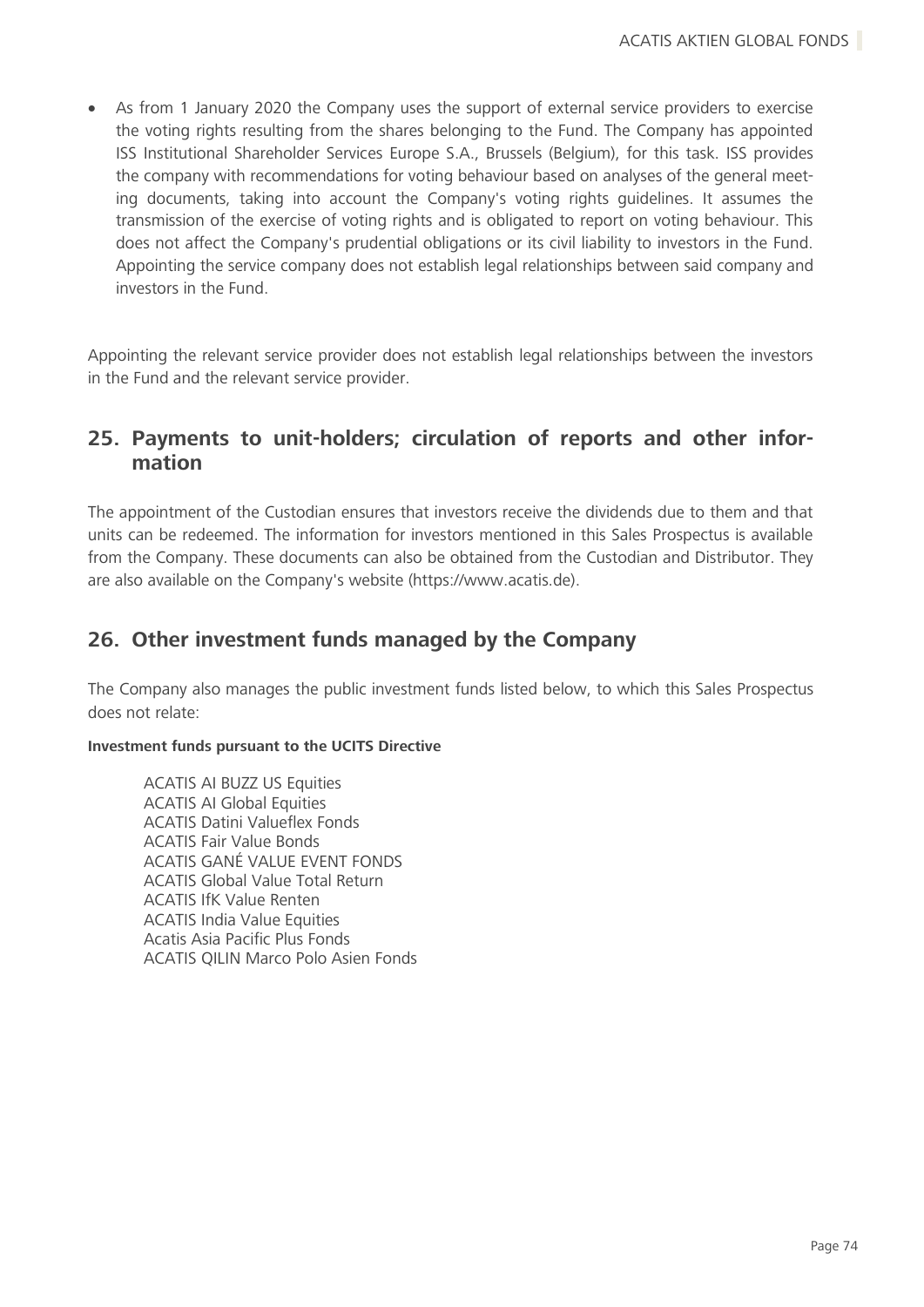# **C. Overview of the unit classes**

# **Initial issue date**

| Unit class A         | 21 May 1997      |
|----------------------|------------------|
| Unit class B (Inst.) | 2 January 2006   |
| Unit class C (Inst.) | 20 October 2009  |
| Unit class D (CHF)   | 29 December 2010 |

# **Initial issue price**

| Unit class A         | EUR 53.69 (including issuing surcharge)      |
|----------------------|----------------------------------------------|
| Unit class B (Inst.) | EUR 101,000.00 (including issuing surcharge) |
| Unit class C (Inst.) | EUR 101,000.00 (including issuing surcharge) |
| Unit class D (CHF)   | CHF 10,100.00 (including issuing surcharge)  |

# **Issuing surcharge**

| Unit class A         | currently 5.00% |
|----------------------|-----------------|
| Unit class B (Inst.) | currently 1.00% |
| Unit class C (Inst.) | currently 1.00% |
| Unit class D (CHF)   | currently 1.00% |

# **Management fee**

| Unit class A         | currently 1.35% p.a.  |
|----------------------|-----------------------|
| Unit class B (Inst.) | currently 0.715% p.a. |
| Unit class C (Inst.) | currently 0.715% p.a. |
| Unit class D (CHF)   | currently 0.745% p.a. |

# **Custodian fee**

| Unit class A         | currently 0.100% |
|----------------------|------------------|
| Unit class B (Inst.) | currently 0.085% |
| Unit class C (Inst.) | currently 0.085% |
| Unit class D (CHF)   | currently 0.085% |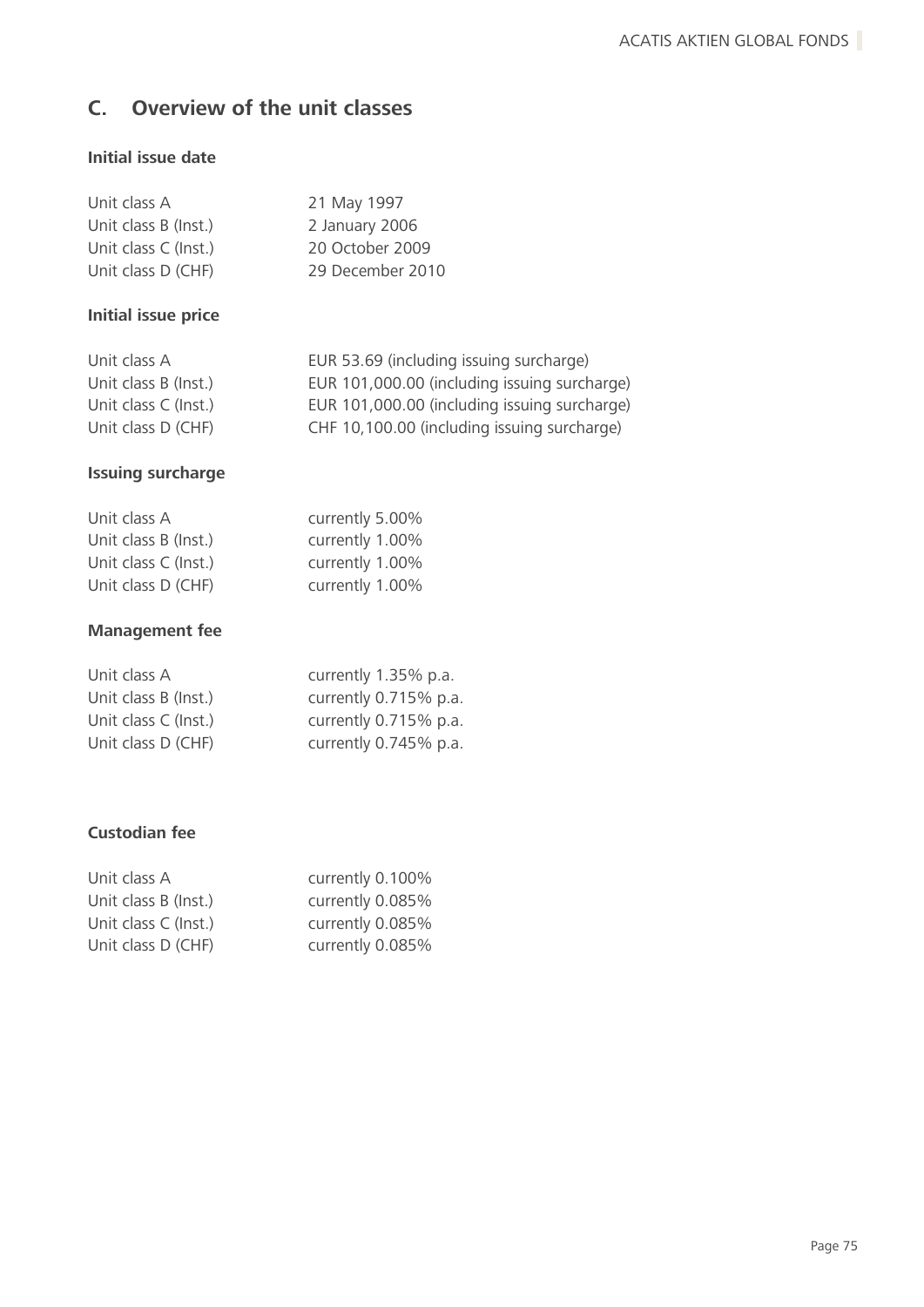# **Performance fee**

Unit classes A, B (Inst.), C (Inst.) and D (CHF): 10% of the return generated by the Fund during the accounting period in excess of the reference value (MSCI® World GDR (EUR)<sup>9</sup>).

# **Currency**

| Unit class A         | Euro         |
|----------------------|--------------|
| Unit class B (Inst.) | <b>FUR</b>   |
| Unit class C (Inst.) | <b>FUR</b>   |
| Unit class D (CHF)   | Swiss francs |

# **Benchmark<sup>10</sup>**

| Unit class A:         | MSCI <sup>®</sup> World GDR (EUR) |
|-----------------------|-----------------------------------|
| Unit class B (Inst.)  | MSCI <sup>®</sup> World GDR (EUR) |
| Unit class C (Inst.): | MSCI <sup>®</sup> World GDR (EUR) |
| Unit class D (CHF)    | MSCI <sup>®</sup> World GDR (EUR) |

# **Use of income**

| Unit class A         | Reinvestment        |
|----------------------|---------------------|
| Unit class B (Inst.) | Reinvestment        |
| Unit class C (Inst.) | <b>Distribution</b> |
| Unit class D (CHF)   | Reinvestment        |

# **Securities ID No. / ISIN:**

| 978174 / DE0009781740 |
|-----------------------|
| AOHF4S / DE000AOHF4S5 |
| A0YBNM / DE000A0YBNM4 |
| A1C7DK / DE000A1C7DK9 |
|                       |

<sup>9</sup> MSCI® is a registered trademark of MSCILimited

<sup>10</sup> MSCI® is a registered trademark of MSCI Limited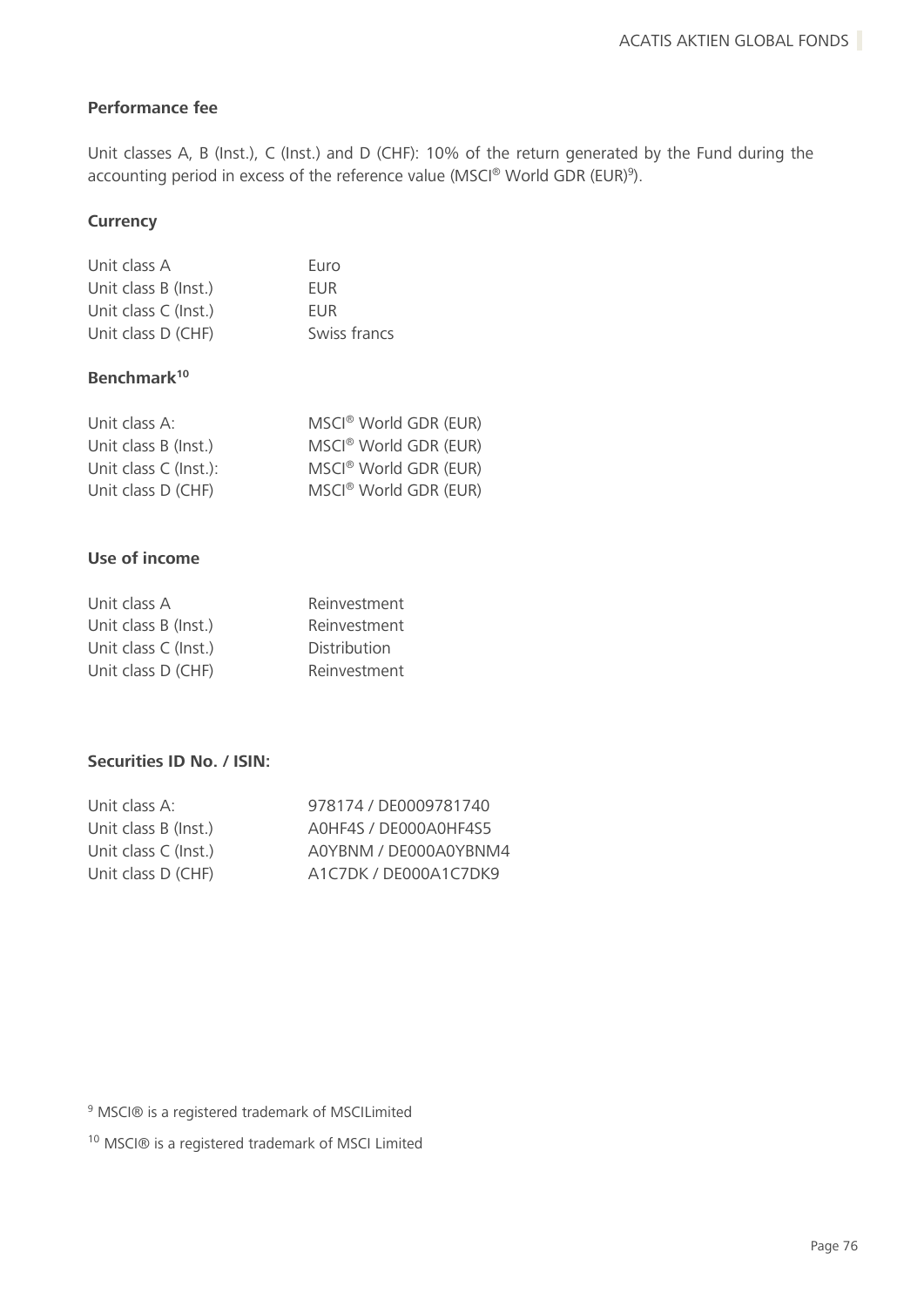# **D. List of sub-custodians**

The safekeeping of all assets held on behalf of the Fund may be carried out for:

- domestic shares and bonds by Clearstream Banking AG, Frankfurt
- foreign shares/ bonds and fund units by BNP Paribas Securities Services S.C.A. Frankfurt branch
- Domestic and foreign Fund units by Bankhaus B. Metzler seel. Sohn & Co. KGaA or Fondsdepot Bank GmbH.

These companies in turn use the services of sub-custodians in the respective countries listed in the following table.

| Country   | <b>Name</b>                                  | <b>Type of security</b>         |
|-----------|----------------------------------------------|---------------------------------|
|           | Clearstream                                  | Equity, Corp, Fl, Gov<br>FI, MM |
| Argentina | Citibank Buenos Aires                        | Gov FI                          |
| Argentina | <b>Citibank Buenos Aires</b>                 | Equity, Corp FI, MM             |
| Australia | BP2S Sydney                                  | Corp FI, Gov FI, MM             |
| Australia | BP2S Sydney                                  | Equity                          |
| Belgium   | <b>BNP Paribas Securities Services Paris</b> | Equity, Corp Fl                 |
| Belgium   | <b>BNP Paribas Securities Services Paris</b> | Gov FI, MM                      |
| Chile     | Citibank Santiago                            | Equity, Corp FI, Gov<br>FI, MM  |
| China     | <b>HSBC</b>                                  | Equity, Corp FI, Gov FI         |
| Denmark   | Nordea, Copenhagen                           | Equity, Corp FI, Gov<br>FI, MM  |
| Estonia   | SEB Pank, Estonia                            | Equity, Corp FI, Gov<br>FI, MM  |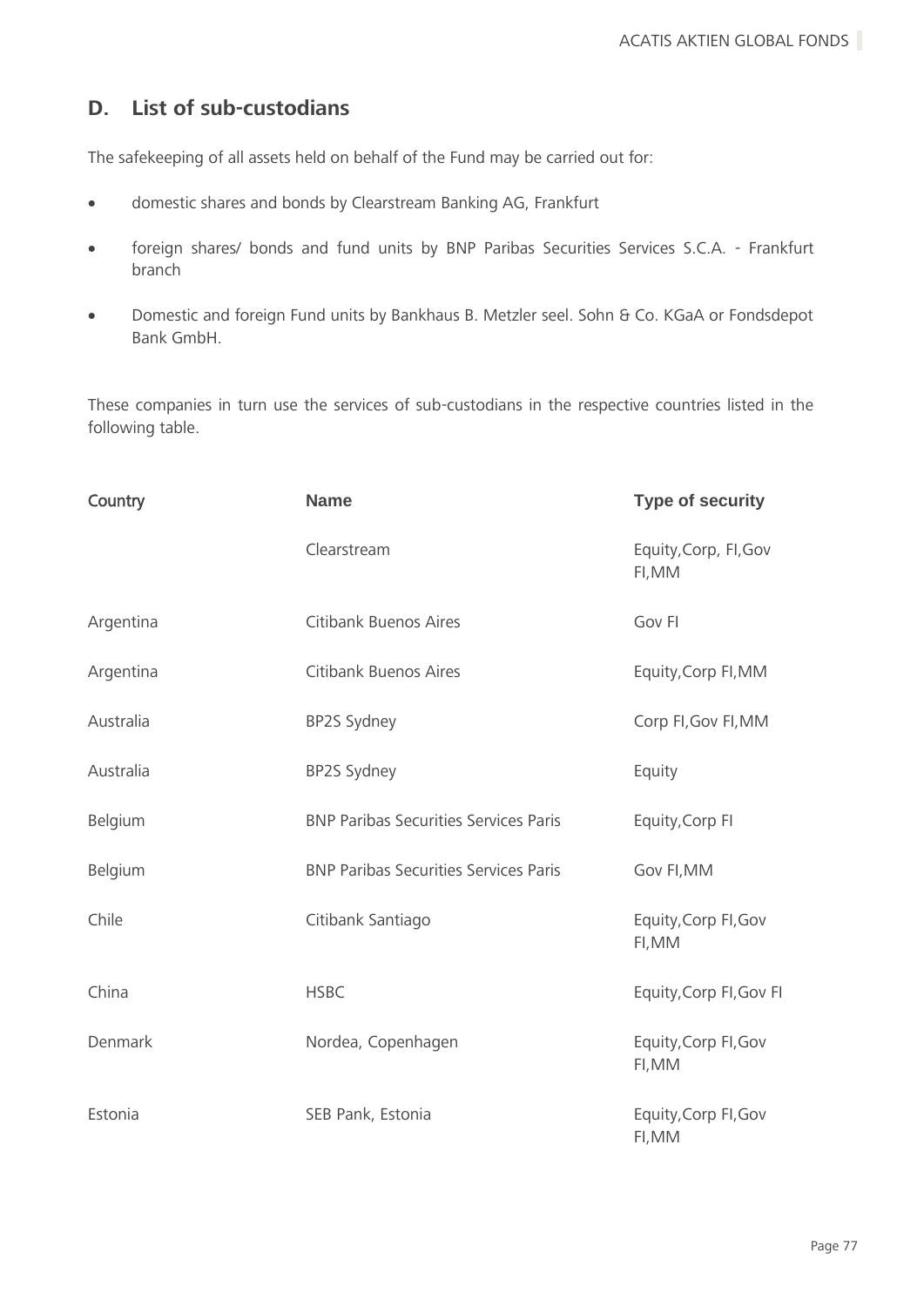| Finland            | Nordea Finland                                | Equity, Corp FI, Gov<br>FI, MM |
|--------------------|-----------------------------------------------|--------------------------------|
| France             | <b>BNP Paribas Securities Services Paris</b>  | Equity, Corp FI, Gov<br>FI, MM |
| Greece             | <b>BNP Paribas Securities Services Athens</b> | Gov FI                         |
| Greece             | <b>BNP Paribas Securities Services Athens</b> | Equity, Corp FI                |
| Hong Kong          | BNP Paribas Securities Services Hong Kong     | Corp FI, Gov FI, MM            |
| Hong Kong          | BNP Paribas Securities Services Hong Kong     | Equity                         |
| Iceland            | Islandsbanki                                  | Equity, Corp FI, Gov<br>FI, MM |
| Indonesia          | <b>HSBC Jakarta</b>                           | Gov FI                         |
| Indonesia          | <b>HSBC Jakarta</b>                           | Equity, Corp FI, MM            |
| Ireland            | <b>BNP Paribas Securities Services London</b> | Equity, Corp Fl, Gov Fi        |
| Italy              | <b>BNP Paribas Securities Services Milan</b>  | Equity, Corp FI, Gov<br>FI, MM |
| Italy              | <b>BNP Paribas Securities Services Milan</b>  | Equity, Corp FI, Gov<br>FI, MM |
| Japan              | <b>HSBC Japan</b>                             | Equity                         |
| Canada             | Royal Bank of Canada                          | Equity, Corp FI, Gov<br>FI, MM |
| Canada             | Royal Bank of Canada                          | Equity, Corp FI, Gov<br>FI, MM |
| Kenya              | Standard Chartered Bank Kenya                 | Corp FI, Gov FI, MM            |
| Kenya              | Standard Chartered Bank Kenya                 | Equity                         |
| Korea, Republic of | <b>HSBC</b>                                   | Equity, Corp FI, Gov<br>FI, MM |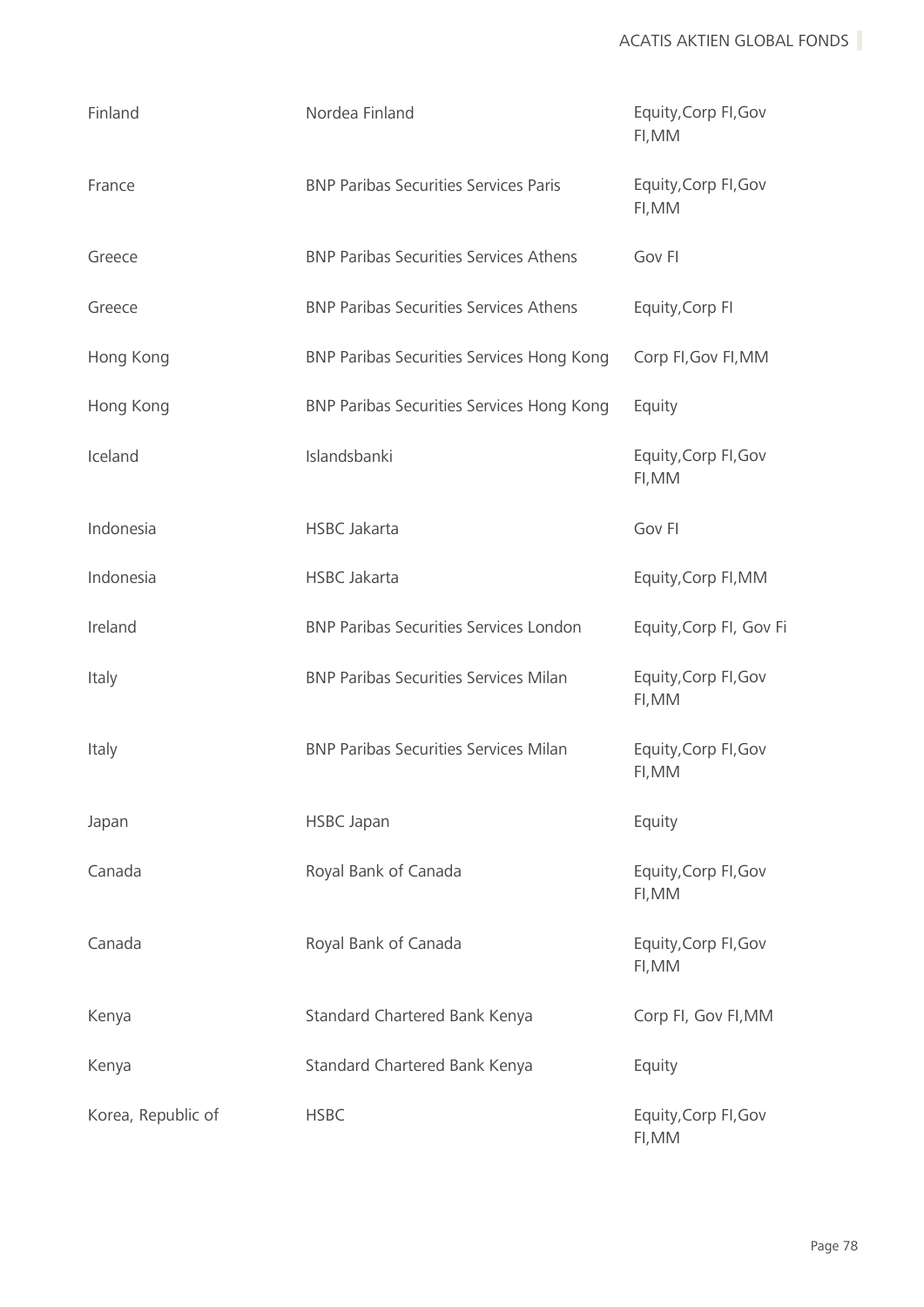| Latvia      | SEB Banka, Latvia                                | Equity, Corp FI, Gov<br>FI, MM |
|-------------|--------------------------------------------------|--------------------------------|
| Lithuania   | SEB Bankas, Lithuania                            | Equity, Corp FI, Gov<br>FI, MM |
| Malaysia    | HSBC Kuala Lumpur Berhad                         | Gov FI, MM                     |
| Malaysia    | HSBC Kuala Lumpur Berhad                         | Equity, Corp FI                |
| Malta       |                                                  | Equity, Corp FI, Gov<br>FI, MM |
| New Zealand | <b>BNP Paribas Securities Services Sydney</b>    | Equity, Corp FI, Gov<br>FI, MM |
| Netherlands | <b>BNP Paribas Securities Services Paris</b>     | Equity, Corp FI, Gov<br>FI, MM |
| Norway      | Nordea Bank                                      | Equity, Corp FI, Gov<br>FI, MM |
| Austria     | <b>BNP Paribas Securities Services Frankfurt</b> | Equity, Corp FI, Gov<br>FI, MM |
| Philippines | <b>HSBC</b>                                      | Equity, Corp FI, Gov<br>FI, MM |
| Poland      | <b>BNP Paribas Securities Services Warsaw</b>    | Equity, Corp FI, Gov FI        |
| Portugal    | <b>BNP Paribas Securities Services Lisbon</b>    | Equity, Corp FI, Gov FI        |
| Russia      | ZAO Citibank                                     | Equity                         |
| Russia      | ZAO Citibank                                     | Equity, Corp FI, Gov<br>FI, MM |
| Sweden      | <b>SEB</b>                                       | Equity, Corp FI, Gov<br>FI, MM |
| Switzerland | <b>BNP Paribas Securities Services Zurich</b>    | Equity, Corp FI, Gov<br>FI, MM |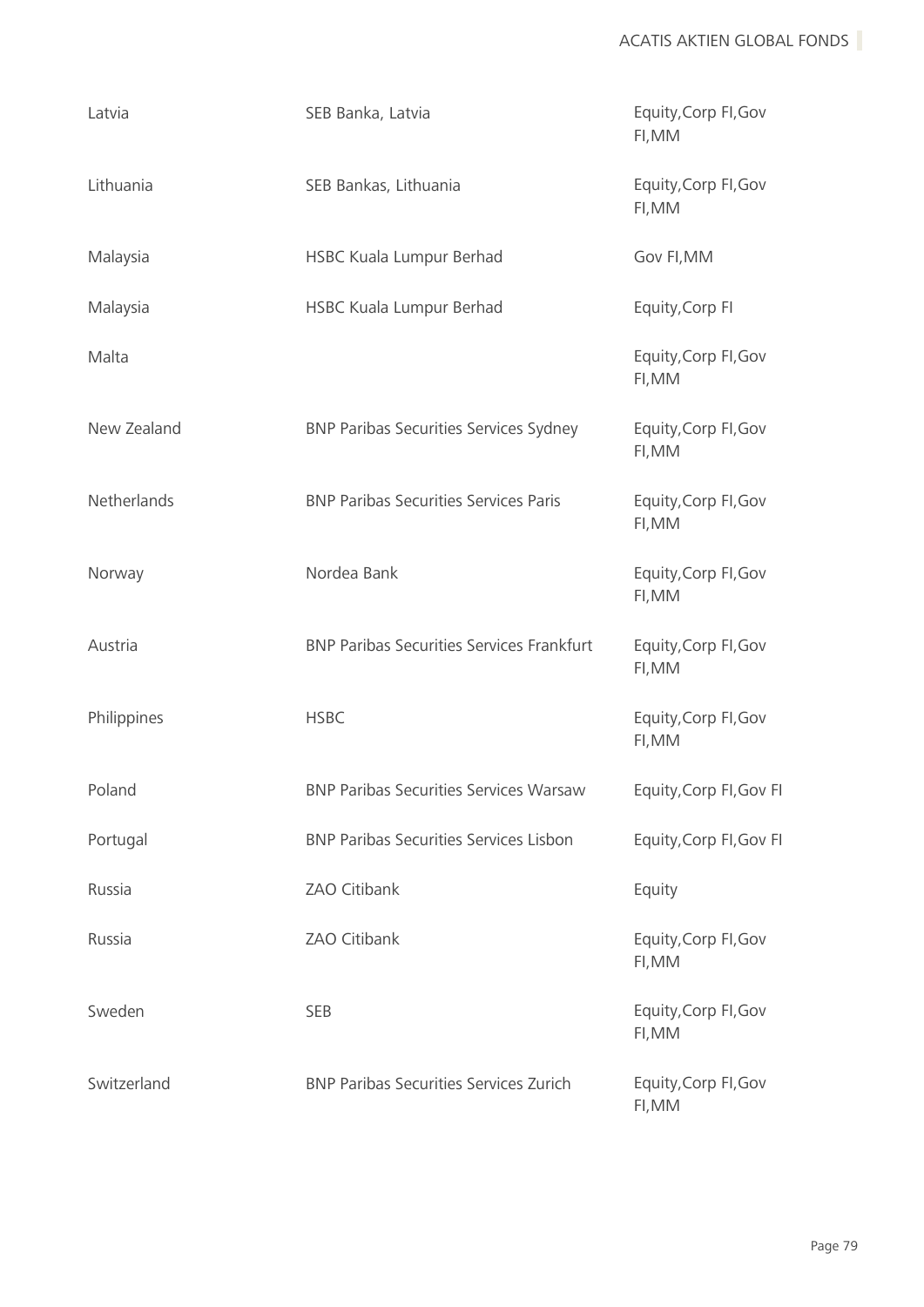| Singapore                                     | <b>BNP Paribas Securities Services Singapore</b> | Equity, Corp FI                |
|-----------------------------------------------|--------------------------------------------------|--------------------------------|
| Singapore                                     | United Overseas Bank Ltd                         | Gov FI                         |
| Slovakia                                      | ING Slovak Republic                              | Equity, Corp FI, Gov FI        |
| Slovenia                                      | Unicredit Bank Slovenia                          | Equity, Corp FI, Gov<br>FI, MM |
| Spain                                         | <b>BNP Paribas Securities Services Madrid</b>    | Corp FI, Gov FI                |
| Spain                                         | <b>BNP Paribas Securities Services Madrid</b>    | Equity                         |
| South Africa                                  | Standard Bank of South Africa, Johannes-<br>burg | Equity, Corp FI, Gov FI        |
| Thailand                                      | <b>HSBC</b>                                      | Gov FI                         |
| Thailand                                      | <b>HSBC</b>                                      | Equity, Corp FI                |
| Czech Republic                                | ING BANK N.V.                                    | Treasury-Bill                  |
| Czech Republic                                | ING BANK N.V.                                    | Equity, Corp FI, Gov FI        |
| Turkey                                        | <b>TEB Securities Services</b>                   | (OTC) Gov FI, MM               |
| Turkey                                        | <b>TEB Securities Services</b>                   | Equity, Corp FI, Gov<br>FI, MM |
| Hungary                                       | <b>BNP Paribas Securities Services Budapest</b>  | Equity, Corp FI, Gov<br>FI, MM |
| <b>USA</b>                                    | <b>BNP Paribas Securities Services New York</b>  | Equity, Corp FI, MM            |
| <b>USA</b>                                    | Brown Brothers Harriman & Company                | Gov FI, MM                     |
| United Kingdom<br>(Great Britain and Ireland) | <b>BNP Paribas Securities Services London</b>    | Equity, Corp FI, Gov FI        |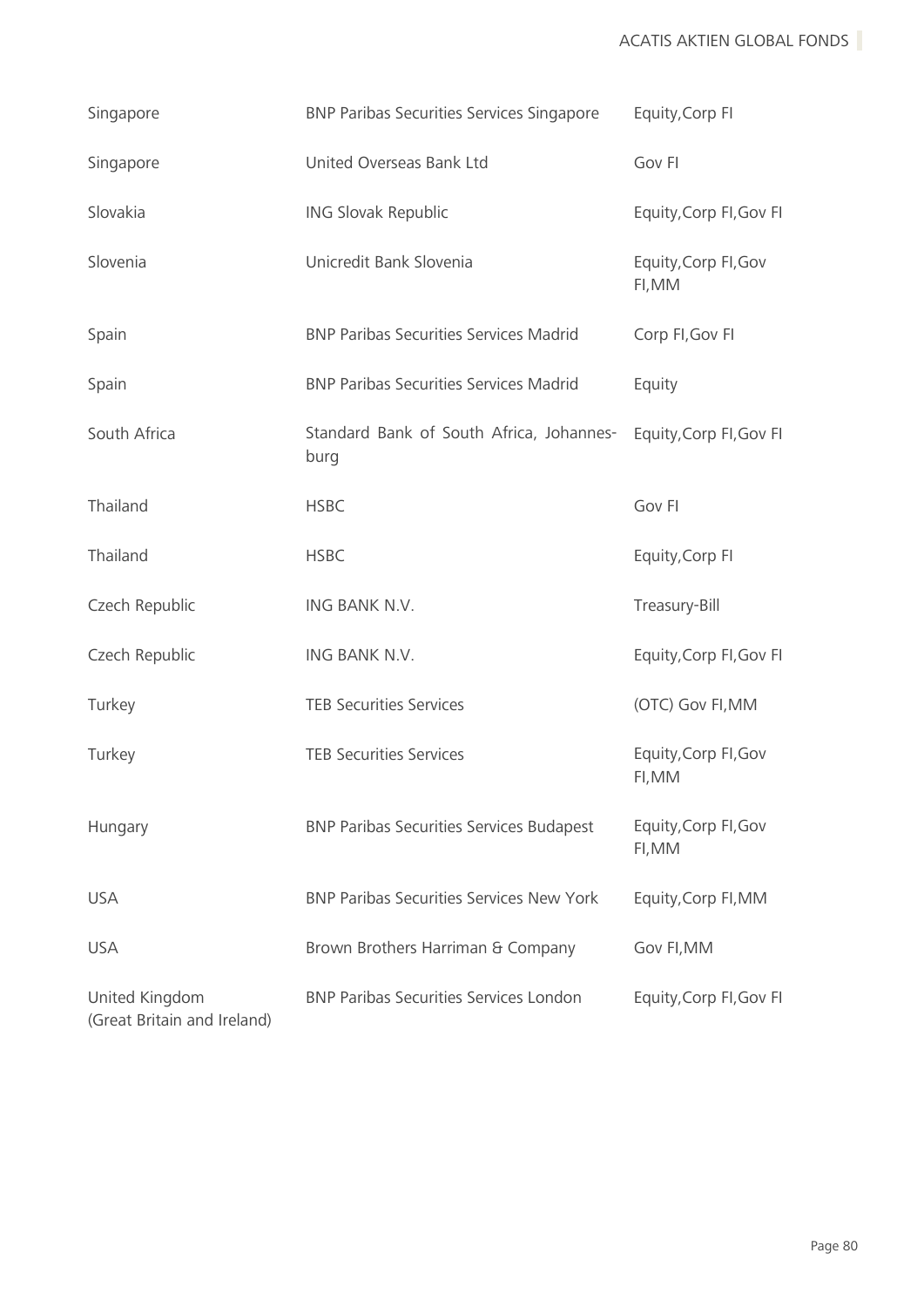# **E. Purchaser's right of revocation**

# **Right of revocation**

Should units in open-ended investment funds be purchased on the basis of oral negotiations outside the normal place of business of the party that sold or arranged the sale of the units, the purchaser will have two weeks in which to revoke his intention to buy in writing, such as by post, fax or e-mail, etc., without having to give a reasons. This right of revocation also applies if the party which sold the units or arranged their sale does not have established business premises.

The revocation period shall only begin when the carbon copy of the application to conclude the contract has been handed over to the buyer or if the buyer has been sent a purchase invoice (containing instructions regarding the right of revocation) that meets the requirements of Article 246(3), sentences 2 and 3 of the Introductory Act to the BGB [Einführungsgesetz zum Bürgerlichen Gesetzbuch]. The timely dispatch of the revocation shall be deemed sufficient for compliance with the deadline. Should there be any dispute as to when the revocation period began, the seller bears the burden of proof. Notice of revocation must be given in writing, stating the name of the person making the declaration as well as his signature; no justification is required.

Notice of revocation must be sent to

ACATIS Investment Kapitalverwaltungsgesellschaft mbH mainBuilding Taunusanlage 18 60325 Frankfurt am Main Fax: +49 (0) 69 97 58 37 99 E-mail: anfragen@acatis.de

The right of revocation shall not apply if the seller can prove either that the buyer is not a consumer within the meaning of § 13 BGB or that the former contacted the latter for the purpose of negotiations which led to the purchase of the units on the basis of a previous order under § 55(1) of the German Trade Regulations [Gewerbeordnung].

#### **Revocation implications**

If the offer has been effectively revoked and the buyer has already made payments, the Company shall reimburse said party, against a retransfer of the units acquired, the costs paid plus an amount equal to the value of the units paid for on the day after the notice of revocation was received. If need be, the reimbursement shall be made in instalments. The right of revocation cannot be waived.

Should the investor sell the units, the statements above apply mutatis mutandis.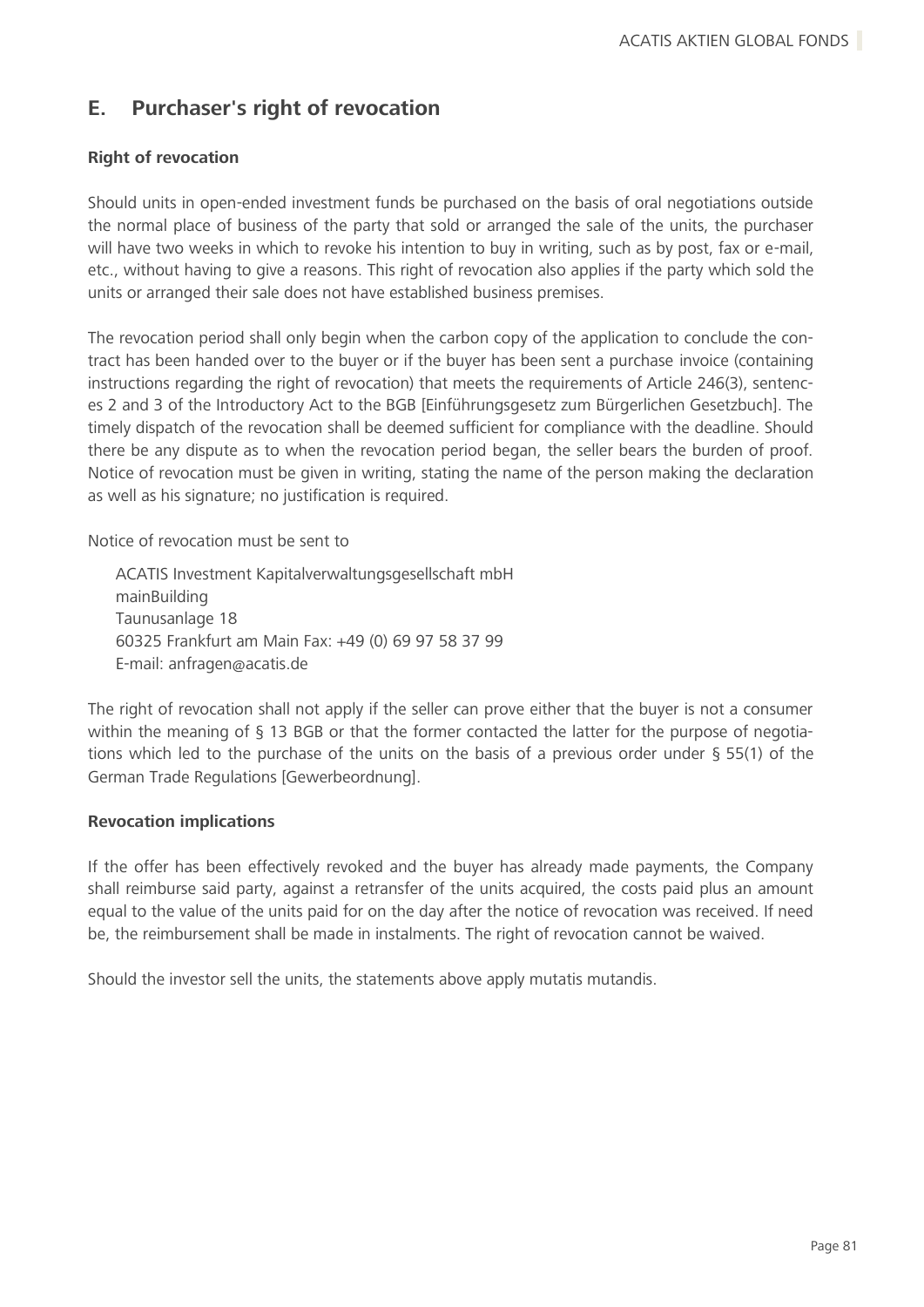# **F. General Terms and Conditions of Investment**

# **G E N E R A L T E R M S A N D C O N D I T I O N S O F I N V E S T M E N T**

### **governing the legal relationship between the investors**

**and**

## **ACATIS INVESTMENT KAPITALVERWALTUNGSGESELLSCHAFT MBH,**

#### **Frankfurt am Main,**

### **(hereinafter referred to as the "Company")**

#### **for the directive-compliance investment funds managed**

### **pursuant to the UCITS Directive, only in conjunction**

### **with the Special Terms and Conditions of Investment set up for the respective**

#### **UCITS investment**

#### **company.**

### **§ 1 General provisions**

- (1) The Company is a UCITS capital management company and is subject to the provisions of the KAGB.
- (2) The Company invests the capital deposited with it in its own name and for the collective account of the investors, but separately from its own assets in the form of a UCITS investment fund. It invests this capital, pursuant to the principle of risk diversification, in assets permitted under the KAGB. It issues collective certificates in respect of the rights of the investors resulting therefrom.
- (3) The purpose of the UCITS investment fund is limited to investing in accordance with a specified investment strategy within the framework of collective asset management, using the funds deposited with it; the UCITS investment fund does not have an operating function or active business management of the assets held.
- (4) The legal relationship between the Company and the investor is governed by the General Terms and Conditions of Investment and Special Terms and Conditions of Investment of the UCITS investment fund and the KAGB.

# **§ 2 Custodian**

- (1) The Company shall appoint a credit institution as the Custodian of the UCITS investment fund; it shall act independently of the Company and exclusively in the interest of investors.
- (2) The duties and obligations of the Custodian are governed by the Custodian Agreement entered into with the Company, the KAGB, and the Terms and Conditions of Investment.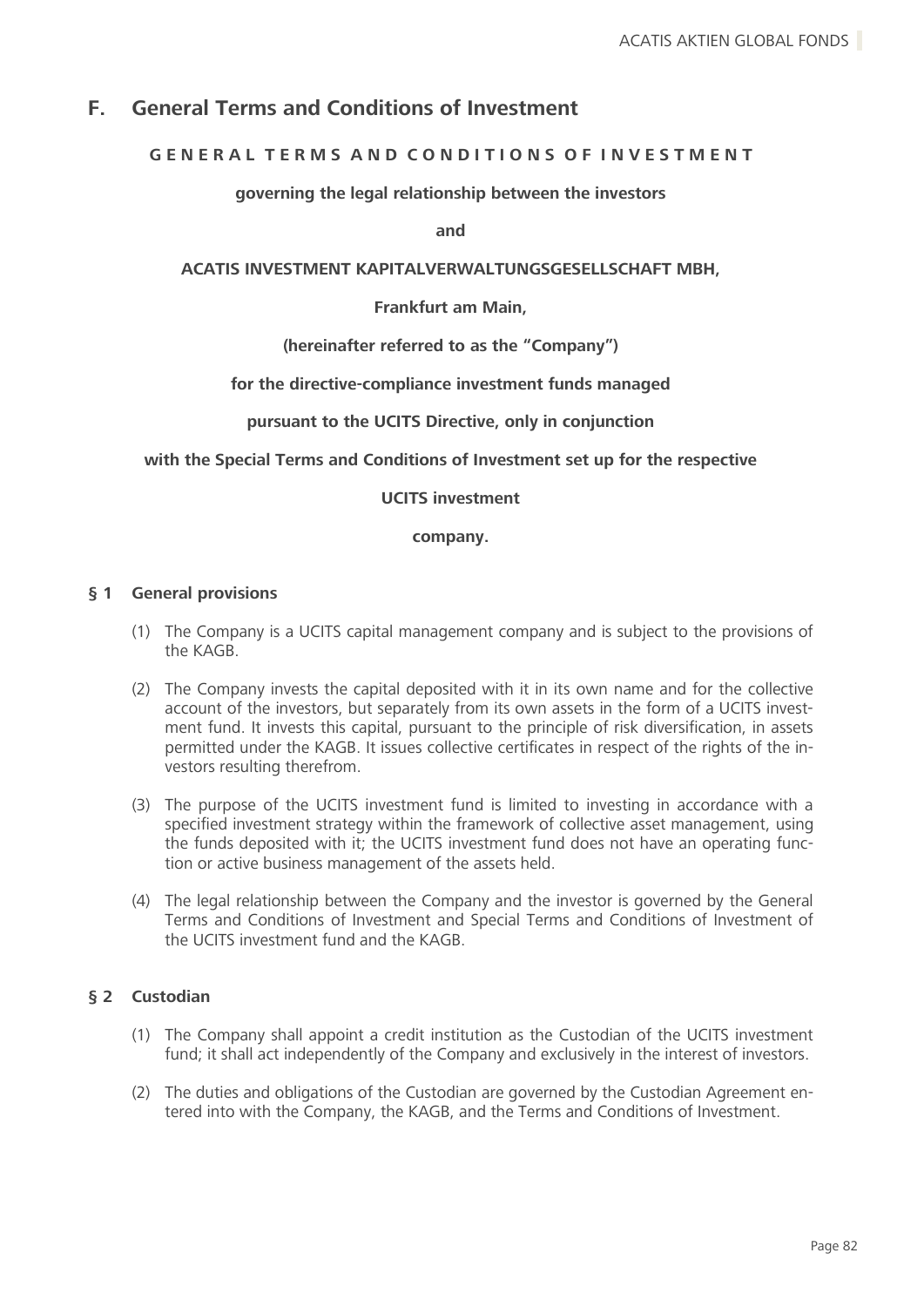- (3) The Custodian may outsource custodian duties to another company (sub-custodian) in accordance with § 73 KAGB. Further information regarding this matter can be found in the Sales Prospectus.
- (4) The Custodian shall be liable vis-à-vis the UCITS investment fund or vis-à-vis the investors for the loss of a financial instrument according to § 72(1), point 1 KAGB held by the Custodian or a sub-custodian to whom custody of financial instruments was outsourced pursuant to § 73(1) KAGB. The Custodian shall not be liable if it can prove that the loss is attributable to external events, the consequences of which were unavoidable despite all appropriate countermeasures. Further claims resulting from the provisions of civil law on the basis of agreements or tort remain unaffected. The Custodian is also liable vis-à-vis the UCITS or the investors for all other losses suffered by them as a result of the Custodian's negligent or intentional failure to properly fulfil its obligations pursuant to the provisions of the KAGB. The liability of the Custodian shall not be affected by any transfer of custodian duties referred to in the first sentence of (3) above.

### **§ 3 Fund management**

- (1) The Company shall acquire and manage the assets in its own name for the joint account of the investors with the due skill, honesty, care and diligence. It shall act independently of the Custodian and solely in the interests of investors when carrying out its duties.
- (2) The Company is authorised to acquire and resell assets with the money deposited by investors, and to invest the proceeds elsewhere; it is also authorised to perform all other legal acts resulting from the management of the assets.
- (3) The Company may neither lend money nor enter into obligations resulting from a contract of surety or a guarantee agreement for the joint account of investors; it may not sell assets referred to in §§ 193, 194 and 196 KAGB that do not belong to the UCITS investment fund at the time of the transaction. § 197 KAGB remains unaffected.

#### **§ 4 Investment principles**

The UCITS investment fund shall directly or indirectly invest in accordance with the principle of risk diversification. The Company shall only acquire assets for the UCITS investment fund that are expected to generate income and/or growth. It stipulates the assets that can be acquired on behalf of the UCITS investment fund in the Special Terms and Conditions of Investment.

# **§ 5 Transferable securities**

Provided the Special Terms and Conditions of Investment do not contain any additional restrictions, the Company may – subject to  $\S$  198 KAGB – only acquire any transferable securities on behalf of the UCITS investment fund if:

- a) they are admitted to trading on a stock exchange in an EU Member State or another State party to the EEA Agreement or are admitted to or included in another organised market in any of these states,
- b) they are exclusively admitted to trading on a stock exchange in a state outside the EU or EEA, or are admitted to or included in another organised market in one of these states, provided this choice of stock exchange or organised market has been approved by BaFin<sup>11</sup>;
- <sup>11</sup> The stock market list is published on BaFin's website (www.bafin.de).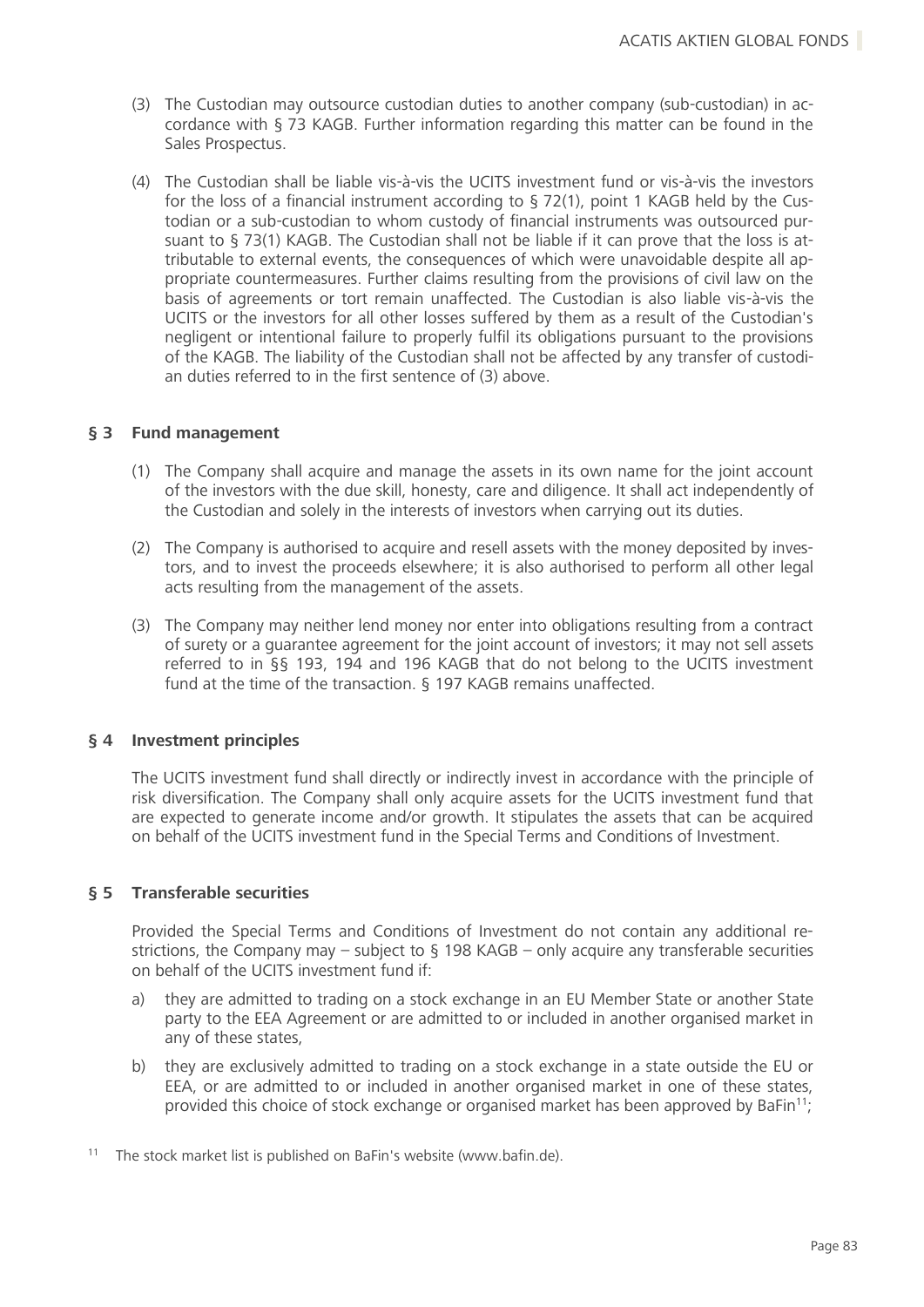- c) their admission to trading on a stock exchange in an EU Member State or in another State party to the EEA Agreement or their admission or inclusion on an organised market in an EU Member State or in another State party to the EEA Agreement must be applied for in accordance with their terms of issue, provided these transferable securities are admitted or included within one year of being issued;
- d) their admission to trading on a stock exchange or their admission or inclusion on an organised market that is not in an EU Member State or in a State party to the EEA Agreement must be applied for in accordance with their terms of issue, provided these transferable securities are admitted or included within one year of being issued;
- e) they are shares to which the UCITS investment fund is entitled in the event of a capital increase from company funds;
- f) they are acquired by exercising subscription rights held by the UCITS investment fund;
- g) they are units in closed-end funds that meet the criteria under § 193(1) first sentence point 7 KAGB,
- h) they are financial instruments that meet the criteria under § 193(1) first sentence point 8 KAGB.

The purchase of transferable securities pursuant to (a)–(d) above shall only be allowed if the conditions of § 193(1) second sentence KAGB have also been met. Subscription rights with underlying securities that can be acquired under this § 5 may be acquired.

### **§ 6 Money market instruments**

(1) Unless additional restrictions are imposed by the Special Terms and Conditions of Investment, the Company may – subject to  $\S$  198 KAGB – acquire, on behalf of the UCITS investment fund, instruments which are normally traded on the money market, as well as interest-bearing transferable securities, which at the time of acquisition for the UCITS investment fund, have a residual maturity not exceeding 397 days, the interest rate of which is, according to the terms of issue, regularly adjusted to market conditions over their entire term (or at least once every 397 days) or the risk profile of which is similar to the risk profile of such transferable securities (money market instruments).

Money market instruments may only be acquired for the UCITS investment fund if they are

- a) admitted to trading on a stock exchange in an EU Member State or another State party to the EEA Agreement or are admitted to or included in another organised market in any of these states;
- b) exclusively admitted to trading on a stock exchange in a state outside the EU or EEA, or are admitted to or included in another organised market in one of these states, provided this choice of stock exchange or organised market has been approved by BaFin<sup>12</sup>:
- c) issued or guaranteed by the EU, the Federal Republic of Germany, a German federal government fund, a German federal state, another EU Member State or another national, regional or local authority or the central bank of an EU Member State, the European Central Bank or European Investment Bank, a third country or, if in the case of a Federal State, by one of the members making up the federation, or by a public international body to which one or more EU Member States belong;
- d) issued by an undertaking whose transferable securities are traded on the markets stated in (a) and (b);
- <sup>12</sup> The stock market list is published on BaFin's website (www.bafin.de).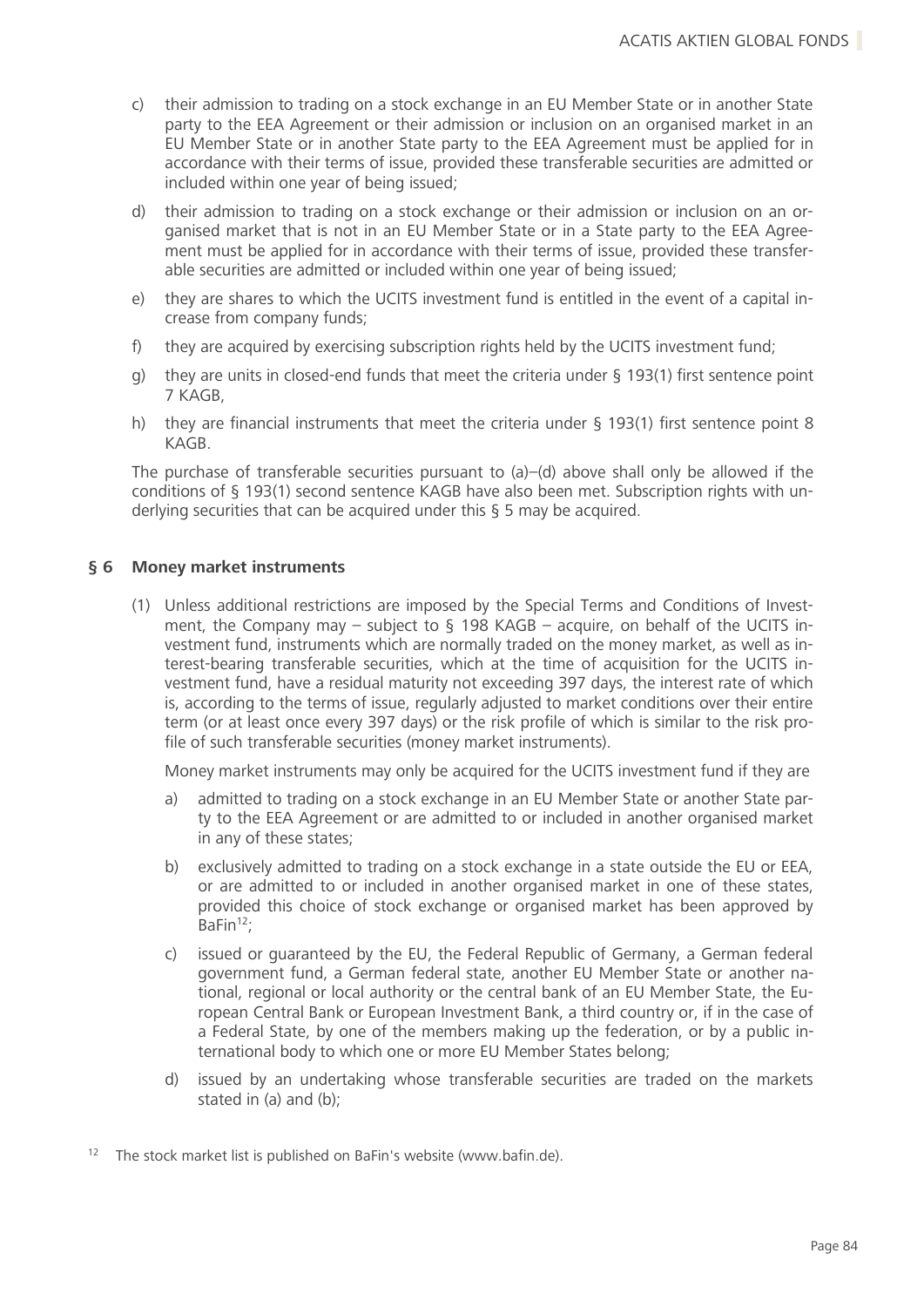- e) issued or guaranteed by a credit institution subject to prudential supervision in accordance with criteria defined by EU law, or by a credit institution which is subject to and complies with prudential rules considered by BaFin to be at least as stringent as those laid down by EU law; or
- f) issued by other issuers and meet the requirements of  $\S$  194(1), first sentence point 6 KAGB.
- (2) Money market instruments within the meaning of (1) may only be acquired if they meet the relevant requirements of § 194(2) and (3) KAGB.

# **§ 7 Bank deposits**

The Company may, on behalf of the UCITS investment fund, hold bank deposits with a maximum term of 12 months. The deposits to be kept in blocked accounts may be held with a credit institution with its registered office in an EU Member State or a State party to the EEA Agreement; deposits may also be held by a credit institution with its registered office in a third country, whose prudential rules considered by BaFin to be at least as stringent as those laid down by EU law. Unless otherwise specified in the Special Terms and Conditions of Investment, bank deposits may also be denominated in a foreign currency.

### **§ 8 Investment fund units**

- (1) Unless otherwise specified in the Special Terms and Conditions of Investment, the Company may acquire units in investment funds pursuant to Directive 2009/65/EC on behalf of the UCITS investment fund. Units in other domestic investment funds and investment corporations with variable capital and units in open-ended EU AIFs and foreign open-ended AIFs may be acquired if they meet the requirements of § 196(1)(2) KAGB.
- (2) The Company may only acquire units in domestic investment funds and investment corporations with variable capital, in EU AIFs and foreign open-ended AIFs if the terms and conditions of investment or the articles of association of the capital management company, the investment corporation with variable capital, the EU investment fund, the EU management company, the foreign AIF or the foreign AIF management company stipulate that no more than 10% of the value of their assets may be invested in units in other domestic investment funds, investment corporations with variable capital, open-ended EU investment funds or foreign open-ended AIFs.

#### **§ 9 Derivatives**

(1) In managing the UCITS investment fund, the Company may use derivatives as per § 197(1), point 1 KAGB and financial instruments with derivative components as per § 197(1), point 2 KAGB, unless the Special Terms and Conditions of Investment stipulate otherwise. In order to ascertain the degree of market risk, the limit of which is established in accordance with § 197(2) KAGB, for the use of derivatives and financial instruments with derivative components, the Company may – depending on the type and scope of the derivatives and financial instruments with derivative components used – use either the simple or qualified approach within the meaning of the Regulation on risk management and risk measurement in the use of derivatives, securities lending and repurchase agreements in investment funds pursuant to the Capital Investment Code (DerivateV), enacted in accordance with § 197(3) KAGB; for further details, please refer to the Sales Prospectus.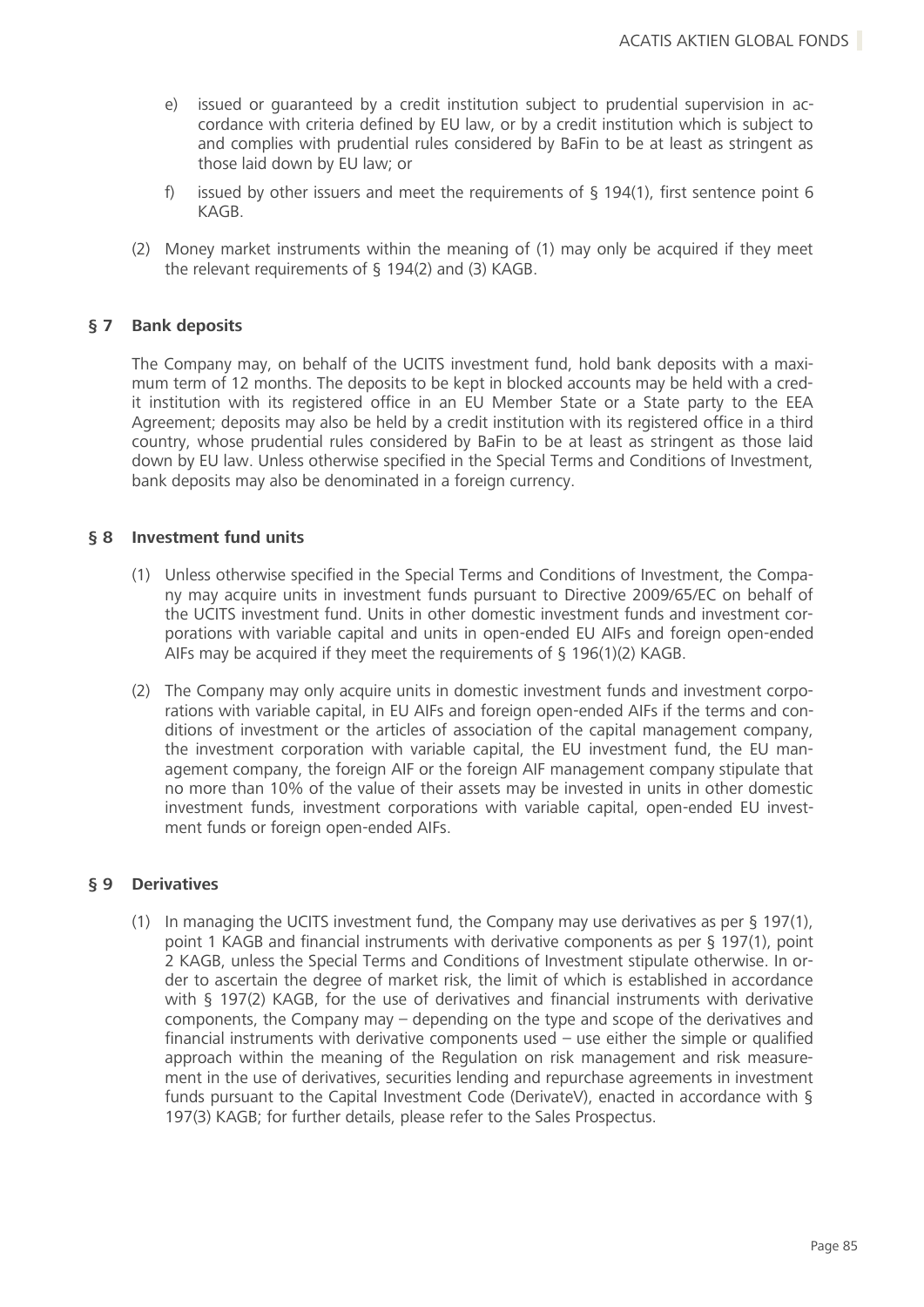(2) Should the Company use the simple approach, it may regularly use only basic forms of derivatives, financial instruments with derivative components or combinations of such derivatives, financial instruments with derivative components plus underlying instruments permissible under § 197(1), first sentence KAGB. Only a negligible share of complex derivatives comprised of underlying instruments permissible under § 197(1), first sentence KAGB may be used. The attributable amount to be calculated for the UCITS investment fund in accordance with the provisions of § 16 DerivateV may not exceed the investment fund's value at any time.

Basic forms of derivatives are:

- a) futures contracts on underlying instruments as per § 197(1) KAGB, except investment units as per § 196 KAGB;
- b) options or warrants on underlying instruments as per § 197(1) KAGB, except investment units as per § 196 KAGB, and on future contracts under (a), if they have the following characteristics:
	- aa) exercise is possible either during the entire term or at the end of the term; and
	- (bb) the value of the option at the exercise date is linearly dependent on the positive or negative difference between the underlying price and the market price of the underlying, and becomes zero if the difference has the opposite (plus/minus) sign;
- c) interest rate swaps, currency swaps or interest rate-currency swaps;
- d) options on swaps in accordance with (c), provided that they bear the characteristics described in (aa) and (bb) above (swaptions);
- e) single name credit default swaps.
- (3) Should the Company use the qualified approach, it may invest in any financial instruments with derivative components or in derivatives derived from an underlying instrument permissible under § 197(1) first sentence KAGB, provided it maintains an appropriate risk management system. The potential VaR for the market risk attributable to the UCITS investment fund may never exceed double the potential VaR of the relevant benchmark assets pursuant to § 9 DerivateV. Alternatively, the VaR may never exceed 20% of the value of the UCITS investment fund.
- (4) Under no circumstances may the Company deviate from the investment principles and limits specified in the Terms and Conditions of Investment or in the Sales Prospectus in relation to such transactions.
- (5) The Company will use derivatives and financial instruments with derivative components for hedging purposes, efficient portfolio management and in order to generate additional income, if and to the extent it considers this to be in the interests of investors.
- (6) When calculating the market-risk limit for the use of derivatives and financial instruments with derivative components, the Company may at any time switch from the simple to the qualified approach pursuant to § 6 (3) DerivateV. Switching does not require BaFin approval; however, the Company must promptly notify BaFin of the switch and publish it in the subsequent semi-annual or annual report.
- (7) When using derivatives and financial instruments with derivative components, the Company shall comply with the DerivateV.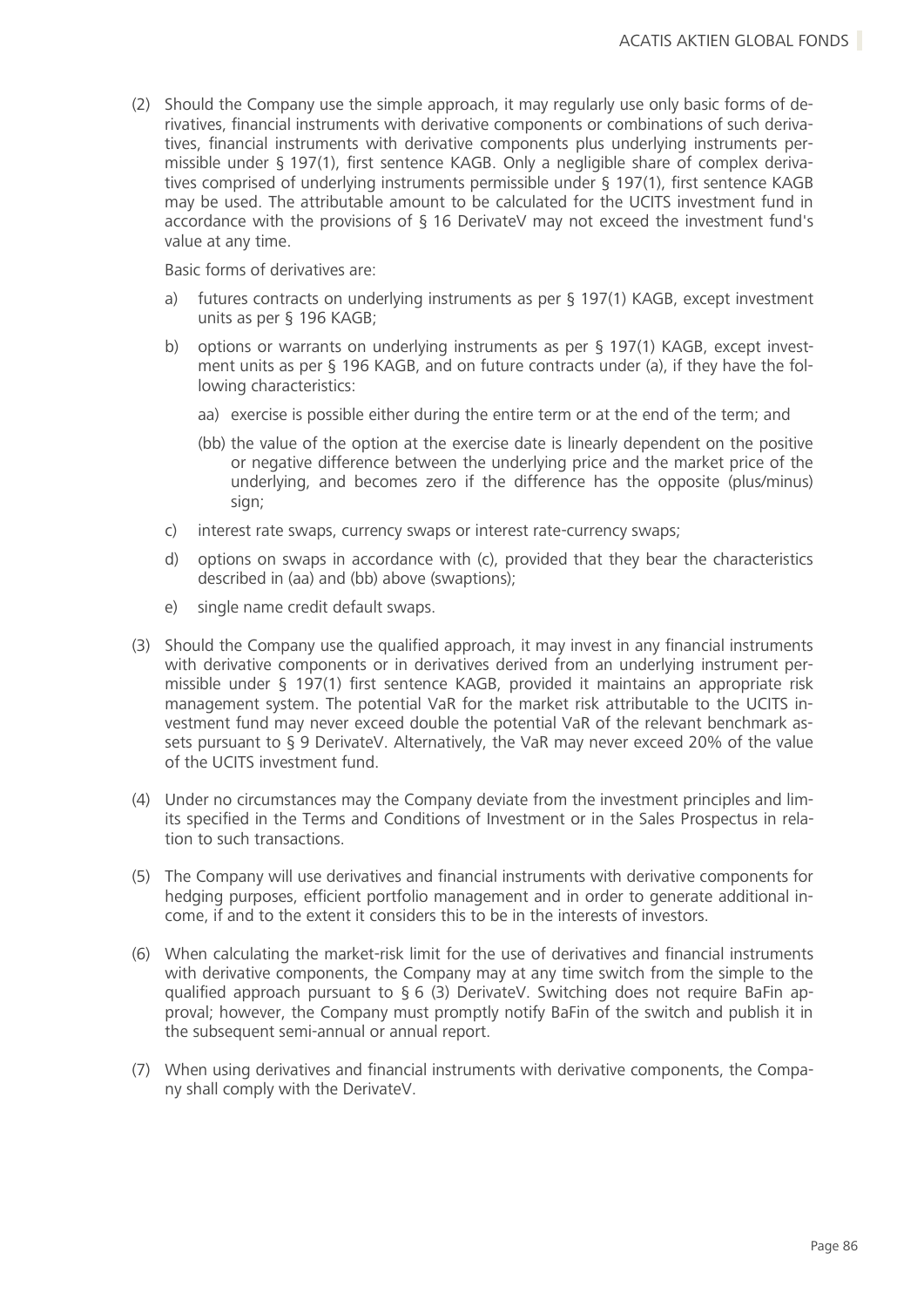## **§ 10 Other investment instruments**

Unless specified otherwise in the Special Terms and Conditions of Investment, the Company may invest, on behalf of said UCITS investment fund, up to 10% of such fund's assets in "Other Investment Instruments" pursuant to § 198 KAGB.

### **§ 11 Issuer limits and investment limits**

- (1) In its management activities, the Company shall comply with the investment limits and restrictions specified in the KAGB, the DerivateV and the Terms of Contract.
- (2) Up to 5% of the value of the UCITS investment fund may be invested in transferable securities and money market instruments (including transferable securities purchased under agreements to resell and money market instruments of a single issuer). However, up to 10% of the value of the UCITS investment fund may be invested in these transferable securities and money market instruments, if this is stipulated in the Special Terms and Conditions of Investment and the total value of the transferable securities and money market instruments of these issuers does not exceed 40% of the value of UCITS investment fund.
- (3) The Company may invest up to 35% of the UCITS investment fund's value each in bonds, borrower's note loans and money market instruments issued or guaranteed by the Federal Republic of Germany, a German federal state, the EU, an EU Member State or its local bodies, a State party to the EEA Agreement, a third country or an international organisation to which at least one EU Member State belongs.
- (4) The Company may invest up to 25% of the value of the UCITS investment fund each in mortgage bonds, public-sector bonds and bonds issued by credit institutions with their registered offices in an EU Member State or another State party to the EEA Agreement. This is subject to the following: said credit institutions are subject by law to special public supervision designed to protect the holders of such bonds; funds acquired through the issue thereof are invested (in accordance with the law) in assets that sufficiently cover the liabilities arising from these bonds during their entire term; and said funds are primarily used to repay the principal and pay interest, should the issuer default. Should the Company invest more than 5% of the value of the UCITS investment fund in bonds of a single issuer in accordance with the previous sentence, the total value of those bonds must not exceed 80% of the UCITS investment fund's value.
- (5) The limit in (3) above may be exceeded for transferable securities and money market instruments of a single issuer in accordance with § 206(2) KAGB, if permitted by the Special Terms and Conditions of Investment with regard to the issuers named therein. In such cases, the transferable securities and money market instruments held on behalf of the UCITS investment fund must originate from at least six different issues, and no single issue may exceed 30% of the UCITS investment fund's value.
- (6) The Company may not invest more than 20% of the UCITS investment fund's value in bank deposits as per § 195 KAGB at a single credit institution.
- (7) The Company must ensure that a combination of
	- a) transferable securities or money market instruments issued by a single institution,
	- b) deposits with such institution and
	- c) attributable amounts for the counterparty risk of transactions entered into with that body,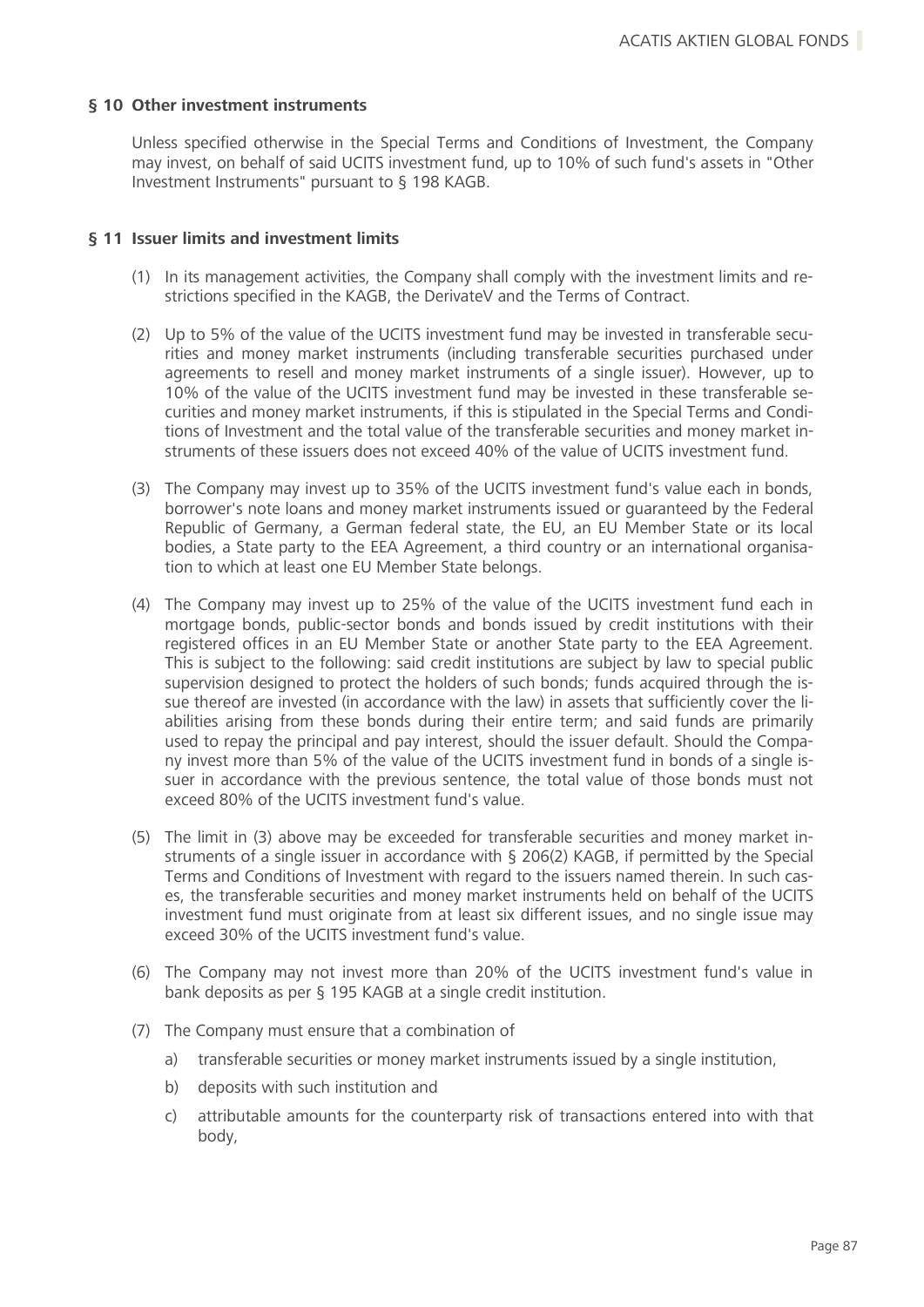do not exceed 20% of the value of the UCITS investment fund. The previous sentence applies to those issuers and guarantors stated in (3) and (4) above, with the stipulation that the Company must ensure that a combination of the assets and attributable amounts stated in the first sentence does not exceed 35% of the value of the UCITS investment fund. In both cases, the respective individual maximum limits remain unaffected.

- (8) The bonds, borrower's note loans and money market instruments referred to in (3) and (4) above are not taken into account when applying the 40% limit referred to in (2) above. Notwithstanding the provisions of  $(7)$ , the limits referred to in  $(2)-(4)$  and  $(6)-(7)$  of this section may not be accumulated.
- (9) The Company may only invest up to 20% of the value of the UCITS investment fund in units of any one investment fund as per § 196(1) KAGB. The Company may only invest up to 30% of the value of the UCITS investment fund in units of investment funds in accordance with § 196(1), point 2 KAGB. The Company may, on behalf of the UCITS investment fund, not acquire more than 25% of the units issued by another open-ended domestic, EU or foreign investment fund that are invested (in accordance with the principle of risk diversification) in assets within the meaning of §§ 192–198 KAGB.

# **§ 12** Mergers

- (1) Pursuant to §§ 181–191 KAGB, the Company may
	- a) transfer all assets and liabilities of this UCITS investment fund to another existing or newly-formed investment fund, or to an EU UCITS or a UCITS investment corporation with variable capital;
	- b) absorb all assets and liabilities of another open public investment fund in this UCITS investment fund.
- (2) Any merger is subject to approval by the relevant competent supervisory authority. Details of the procedure can be found in §§ 182–191 KAGB.
- (3) The UCITS investment fund may only be merged with an investment fund that is not a UCITS if the absorbing or newly-formed public investment fund will continue be a UCITS. EU UCITS may also be merged with the UCITS investment fund in accordance with Article 2(1)(p)(iii) of Directive 2009/65/EC.

# **§ 13 Transferable securities lending**

(1) The Company may, on behalf of the UCITS investment fund, grant a transferable securities loan, which can be called at any time, to a securities borrower in return for market-rate compensation after the transfer of sufficient collateral in accordance with § 200(2) KAGB. The market value of the securities to be transferred, together with the market value of the securities already transferred as a securities loan on behalf of the UCITS investment fund to the same securities borrower, including companies in the same group within the meaning of § 290 of the German Commercial Code [Handelsgesetzbuch – HGB], may not exceed 10% of the value of the UCITS investment fund.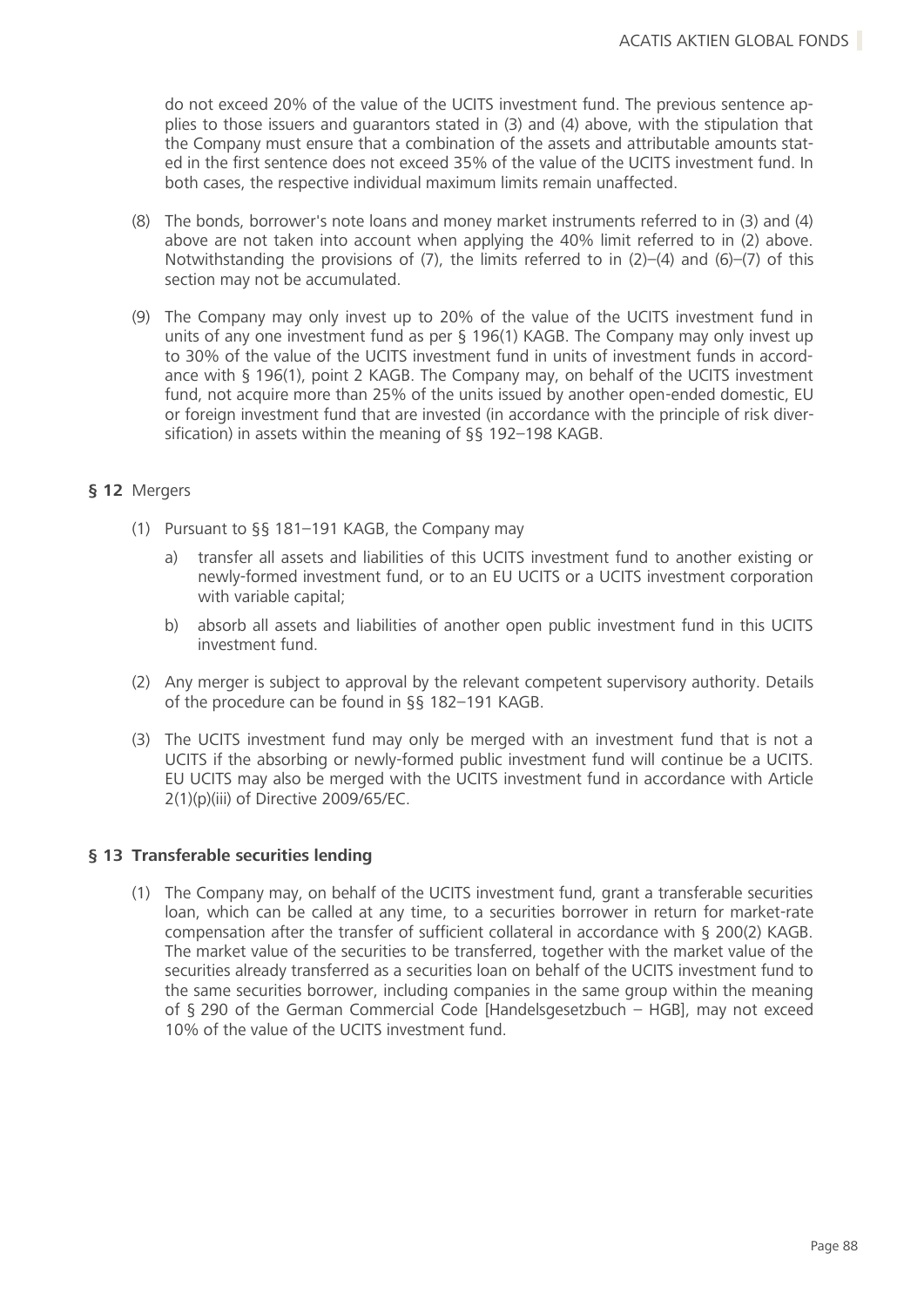- (2) Should the securities borrower's collateral for the transferred securities be provided in the form of credit, said credit must be kept in blocked accounts pursuant to § 200(2), third sentence, point 1 KAGB. Alternatively, the Company may exercise the option to invest this credit (in its currency) in the following assets:
	- a) in high-quality bonds issued by the Federal Republic of Germany, a German federal state, the EU, an EU Member State or its local authorities, a State party to the EEA Agreement or a third country,
	- b) in money market funds with a short maturity structure corresponding to the guidelines issued by BaFin on the basis of § 4(2) KAGB, or
	- c) by way of a reverse repurchase agreement with a credit institution that guarantees the repayment of the accrued credit at any time.

The UCITS investment fund shall be entitled to the income from investing the collateral.

- (3) The Company may also make use of a system for brokering and processing securities loans – organised by a securities clearing and deposit bank or another companystated in the Special Terms and Conditions of Investment, whose corporate purpose of said company is to process international securities transactions for others – whichdeviates from the requirements of §§ 200 and 201 KAGB, provided the conditions of such system guarantee that the interests of investors are protected and there is no deviation from the right of termination at any time in accordance with (1) above.
- (4) Unless otherwise specified in the Special Terms and Conditions of Investment, the Company may also allow transferable securities loans in connection with money market instruments and investment units, provided that the UCITS investment fund is permitted to acquire such assets. The provisions of (1)–(3) shall apply mutatis mutandis.

#### **§ 14 Repurchase agreements**

- (1) The Company may, on behalf of the UCITS investment fund and in return for a fee, enter into callable securities repurchase agreements, within the meaning of § 340b(2) HGB, with credit institutions or financial services institutions on the basis of standardised framework agreements.
- (2) The repurchase agreements must involve transferable securities that may be acquired for the UCITS investment fund in accordance with the Terms and Conditions of Investment.
- (3) Repurchase agreements shall be limited to a term of 12 months.
- (4) Unless otherwise specified in the Special Terms and Conditions of Investment, the Company may also enter into repurchase agreements in connection with money market instruments and investment units, provided that the UCITS investment fund is permitted to acquire such assets. The provisions of (1)–(3) shall apply mutatis mutandis.

# **§ 15 Borrowing**

The Company may take out short-term loans amounting to up to 10% of the value of the UCITS investment fund, provided that the terms of the loan are in line with the market and the Custodian agrees to the loan.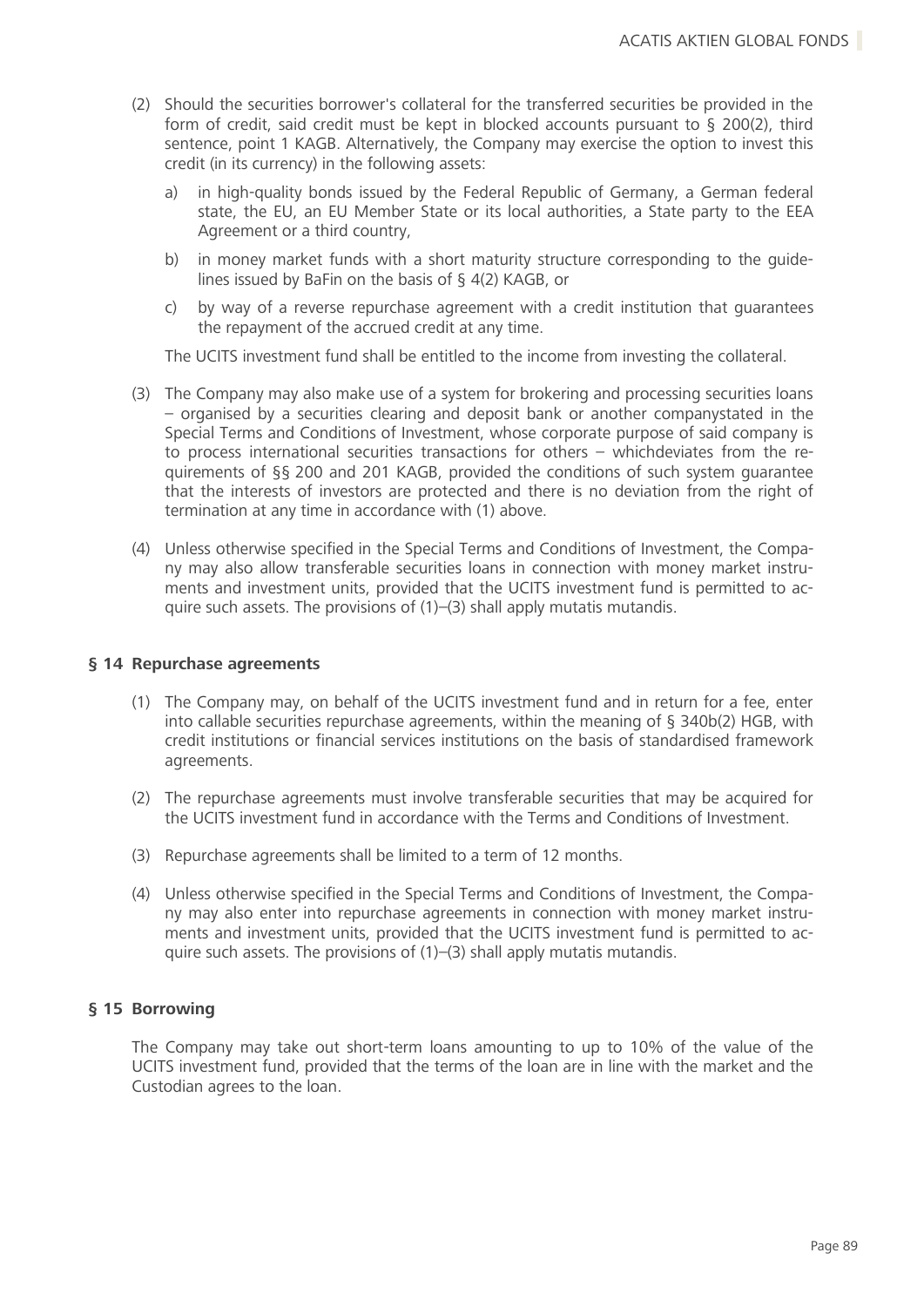## **§ 16 Units**

- (1) The unit certificates to be securitised in the form of a collective certificate are issued to bearer.
- (2) Units may have different characteristics, particularly with regard to the use of income, the issuing surcharge, redemption fees, the currency of the unit value, the management fee, the minimum investment amount or a combination of these characteristics (unit classes). For details, please refer to the Special Terms and Conditions of Investment.
- (3) The units are transferable unless otherwise stated in the Special Terms and Conditions of Investment. When a unit is transferred, the rights vested therein are also transferred. The Company shall, in all cases, consider the bearer of the unit to be the beneficiary.
- (4) The rights of investors and the rights of investors in a unit class shall be securitised via a collective certificate. It must bear, at least, the handwritten or duplicated signatures of the Company and the Custodian. There will be no entitlement to individual certificates. Where physical certificates were delivered for the UCITS investment fund in the past and these are not held in collective custody by one of the bodies referred to in § 97(1)(2) KAGB after 31 December 2016, these physical certificates shall become invalid after 31 December 2016. Investor units will instead be securitised in a collective certificate and credited to a segregated account held by the Custodian. If an invalidated physical certificate is submitted to the Custodian, the depositor may request that a corresponding unit be credited to a securities account designated by it and held on its behalf. Physical certificates held in collective safekeeping as at 31 December 2016 by a body referred to in § 97(1), sentence 2 KAGB may be transferred to a collective certificate at any time.

#### **§ 17 Issue and redemption of units and suspension of redemption**

- (1) In principle, there is no limit to the number of units that may be issued. The Company reserves the right temporarily or permanently cease the issuance of units.
- (2) Units may be acquired from the Company or Custodian or via a third party. The Special Terms and Conditions of Investment may stipulate that the units can only be acquired and held by specific investors.
- (3) Investors may request the Company to redeem the units. The Company is obliged to redeem the units at the current redemption price on behalf of the UCITS investment fund. The place of redemption is the Custodian.
- (4) The Company may, however, suspend the redemption of units pursuant to § 98(2) KAGB, should extraordinary circumstances arise which make such suspension appear necessary in the interests of investors.
- (5) The Company shall inform the investors of any suspension pursuant to (4) above and the resumption of redemption via publication of a notice in the German Federal Gazette, as well as a financial or daily newspaper with sufficient circulation or in the electronic media stated in the Sales Prospectus. Following the publication of a notice in the German Federal Gazette, investors must be immediately informed by means of a durable medium of the suspension and resumption of unit redemption.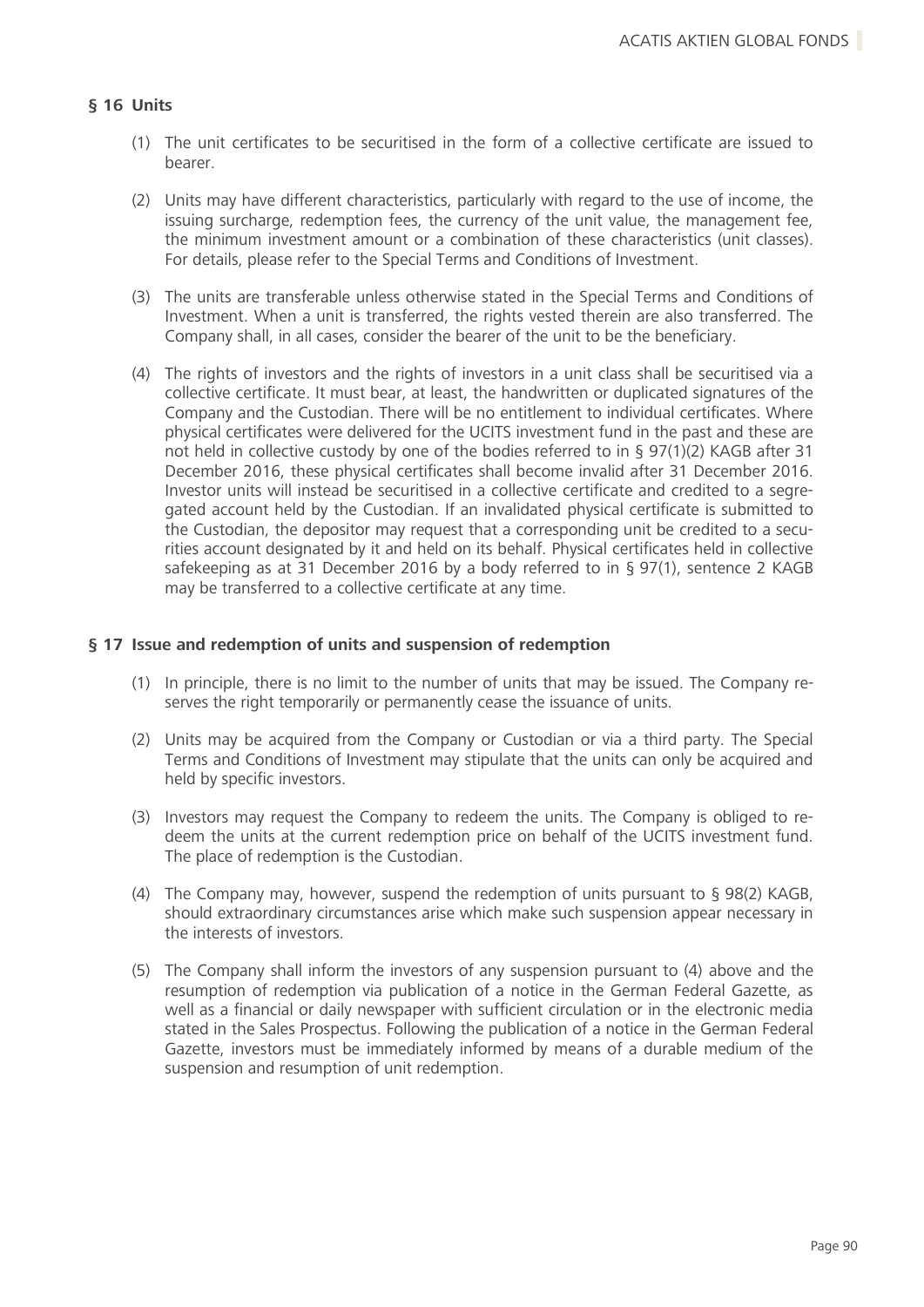#### **§ 18 Issue and redemption prices**

- (1) In order to calculate the issue and redemption prices of units, the market value of the assets held by the UCITS investment fund less loans and other liabilities (net asset value) shall be determined and divided by the number of units issued (unit value). Should different unit classes be created for the UCITS investment fund pursuant to  $\S$  16(2), the unit value and issue and redemption price shall be calculated separately for each unit class. Assets shall be valued pursuant to §§ 168 and 169 KAGB and the Capital Investment Accounting and Valuation Ordinance [Kapitalanlage-Rechnungslegungs- und Bewertungsverordnung – KARBV].
- (2) The issue price equals the value of a unit in the UCITS investment fund, plus (if applicable) an issuing surcharge to be specified in the Special Terms and Conditions of Investment pursuant to § 165(2)(8) KAGB. The redemption price will be equal to the value of a unit in the UCITS investment fund, plus (if applicable) a redemption fee to be specified in the Special Terms and Conditions of Investment pursuant to § 165(2), point 8 KAGB.
- (3) The settlement date for unit purchases and redemption orders shall be no later than the valuation date following receipt of the purchase/redemption order, unless otherwise provided in the Special Terms and Conditions of Investment.
- (4) The issue and redemption prices shall be determined on each trading day. Unless otherwise stipulated in the Special Terms and Conditions of Investment, the Company and Custodian may refrain from calculating the value on statutory public holidays which are trading days or on 24 or 31 December of each year; this is explained in more detail in the Sales Prospectus.

### **§ 19 Costs**

The expenses and fees due to the Company, the Custodian and third parties which may be charged to the UCITS investment fund are stated in the Special Terms and Conditions of Investment. In the case of fees within the meaning of the previous sentence, the Special Terms and Conditions of Investment shall also specify how and in what amount they are to be paid, and how they are to be calculated.

# **§ 20 Accounting**

- (1) No later than four months after the end of the UCITS investment fund's financial year, the Company shall issue an annual report, including a profit and loss account pursuant to § 101(1), (2) and (4) KAGB.
- (2) No later than two months after the middle of the financial year, the Company shall issue a semi-annual report pursuant to § 103 KAGB.
- (3) If, during the financial year, the right to manage the UCITS investment fund is transferred to another capital management company or the UCITS investment fund is merged with another UCITS investment fund, a UCITS investment corporation with variable capital or an EU UCITS investment fund, the Company shall draw up, on the transfer date, an interim report that meets the requirements of an annual report as per (1) above.
- (4) Should the UCITS investment fund be liquidated, the Custodian shall draw up a liquidation report both annually and on the date on which the liquidation is completed; this report must meet the requirements of an annual report as stated in (1) above.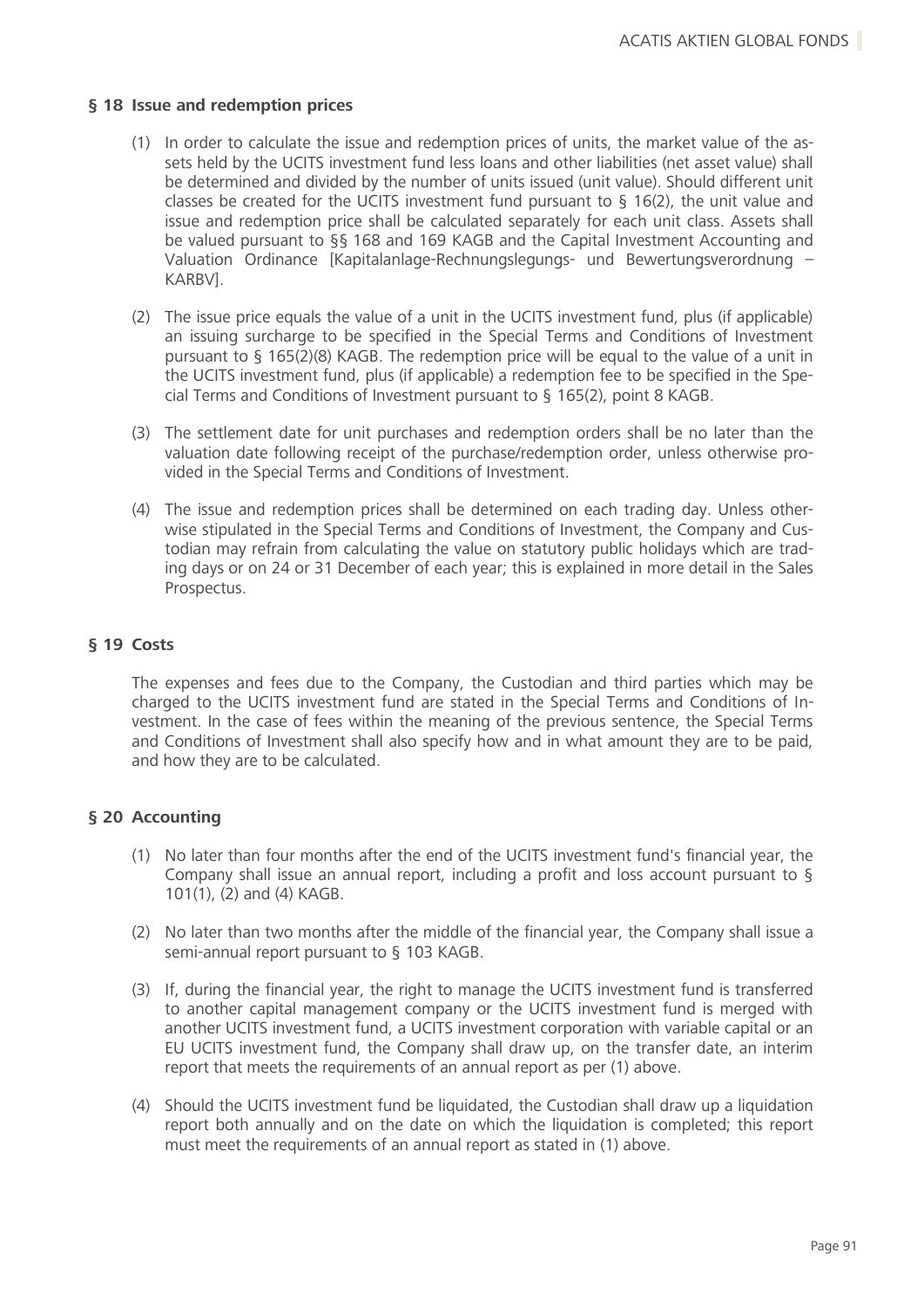(5) These reports are available from the Company, the Custodian and other agents stated in the Sales Prospectus and the KIID; they shall also be published in the German Federal Gazette.

### **§ 21 Termination and liquidation of the UCITS investment fund**

- (1) The Company may cease managing the UCITS investment fund subject to at least six months' notice via publication of a notice in the German Federal Gazette, as well as in the annual or semi-annual report. Investors shall be immediately notified via durable medium of any termination notified pursuant to the previous sentence.
- (2) The right of the Company to manage the UCITS investment fund shall expire on the date on which termination takes effect. In this case, the UCITS investment fund and/or the right to dispose of it shall be transferred to the Custodian, which shall liquidate it and distribute the proceeds to investors. In return for the performance of its liquidation duties, the Custodian shall be entitled to a fee as well as to the reimbursement of its expenses incurred as a necessary part of the liquidation. With BaFin approval, the Custodian may refrain from the liquidation and distribution, and appoint another asset management company to manage the UCITS investment fund in accordance with the current Terms and Conditions of Investment.
- (3) On the day its management right expires pursuant to § 99 KAGB, the Company shall draw up a liquidation report that meets the requirements for an annual report pursuant to  $\S$ 20(1) above.

### **§ 22 Change of capital management company and custodian**

- (1) The Company may transfer the right to manage and to dispose of the UCITS investment fund to another capital management company. Transfers are subject to prior approval by BaFin.
- (2) Approved transfers shall be published in the German Federal Gazette and in the annual or semi-annual report. Investors shall be immediately notified via durable medium of any transfer notified pursuant to the first sentence. Transfers shall become effective at the earliest three months after they are published in the German Federal Gazette.
- (3) The Company may change the custodian for the UCITS investment fund. Any such change is subject to approval by BaFin.

# **§ 23 Amendments to the Terms and Conditions of Investment**

- (1) The Company may amend the Terms and Conditions of Investment.
- (2) Amendments thereto are subject to prior approval by BaFin. If the amendments referred to in (1) above relate to the UCITS investment fund's investment principles, they shall require the prior consent of the Company's Supervisory Board.
- (3) All planned amendments shall be published in the German Federal Gazette, as well as a financial or daily newspaper with sufficient circulation or in the electronic media stated in the Sales Prospectus. Any publication pursuant to the previous sentence shall state the planned amendments and their date of entry into force. Should there be any changes to costs within the meaning of § 162(2), point 11 KAGB, changes to the investment principles of the UCITS investment fund within the meaning of § 163(3) KAGB or changes to the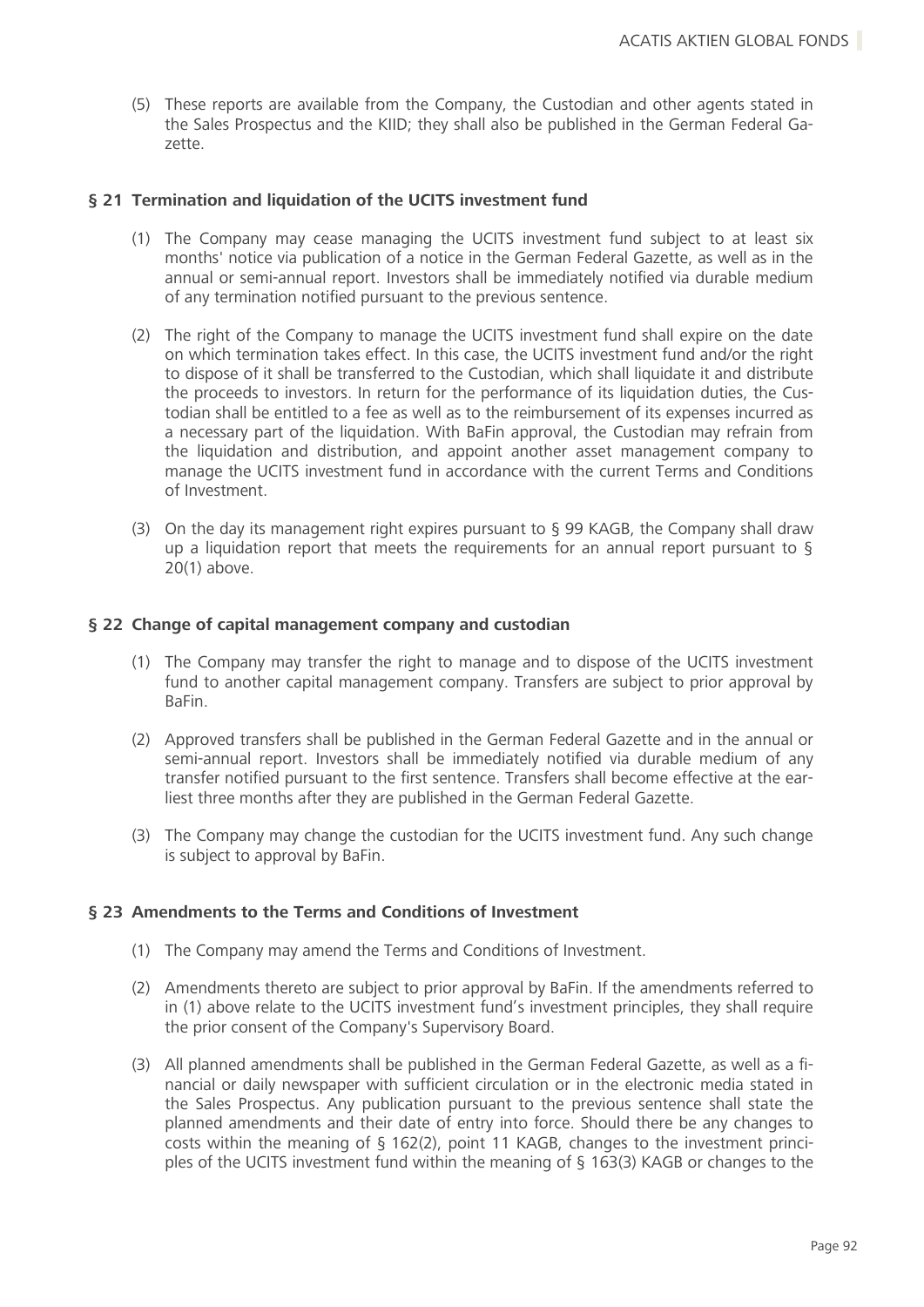material rights of investors, the investors must be informed, at the same time as publications in accordance with the first sentence of this paragraph, of what the planned changes to the Terms and Conditions of Investment essentially involve and the reasons therefor, as well as be provided with information regarding their rights under § 163(3) KAGB, in a comprehensible manner and by way of a durable medium pursuant to § 163(4) KAGB.

(4) The amendments shall not enter into force until the day after they are published in the German Federal Gazette or, in the event of amendments to the costs or investment principles, until three months have passed since publication thereof.

## **§ 24 Place of performance**

The place of performance is the Company's registered office.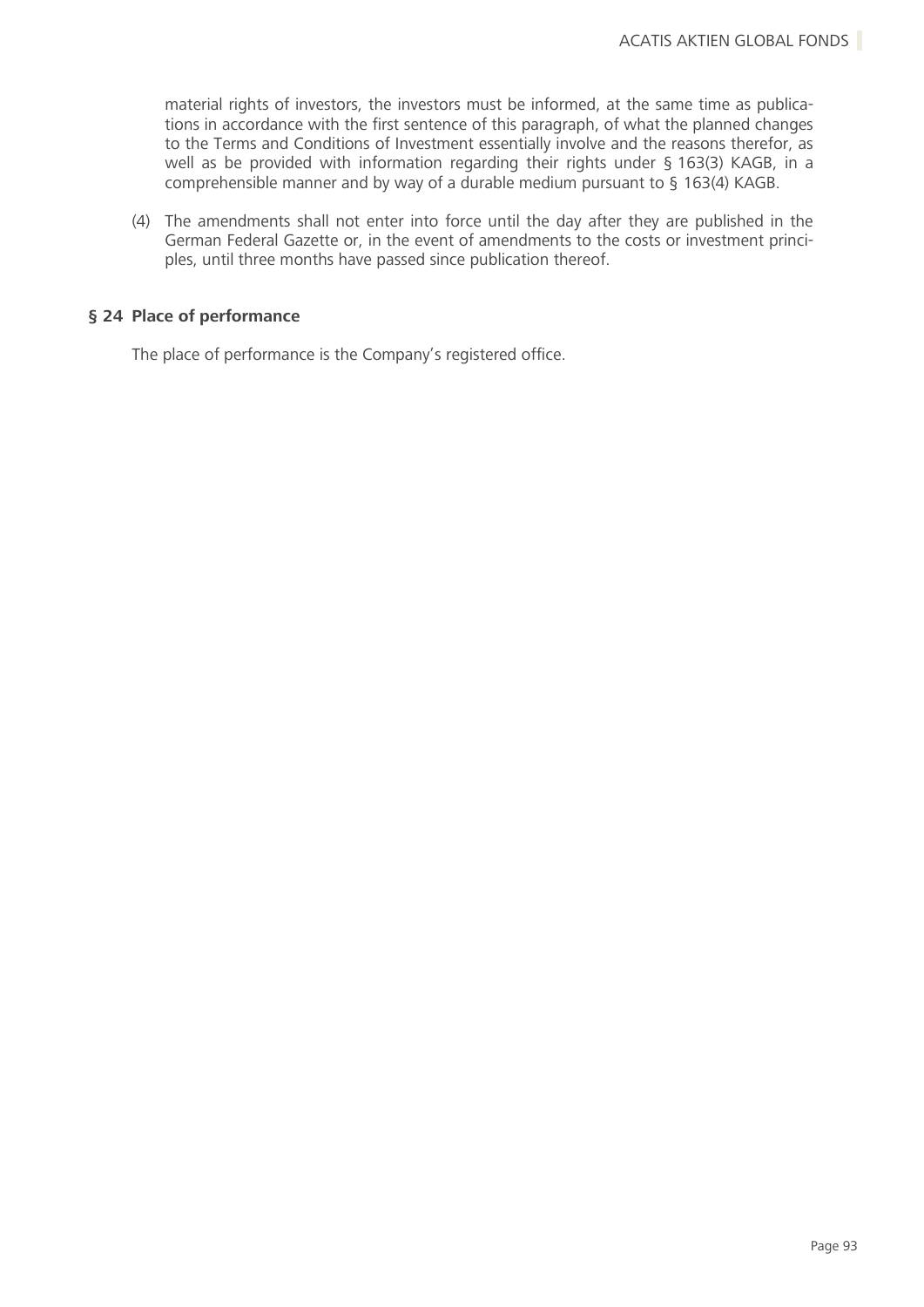# **G. Special Terms and Conditions of Investment**

## **S P E C I A L T E R M S A N D C O N D I T I O N S O F I N V E S T M E N T**

**governing the legal relationship between the investors**

**and**

**ACATIS INVESTMENT KAPITALVERWALTUNGSGESELLSCHAFT MBH,**

**Frankfurt am Main,**

**(hereinafter referred to as the "Company")**

**for the**

**investment fund managed by the Company pursuant to the UCITS Directive,**

**ACATIS AKTIEN GLOBAL FONDS,**

**applicable only in conjunction with the**

**General Terms and Conditions of Investment**

**drawn up by the Company for this investment fund.**

#### **INVESTMENT PRINCIPLES AND INVESTMENT LIMITS**

#### **§ 1 Assets**

The Company may acquire the following assets for the UCITS investment fund:

- 1. Transferable securities pursuant to § 5 of the General Terms and Conditions of Investment,
- 2. Money market instruments pursuant to § 6 of the General Terms and Conditions of Investment,
- 3. Bank deposits pursuant to § 7 of the General Terms and Conditions of Investment,
- 4. Investment units pursuant to § 8 of the General Terms and Conditions of Investment,
- 5. Derivatives pursuant to § 9 of the General Terms and Conditions of Investment,
- 6. Other investment instruments pursuant to § 10 of the General Terms and Conditions of Investment.

#### **§ 1a Securities lending and repurchase agreements**

Securities lending and repurchase agreements pursuant to §§ 13 and 14 of the General Terms and Conditions of Investment shall not be concluded.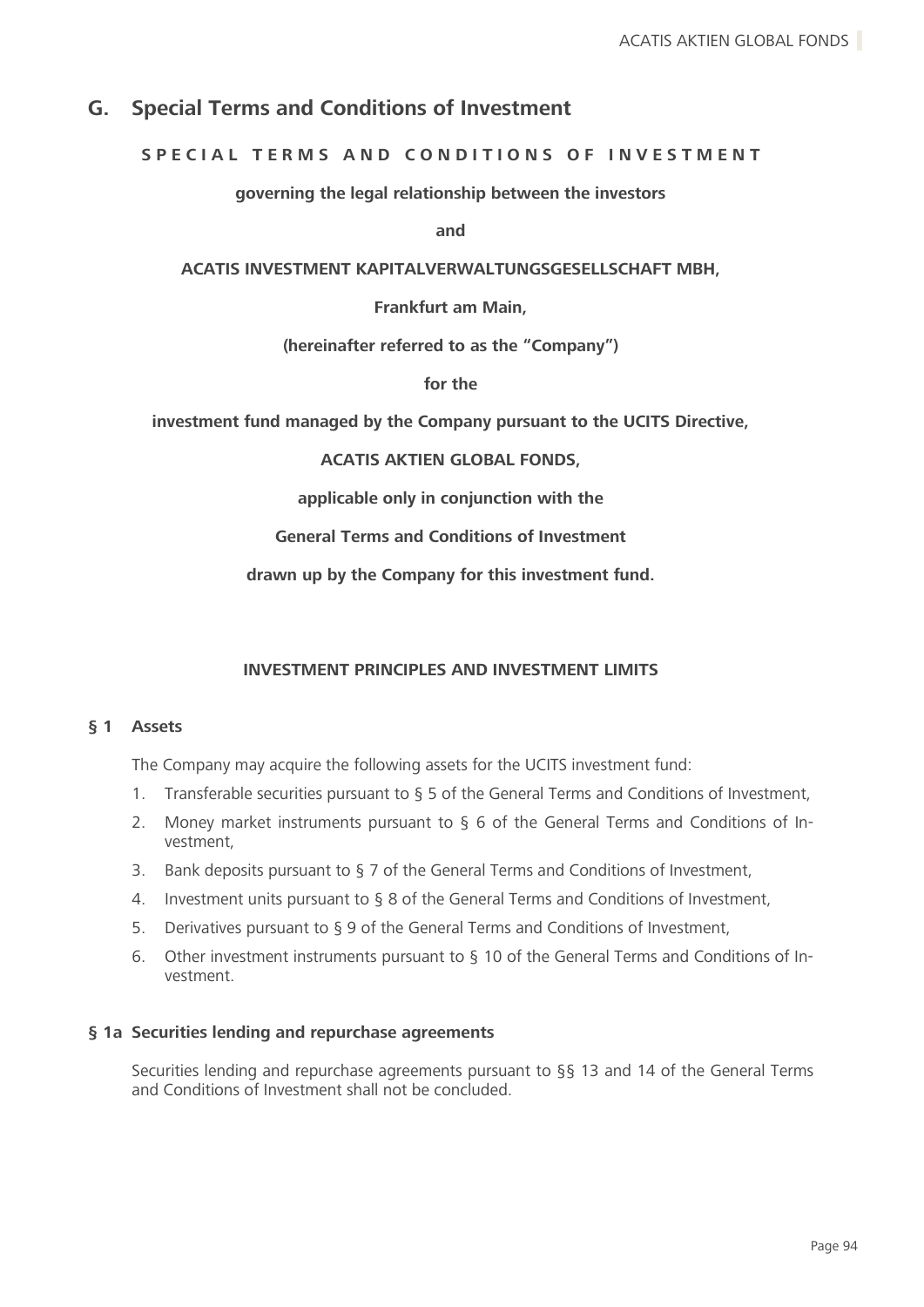#### **§ 2 Investment limits**

(1) At least 2/3 of the UCITS investment fund is made up of equities.

In addition to the investment limit set out in paragraph 1 above,at least 50% of the value of the actual asset (the amount of the actual asset is defined in relation to the value of the investment fund's assets within the meaning of § 1(2) of the Investment Tax Act (InvStG), excluding liabilities) of the UCITS investment fund is invested in equity interests within the meaning of  $\S$  2(8)(1), (3) and (4) of the InvStG that can be acquired for the UCITS investment fund in accordance with the investment conditions (equity fund within the meaning of § 2(6) of the InvStG). In so doing, the actual equity interest rate of target investment funds within the meaning of the first sentence of  $\frac{1}{2}$  (5)(1) of the InvStG that can be acquired for the UCITS investment fund in accord-ance with these investment conditions can be taken into account.

- (2) Up to 25% of the value of the UCITS investment fund may be invested in bonds, convertible bonds and bonds with warrants.
- (3) Up to 1/3 of the value of the UCITS investment fund may be invested in money market instruments, subject to § 6 of the General Terms and Conditions of Investment.
- (4) Transferable securities and money market instruments of a single issuer may be acquired in excess of 5% up to a value of 10% of the UCITS investment fund's assets if the total value of the transferable securities and money market instruments of this issuer does not exceed 40% of the Investment Fund's assets.
- (5) Up to 1/3 of the value of the UCITS investment fund may be held in bank deposits as specified in § 7 sentence 1 of the General Terms and Conditions of Investment.
- (6) Up to 10% of the value of the UCITS investment fund may be held in investment units as specified in § 8 of the General Terms and Conditions of Investment. The Company selects the investment units to be acquired either in accordance with the UCITS investment fund's Terms and Conditions of Investment or investment focus, or its most recent annual or semi-annual report. It may acquire all permitted types of units in domestic investment funds and investment corporations with variable capital and units in EU UCITS and openended investment funds (which are not EU UCITS) managed by EU management companies or foreign management companies. The share of the UCITS investment fund that may be held in units of the relevant type may not be more than the investment limit stated in the first sentence of this paragraph. The limits stated in § 11(9) of the General Terms and Conditions of Investment remain unaffected.

#### **§ 3 Investment Committee**

The Company can be advised by an investment committee in respect of the UCITS investment fund.

#### **UNIT CLASSES**

#### **§ 4 Unit classes**

(1) For the UCITS investment fund, unit classes may be formed in accordance with § 16(2) of the General Terms and Conditions of Investment. Such unit classes differ in terms of the use of income, the issuing surcharge, the currency of the unit value (including use of cur-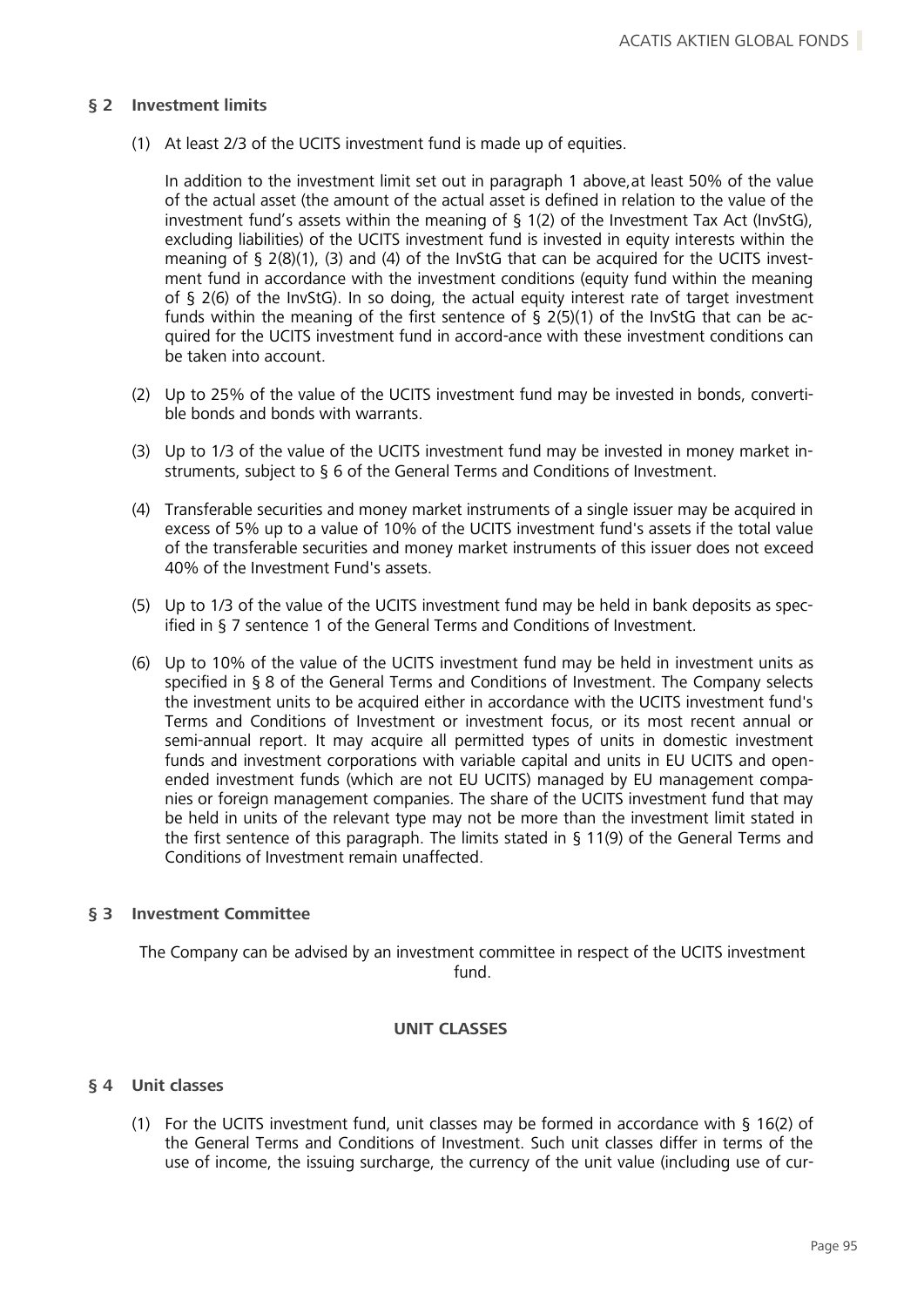rency hedging transactions), the management fee, the Custodian fee, the performance fee, the fee for managing derivative transactions and collateral for derivative transactions, the Distributor, the minimum investment amount or a combination of these characteristics. Unit classes may be formed at any time at the Company's discretion.

- (2) Existing unit classes shall be listed individually in the Sales Prospectus and in the annual and semi-annual reports. The characteristics of the unit classes (use of income, issuing surcharge, currency of the unit value, management fee, Custodian fee, performance fee, the fee for the management of derivative transactions and collateral for derivative transactions, the Distributor, minimum investment amount or a combination of these characteristics) are described in detail in the Sales Prospectus and the annual and semi-annual reports.
- (3) Currency hedging transactions may be concluded exclusively in favour of an individual currency unit class. For foreign currency unit classes that are currency hedged in favour of the currency in which those unit classes are denominated (reference currency), the Company may also – notwithstanding the provisions of § 9 of the General Terms and Conditions of Investment – use derivatives (within the meaning of § 197(1) KAGB) on exchange rates or currencies so as to avoid losses in unit value resulting from foreign exchange losses relating to assets of the UCITS investment fund that are not denominated in the reference currency for that unit class.
- (4) Unit values are calculated for each unit class separately by taking the costs of creating new unit classes, distributions (including any taxes payable from the Fund's assets), the fees stated in (1) above and the results of currency hedging transactions related to a certain class of units, including any income equalisation, attributed exclusively to that unit class.

### **UNITS, ISSUE PRICE, REDEMPTION PRICE, UNIT REDEMPTION AND COSTS**

#### **§ 5 Units**

Investors are fractional co-owners of the UCITS investment fund's respective assets in proportion to their number of units.

#### **§ 6 Issue and redemption prices**

- (1) The issuing surcharge is 5.0% of the unit value. The Company may charge a reduced issuing surcharge, or not charge one at all, for the UCITS investment fund or one or more unit classes. The Company shall specify the issuing surcharge for each unit class in the Sales Prospectus and the annual and semi-annual reports.
- (2) The redemption shall be performed at the unit value. No redemption fee is charged.

#### **§ 7 Costs**

(1) Fees to which the Company is entitled from the UCITS investment fund:

In return for managing the UCITS investment fund, the Company shall receive a fee (payable quarterly) amounting to up to a quarter of 1.35% p.a. of the UCITS investment fund's average net asset value during the accounting period, calculated by taking the values on each valuation date. The Company may charge a reduced fee, or not charge one at all, for the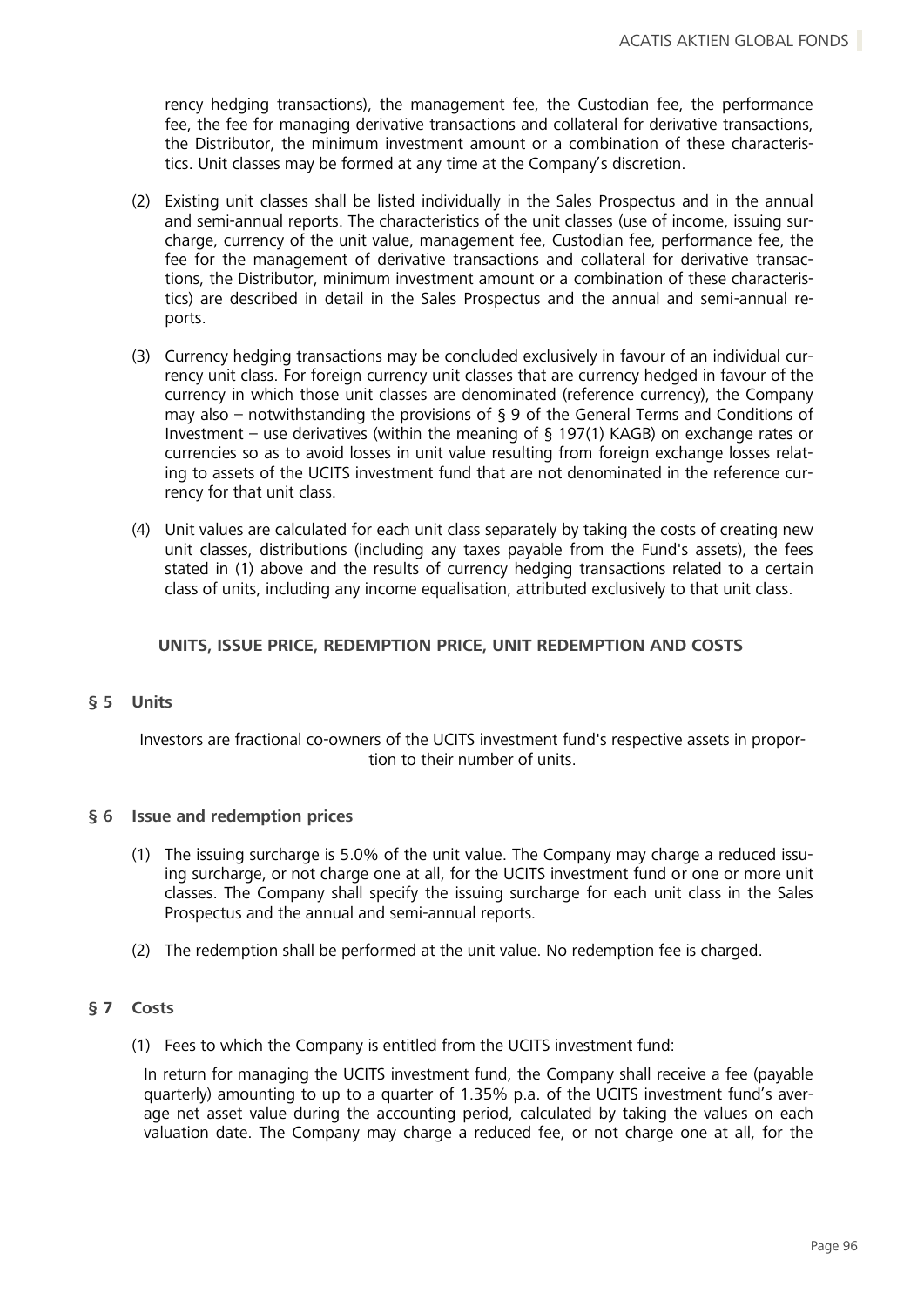UCITS investment fund or one or more unit classes. The Company shall specify the management fee for each unit class in the Sales Prospectus and the annual and semi-annual reports.

- (2) The fees to be paid out of the UCITS investment fund to third parties are as follows:
	- a) The Company may call upon the services of an investment consultancy firm or asset management company when implementing its investment strategy. The fee of the investment consultancy firm or asset management company will be covered by the management fee stated in paragraph 1.
	- b) The Company may call upon the services of third parties for the purposes of or when managing derivative transactions and collateral for said transactions. In this case, these third parties jointly receive a fee (payable quarterly) amounting to up to a quarter of 0.10% p.a. of the UCITS investment fund's average net asset value during the accounting period, which is calculated by taking the values on each valuation date. The Company may charge a reduced fee, or not charge one at all, for the UCITS investment fund or one or more unit classes. These fees are not covered by the management fee; as a result, the Company charges them to the UCITS investment fund. The Company shall specify the fees paid to third parties for each unit class in the Sales Prospectus and the annual and semi-annual reports.
- (3) In return for performing its duties, the Custodian receives a fee (payable quarterly) amounting to up to a quarter of 0.10% p.a. of the UCITS investment fund's average net asset value during the accounting period, which is calculated by taking the values on each valuation date. The Custodian may charge a reduced fee, or not charge one at all, for the UCITS investment fund or one or more unit classes. The Company shall specify the custodian fee for each unit class in the Sales Prospectus and the annual and semi-annual reports.
- (4) The amount taken out of the UCITS investment fund per year in the form of fees pursuant to points 1, 2 and 3 above and for reimbursement of expenses pursuant to point 6(m) can be up to 1.60% of the UCITS investment fund's average net asset value during the accounting period calculated on the basis of the values of each valuation date.
- (5) In addition, the Company may receive a performance fee of up to 15% of the amount by which the performance of the units exceeds the performance of the benchmark index at the end of any accounting period (outperformance over the benchmark index, i.e. positive deviation of the performance of the units from the benchmark performance, hereinafter also referred to as the "positive benchmark deviation") for each unit issued, however, up to a maximum of 10% of the average net asset value of the UCITS investment fund in the accounting period calculated from the values at the end of each valuation date. Sentence 1 applies if unit classes are formed accordingly for each unit class.

The costs charged to the UCITS investment fund may not be deducted from the performance of the benchmark index before the comparison takes place.

If the unit value performance at the end of an accounting period is below the performance of the benchmark index (underperformance against the benchmark index, i.e. negative deviation of the unit value performance from the benchmark performance, hereinafter also referred to as "negative benchmark deviation"), the Company receives no performance fee. In accordance with the calculation of the performance fee for positive benchmark deviation, an underperformance amount per unit value is now calculated on the basis of the negative benchmark deviation and carried forward to the next accounting period as a negative balance carried forward ("negative balance carried forward"). There is no limit on the maximum amount for the negative balance carried forward. For the following accounting period, the Company only receives a performance fee if the amount calculated from a positive benchmark deviation exceeds the negative balance carried forward from the previous accounting period at the end of the accounting period. In this case, the fee is calculated from the difference between the two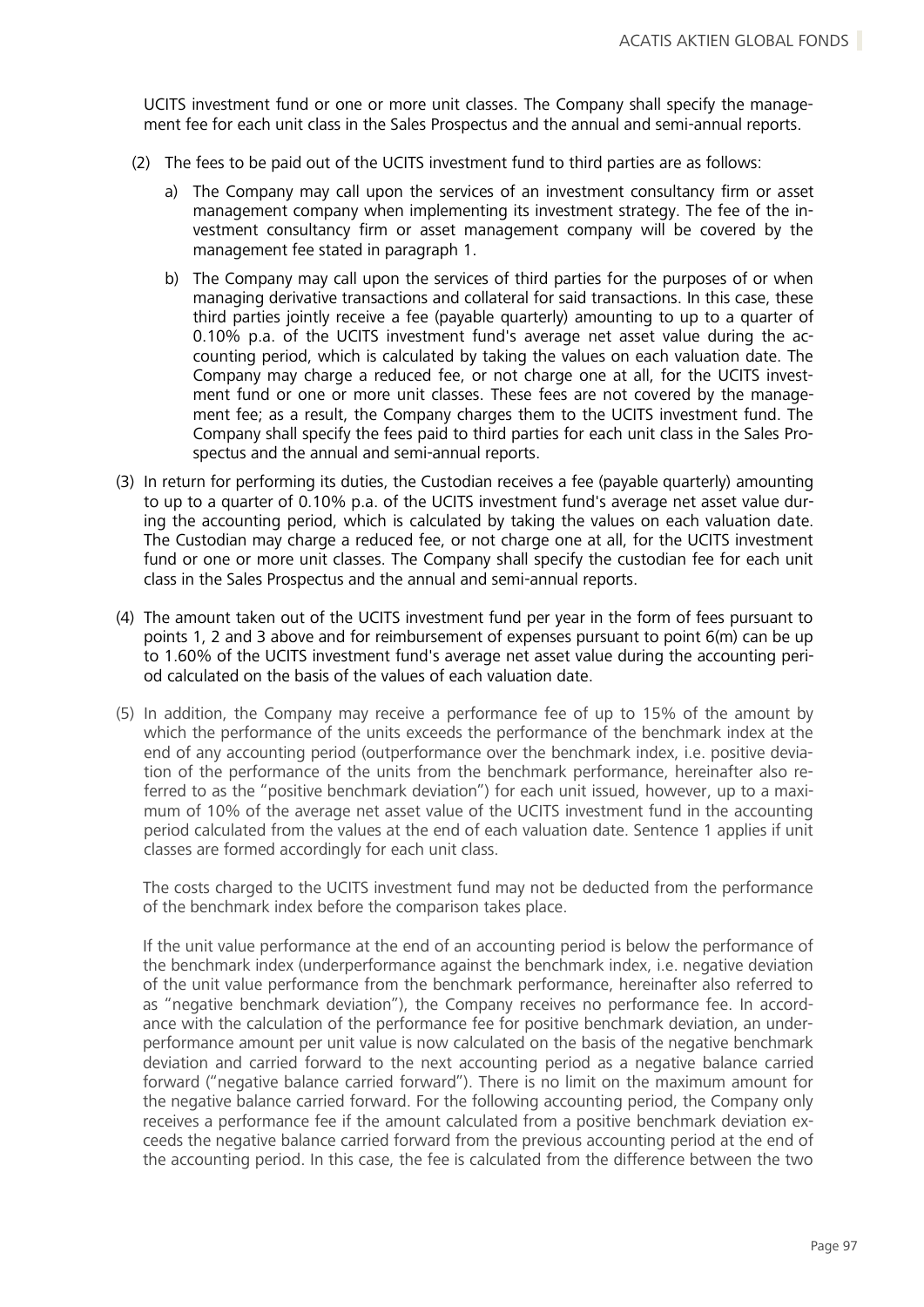amounts. If the amount calculated from the positive benchmark deviation does not exceed the negative balance carried forward from the previous settlement period, the two amounts are offset. The remaining underperformance amount per unit value is carried forward to the next accounting period as a new "negative balance carried forward". If a negative benchmark deviation occurs again at the end of the next accounting period, the existing negative balance carried forward is increased by the underperformance amount that is calculated based on this negative benchmark deviation. During the annual calculation of the fee, any underperformance amounts from the previous five accounting periods are taken into consideration. If there are fewer than five previous accounting periods for the UCITS investment fund or unit class, all previous accounting periods are taken into account.

A positive amount per unit value resulting from a positive benchmark deviation (after deduction of any negative balance carried forward to be taken into consideration) which cannot be withdrawn is also carried forward to the next accounting period ("positive balance carried forward"). During the annual calculation of the fee, positive amounts resulting from the positive benchmark deviation from the previous five accounting periods are taken into consideration.

The accounting period begins on 1 January and ends on 31 December of each calendar year. The first accounting period commences with the launch of the UCITS investment fund or the individual unit class and – if the launch does not occur by 01 January – ends on the second 31 December following the launch.

The specified benchmark index is the MSCI<sup>13</sup> World GDR (EUR). In the absence of the benchmark index, the Company shall specify another appropriate index to replace that index.

The unit value performance is calculated using the BVI method<sup>14</sup>.

Based on the outcome of a daily comparison, any calculated performance fee incurred is set aside within the UCITS investment fund per unit issued or any provision that has already been posted is reversed accordingly. Reversals of provisions are allocated to the UCITS investment fund. A performance fee can only be withdrawn if corresponding provisions have been formed.

The performance fee can only be withdrawn if the unit value at the end of the accounting period exceeds the unit value at the start of the accounting period ("positive performance of the units").

The Company may charge a reduced performance fee, or not charge one at all, for the UCITS investment fund or one or more unit classes. The Company shall specify the performance fee for each unit class in the Sales Prospectus and the annual and semi-annual reports.

#### (6) In addition to the aforementioned fees, the following expenses are charged to the UCITS investment fund:

- a) standard custodian and account fees, including any standard bank costs for the custody of foreign assets abroad;
- b) costs of printing and dispatching statutory sales documentation intended for investors (annual and semi-annual reports, Sales Prospectus, KIID);

<sup>13</sup> MSCI® is a registered trademark of MSCI Inc.

<sup>&</sup>lt;sup>14</sup> An explanation of the BVI method is published on the website of BVI Bundesverband Investment und Asset Management e.V. (www.bvi.de).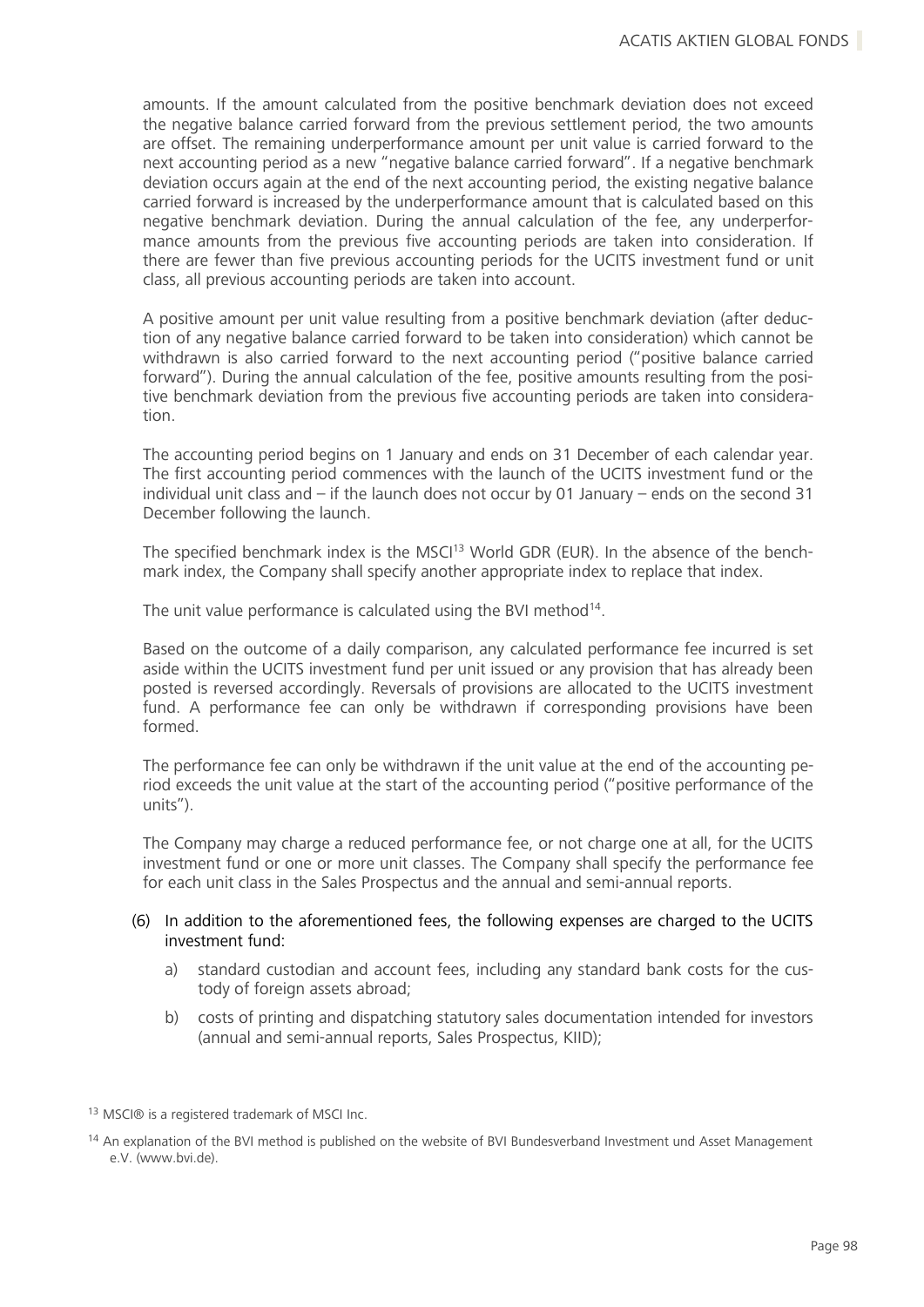- c) costs of publishing the annual and semi-annual reports, the issue and redemption prices and, if applicable, the distributions or reinvestments and the liquidation report;
- d) costs of setting up and using a durable medium, except in the case of information concerning fund mergers and measures in connection with investment limit infringements or calculation errors when ascertaining the unit value;
- e) costs of auditing the UCITS investment fund by its auditor;
- f) costs of publishing the bases for taxation and certifying that the tax information has been drawn up pursuant to German tax regulations;
- g) costs incurred by the Company for asserting and enforcing legal claims on behalf of the UCITS investment fund, as well as for defending claims raised against the Company at the cost of the UCITS investment fund;
- h) fees and costs charged by public authorities in relation to the UCITS investment fund;
- i) costs of legal and tax advice with regard to the UCITS investment fund;
- j) costs and any charges that may arise in connection with the acquisition and/or use or designation of a benchmark or financial index;
- k) costs of appointing proxies;
- l) costs of third parties analysing the performance of the UCITS investment fund; and
- m) costs for the provision of analysis material or services by third parties in relation to one or more financial instruments or other assets or in relation to the issuers or potential issuers of financial instruments or in close connection with a certain industry or a certain market up to 0.15% p.a. of the UCITS investment fund's average value, which is calculated by taking the values on each valuation date;
- n) taxes incurred in connection with both the fees payable to the Company, Custodian and third parties as well as the aforementioned expenses, including taxes arising in connection with management and custody activities.
- (7) In addition to the above-mentioned fees and expenses, costs incurred in connection with the acquisition and disposal of assets shall be charged to the UCITS investment fund.
- (8) The Company must specify in the annual and semi-annual reports the amount of issuing surcharges and redemption fees charged to the UCITS investment fund during the reporting period for the acquisition and redemption of units and shares within the meaning of § 196 KAGB. Concerning the acquisition of units that are managed directly or indirectly by the Company itself or by another company with which the Company is affiliated through a significant direct or indirect shareholding, the Company or the other company may not charge any issuing surcharge or redemption fee for the acquisition or redemption of units. In its annual and half-yearly reports, the Company shall specify the fee charged to the UCITS investment fund by the Company itself, another management company, an investment company or another company associated with the Company via a substantive direct or indirect holding or a foreign investment company, including its management company, as a management fee for the units or shares held in the UCITS investment fund.

#### **USE OF INCOME AND FINANCIAL YEAR**

#### **§ 8 Income reinvestment**

For accumulating unit classes, the Company shall reinvest on a pro rata basis the interest, dividends and other income that, during the financial year, have accrued on behalf of the UCITS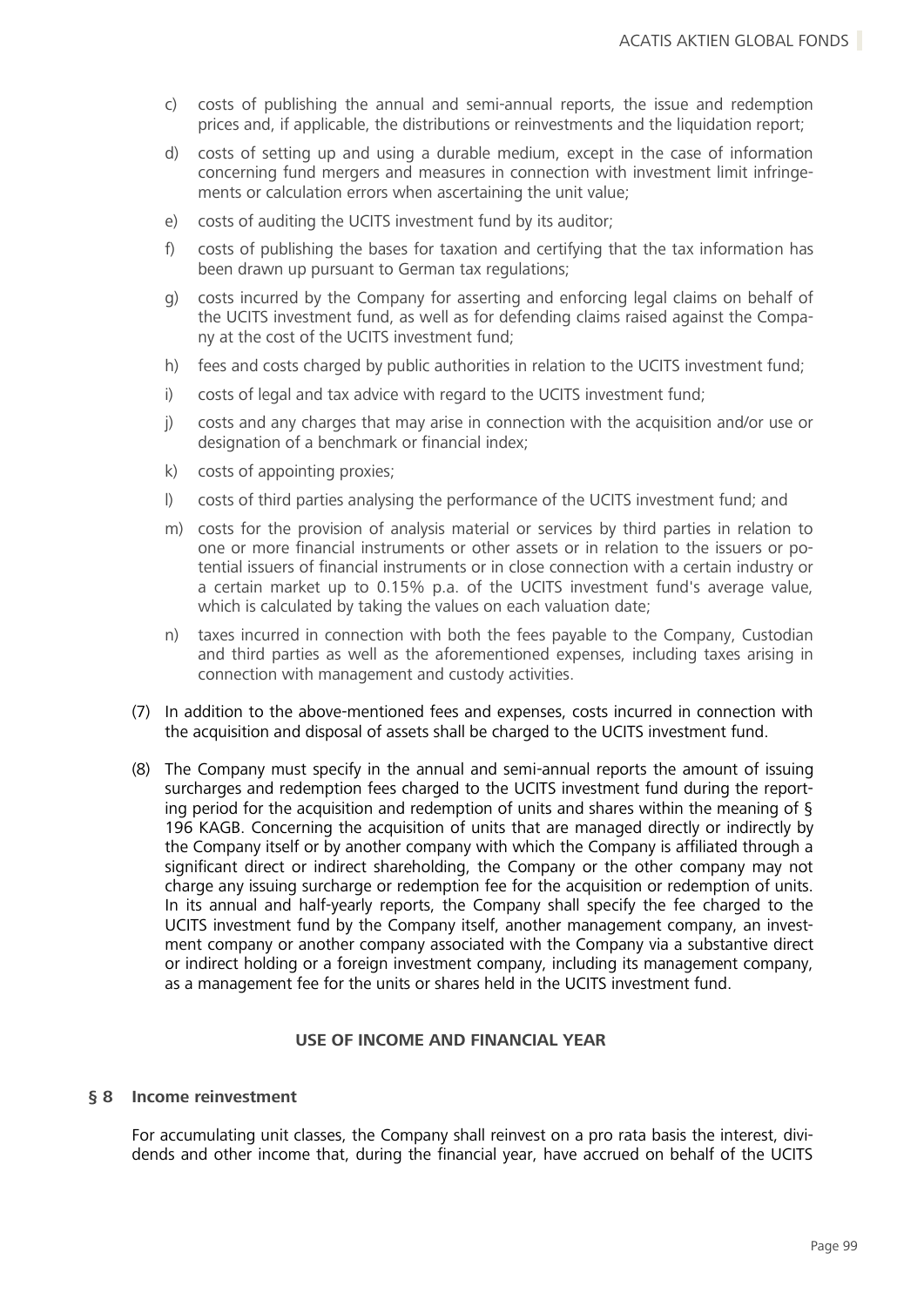investment fund and have not been used to cover costs – taking the relevant income equalisation into account – as well as the realised capital gains in the UCITS investment fund.

#### **§ 9 Distribution**

- (1) For distributing unit classes, the Company shall while taking the relevant income equalisation into account – distribute the pro rata interest, dividends and income from investment units which, during the financial year, are allocated to the respective unit class, have accrued on behalf of the UCITS investment fund and have not been used to cover costs. Realised capital gains taking the relevant income equalisation into account may also be distributed on a pro rata basis.
- (2) Distributable pro rata income pursuant to (1) above may be carried over for distribution in subsequent financial years, provided that the total income carried over does not exceed 15% of the value of the UCITS investment fund as at the financial year end. Income from short financial years may be carried over in full.
- (3) Income may be reinvested in the UCITS investment fund on a pro rata basis, either in whole or in part, in the interest of preserving assets.
- (4) Distributions are made annually, within four months after the end of the financial year. Interim distributions may be provided for individual unit classes.

### **§ 10 Financial year**

The financial year of the UCITS investment fund starts on 1 January and ends on 31 December.